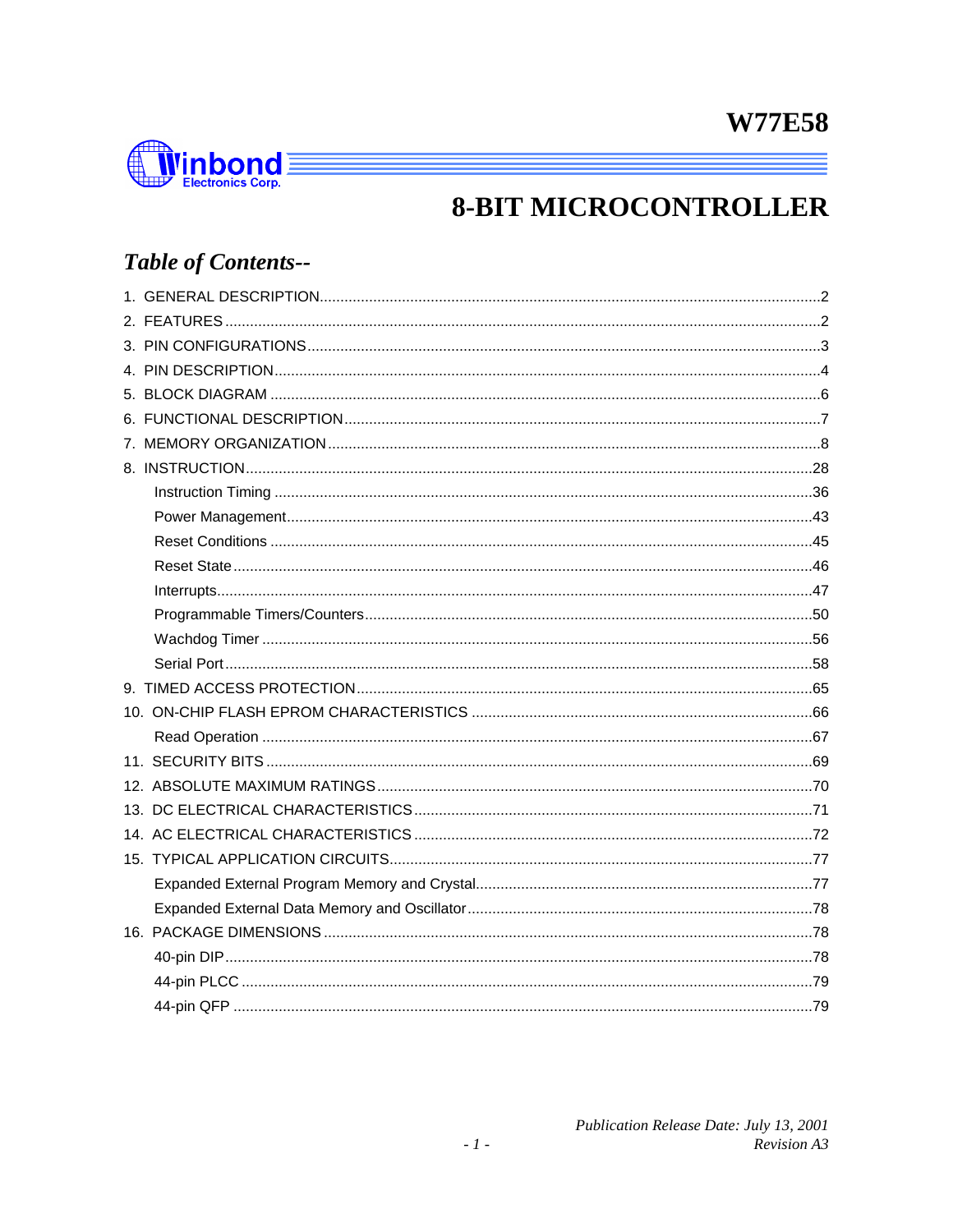

## **1. GENERAL DESCRIPTION**

The W77E58 is a fast 8051 compatible microcontroller with a redesigned processor core without wasted clock and memory cycles. As a result, it executes every 8051 instruction faster than the original 8051 for the same crystal speed. Typically, the instruction executing time of W77E58 is 1.5 to 3 times faster then that of traditional 8051, depending on the type of instruction. In general, the overall performance is about 2.5 times better than the original for the same crystal speed. Giving the same throughput with lower clock speed, power consumption has been improved. Consequently, the W77E58 is a fully static CMOS design; it can also be operated at a lower crystal clock. The W77E58 contains 32 KB Flash EPROM, and provides operating voltage from 4.5V to 5.5V. All W77E58 types also support on-chip 1 KB SRAM without external memory component and glue logic, saving more I/O pins for users' application usage if they use on-chip SRAM instead of external SRAM.

## **2. FEATURES**

- 8-bit CMOS microcontroller
- High speed architecture of 4 clocks/machine cycle runs up to 40 MHz
- Pin compatible with standard 80C52
- Instruction-set compatible with MCS-51
- Four 8-bit I/O Ports
- One extra 4-bit I/O port and Wait State control signal (available on 44-pin PLCC/QFP package)
- Three 16-bit Timers
- 12 interrupt sources with two levels of priority
- On-chip oscillator and clock circuitry
- Two enhanced full duplex serial ports
- 32 KB Flash EPROM
- 256 bytes scratch-pad RAM
- 1 KB on-chip SRAM for MOVX instruction
- Programmable Watchdog Timer
- Dual 16-bit Data Pointers
- Software programmable access cycle to external RAM/peripherals
- Packages:
	- − DIP 40: W77E58-25/40
	- − PLCC 44: W77E58P-25/40
	- − QFP 44: W77E58F-25/40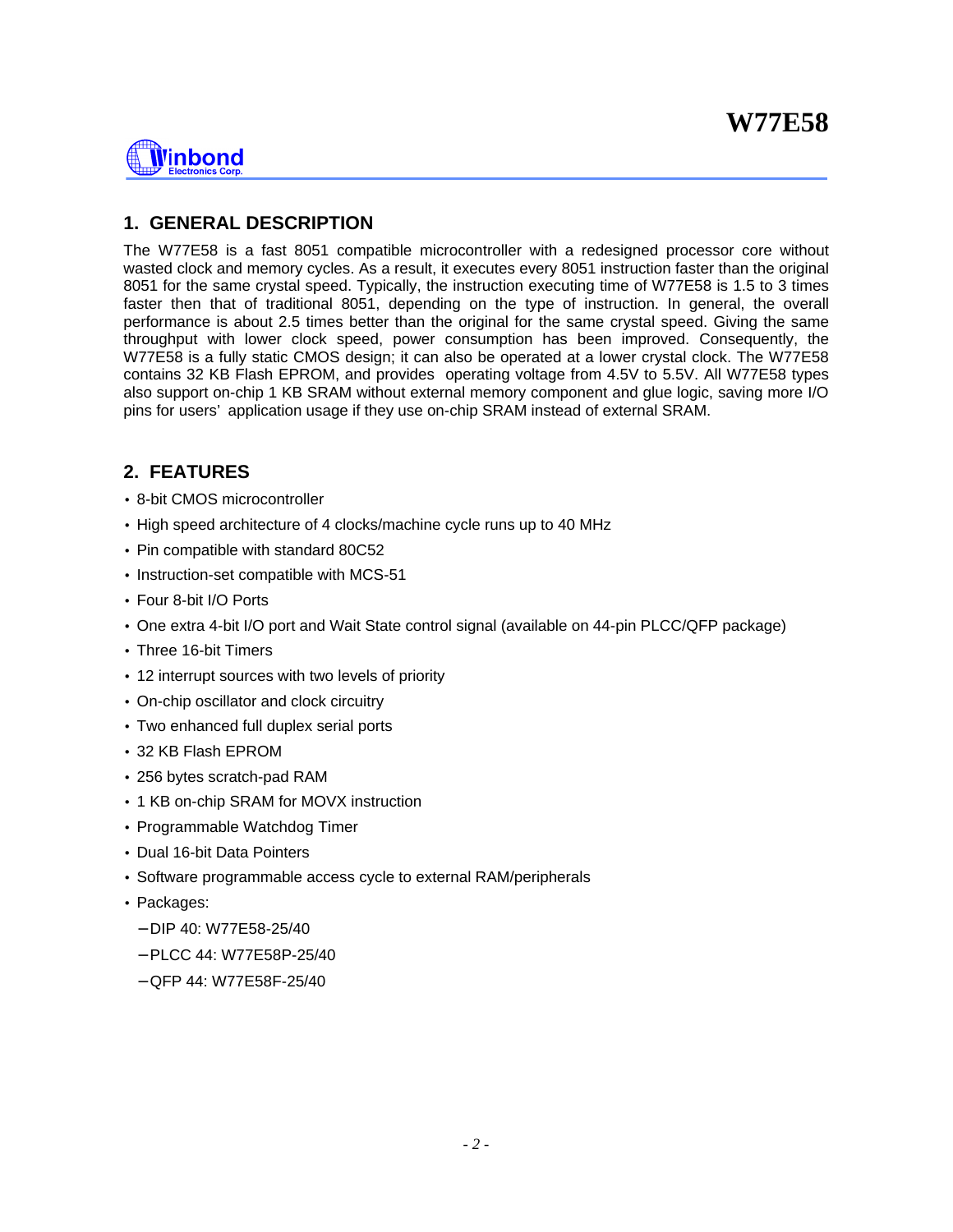

## **3. PIN CONFIGURATIONS**

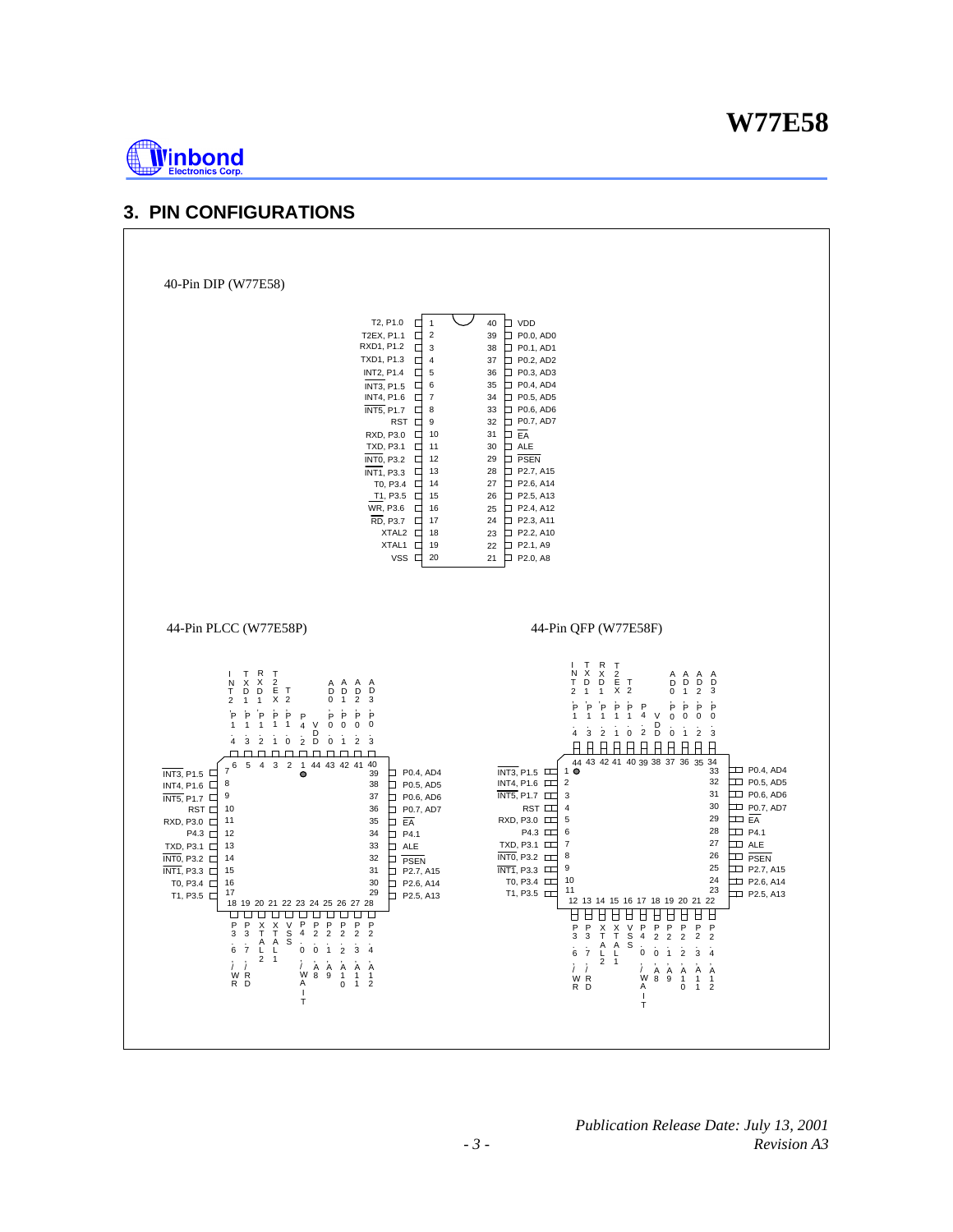

## **4. PIN DESCRIPTION**

| <b>SYMBOL</b>                      | <b>TYPE</b>  | <b>DESCRIPTIONS</b>                                                                                                                                                                                                          |
|------------------------------------|--------------|------------------------------------------------------------------------------------------------------------------------------------------------------------------------------------------------------------------------------|
| $E\overline{A}$                    |              | <b>EXTERNAL ACCESS ENABLE:</b> This pin forces the processor to execute out of<br>external ROM. It should be kept high to access internal ROM. The ROM address                                                               |
|                                    |              | and data will not be present on the bus if $\overline{EA}$ pin is high and the program<br>counter is within 32 KB area. Otherwise they will be present on the bus.                                                           |
| <b>PSEN</b>                        | O            | <b>PROGRAM STORE ENABLE: PSEN enables the external ROM data onto the</b><br>Port 0 address/data bus during fetch and MOVC operations. When internal ROM<br>access is performed, no PSEN strobe signal outputs from this pin. |
| <b>ALE</b>                         | $\Omega$     | <b>ADDRESS LATCH ENABLE:</b> ALE is used to enable the address latch that<br>separates the address from the data on Port 0.                                                                                                  |
| <b>RST</b>                         | J.           | RESET: A high on this pin for two machine cycles while the oscillator is running<br>resets the device.                                                                                                                       |
| XTAL1                              | $\mathbf{I}$ | <b>CRYSTAL1:</b> This is the crystal oscillator input. This pin may be driven by an<br>external clock.                                                                                                                       |
| XTAL <sub>2</sub>                  | O            | <b>CRYSTAL2:</b> This is the crystal oscillator output. It is the inversion of XTAL1.                                                                                                                                        |
| Vss                                | $\mathbf{I}$ | <b>GROUND:</b> Ground potential                                                                                                                                                                                              |
| <b>VDD</b>                         | $\mathbf{I}$ | POWER SUPPLY: Supply voltage for operation.                                                                                                                                                                                  |
| P0.0-P0.7                          | I/O          | <b>PORT 0:</b> Port 0 is an open-drain bi-directional I/O port. This port also provides a<br>multiplexed low order address/data bus during accesses to external memory.                                                      |
| P1.0-P1.7                          | I/O          | PORT 1: Port 1 is a bi-directional I/O port with internal pull-ups. The bits have<br>alternate functions which are described below:                                                                                          |
|                                    |              | T2(P1.0): Timer/Counter 2 external count input                                                                                                                                                                               |
|                                    |              | T2EX(P1.1): Timer/Counter 2 Reload/Capture/Direction control                                                                                                                                                                 |
|                                    |              | RXD1(P1.2): Serial port 1 RXD                                                                                                                                                                                                |
|                                    |              | TXD1(P1.3): Serial port 1 TXD                                                                                                                                                                                                |
|                                    |              | INT2(P1.4): External Interrupt 2                                                                                                                                                                                             |
|                                    |              | INT3 (P1.5): External Interrupt 3                                                                                                                                                                                            |
|                                    |              | INT4(P1.6): External Interrupt 4                                                                                                                                                                                             |
|                                    |              | INT5 (P1.7): External Interrupt 5                                                                                                                                                                                            |
| P <sub>2.0</sub> -P <sub>2.7</sub> | 1/O          | PORT 2: Port 2 is a bi-directional I/O port with internal pull-ups. This port also<br>provides the upper address bits for accesses to external memory.                                                                       |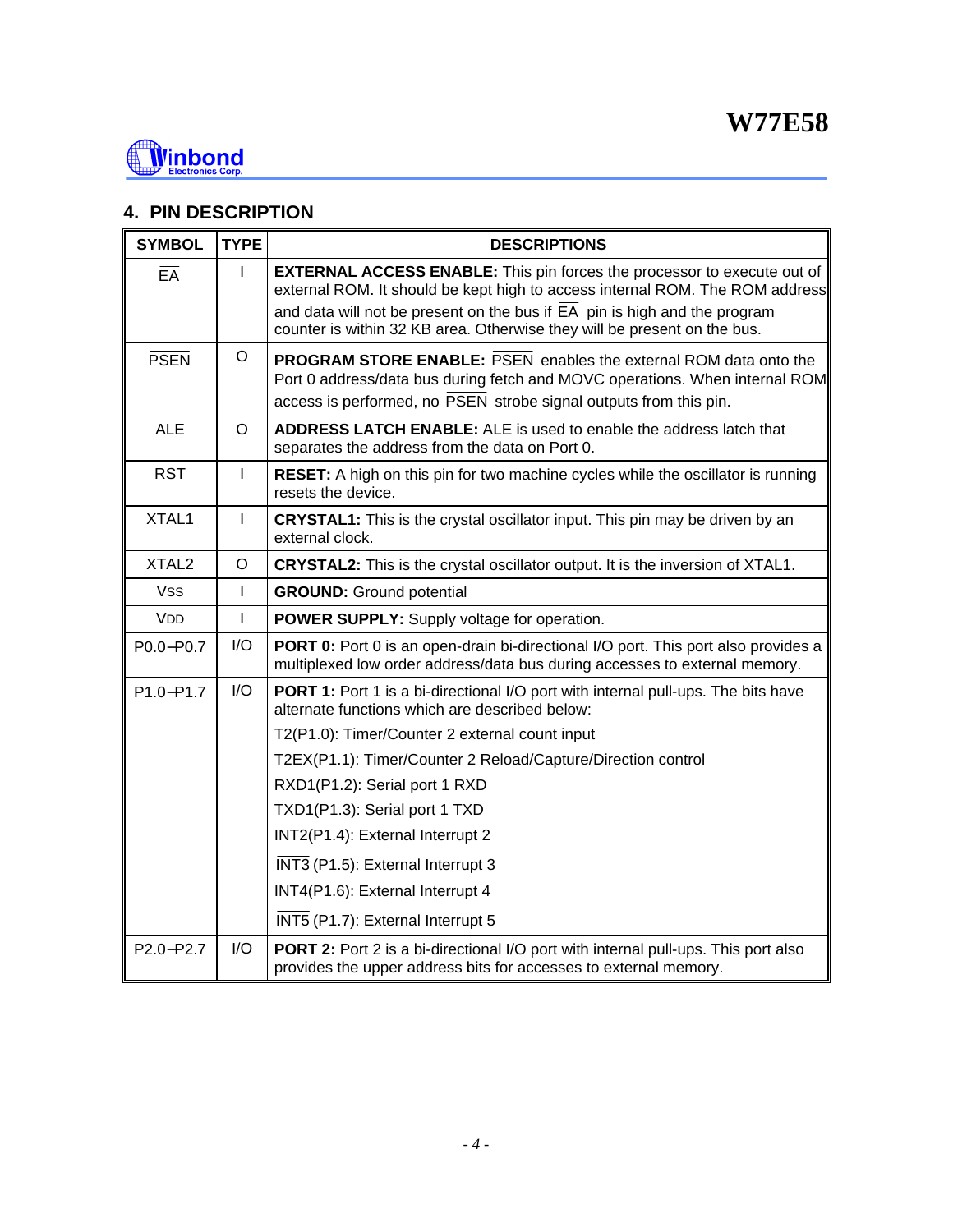

Pin Description, continued

| <b>SYMBOL</b> | <b>TYPE</b> | <b>DESCRIPTIONS</b>                                                                                                                         |
|---------------|-------------|---------------------------------------------------------------------------------------------------------------------------------------------|
| P3.0-P3.7     | I/O         | <b>PORT 3:</b> Port 3 is a bi-directional I/O port with internal pull-ups. All bits have<br>alternate functions, which are described below: |
|               |             | RXD(P3.0): Serial Port 0 input                                                                                                              |
|               |             | TXD(P3.1) : Serial Port 0 output                                                                                                            |
|               |             | INTO (P3.2) : External Interrupt 0                                                                                                          |
|               |             | INT1 (P3.3) : External Interrupt 1                                                                                                          |
|               |             | T0(P3.4) : Timer 0 External Input                                                                                                           |
|               |             | T1(P3.5) : Timer 1 External Input                                                                                                           |
|               |             | WR (P3.6) : External Data Memory Write Strobe                                                                                               |
|               |             | RD (P3.7) : External Data Memory Read Strobe                                                                                                |
| $P4.0 - P4.3$ | I/O         | <b>PORT 4:</b> Port 4 is a 4-bit bi-directional I/O port. The P4.0 also provides the                                                        |
|               |             | alternate function WAIT which is the wait state control signal.                                                                             |

\* Note: **TYPE** I: input, O: output, I/O: bi-directional.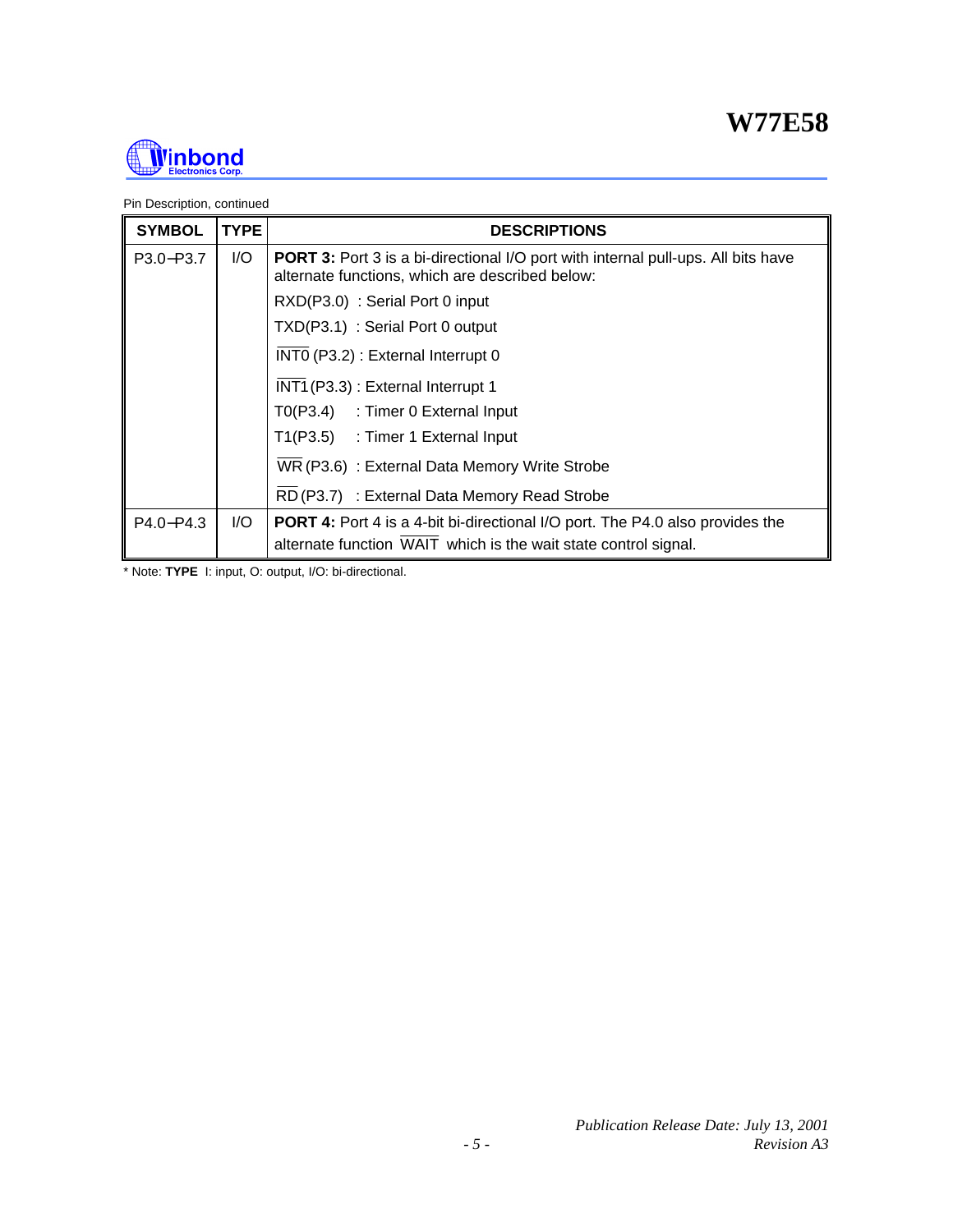## **W77E58**



## **5. BLOCK DIAGRAM**

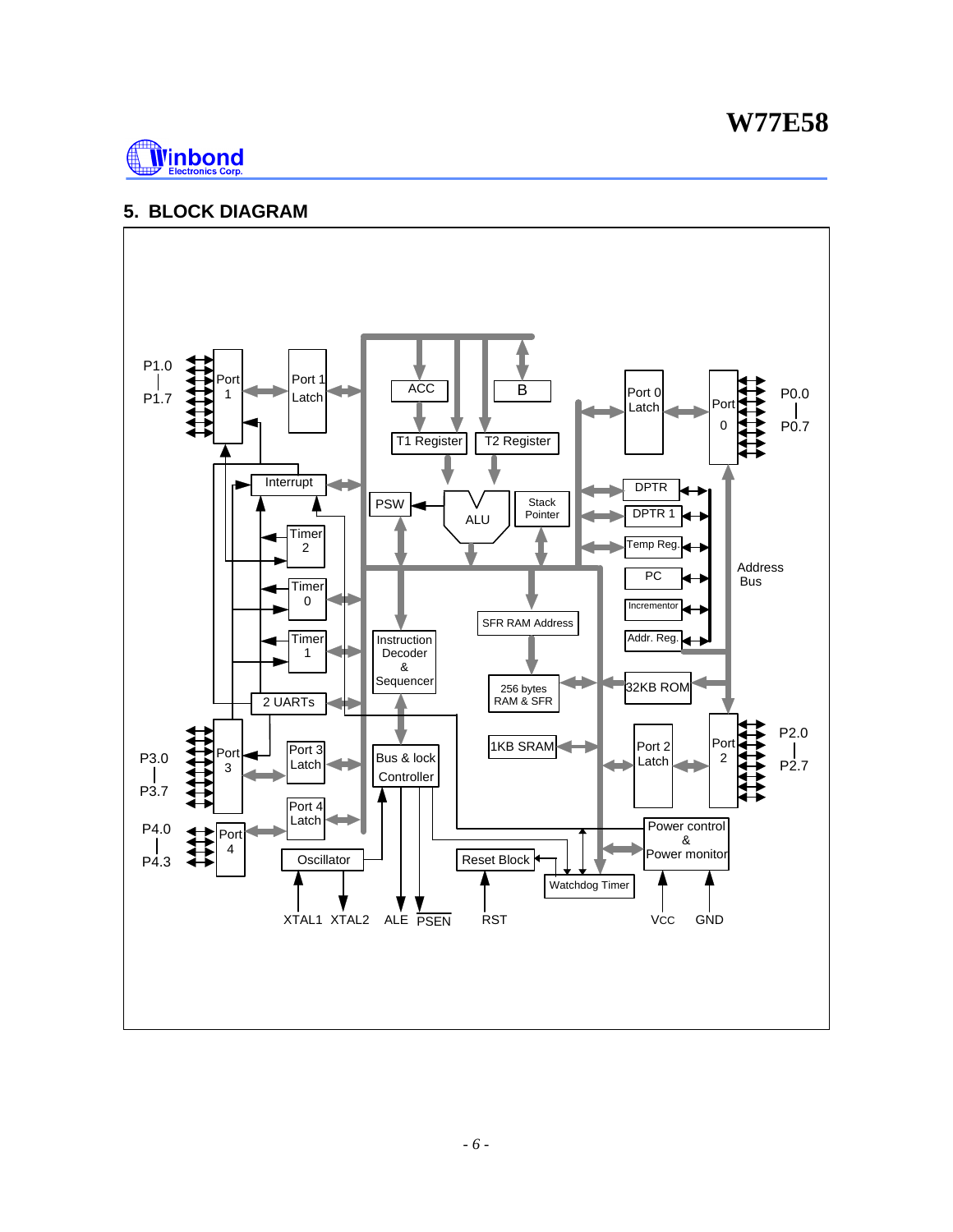# **Ninbond**

## **6. FUNCTIONAL DESCRIPTION**

The W77E58 is 8052 pin compatible and instruction set compatible. It includes the resources of the standard 8052 such as four 8-bit I/O Ports, three 16-bit timer/counters, full duplex serial port and interrupt sources.

The W77E58 features a faster running and better performance 8-bit CPU with a redesigned core processor without wasted clock and memory cycles. it improves the performance not just by running at high frequency but also by reducing the machine cycle duration from the standard 8052 period of twelve clocks to four clock cycles for the majority of instructions. This improves performance by an average of 1.5 to 3 times. The W77E58 also provides dual Data Pointers (DPTRs) to speed up block data memory transfers. It can also adjust the duration of the MOVX instruction (access to off-chip data memory) between two machine cycles and nine machine cycles. This flexibility allows the W77E58 to work efficiently with both fast and slow RAMs and peripheral devices. In addition, the W77E58 contains on-chip 1KB MOVX SRAM, the address of which is between 0000H and 03FFH. It only can be accessed by MOVX instruction; this on-chip SRAM is optional under software control.

The W77E58 is an 8052 compatible device that gives the user the features of the original 8052 device, but with improved speed and power consumption characteristics. It has the same instruction set as the 8051 family, with one addition: DEC DPTR (op-code A5H, the DPTR is decreased by 1). While the original 8051 family was designed to operate at 12 clock periods per machine cycle, the W77E58 operates at a much reduced clock rate of only 4 clock periods per machine cycle. This naturally speeds up the execution of instructions. Consequently, the W77E58 can run at a higher speed as compared to the original 8052, even if the same crystal is used. Since the W77E58 is a fully static CMOS design, it can also be operated at a lower crystal clock, giving the same throughput in terms of instruction execution, yet reducing the power consumption.

The 4 clocks per machine cycle feature in the W77E58 is responsible for a three-fold increase in execution speed. The W77E58 has all the standard features of the 8052, and has a few extra peripherals and features as well.

## **I/O Ports**

The W77E58 has four 8-bit ports and one extra 4-bit port. Port 0 can be used as an Address/Data bus when external program is running or external memory/device is accessed by MOVC or MOVX instruction. In these cases, it has strong pull-ups and pull-downs, and does not need any external pullups. Otherwise it can be used as a general I/O port with open-drain circuit. Port 2 is used chiefly as the upper 8-bits of the Address bus when port 0 is used as an address/data bus. It also has strong pull-ups and pull-downs when it serves as an address bus. Port 1 and 3 act as I/O ports with alternate functions. Port 4 is only available on 44-pin PLCC/QFP package type. It serves as a general purpose I/O port as Port 1 and Port 3. The P4.0 has an alternate function CP/RL2 which is the wait state control signal. When wait state control signal is enabled, P4.0 is input only.

## **Serial I/O**

The W77E58 has two enhanced serial ports that are functionally similar to the serial port of the original 8052 family. However the serial ports on the W77E58 can operate in different modes in order to obtain timing similarity as well. **Note that the serial port 0 can use Timer 1 or 2 as baud rate generator, but the serial port 1 can only use Timer 1 as baud rate generator**. The serial ports have the enhanced features of Automatic Address recognition and Frame Error detection.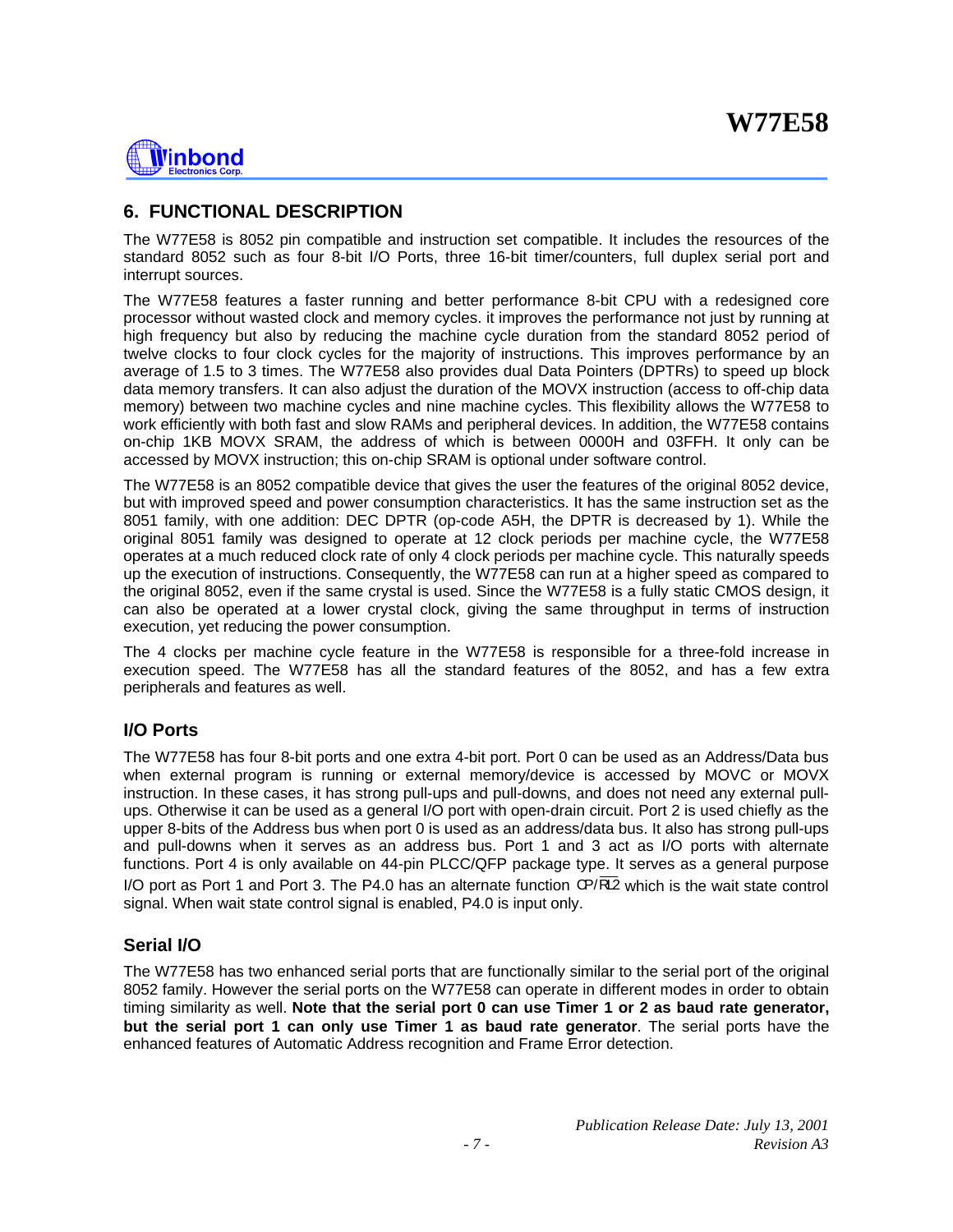

### **Timers**

The W77E58 has three 16-bit timers that are functionally similar to the timers of the 8052 family. When used as timers, they can be set to run at either 4 clocks or 12 clocks per count, thus providing the user with the option of operating in a mode that emulates the timing of the original 8052. The W77E58 has an additional feature, the watchdog timer. This timer is used as a System Monitor or as a very long time period timer.

#### **Interrupts**

The Interrupt structure in the W77E58 is slightly different from that of the standard 8052. Due to the presence of additional features and peripherals, the number of interrupt sources and vectors has been increased. The W77E58 provides 12 interrupt resources with two priority level, including six external interrupt sources, timer interrupts, serial I/O interrupts.

#### **Data Pointers**

The original 8052 had only one 16-bit Data Pointer (DPL, DPH). In the W77E58, there is an additional 16-bit Data Pointer (DPL1, DPH1). This new Data Pointer uses two SFR locations which were unused in the original 8052. In addition there is an added instruction, DEC DPTR (op-code A5H), which helps in improving programming flexibility for the user.

#### **Power Management**

Like the standard 80C52, the W77E58 also has IDLE and POWER DOWN modes of operation. The W77E58 provides a new Economy mode which allow user to switch the internal clock rate divided by either 4, 64 or 1024. In the IDLE mode, the clock to the CPU core is stopped while the timers, serial ports and interrupts clock continue to operate. In the POWER DOWN mode, all the clock are stopped and the chip operation is completely stopped. This is the lowest power consumption state.

#### **On-chip Data SRAM**

The W77E58 has 1K Bytes of data space SRAM which is read/write accessible and is memory mapped. This on-chip MOVX SRAM is reached by the MOVX instruction. It is not used for executable program memory. There is no conflict or overlap among the 256 bytes Scratchpad RAM and the 1K Bytes MOVX SRAM as they use different addressing modes and separate instructions. The on-chip MOVX SRAM is enabled by setting the DME0 bit in the PMR register. After a reset, the DME0 bit is cleared such that the on-chip MOVX SRAM is disabled, and all data memory spaces 0000H−FFFFH access to the external memory.

## **7. MEMORY ORGANIZATION**

The W77E58 separates the memory into two separate sections, the Program Memory and the Data Memory. The Program Memory is used to store the instruction op-codes, while the Data Memory is used to store data or for memory mapped devices.

#### **Program Memory**

The Program Memory on the W77E58 can be up to 64 Kbytes long. There is also on-chip ROM which can be used similarly to that of the 8052, except that the ROM size is 32 Kbytes. All instructions are fetched for execution from this memory area. The MOVC instruction can also access this memory region. Exceeding the maximum address of on-chip ROM will access the external memory.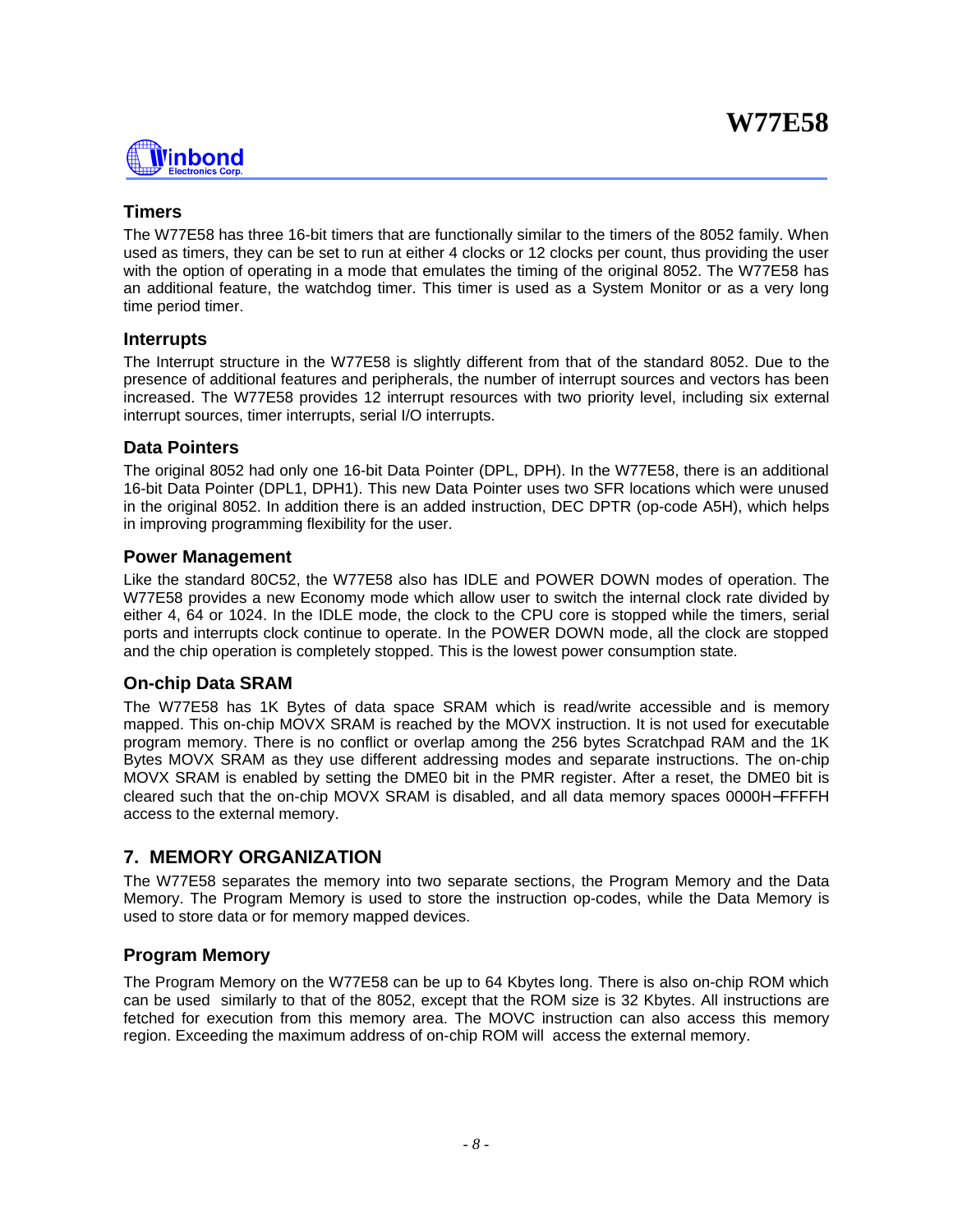

## **Data Memory**

The W77E58 can access up to 64Kbytes of external Data Memory. This memory region is accessed by the MOVX instructions. Unlike the 8051 derivatives, the W77E58 contains on-chip 1K bytes MOVX SRAM of Data Memory, which can only be accessed by MOVX instructions. These 1K bytes of SRAM are between address 0000H and 03FFH. Access to the on-chip MOVX SRAM is optional under software control. When enabled by software, any MOVX instruction that uses this area will go to the on-chip RAM. MOVX addresses greater than 03FFH automatically go to external memory through Port 0 and 2. When disabled, the 1KB memory area is transparent to the system memory map. Any MOVX directed to the space between 0000H and FFFFH goes to the expanded bus on Port 0 and 2. This is the default condition. In addition, the W77E58 has the standard 256 bytes of on-chip Scratchpad RAM. This can be accessed either by direct addressing or by indirect addressing. There are also some Special Function Registers (SFRs), which can only be accessed by direct addressing. Since the Scratchpad RAM is only 256 bytes, it can be used only when data contents are small. In the event that larger data contents are present, two selections can be used. One is on-chip MOVX SRAM , the other is the external Data Memory. The on-chip MOVX SRAM can only be accessed by a MOVX instruction, the same as that for external Data Memory. However, the on-chip RAM has the fastest access times.



Figure 1. Memory Map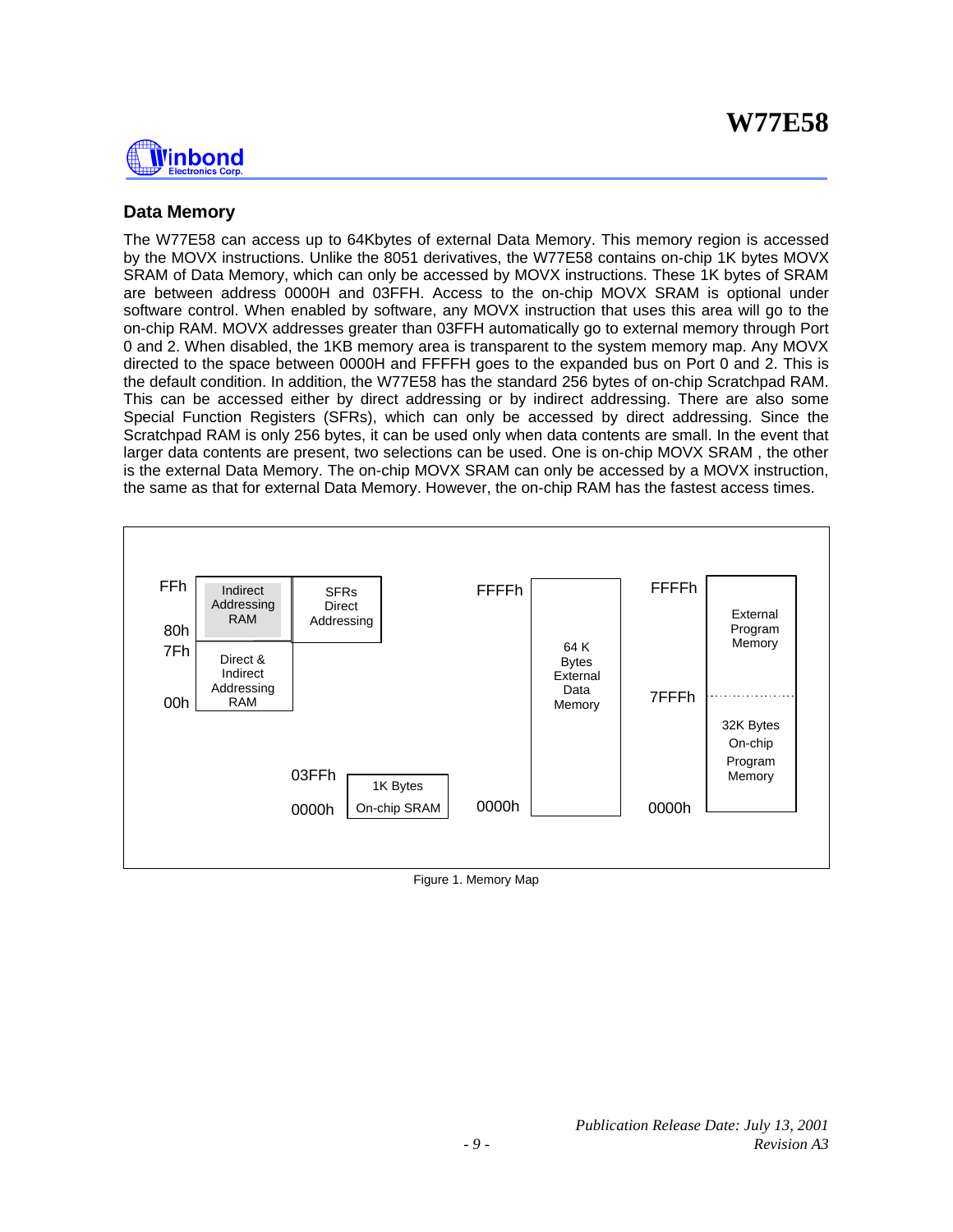

| FF <sub>h</sub> |          |                 |                 | <b>Indirect RAM</b> |                 |                 |                 |                 |                        |
|-----------------|----------|-----------------|-----------------|---------------------|-----------------|-----------------|-----------------|-----------------|------------------------|
| 80h             |          |                 |                 |                     |                 |                 |                 |                 |                        |
| 7Fh             |          |                 |                 |                     |                 |                 |                 |                 |                        |
|                 |          |                 |                 | <b>Direct RAM</b>   |                 |                 |                 |                 |                        |
| 30h             |          |                 |                 |                     |                 |                 |                 |                 |                        |
| 2Fh<br>2Eh      | 7F       | 7E              | 7D              | 7C                  | 7B              | 7A              | 79              | 78              |                        |
|                 | 77       | 76              | $\overline{75}$ | 74                  | $\overline{73}$ | $\overline{72}$ | $\overline{71}$ | $\overline{70}$ |                        |
| 2Dh<br>2Ch      | 6F       | 6E              | 6D              | 6C                  | 6B              | 6A              | 69              | 68              |                        |
| 2Bh             | 67<br>5F | 66<br>5E        | 65<br>5D        | 64<br>5C            | 63<br>5B        | 62<br>5A        | 61<br>59        | 60<br>58        |                        |
| 2Ah             | 57       | 56              | 55              | 54                  | 53              | 52              | 51              | 50              |                        |
| 29h             | 4F       | 4E              | 4D              | 4C                  | 4B              | 4A              | 49              | 48              |                        |
| 28h             | 47       | 46              | 45              | 44                  | 43              | 42              | 41              | 40              |                        |
| 27h             | 3F       | 3E              | 3D              | $\overline{3C}$     | 3B              | 3A              | 39              | $\overline{38}$ | <b>Bit Addressable</b> |
| 26h             | 37       | 36              | 35              | 34                  | 33              | $\overline{32}$ | $\overline{31}$ | $\overline{30}$ | 20H-2FH                |
| 25h             | 2F       | $\overline{2E}$ | 2D              | $\overline{2C}$     | 2B              | 2A              | 29              | 28              |                        |
| 24h             | 27       | 26              | 25              | 24                  | 23              | 22              | 21              | 20              |                        |
| 23h             | 1F       | 1E              | 1D              | 1C                  | 1B              | 1A              | 19              | 18              |                        |
| 22h             | 17       | 16              | 15              | 14                  | 13              | 12              | 11              | 10              |                        |
| 21h             | 0F       | 0E              | 0D              | $\overline{OC}$     | 0B              | 0A              | 09              | 08              |                        |
| 20h             | 07       | 06              | 05              | 04                  | 03              | 02              | 01              | 00              |                        |
| 1Fh             |          |                 |                 | Bank 3              |                 |                 |                 |                 |                        |
| 18h             |          |                 |                 |                     |                 |                 |                 |                 |                        |
| 17h             |          |                 |                 | Bank 2              |                 |                 |                 |                 |                        |
| 10h             |          |                 |                 |                     |                 |                 |                 |                 |                        |
| 0Fh             |          |                 |                 | Bank 1              |                 |                 |                 |                 |                        |
| 08h             |          |                 |                 |                     |                 |                 |                 |                 |                        |
| 07h<br>00h      |          |                 |                 | Bank 0              |                 |                 |                 |                 |                        |
|                 |          |                 |                 |                     |                 |                 |                 |                 |                        |

Figure 2. Scratchpad RAM/Register Addressing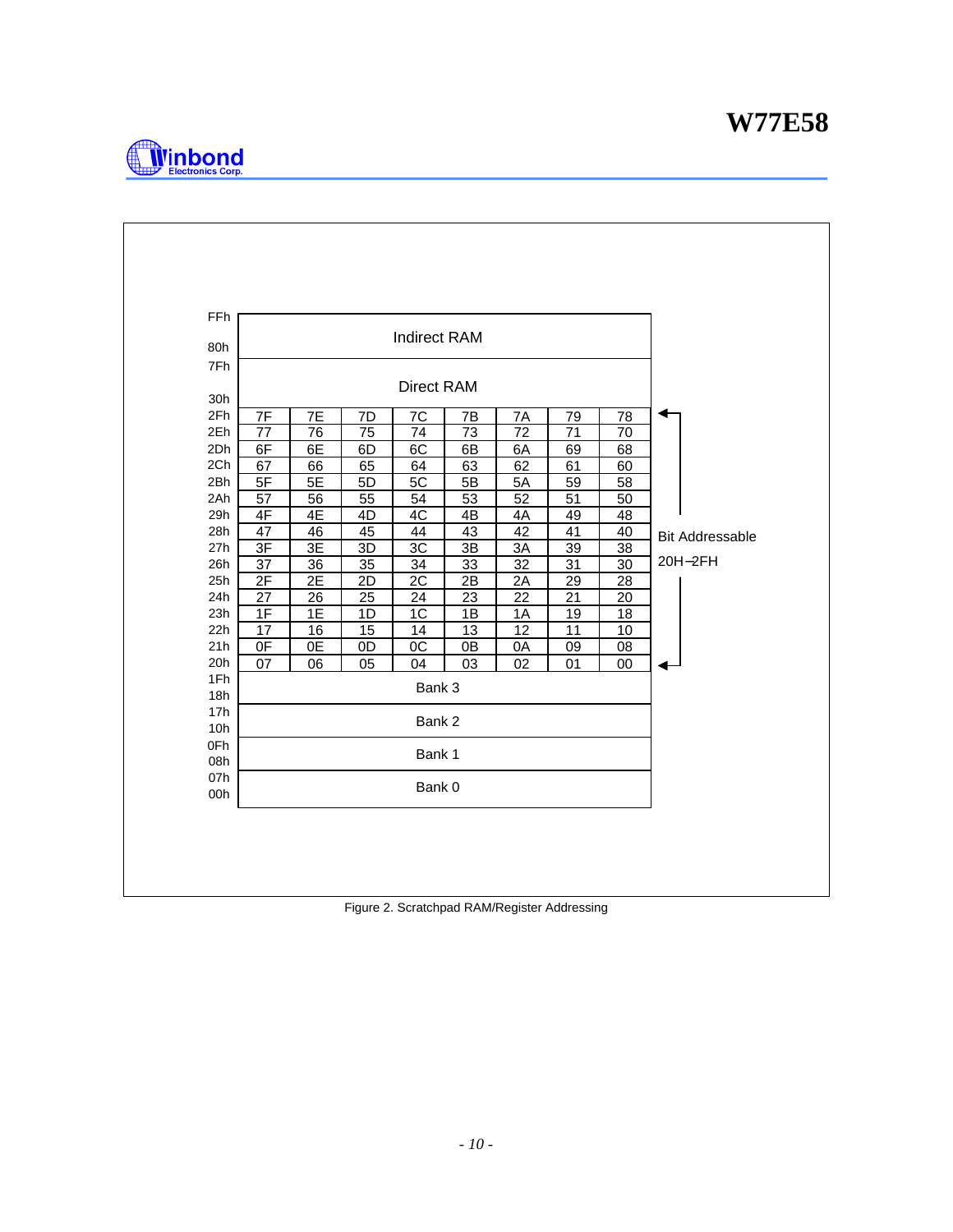# Winbond

### **Special Function Registers**

The W77E58 uses Special Function Registers (SFRs) to control and monitor peripherals and their Modes.

The SFRs reside in the register locations 80-FFh and are accessed by direct addressing only. Some of the SFRs are bit addressable. This is very useful in cases where one wishes to modify a particular bit without changing the others. The SFRs that are bit addressable are those whose addresses end in 0 or 8. The W77E58 contains all the SFRs present in the standard 8052. However, some additional SFRs have been added. In some cases unused bits in the original 8052 have been given new functions. The list of SFRs is as follows. The table is condensed with eight locations per row. Empty locations indicate that there are no registers at these addresses. When a bit or register is not implemented, it will read high.

| F <sub>8</sub> | <b>EIP</b>         |              |                 |                 |                 |                  |              |             |
|----------------|--------------------|--------------|-----------------|-----------------|-----------------|------------------|--------------|-------------|
| F <sub>0</sub> | B                  |              |                 |                 |                 |                  |              |             |
| E <sub>8</sub> | EIE                |              |                 |                 |                 |                  |              |             |
| E <sub>0</sub> | <b>ACC</b>         |              |                 |                 |                 |                  |              |             |
| D <sub>8</sub> | <b>WDCON</b>       |              |                 |                 |                 |                  |              |             |
| D <sub>0</sub> | <b>PSW</b>         |              |                 |                 |                 |                  |              |             |
| C <sub>8</sub> | T <sub>2</sub> CON | T2MOD        | RCAP2L          | RCAP2H          | TL <sub>2</sub> | TH <sub>2</sub>  |              |             |
| CO             | SCON1              | SBUF1        | <b>ROMMAP</b>   |                 | <b>PMR</b>      | <b>STATUS</b>    |              | <b>TA</b>   |
| B <sub>8</sub> | IP                 | <b>SADEN</b> | SADEN1          |                 |                 |                  |              |             |
| B <sub>0</sub> | P <sub>3</sub>     |              |                 |                 |                 |                  |              |             |
| A <sub>8</sub> | ΙE                 | <b>SADDR</b> | SADDR1          |                 |                 |                  |              |             |
| A <sub>0</sub> | P <sub>2</sub>     |              |                 |                 |                 | P <sub>4</sub>   |              |             |
| 98             | <b>SCON0</b>       | <b>SBUF</b>  |                 |                 |                 |                  |              |             |
| 90             | P <sub>1</sub>     | <b>EXIF</b>  |                 |                 |                 |                  |              |             |
| 88             | <b>TCON</b>        | <b>TMOD</b>  | TL <sub>0</sub> | TL <sub>1</sub> | TH <sub>0</sub> | TH <sub>1</sub>  | <b>CKCON</b> |             |
| 80             | P <sub>0</sub>     | <b>SP</b>    | <b>DPL</b>      | <b>DPH</b>      | DPL1            | DPH <sub>1</sub> | <b>DPS</b>   | <b>PCON</b> |

#### **Table 1. Special Function Register Location Table**

Note: The SFRs in the column with dark borders are bit-addressable.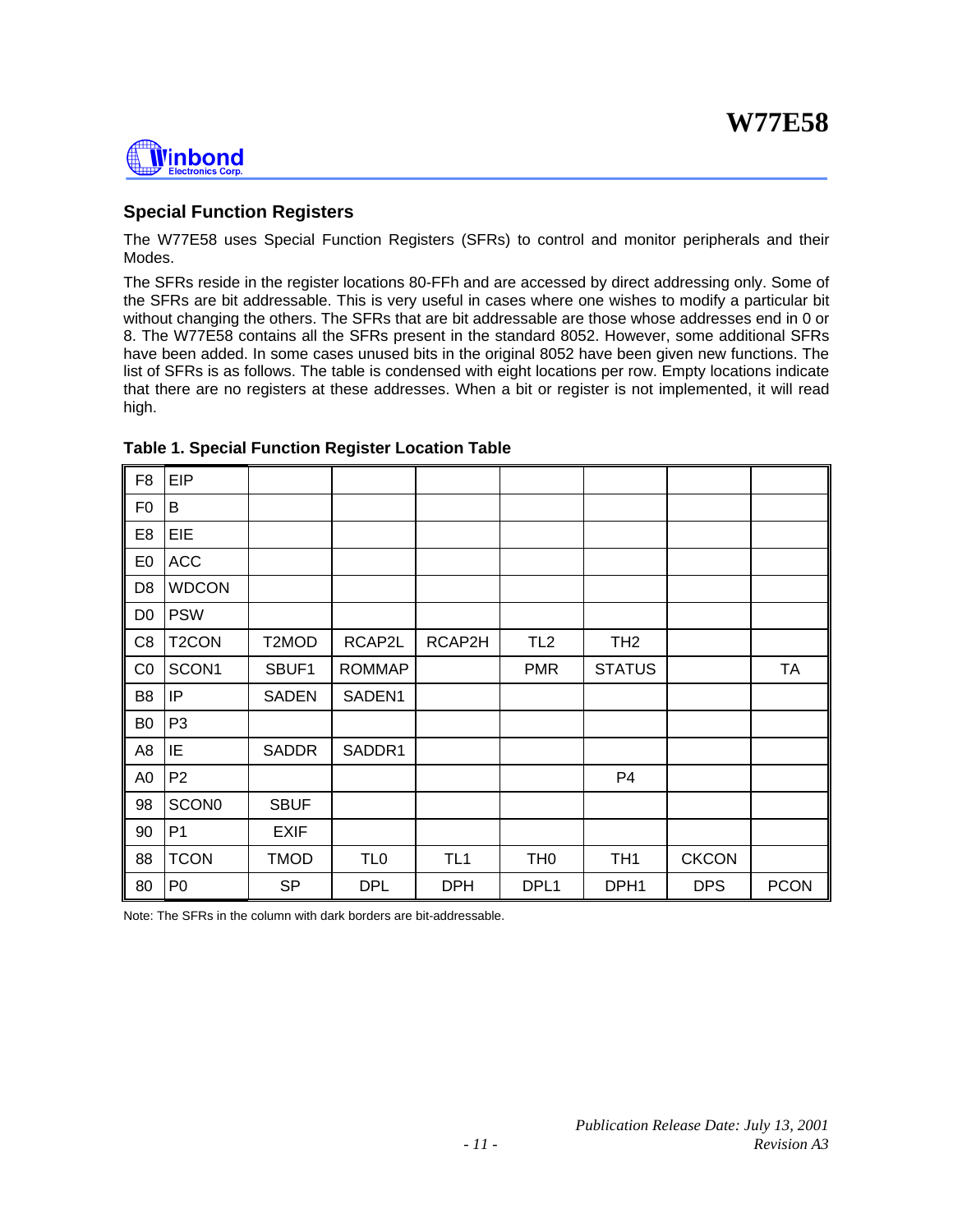

A brief description of the SFRs now follows.

#### **Port 0**

| Bit:         |                  |      |                  |              |                  |                  |                  |      |  |  |
|--------------|------------------|------|------------------|--------------|------------------|------------------|------------------|------|--|--|
|              | P <sub>0.7</sub> | P0.6 | P <sub>0.5</sub> | P0.4         | P <sub>0.3</sub> | P <sub>0.2</sub> | P <sub>0.1</sub> | 20.O |  |  |
| Mnemonic: P0 |                  |      |                  | Address: 80h |                  |                  |                  |      |  |  |

Port 0 is an open-drain bi-directional I/O port. This port also provides a multiplexed low order address/data bus during accesses to external memory.

#### **Stack Pointer**

|              | SP.6 | SP <sub>.5</sub> | SP.4         | SP.3 | SP <sub>.2</sub> |  |  |  |  |
|--------------|------|------------------|--------------|------|------------------|--|--|--|--|
| Mnemonic: SP |      |                  | Address: 81h |      |                  |  |  |  |  |

The Stack Pointer stores the Scratchpad RAM address where the stack begins. In other words, it always points to the top of the stack.

#### **Data Pointer Low**

| Bit: |  |                                                 |  |  |
|------|--|-------------------------------------------------|--|--|
|      |  | DPL.7 DPL.6 DPL.5 DPL.4 DPL.3 DPL.2 DPL.1 DPL.0 |  |  |

Mnemonic: DPL **Address: 82h** 

This is the low byte of the standard 8052 16-bit data pointer.

#### **Data Pointer High**

|               | DPH.7 |  | DPH.6   DPH.5   DPH.4   DPH.3   DPH.2   DPH.1 |              | DPH.0 |
|---------------|-------|--|-----------------------------------------------|--------------|-------|
| Mnemonic: DPH |       |  |                                               | Address: 83h |       |

This is the high byte of the standard 8052 16-bit data pointer.

#### **Data Pointer Low 1**

|                | DPL1.7   DPL1.6   DPL1.5   DPL1.4   DPL1.3   DPL1.2   DPL1.1   DPL1.0 |              |  |  |  |  |  |
|----------------|-----------------------------------------------------------------------|--------------|--|--|--|--|--|
| Mnemonic: DPL1 |                                                                       | Address: 84h |  |  |  |  |  |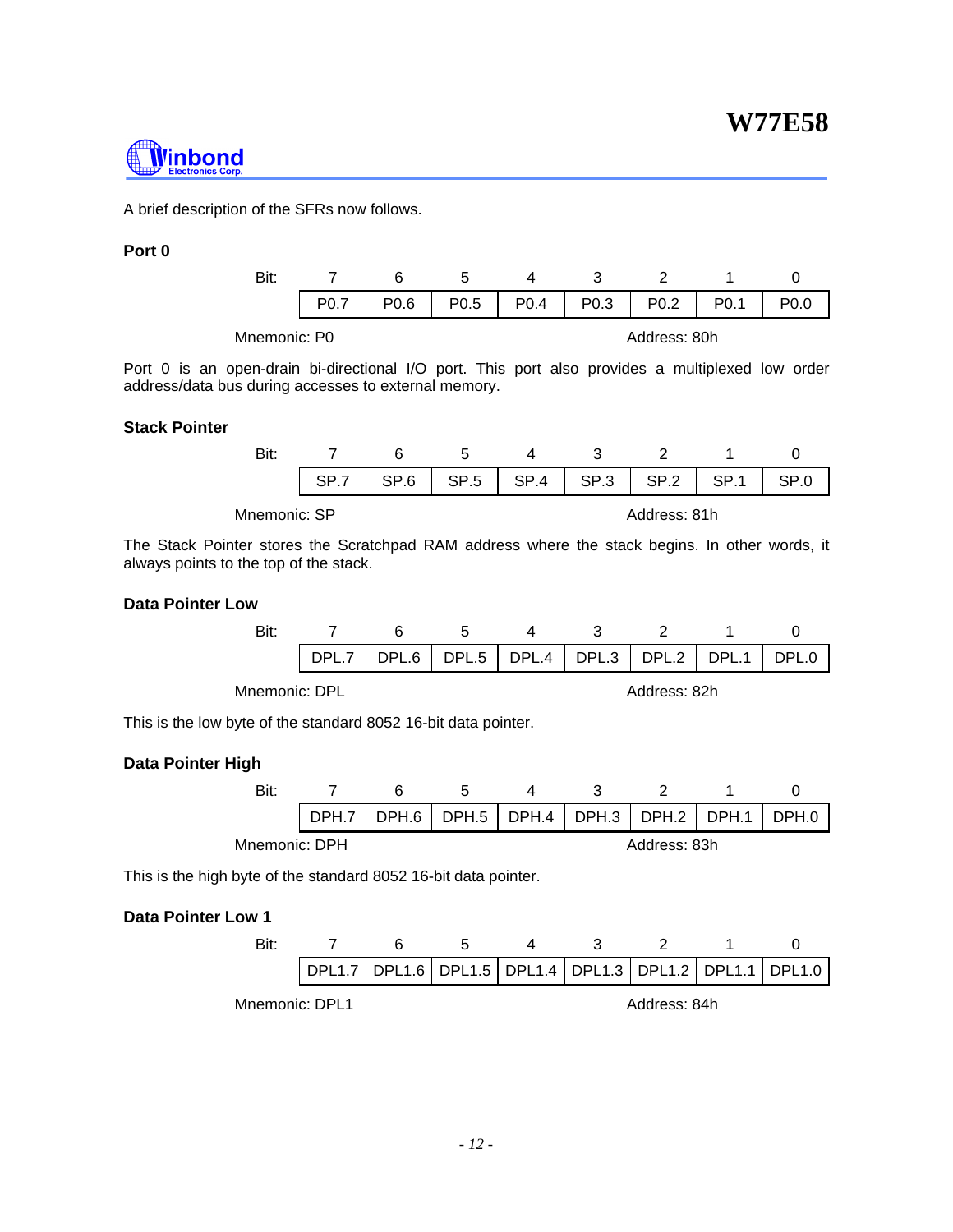

This is the low byte of the new additional 16-bit data pointer that has been added to the W77E58. The user can switch between DPL, DPH and DPL1, DPH1 simply by setting register DPS = 1. The instructions that use DPTR will now access DPL1 and DPH1 in place of DPL and DPH. If they are not required they can be used as conventional register locations by the user.

#### **Data Pointer High 1**

| Bit:           |  |  |              |                                                                       |
|----------------|--|--|--------------|-----------------------------------------------------------------------|
|                |  |  |              | DPH1.7   DPH1.6   DPH1.5   DPH1.4   DPH1.3   DPH1.2   DPH1.1   DPH1.0 |
| Mnemonic: DPH1 |  |  | Address: 85h |                                                                       |

This is the high byte of the new additional 16-bit data pointer that has been added to the W77E58. The user can switch between DPL, DPH and DPL1, DPH1 simply by setting register DPS = 1. The instructions that use DPTR will now access DPL1 and DPH1 in place of DPL and DPH. If they are not required they can be used as conventional register locations by the user.

#### **Data Pointer Select**



Mnemonic: DPS and the control of the Address: 86h

DPS.0: This bit is used to select either the DPL,DPH pair or the DPL1,DPH1 pair as the active Data Pointer. When set to 1, DPL1, DPH1 will be selected, otherwise DPL,DPH will be selected.

DPS.1-7:These bits are reserved, but will read 0.

#### **Power Control**

| - |             |                   |                |                          |                 |     |    |  |
|---|-------------|-------------------|----------------|--------------------------|-----------------|-----|----|--|
|   | <b>SMOD</b> | SMOD <sub>0</sub> | $\blacksquare$ | <b>Contract Contract</b> | GF <sub>1</sub> | GF0 | PD |  |
|   |             |                   |                |                          |                 |     |    |  |

Mnemonic: PCON Address: 87h

SMOD : This bit doubles the serial port baud rate in mode 1, 2, and 3 when set to 1.

- SMOD0: Framing Error Detection Enable: When SMOD0 is set to 1, then SCON.7(SCON1.7) indicates a Frame Error and acts as the FE(FE\_1) flag. When SMOD0 is 0, then SCON.7(SCON1.7) acts as per the standard 8052 function.
- GF1-0: These two bits are general purpose user flags.
- PD: Setting this bit causes the W77E58 to go into the POWER DOWN mode. In this mode all the clocks are stopped and program execution is frozen.
- IDL: Setting this bit causes the W77E58 to go into the IDLE mode. In this mode the clocks to the CPU are stopped, so program execution is frozen. But the clock to the serial, timer and interrupt blocks is not stopped, and these blocks continue operating.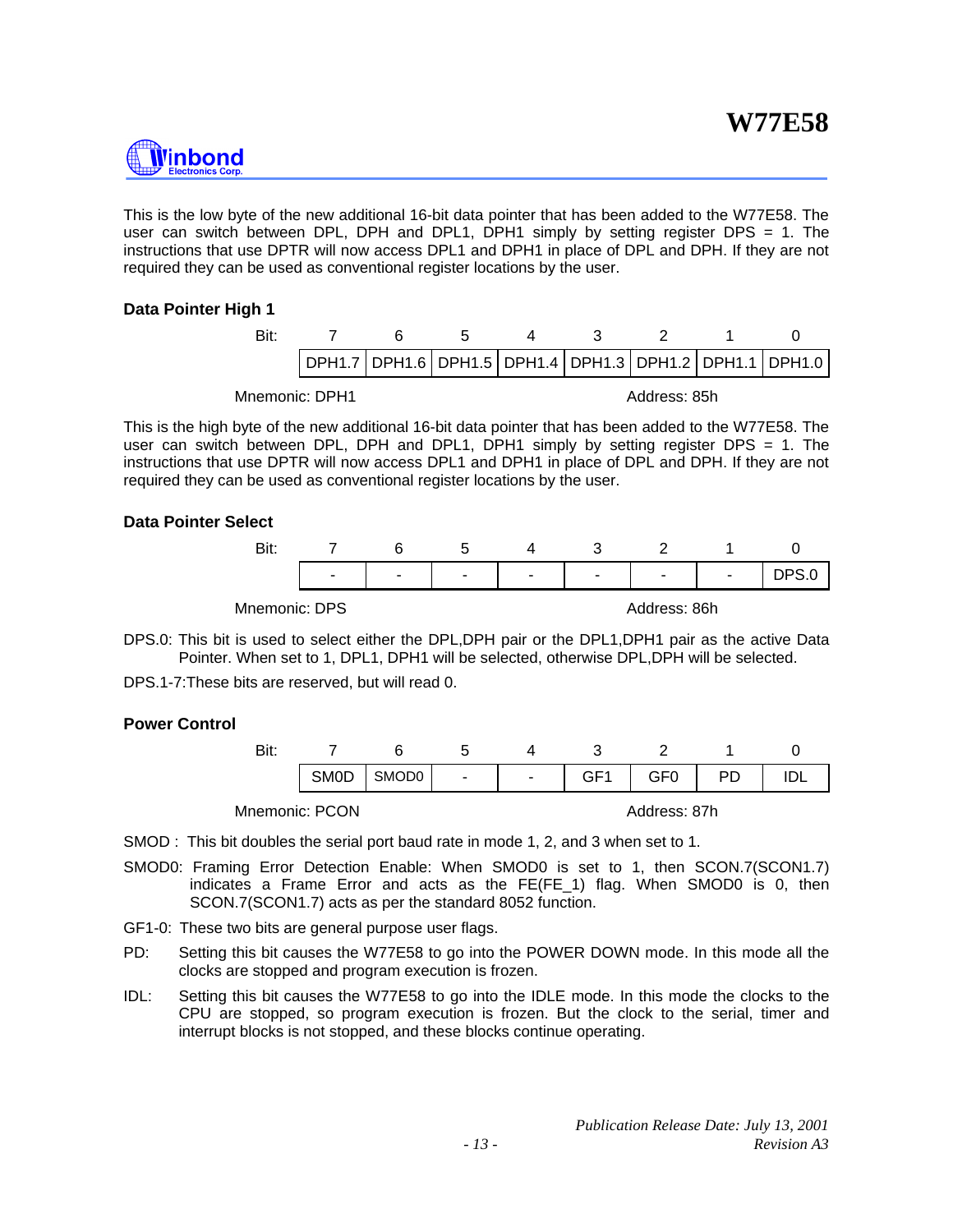

#### **Timer Control**

| Bit:           |     | ∽    |              |     |  |     |  |  |
|----------------|-----|------|--------------|-----|--|-----|--|--|
|                | TE1 | TF0. | TR0          | IE1 |  | IE0 |  |  |
| Mnemonic: TCON |     |      | Address: 88h |     |  |     |  |  |

- TF1: Timer 1 overflow flag: This bit is set when Timer 1 overflows. It is cleared automatically when the program does a timer 1 interrupt service routine. Software can also set or clear this bit.
- TR1: Timer 1 run control: This bit is set or cleared by software to turn timer/counter on or off.
- TF0: Timer 0 overflow flag: This bit is set when Timer 0 overflows. It is cleared automatically when the program does a timer 0 interrupt service routine. Software can also set or clear this bit.
- TR0: Timer 0 run control: This bit is set or cleared by software to turn timer/counter on or off.
- IE1: Interrupt 1 edge detect: Set by hardware when an edge/level is detected on INT1. This bit is cleared by hardware when the service routine is vectored to only if the interrupt was edge triggered. Otherwise it follows the pin.
- IT1: Interrupt 1 type control: Set/cleared by software to specify falling edge/ low level triggered external inputs.
- IE0: Interrupt 0 edge detect: Set by hardware when an edge/level is detected on INT0 . This bit is cleared by hardware when the service routine is vectored to only if the interrupt was edge triggered. Otherwise it follows the pin.
- IT0: Interrupt 0 type control: Set/cleared by software to specify falling edge/ low level triggered external inputs.

#### **Timer Mode Control**



- GATE: Gating control: When this bit is set, Timer/counter x is enabled only while  $\overline{INTx}$  pin is high and TRx control bit is set. When cleared, Timer x is enabled whenever TRx control bit is set.
- $C/\overline{T}$ : Timer or Counter Select: When cleared, the timer is incremented by internal clocks. When set, the timer counts high-to-low edges of the Tx pin.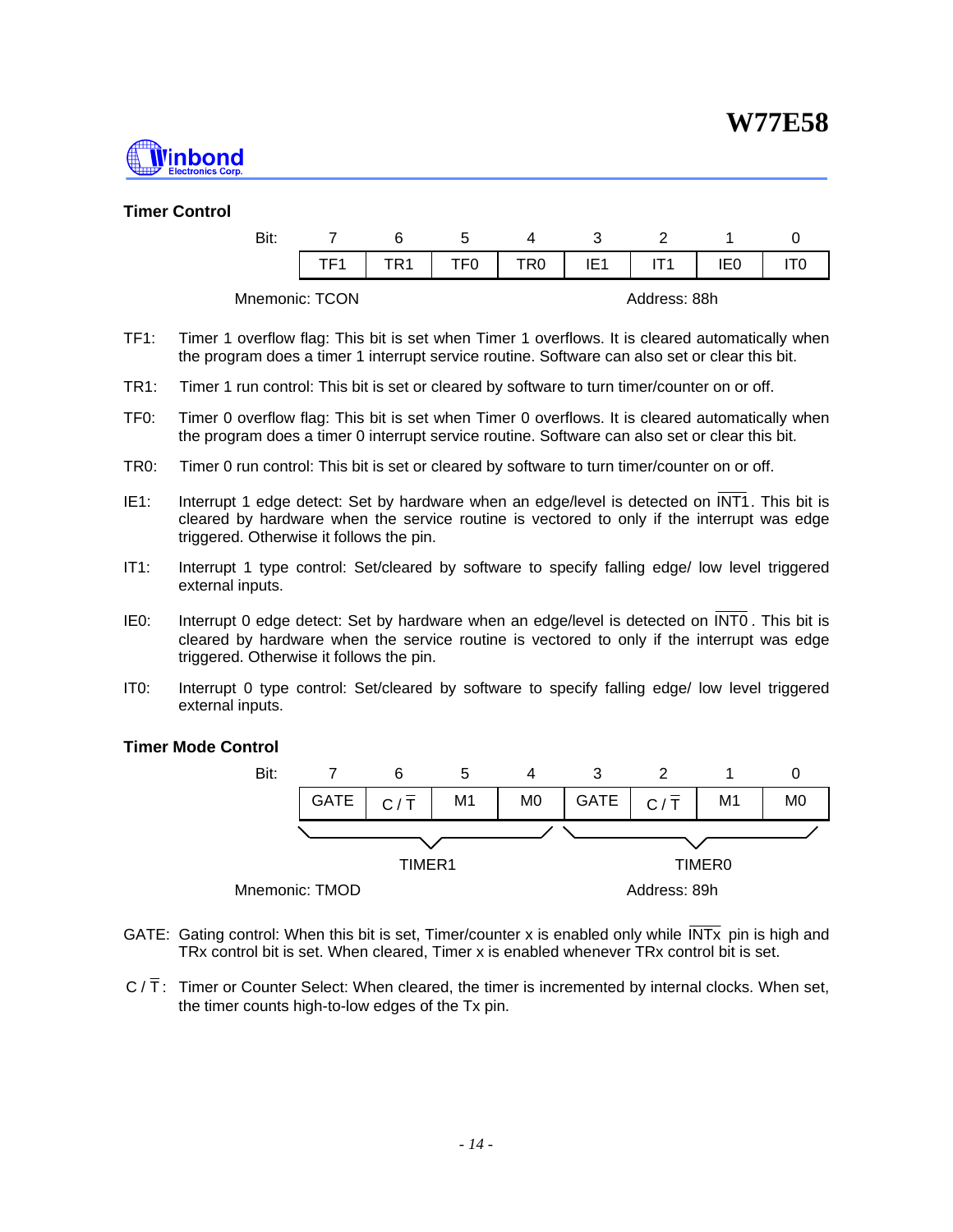

#### M1, M0: Mode Select bits:

### **M1 M0 Mode**

- 0 0 Mode 0: 8-bits with 5-bit prescale.
- 0 1 Mode 1: 18-bits, no prescale.
- 1 0 Mode 2: 8-bits with auto-reload from THx
- 1 1 Mode 3: (Timer 0) TL0 is an 8-bit timer/counter controlled by the standard Timer 0 control bits. TH0 is a 8-bit timer only controlled by Timer 1 control bits. (Timer 1) Timer/counter is stopped.

#### **Timer 0 LSB**

| Bit:                | $\overline{7}$ | 6            | 5                 | 4              | 3            | $\overline{2}$    | 1            | $\mathbf 0$  |  |
|---------------------|----------------|--------------|-------------------|----------------|--------------|-------------------|--------------|--------------|--|
|                     | <b>TL0.7</b>   | <b>TL0.6</b> | <b>TL0.5</b>      | <b>TL0.4</b>   | <b>TL0.3</b> | <b>TL0.2</b>      | <b>TL0.1</b> | <b>TL0.0</b> |  |
| Mnemonic: TL0       |                |              |                   |                |              | Address: 8Ah      |              |              |  |
| TL0.7-0:Timer 0 LSB |                |              |                   |                |              |                   |              |              |  |
| <b>Timer 1 LSB</b>  |                |              |                   |                |              |                   |              |              |  |
| Bit:                | $\overline{7}$ | 6            | 5                 | $\overline{4}$ | 3            | 2                 | $\mathbf{1}$ | $\mathbf 0$  |  |
|                     | <b>TL1.7</b>   | <b>TL1.6</b> | <b>TL1.5</b>      | <b>TL1.4</b>   | <b>TL1.3</b> | <b>TL1.2</b>      | <b>TL1.1</b> | <b>TL1.0</b> |  |
| Mnemonic: TL1       |                |              |                   |                |              | Address: 8Bh      |              |              |  |
| TL1.7-0:Timer 1 LSB |                |              |                   |                |              |                   |              |              |  |
| <b>Timer 0 MSB</b>  |                |              |                   |                |              |                   |              |              |  |
| Bit:                | $\overline{7}$ | 6            | 5                 | 4              | 3            | $\overline{2}$    | 1            | 0            |  |
|                     | <b>TH0.7</b>   | TH0.6        | TH <sub>0.5</sub> | <b>TH0.4</b>   | TH0.3        | TH <sub>0.2</sub> | <b>TH0.1</b> | <b>TH0.0</b> |  |
| Mnemonic: TH0       |                |              |                   |                |              | Address: 8Ch      |              |              |  |
| TH0.7-0:Timer 0 MSB |                |              |                   |                |              |                   |              |              |  |
| <b>Timer 1 MSB</b>  |                |              |                   |                |              |                   |              |              |  |
| Bit:                | $\overline{7}$ | 6            | 5                 | 4              | 3            | 2                 | 1            | 0            |  |
|                     | <b>TH1.7</b>   | TH1.6        | TH1.5             | TH1.4          | TH1.3        | TH1.2             | TH1.1        | TH1.0        |  |
| Mnemonic: TH1       |                |              |                   |                |              | Address: 8Dh      |              |              |  |
| TH1.7-0:Timer 1 MSB |                |              |                   |                |              |                   |              |              |  |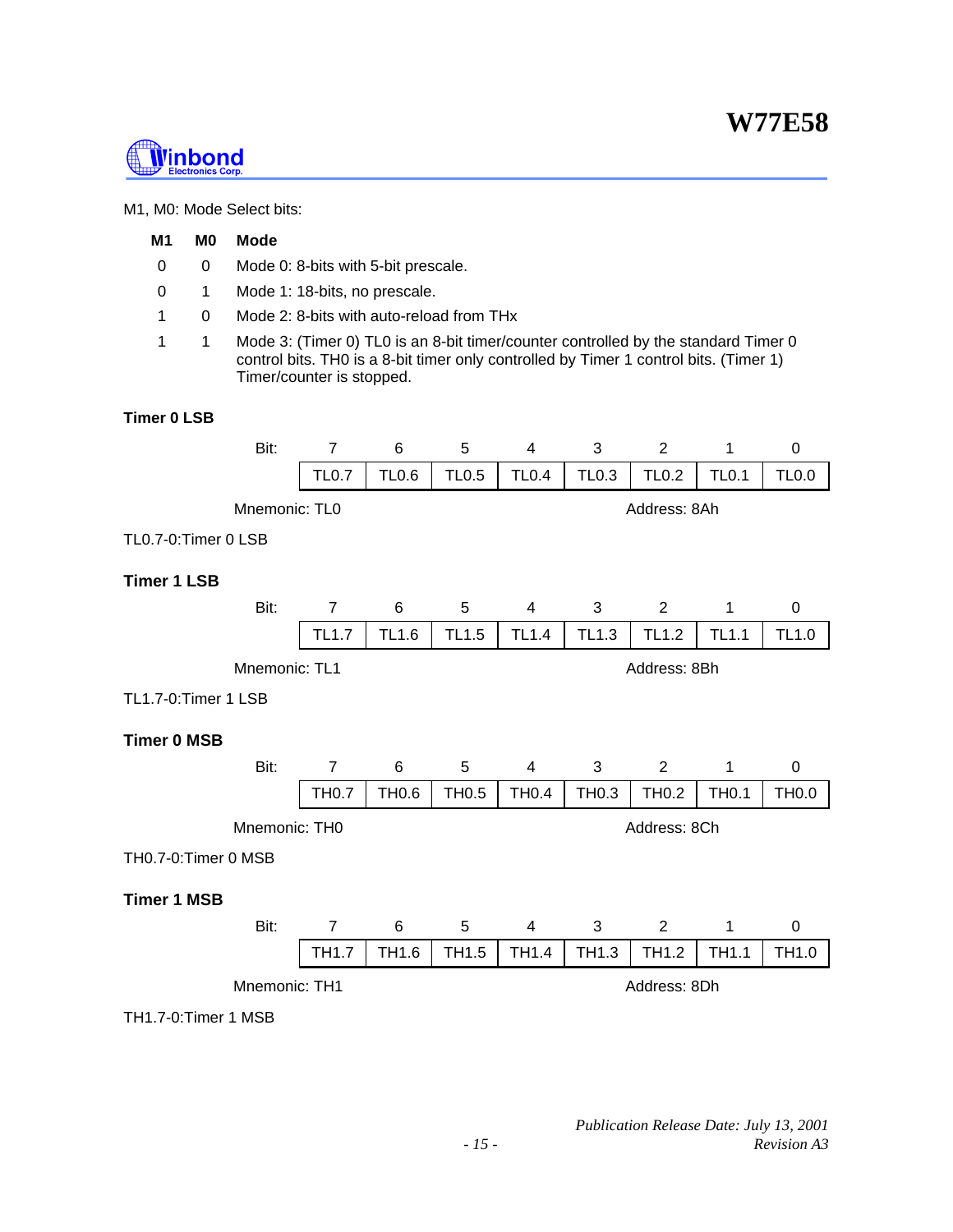

#### **Clock Control**

| Bit:            |                 |     |     |     |     |                 |     |                 |
|-----------------|-----------------|-----|-----|-----|-----|-----------------|-----|-----------------|
|                 | WD <sub>1</sub> | WD0 | T2M | T1M | OM. | MD <sub>2</sub> | MD1 | MD <sub>0</sub> |
| Mnemonic: CKCON |                 |     |     |     |     | Address: 8Eh    |     |                 |

WD1-0: Watchdog timer mode select bits: These bits determine the time-out period for the watchdog timer. In all four time-out options the reset time-out is 512 clocks more than the interrupt timeout period.

| WD1 | WD0 | Interrupt time-out | Reset time-out |
|-----|-----|--------------------|----------------|
| O   |     | $2^{17}$           | $2^{17}$ + 512 |
| 0   |     | $2^{20}$           | $2^{20}$ + 512 |
| 1   |     | $2^{23}$           | $2^{23}$ + 512 |
|     |     | $2^2$              | $2^{26}$ + 512 |

- T2M: Timer 2 clock select: When T2M is set to 1, timer 2 uses a divide by 4 clock, and when set to 0 it uses a divide by 12 clock.
- T1M: Timer 1 clock select: When T1M is set to 1, timer 1 uses a divide by 4 clock, and when set to 0 it uses a divide by 12 clock.
- T0M: Timer 0 clock select: When T0M is set to 1, timer 0 uses a divide by 4 clock, and when set to 0 it uses a divide by 12 clock.
- MD2-0: Stretch MOVX select bits: These three bits are used to select the stretch value for the MOVX instruction. Using a variable MOVX length enables the user to access slower external memory devices or peripherals without the need for external circuits. The  $\overline{RD}$  or  $\overline{WR}$  strobe will be stretched by the selected interval. When accessing the on-chip SRAM, the MOVX instruction is always in 2 machine cycles regardless of the stretch setting. By default, the stretch has value of 1. If the user needs faster accessing, then a stretch value of 0 should be selected.

| MD2 | MD1 | MD0 | Stretch value | MOVX duration              |
|-----|-----|-----|---------------|----------------------------|
|     |     |     |               | 2 machine cycles           |
|     | Ω   |     |               | 3 machine cycles (Default) |
|     |     |     | 2             | 4 machine cycles           |
|     |     |     | 3             | 5 machine cycles           |
|     |     |     | 4             | 6 machine cycles           |
|     |     |     | 5             | 7 machine cycles           |
|     |     |     | 6             | 8 machine cycles           |
|     |     |     |               | 9 machine cycles           |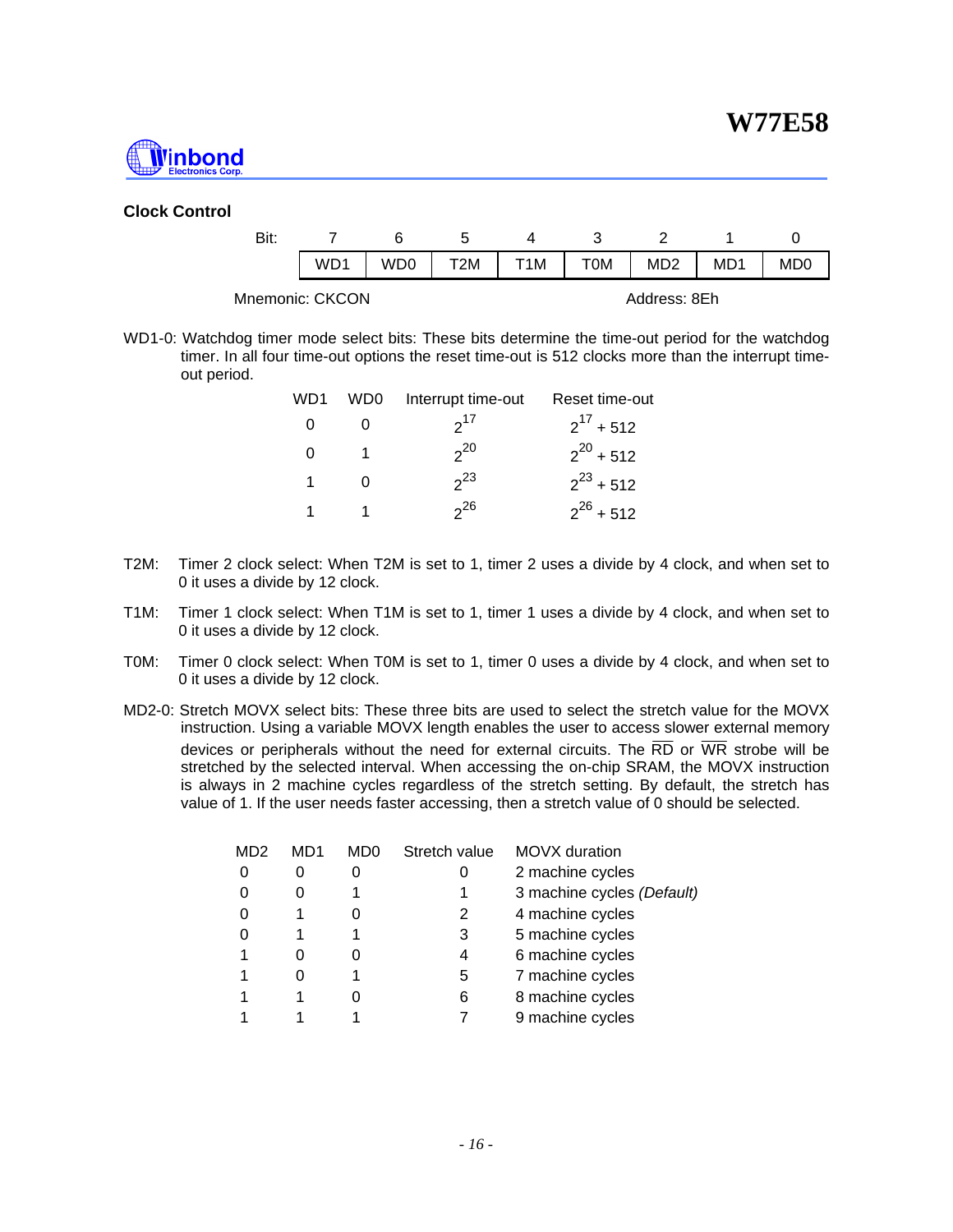

#### **Port 1**

|              | P <sub>1.6</sub> | P1.5 | $P1.4$   P1.3 | P1.2         | P <sub>1.1</sub> |  |
|--------------|------------------|------|---------------|--------------|------------------|--|
| Mnemonic: P1 |                  |      |               | Address: 90h |                  |  |

P1.7-0: General purpose I/O port. Most instructions will read the port pins in case of a port read access, however in case of read-modify-write instructions, the port latch is read. Some pins also have alternate input or output functions. This alternate functions are described below:

| P1.0: T2    | External I/O for Timer/Counter 2       |
|-------------|----------------------------------------|
| P1.1:TZEX   | Timer/Counter 2 Capture/Reload Trigger |
| P1.2: RXD1  | Serial Port 1 Receive                  |
| P1.3 : TXD1 | Serial Port 1 Transmit                 |
| P1.4:INT2   | <b>External Interrupt 2</b>            |
| P1.5 : INT3 | External Interrupt 3                   |
| P1.6 : INT4 | External Interrupt 4                   |
| P1.7 : INT5 | External Interrupt 5                   |
|             |                                        |

#### **External Iinterrupt Flag**

| Bit: |     |     |                                                                                                                      |  |  |
|------|-----|-----|----------------------------------------------------------------------------------------------------------------------|--|--|
|      | IE4 | IE3 | $\parallel$ IE2 $\parallel$ $\angle$ $\angle$ $\angle$ $\angle$ $\angle$ $\angle$ RGMD $\parallel$ RGSL <sup>1</sup> |  |  |

Mnemonic: EXIF Address: 91h

IE5: External Interrupt 5 flag. Set by hardware when a falling edge is detected on INT5 .

IE4: External Interrupt 4 flag. Set by hardware when a rising edge is detected on INT4.

IE3: External Interrupt 3 flag. Set by hardware when a falling edge is detected on INT3 .

- IE2: External Interrupt 2 flag. Set by hardware when a rising edge is detected on INT2.
- XT/RG : Crystal/RC Oscillator Select. Setting this bit selects crystal or external clock as system clock source. Clearing this bit selects the on-chip RC oscillator as clock source. XTUP(STATUS.4) must be set to 1 and XTOFF (PMR.3) must be cleared before this bit can be set. Attempts to set this bit without obeying these conditions will be ignored. This bit is set to 1 after a poweron reset and unchanged by other forms of reset.
- RGMD: RC Mode Status. This bit indicates the current clock source of microcontroller. When cleared, CPU is operating from the external crystal or oscillator. When set, CPU is operating from the on-chip RC oscillator. This bit is cleared to 0 after a power-on reset and unchanged by other forms of reset.
- RGSL: RC Oscillator Select. This bit selects the clock source following a resume from Power Down Mode. Setting this bit allows device operating from RC oscillator when a resume from Power Down Mode. When this bit is cleared, the device will hold operation until the crystal oscillator has warmed-up following a resume from Power Down Mode. This bit is cleared to 0 after a power-on reset and unchanged by other forms of reset.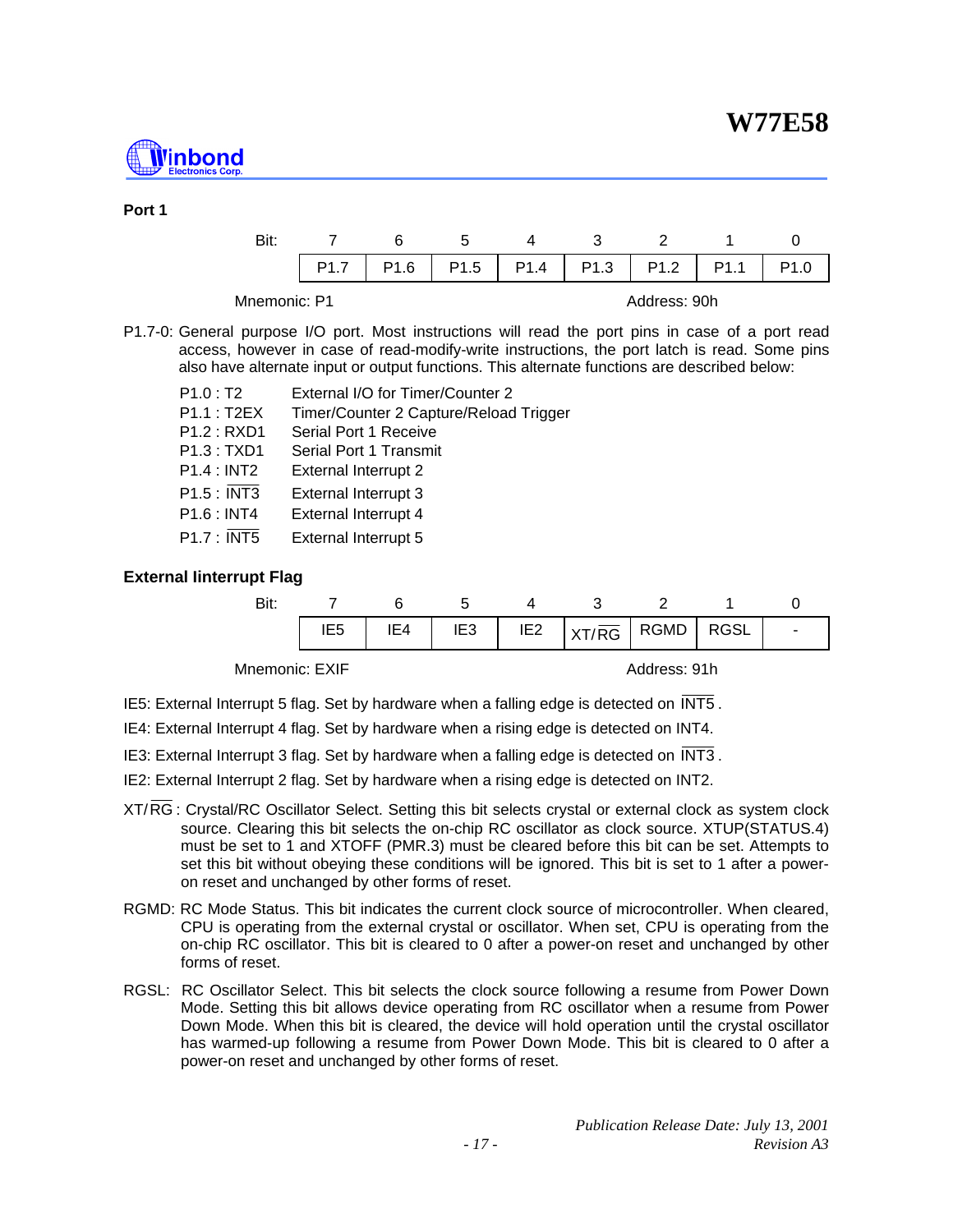

#### **Serial Port Control**

| Bit: |                |     |                 |            |     |                  |    |
|------|----------------|-----|-----------------|------------|-----|------------------|----|
|      | SMO/FE         | SM1 | SM <sub>2</sub> | <b>REN</b> | TB8 | R <sub>B</sub> 8 | R. |
|      | Mnemonic: SCON |     |                 |            |     | Address: 98h     |    |

- SM0/FE: Serial port 0, Mode 0 bit or Framing Error Flag: The SMOD0 bit in PCON SFR determines whether this bit acts as SM0 or as FE. The operation of SM0 is described below. When used as FE, this bit will be set to indicate an invalid stop bit. This bit must be manually cleared in software to clear the FE condition.
- SM1: Serial port Mode bit 1:

| SM <sub>0</sub> | SM <sub>1</sub> | Mode | Description  | Length | Baud rate  |
|-----------------|-----------------|------|--------------|--------|------------|
| 0               |                 |      | Synchronous  |        | 4/12 Tclk  |
| 0               |                 |      | Asynchronous | 10     | Variable   |
|                 |                 |      | Asynchronous | 11     | 64/32 Tclk |
|                 |                 |      | Asynchronous |        | Variable   |

- SM2: Multiple processors communication. Setting this bit to 1 enables the multiprocessor communication feature in mode 2 and 3. In mode 2 or 3, if SM2 is set to 1, then RI will not be activated if the received 9th data bit (RB8) is 0. In mode 1, if SM2 = 1, then RI will not be activated if a valid stop bit was not received. In mode 0, the SM2 bit controls the serial port clock. If set to 0, then the serial port runs at a divide by 12 clock of the oscillator. This gives compatibility with the standard 8052. When set to 1, the serial clock become divide by 4 of the oscillator clock. This results in faster synchronous serial communication.
- REN: Receive enable: When set to 1 serial reception is enabled, otherwise reception is disabled.
- TB8: This is the 9th bit to be transmitted in modes 2 and 3. This bit is set and cleared by software as desired.
- RB8: In modes 2 and 3 this is the received 9th data bit. In mode 1, if  $SM2 = 0$ , RB8 is the stop bit that was received. In mode 0 it has no function.
- TI: Transmit interrupt flag: This flag is set by hardware at the end of the 8th bit time in mode 0, or at the beginning of the stop bit in all other modes during serial transmission. This bit must be cleared by software.
- RI: Receive interrupt flag: This flag is set by hardware at the end of the 8th bit time in mode 0, or halfway through the stop bits time in the other modes during serial reception. However the restrictions of SM2 apply to this bit. This bit can be cleared only by software.

#### **Serial Data Buffer**

|  |  |  |  | $\vert$ SBUF.7 $\vert$ SBUF.6 $\vert$ SBUF.5 $\vert$ SBUF.4 $\vert$ SBUF.3 $\vert$ SBUF.2 $\vert$ SBUF.1 $\vert$ SBUF.0 $\vert$ |
|--|--|--|--|---------------------------------------------------------------------------------------------------------------------------------|

Mnemonic: SBUF **Address: 99h** 

SBUF.7-0: Serial data on the serial port 0 is read from or written to this location. It actually consists of two separate internal 8-bit registers. One is the receive resister, and the other is the transmit buffer. Any read access gets data from the receive data buffer, while write access is to the transmit data buffer.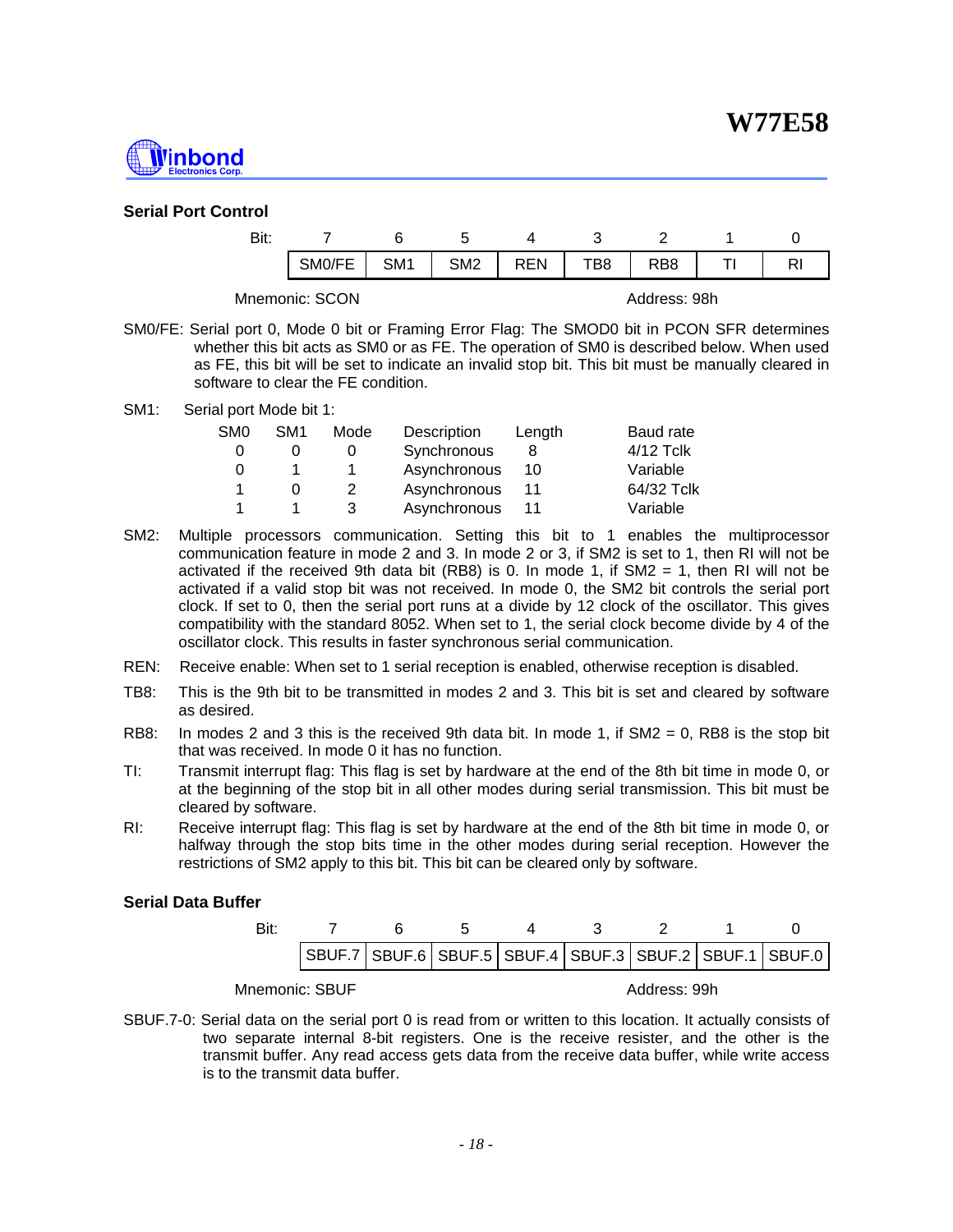

**W77E58**

#### **Poot 2**

| Bit: |                  | 6    | b                | 4                | ว                |                  |                  |  |
|------|------------------|------|------------------|------------------|------------------|------------------|------------------|--|
|      | P <sub>2.7</sub> | P2.6 | P <sub>2.5</sub> | P <sub>2.4</sub> | P <sub>2.3</sub> | P <sub>2.2</sub> | P <sub>2.1</sub> |  |
|      | Mnemonic: P2     |      |                  |                  |                  | Address: A0h     |                  |  |

P2.7-0: Port 2 is a bi-directional I/O port with internal pull-ups. This port also provides the upper address bits for accesses to external memory.

#### **Port 4**



P4.3-0: Port 4 is a bi-directional I/O port with internal pull-ups. Port 4 can not use bit-addressable instruction (SETB or CLR).

#### **Interrupt Enable**

|                      | Bit:                                          | 7  | 6               | 5               | 4  | 3               | 2               | 1               | 0               |  |  |
|----------------------|-----------------------------------------------|----|-----------------|-----------------|----|-----------------|-----------------|-----------------|-----------------|--|--|
|                      |                                               | EA | ES <sub>1</sub> | ET <sub>2</sub> | ES | ET <sub>1</sub> | EX <sub>1</sub> | ET <sub>0</sub> | EX <sub>0</sub> |  |  |
|                      | Mnemonic: IE<br>Address: A8h                  |    |                 |                 |    |                 |                 |                 |                 |  |  |
| EA:                  | Global enable. Enable/disable all interrupts. |    |                 |                 |    |                 |                 |                 |                 |  |  |
| ES <sub>1</sub> :    | Enable Serial Port 1 interrupt.               |    |                 |                 |    |                 |                 |                 |                 |  |  |
| ET2:                 | Enable Timer 2 interrupt.                     |    |                 |                 |    |                 |                 |                 |                 |  |  |
| ES:                  | Enable Serial Port 0 interrupt.               |    |                 |                 |    |                 |                 |                 |                 |  |  |
| ET1:                 | Enable Timer 1 interrupt                      |    |                 |                 |    |                 |                 |                 |                 |  |  |
| $EX1$ :              | Enable external interrupt 1                   |    |                 |                 |    |                 |                 |                 |                 |  |  |
| ET0:                 | Enable Timer 0 interrupt                      |    |                 |                 |    |                 |                 |                 |                 |  |  |
| EX0:                 | Enable external interrupt 0                   |    |                 |                 |    |                 |                 |                 |                 |  |  |
| <b>Slave Address</b> |                                               |    |                 |                 |    |                 |                 |                 |                 |  |  |
|                      | Bit:                                          | 7  | 6               | 5               | 4  | 3               | 2               | 1               | 0               |  |  |



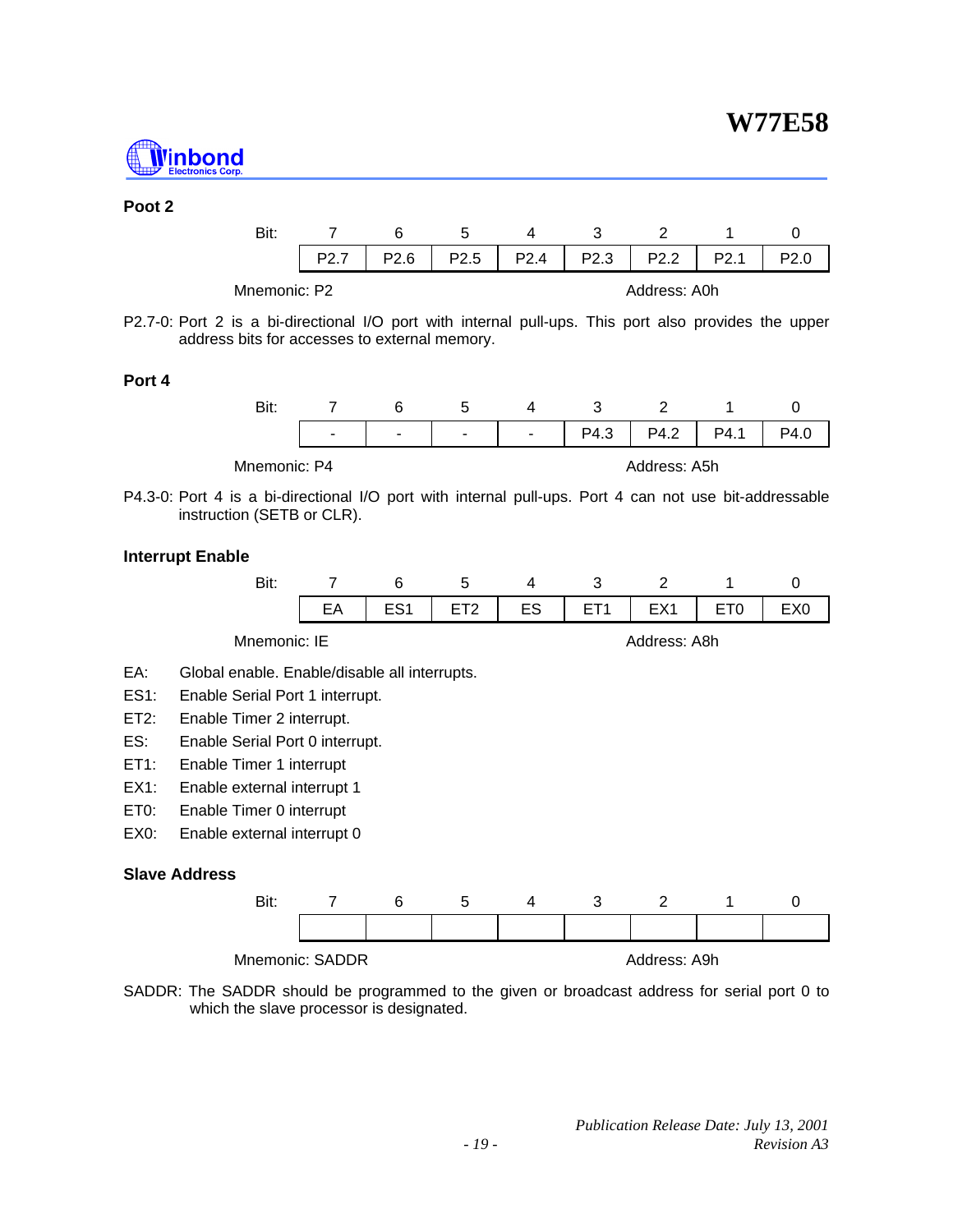## **W77E58**



#### **Slave Address 1**



SADDR1: The SADDR1 should be programmed to the given or broadcast address for serial port 1 to which the slave processor is designated.

#### **Port 3**

| Bit:         |                  |      | ∽    |      |      |                  |                  |  |
|--------------|------------------|------|------|------|------|------------------|------------------|--|
|              | P <sub>3.7</sub> | P3.6 | P3.5 | P3.4 | P3.3 | P <sub>3.2</sub> | P <sub>3.1</sub> |  |
| Mnemonic: P3 |                  |      |      |      |      | Address: B0h     |                  |  |

P3.7-0: General purpose I/O port. Each pin also has an alternate input or output function. The alternate functions are described below.

> P3.7 RD Strobe for read from external RAM P3.6 WR Strobe for write to external RAM P3.5 T1 Timer/counter 1 external count input P3.4 T0 Timer/counter 0 external count input P3.3 INT1 External interrupt 1 P3.2 INTO External interrupt 0 P3.1 TxD Serial port 0 output P3.0 RxD Serial port 0 input

#### **Interrupt Priority**



IP.7: This bit is un-implemented and will read high.

- PS1: This bit defines the Serial port 1 interrupt priority. PS = 1 sets it to higher priority level.
- PT2: This bit defines the Timer 2 interrupt priority. PT2 = 1 sets it to higher priority level.
- PS: This bit defines the Serial port 0 interrupt priority. PS = 1 sets it to higher priority level.
- PT1: This bit defines the Timer 1 interrupt priority. PT1 = 1 sets it to higher priority level.
- PX1: This bit defines the External interrupt 1 priority. PX1 = 1 sets it to higher priority level.
- PT0: This bit defines the Timer 0 interrupt priority. PT0 = 1 sets it to higher priority level.
- PX0: This bit defines the External interrupt 0 priority. PX0 = 1 sets it to higher priority level.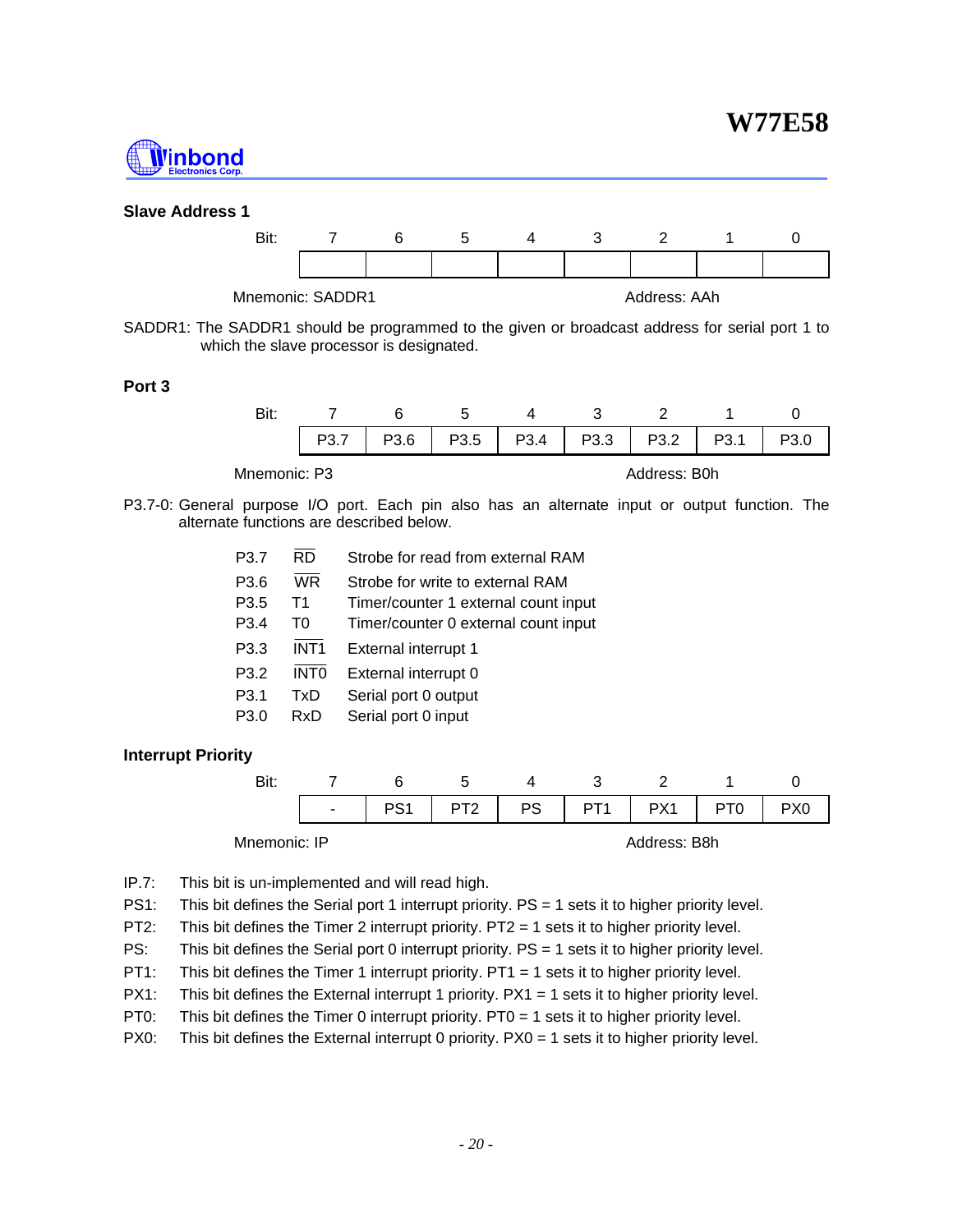



#### **Slave Address Mask Enable**



SADEN: This register enables the Automatic Address Recognition feature of the Serial port 0. When a bit in the SADEN is set to 1, the same bit location in SADDR will be compared with the incoming serial data. When SADEN.n is 0, then the bit becomes a "don't care" in the comparison. This register enables the Automatic Address Recognition feature of the Serial port 0. When all the bits of SADEN are 0, interrupt will occur for any incoming address.

#### **Slave Address Mask Enable 1**



SADEN1:This register enables the Automatic Address Recognition feature of the Serial port 1. When a bit in the SADEN1 is set to 1, the same bit location in SADDR1 will be compared with the incoming serial data. When SADEN1.n is 0, then the bit becomes a "don't care" in the comparison. This register enables the Automatic Address Recognition feature of the Serial port 1. When all the bits of SADEN1 are 0, interrupt will occur for any incoming address.

#### **Serial Port Control 1**

| Bit: |                  |                                   |  |                 |       |       |  |
|------|------------------|-----------------------------------|--|-----------------|-------|-------|--|
|      | SMO 1/FE<br>$-1$ | SM <sub>1</sub><br>$\overline{1}$ |  | $SM2_1   REN_1$ | TB8 1 | RB8 1 |  |
|      | Mnemonic: SCON1  |                                   |  | Address: C0h    |       |       |  |

SM0\_1/FE\_1: Serial port 1, Mode 0 bit or Framing Error Flag 1: The SMOD0 bit in PCON SFR determines whether this bit acts as SM0\_1 or as FE\_1. the operation of SM0\_1 is described below. When used as FE\_1, this bit will be set to indicate an invalid stop bit. This bit must be manually cleared in software to clear the FE\_1 condition.

#### SM1\_1: Serial port 1 Mode bit 1:

|   | SM0_1 SM1_1 Mode |   | Description  | Length | Baud rate  |
|---|------------------|---|--------------|--------|------------|
| 0 |                  |   | Synchronous  | 8      | 4/12 Tclk  |
| 0 |                  |   | Asynchronous | 10     | variable   |
| 1 |                  |   | Asynchronous | 11     | 64/32 Tclk |
| 1 |                  | 3 | Asynchronous |        | variable   |

SM2\_1:Multiple processors communication. Setting this bit to 1 enables the multiprocessor communication feature in mode 2 and 3. In mode 2 or 3, if SM2\_1 is set to 1, then RI\_1 will not be activated if the received 9th data bit (RB8\_1) is 0. In mode 1, if SM2\_1 = 1, then RI\_1 will not be activated if a valid stop bit was not received. In mode 0, the SM2\_1 bit controls the serial port 1 clock. If set to 0, then the serial port 1 runs at a divide by 12 clock of the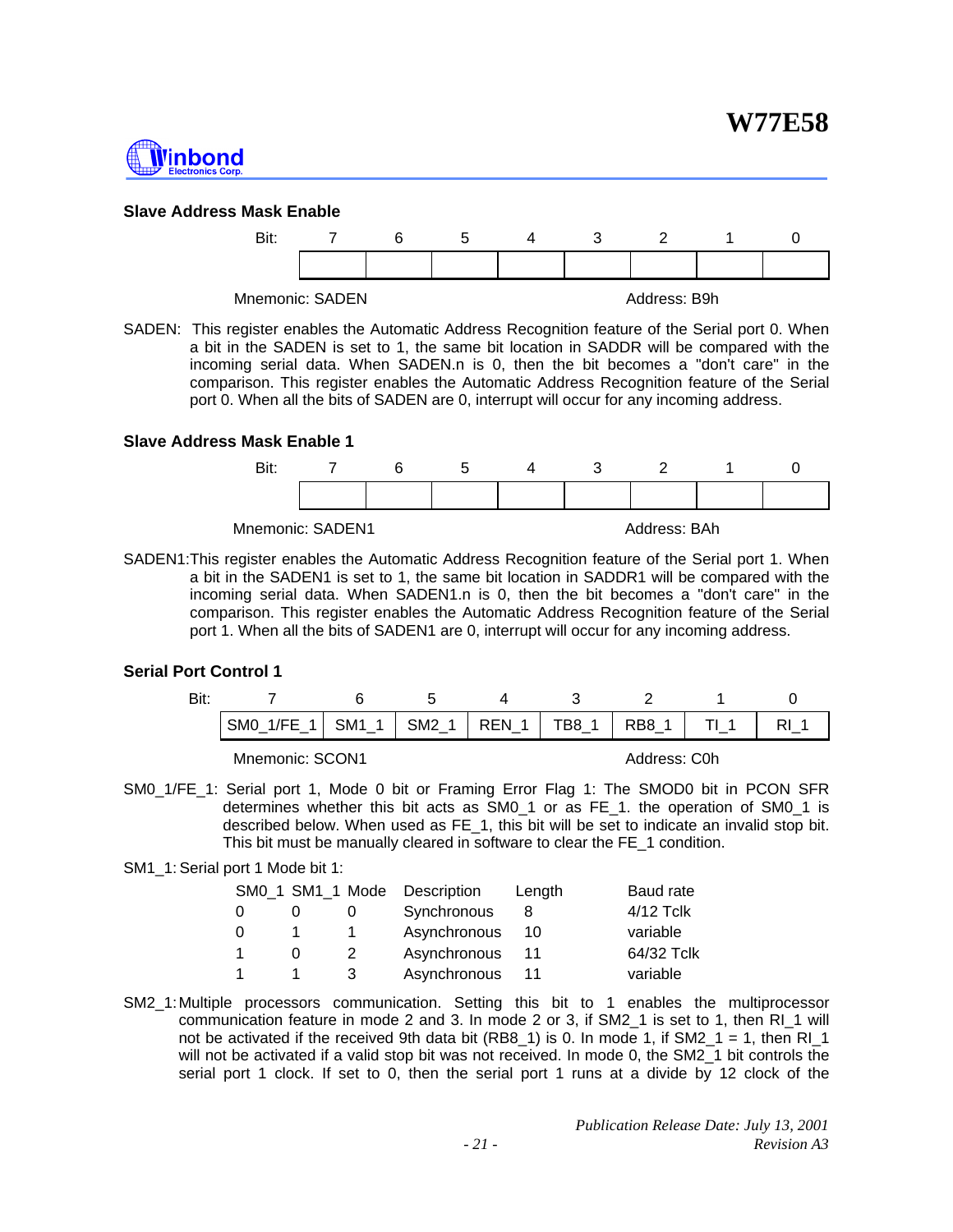# <u> Ninbond</u>

oscillator. This gives compatibility with the standard 8052. When set to 1, the serial clock become divide by 4 of the oscillator clock. This results in faster synchronous serial communication.

- REN 1: Receive enable: When set to 1 serial reception is enabled, otherwise reception is disabled.
- TB8\_1: This is the 9th bit to be transmitted in modes 2 and 3. This bit is set and cleared by software as desired.
- RB8\_1: In modes 2 and 3 this is the received 9th data bit. In mode 1, if  $SM2_1 = 0$ , RB8\_1 is the stop bit that was received. In mode 0 it has no function.
- TI\_1: Transmit interrupt flag: This flag is set by hardware at the end of the 8th bit time in mode 0, or at the beginning of the stop bit in all other modes during serial transmission. This bit must be cleared by software.
- RI<sub>1:</sub> Receive interrupt flag: This flag is set by hardware at the end of the 8th bit time in mode 0, or halfway through the stop bits time in the other modes during serial reception. However the restrictions of SM2\_1 apply to this bit. This bit can be cleared only by software.

#### **Serial Data Buffer 1**

| Bit: |                                                                               |  |  |  |  |
|------|-------------------------------------------------------------------------------|--|--|--|--|
|      | SBUF1.7   SBUF1.6   SBUF1.5   SBUF1.4   SBUF1.3   SBUF1.2   SBUF1.1   SBUF1.0 |  |  |  |  |
|      |                                                                               |  |  |  |  |

Mnemonic: SBUF1 Address: C1h

SBUF1.7-0: Serial data of the serial port 1 is read from or written to this location. It actually consists of two separate 8-bit registers. One is the receive resister, and the other is the transmit buffer. Any read access gets data from the receive data buffer, while write accesses are to the transmit data buffer.

#### **ROMMAP**

|  | $\sim$ | $\sim$ | <u>. т</u> |  |  |
|--|--------|--------|------------|--|--|
|  |        |        |            |  |  |

Mnemonic: ROMMAP Address: C2h

WS: Wait State Signal Enable. Setting this bit enables the WAIT signal on P4.0. The device will sample the wait state control signal WAIT via P4.0 during MOVX instruction. This bit is time access protected.

| <b>REG</b><br>TA | C7H                                                                           |
|------------------|-------------------------------------------------------------------------------|
| <b>ROMMAP</b>    | <b>REG</b><br>C <sub>2</sub> H                                                |
| <b>CKCON</b>     | <b>REG</b><br>8EH                                                             |
| <b>ANL</b>       | CKCON,#11111000B ; Set stretch value=0                                        |
| <b>MOV</b>       | TA,#AAH                                                                       |
| <b>MOV</b>       | TA.#55H                                                                       |
| <b>ORL</b>       | ROMMAP,#10000000B; Set WS bit and stretch value = 0 to enable wait<br>signal. |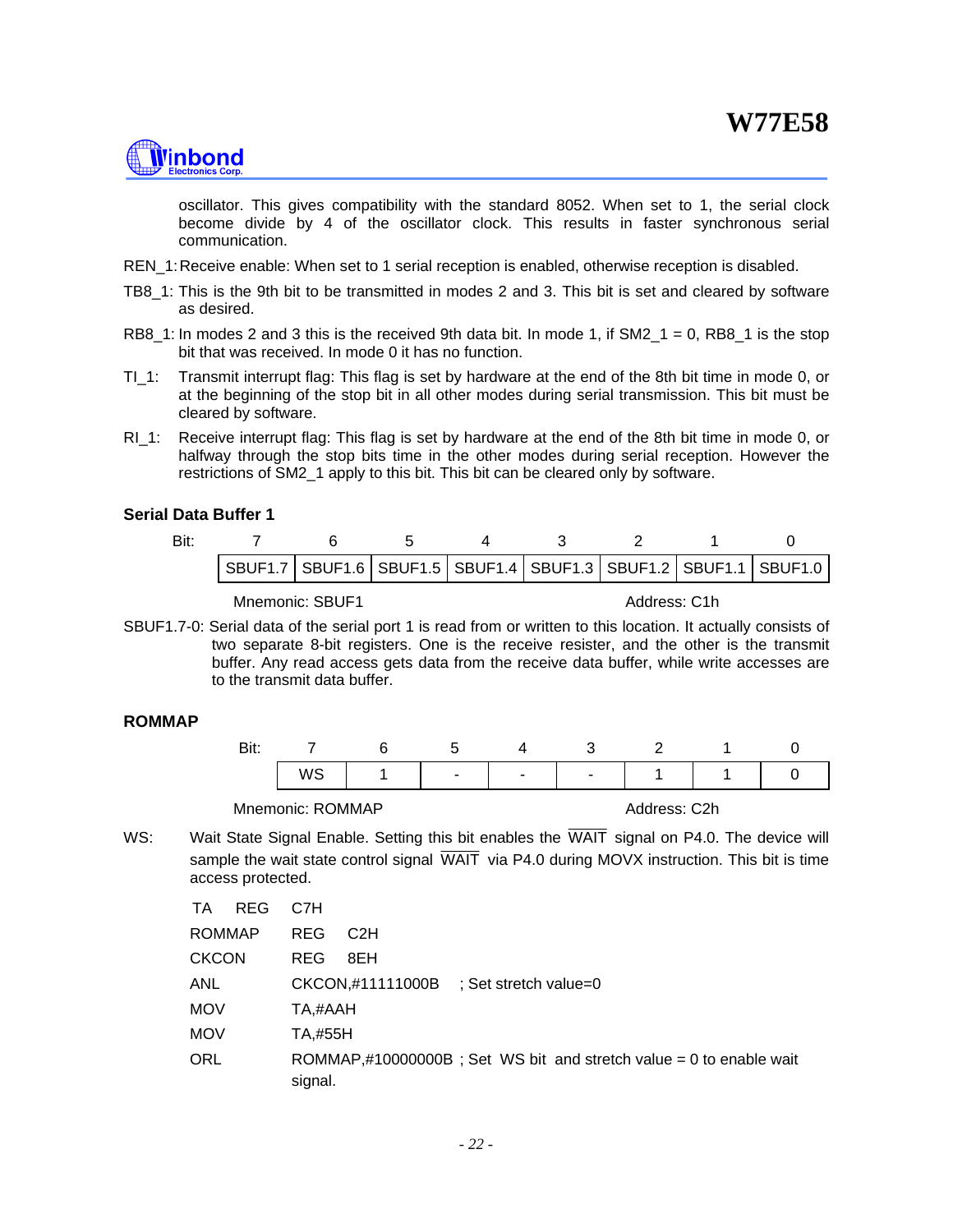

#### **Power Management Register**

| Bit: |               |            |      |              |      |
|------|---------------|------------|------|--------------|------|
|      |               | <b>SWB</b> | OFF. | ALE-OFF      | DME0 |
|      | Mnemonic: PMR |            |      | Address: C4h |      |

CD1, CD0: Clock Divide Control. These bit selects the number of clocks required to generate one machine cycle. There are three modes including divide by 4, 64 or 1024. Switching between modes must first go back devide by 4 mode. For instance, to go from 64 to 1024 clocks/machine cycle the device must first go from 64 to 4 clocks/machine cycle, and then from 4 to 1024 clocks/machine cycle.

|   |   | CD1, CD0 Clocks/machine Cycle |
|---|---|-------------------------------|
| 0 |   | Reserved                      |
| 0 |   |                               |
| 1 | U | 64                            |
|   |   | 1024                          |

- SWB: Switchback Enable. Setting this bit allows an enabled external interrupt or serial port activity to force the CD1,CD0 to divide by 4 state (0,1). The device will switch modes at the start of the jump to interrupt service routine while a external interrupt is enabled and actually recongnized by microcontroller. While a serial port reception, the switchback occurs at the start of the instruction following the falling edge of the start bit.
- XTOFF: Crystal Oscillator Disable. Setting this bit disables the external crystal oscillator. This bit can only be set to 1 while the microcontroller is operating from the RC oscillator. Clearing this bit restarts the crystal oscillator, the XTUP (STATUS.4) bit will be set after crystal oscillator warmed-up has completed.
- ALE0FF: This bit disables the expression of the ALE signal on the device pin during all on-board program and data memory accesses. External memory accesses will automatically enable ALE independent of ALEOFF.

 $0 = ALE$  expression is enable;  $1 = ALE$  expression is disable

DME0: This bit determines the on-chip MOVX SRAM to be enabled or disabled. Set this bit to 1 will enable the on-chip 1KB MOVX SRAM.

#### **STATUS Register**

|  |  |  | -   HIP   LIP   XTUP   SPTA1   SPRA1   SPTA0   SPRA0 |  |
|--|--|--|------------------------------------------------------|--|
|  |  |  |                                                      |  |

Mnemonic: STATUS Address: C5h

HIP: High Priority Interrupt Status. When set, it indicates that software is servicing a high priority interrupt. This bit will be cleared when the program executes the corresponding RETI instruction.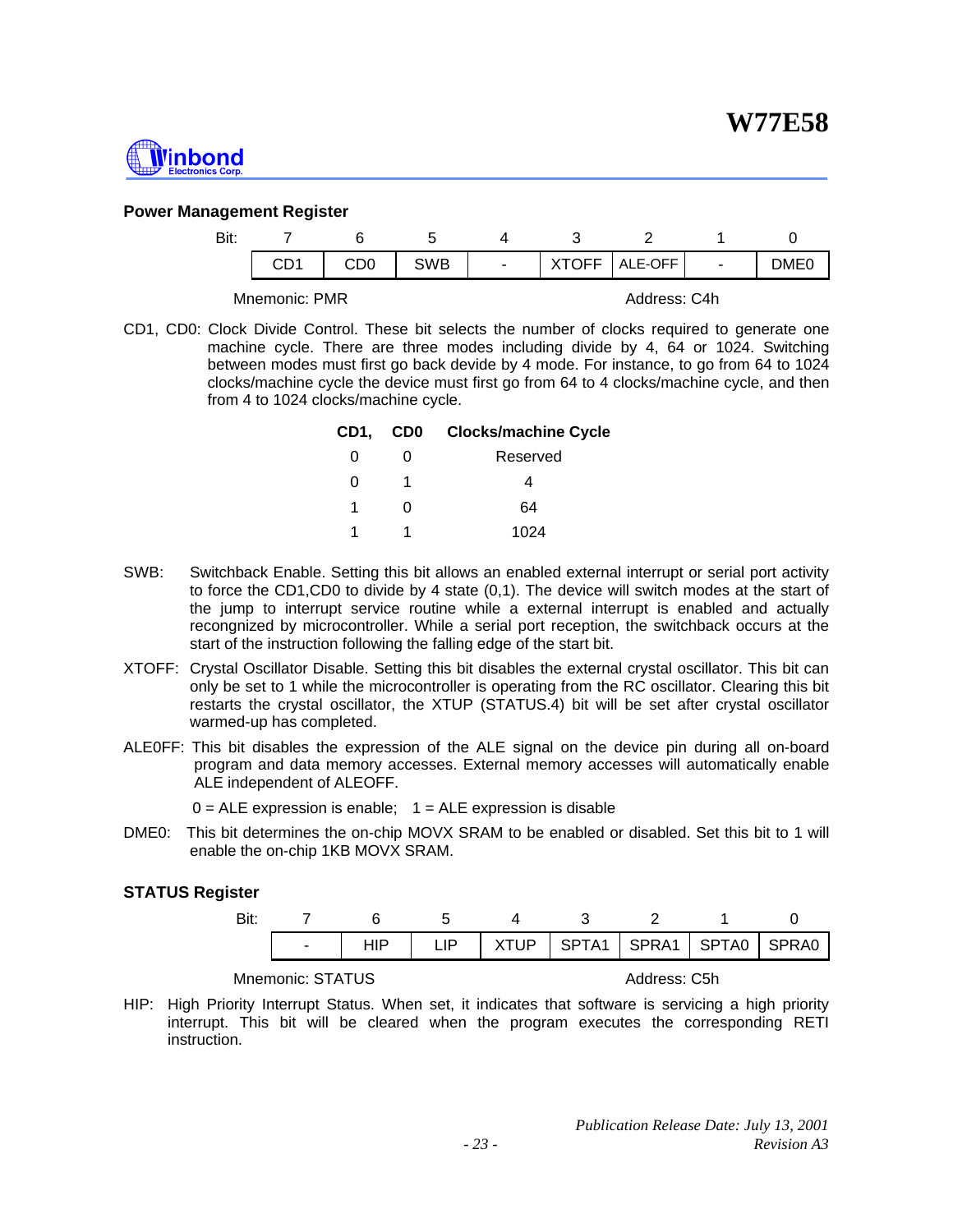# **Ninbond**

- LIP: Low Priority Interrupt Status. When set, it indicates that software is servicing a low priority interrupt. This bit will be cleared when the program executes the corresponding RETI instruction.
- XTUP:Crystal Oscillator Warm-up Status. when set, this bit indicates CPU has detected clock to be ready. Each time the crystal oscillator is restarted by exit from power down mode or the XTOFF bit is set, hardware will clear this bit. This bit is set to 1 after a power-on reset. When this bit is cleared, it prevents software from setting the XT/RG bit to enable CPU operation from crystal oscillator.
- SPTA1:Serial Port 1 Transmit Activity. This bit is set during serial port 1 is currently transmitting data. It is cleared when TI 1 bit is set by hardware. Changing the Clock Divide Control bits CD0,CD1 will be ignored when this bit is set to 1 and SWB = 1.
- SPRA1: Serial Port 1 Receive Activity. This bit is set during serial port 1 is currently receiving a data. It is cleared when RI 1 bit is set by hardware. Changing the Clock Divide Control bits CD0,CD1 will be ignored when this bit is set to 1 and  $SWB = 1$ .
- SPTA0:Serial Port 0 Transmit Activity. This bit is set during serial port 0 is currently transmitting data. It is cleared when TI bit is set by hardware. Changing the Clock Divide Control bits CD0,CD1 will be ignored when this bit is set to 1 and  $SWB = 1$ .
- SPRA0:Serial Port 0 Receive Activity. This bit is set during serial port 0 is currently receiving a data. It is cleared when RI bit is set by hardware. Changing the Clock Divide Control bits CD0,CD1 will be ignored when this bit is set to 1 and  $SWB = 1$ .

#### **Timed Access**

|              |  | $TA.7$   TA.6   TA.5   TA.4   TA.3   TA.2   TA.1 |              | TA.0 |
|--------------|--|--------------------------------------------------|--------------|------|
| Mnemonic: TA |  |                                                  | Address: C7h |      |

TA: The Timed Access register controls the access to protected bits. To access protected bits, the user must first write AAH to the TA. This must be immediately followed by a write of 55H to TA. Now a window is opened in the protected bits for three machine cycles, during which the user can write to these bits.

#### **Timer 2 Control**

|  |  |                 |  | TF2   EXF2   RCLK   TCLK   EXEN2   TR2   C/T2 $ CP/RL2 $ |
|--|--|-----------------|--|----------------------------------------------------------|
|  |  | 7 6 5 4 3 2 1 0 |  |                                                          |

Mnemonic: T2CON Address: C8h

- TF2: Timer 2 overflow flag: This bit is set when Timer 2 overflows. It is also set when the count is equal to the capture register in down count mode. It can be set only if RCLK and TCLK are both 0. It is cleared only by software. Software can also set or clear this bit.
- EXF2: Timer 2 External Flag: A negative transition on the T2EX pin (P1.1) or timer 2 overflow will cause this flag to set based on the  $\mathsf{CP}/\mathsf{RL2}$ ,  $\mathsf{EXEN2}$  and DCEN bits. If set by a negative transition, this flag must be cleared by software. Setting this bit in software or detection of a negative transition on T2EX pin will force a timer interrupt if enabled.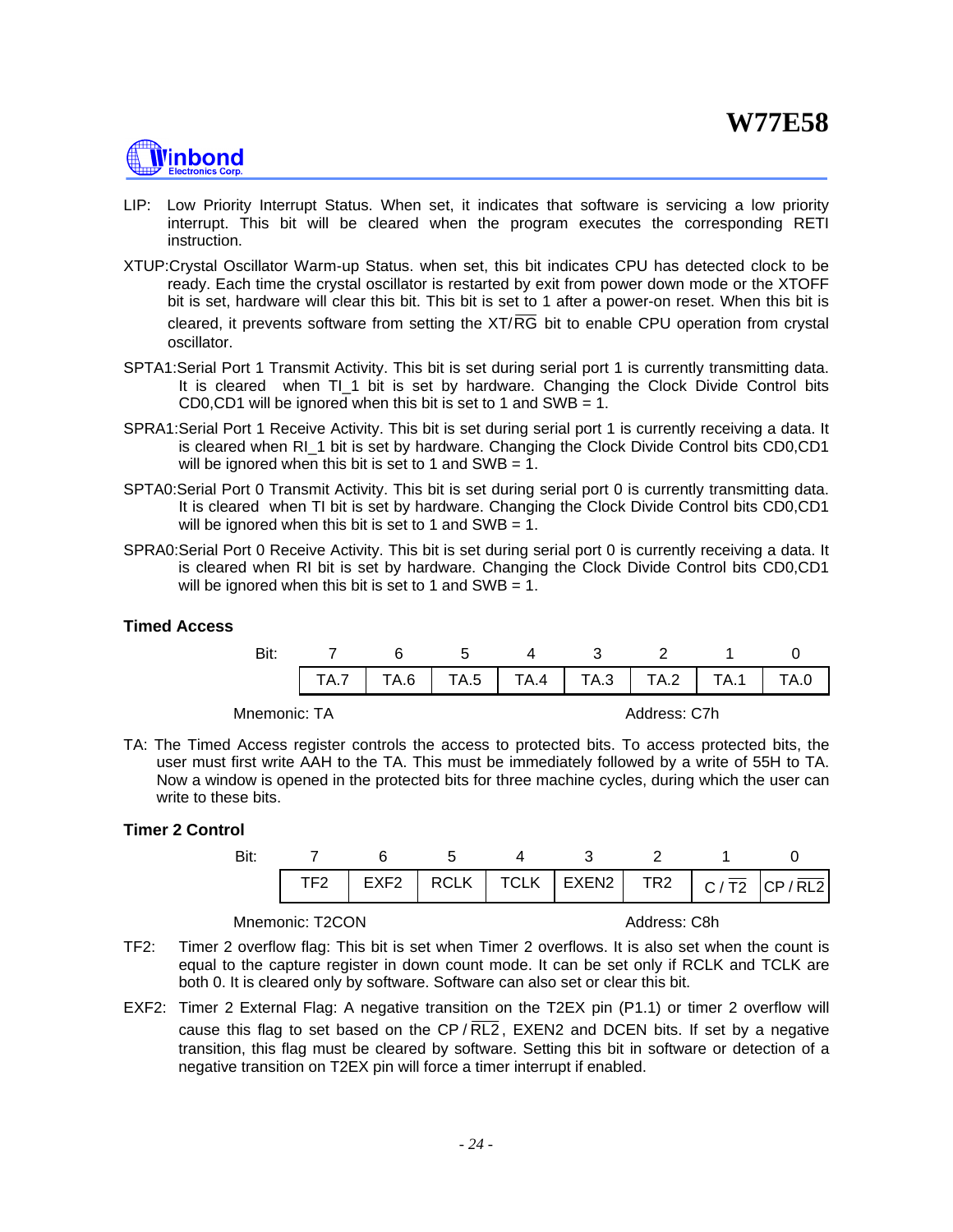

- RCLK: Receive Clock Flag: This bit determines the serial port 0 time-base when receiving data in serial modes 1 or 3. If it is 0, then timer 1 overflow is used for baud rate generation, otherwise timer 2 overflow is used. Setting this bit forces timer 2 in baud rate generator mode.
- TCLK: Transmit Clock Flag: This bit determines the serial port 0 time-base when transmitting data in modes 1 and 3. If it is set to 0, the timer 1 overflow is used to generate the baud rate clock otherwise timer 2 overflow is used. Setting this bit forces timer 2 in baud rate generator mode.
- EXEN2: Timer 2 External Enable. This bit enables the capture/reload function on the T2EX pin if Timer 2 is not generating baud clocks for the serial port. If this bit is 0, then the T2EX pin will be ignored, otherwise a negative transition detected on the T2EX pin will result in capture or reload.
- TR2: Timer 2 Run Control. This bit enables/disables the operation of timer 2. Clearing this bit will halt the timer 2 and preserve the current count in TH2, TL2.
- $C$  /  $\overline{T}2$ : Counter/Timer Select. This bit determines whether timer 2 will function as a timer or a counter. Independent of this bit, the timer will run at 2 clocks per tick when used in baud rate generator mode. If it is set to 0, then timer 2 operates as a timer at a speed depending on T2M bit (CKCON.5), otherwise it will count negative edges on T2 pin.
- CP/RL2 :Capture/Reload Select. This bit determines whether the capture or reload function will be used for timer 2. If either RCLK or TCLK is set, this bit will be ignored and the timer will function in an auto-reload mode following each overflow. If the bit is 0 then auto-reload will occur when timer 2 overflows or a falling edge is detected on T2EX pin if  $EXEN2 = 1$ . If this bit is 1, then timer 2 captures will occur when a falling edge is detected on T2EX pin if  $EXEN2 =$ 1.

#### **Timer 2 Mode Control**

| Bit: |  |  |                                                         |  |  |
|------|--|--|---------------------------------------------------------|--|--|
|      |  |  | $HCS$ $HCA$ $HCS$ $HCS$ $HCC$ $T2CR$ $H1$ $T2OE$ $DCEN$ |  |  |
|      |  |  |                                                         |  |  |

Mnemonic: T2MOD Address: C9h

- HC5: Hardware Clear INT5 flag. Setting this bit allows the flag of external interrupt 5 to be automatically cleared by hardware while entering the interrupt service routine.
- HC4: Hardware Clear INT4 flag. Setting this bit allows the flag of external interrupt 4 to be automatically cleared by hardware while entering the interrupt service routine.
- HC3: Hardware Clear INT3 flag. Setting this bit allows the flag of external interrupt 3 to be automatically cleared by hardware while entering the interrupt service routine.
- HC3: Hardware Clear INT2 flag. Setting this bit allows the flag of external interrupt 3 to be automatically cleared by hardware while entering the interrupt service routine.
- T2CR: Timer 2 Capture Reset. In the Timer 2 Capture Mode this bit enables/disables hardware automatically reset Timer 2 while the value in TL2 and TH2 have been transferred into the capture register.
- T2OE: Timer 2 Output Enable. This bit enables/disables the Timer 2 clock out function.
- DCEN: Down Count Enable: This bit, in conjunction with the T2EX pin, controls the direction that timer 2 counts in 16-bit auto-reload mode.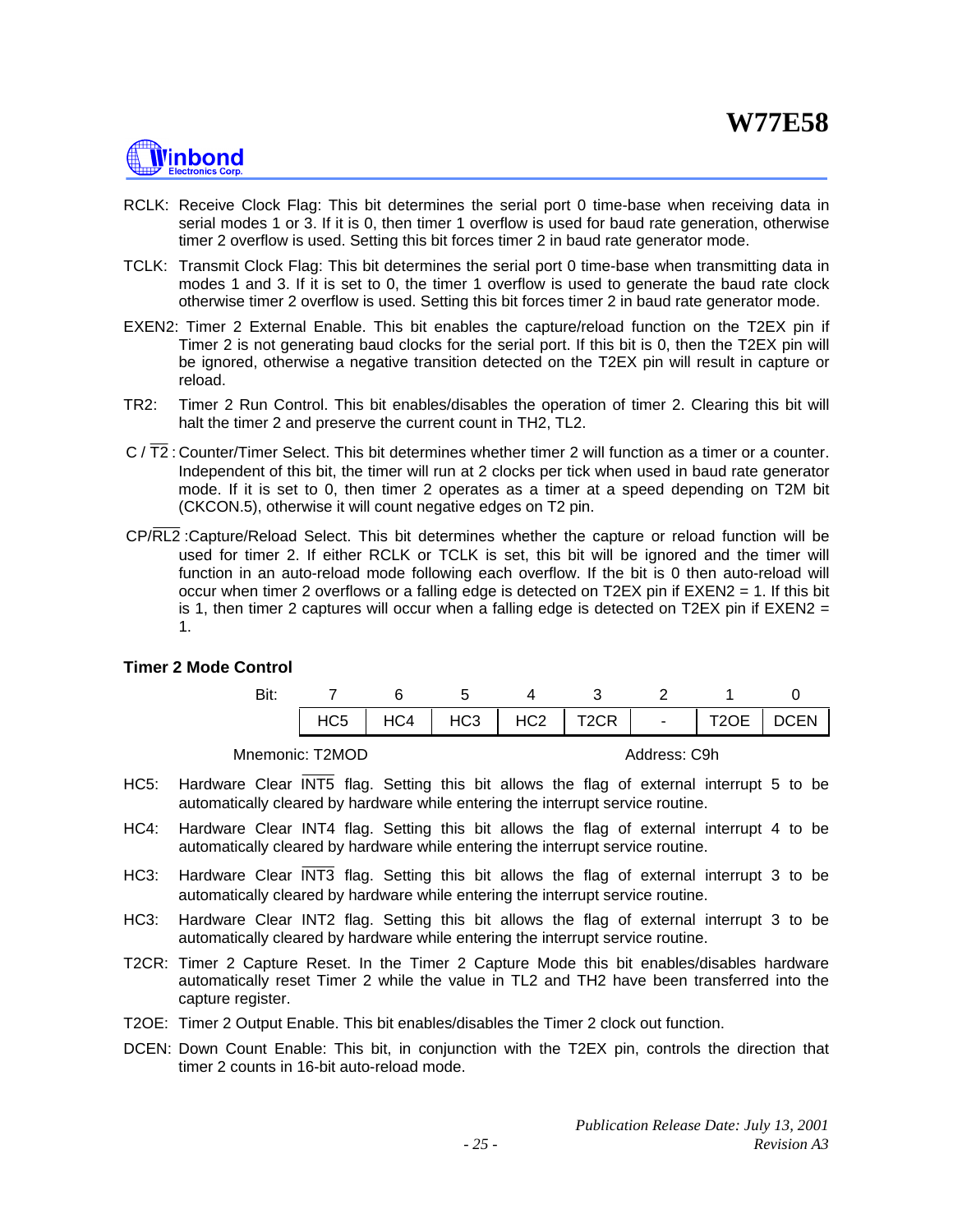

#### **Timer 2 Capture LSB**

| Bit: |                                                                                   |  |  |  |  |
|------|-----------------------------------------------------------------------------------|--|--|--|--|
|      | ,RCAP2L.7 RCAP2L.6 RCAP2L.5 RCAP2L.4 RCAP2L.3 RCAP2L.2 RCAP2L.1 RCAP2L.0 RCAP2L.0 |  |  |  |  |
|      |                                                                                   |  |  |  |  |

Mnemonic: RCAP2L Address: CAh

RCAP2L:This register is used to capture the TL2 value when a timer 2 is configured in capture mode. RCAP2L is also used as the LSB of a 16-bit reload value when timer 2 is configured in autoreload mode.

#### **Timer 2 Capture MSB**

| RCAP2H.7  RCAP2H.6  RCAP2H.5  RCAP2H.4  RCAP2H.3  RCAP2H.2  RCAP2H.1  RCAP2H.0 |                  |  |              |  |
|--------------------------------------------------------------------------------|------------------|--|--------------|--|
|                                                                                | Mnemonic: RCAP2H |  | Address: CBh |  |

RCAP2H:This register is used to capture the TH2 value when a timer 2 is configured in capture mode. RCAP2H is also used as the MSB of a 16-bit reload value when timer 2 is configured in auto-reload mode.

#### **Timer 2 LSB**

|                               | Bit: | 7              | 6                 | 5                 | 4                 | 3                 | 2                 | 1                 | 0                 |
|-------------------------------|------|----------------|-------------------|-------------------|-------------------|-------------------|-------------------|-------------------|-------------------|
|                               |      | <b>TL2.7</b>   | TL <sub>2.6</sub> | <b>TL2.5</b>      | <b>TL2.4</b>      | TL <sub>2.3</sub> | <b>TL2.2</b>      | <b>TL2.1</b>      | <b>TL2.0</b>      |
| Address: CCh<br>Mnemonic: TL2 |      |                |                   |                   |                   |                   |                   |                   |                   |
| $TL2$ :<br>Timer 2 LSB        |      |                |                   |                   |                   |                   |                   |                   |                   |
| <b>Timer 2 MSB</b>            |      |                |                   |                   |                   |                   |                   |                   |                   |
|                               | Bit: | 7              | 6                 | 5                 | 4                 | 3                 | 2                 | 1                 | 0                 |
|                               |      | TH2.7          | TH <sub>2.6</sub> | TH <sub>2.5</sub> | TH <sub>2.4</sub> | TH <sub>2.3</sub> | TH <sub>2.2</sub> | TH <sub>2.1</sub> | TH <sub>2.0</sub> |
| Mnemonic: TH2                 |      |                |                   |                   |                   |                   |                   |                   |                   |
|                               |      |                |                   |                   |                   |                   | Address: CDh      |                   |                   |
| Timer 2 MSB<br>TH2:           |      |                |                   |                   |                   |                   |                   |                   |                   |
|                               |      |                |                   |                   |                   |                   |                   |                   |                   |
| <b>Program Status Word</b>    | Bit: | $\overline{7}$ | 6                 | 5                 | $\overline{4}$    | 3                 | 2                 | 1                 | 0                 |
|                               |      | <b>CY</b>      | <b>AC</b>         | F <sub>0</sub>    | RS <sub>1</sub>   | RS <sub>0</sub>   | OV                | F <sub>1</sub>    | P                 |

CY: Carry flag: Set for an arithmetic operation which results in a carry being generated from the ALU. It is also used as the accumulator for the bit operations.

AC: Auxiliary carry: Set when the previous operation resulted in a carry from the high order nibble.

F0: User flag 0: General purpose flag that can be set or cleared by the user.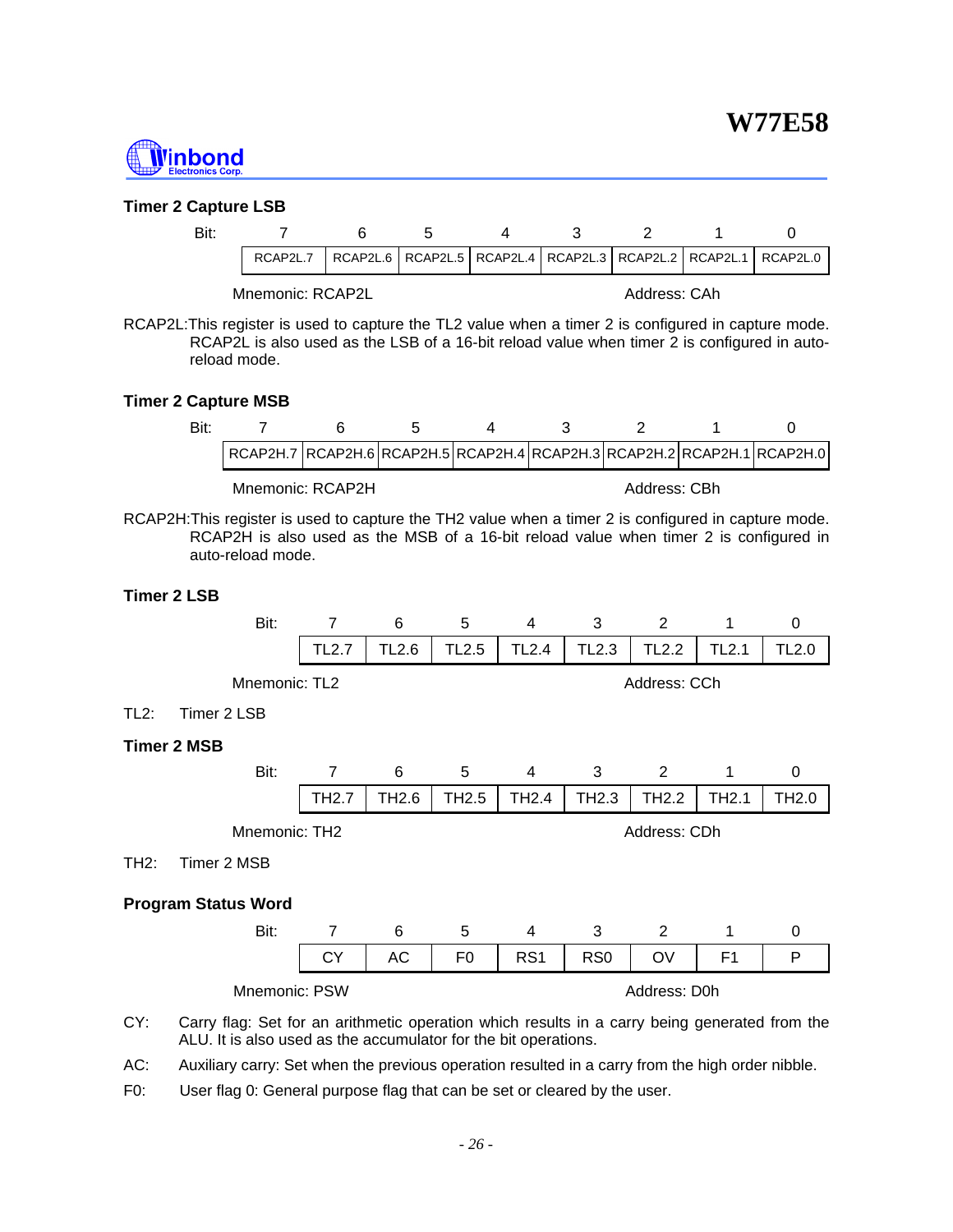

RS.1-0: Register bank select bits:

| RS <sub>1</sub> | RS0 | Register bank | Address  |
|-----------------|-----|---------------|----------|
|                 |     |               | 00-07h   |
| O               |     |               | 08-0Fh   |
|                 |     | 2             | $10-17h$ |
|                 |     | 3             | 18-1Fh   |

OV: Overflow flag: Set when a carry was generated from the seventh bit but not from the 8th bit as a result of the previous operation, or vice-versa.

F1: User Flag 1: General purpose flag that can be set or cleared by the user by software.

P: Parity flag: Set/cleared by hardware to indicate odd/even number of 1's in the accumulator.

#### **Watchdog Control**

| Bit: |                 |            |   |                |             |              |            |     |
|------|-----------------|------------|---|----------------|-------------|--------------|------------|-----|
|      | <b>SMOD</b>     | <b>POR</b> | ۰ | $\blacksquare$ | <b>WDIF</b> | <b>WTRF</b>  | <b>FWT</b> | RWT |
|      | Mnemonic: WDCON |            |   |                |             | Address: D8h |            |     |

SMOD\_1:This bit doubles the Serial Port 1 baud rate in mode 1, 2, and 3 when set to 1.

- POR: Power-on reset flag. Hardware will set this flag on a power up condition. This flag can be read or written by software. A write by software is the only way to clear this bit once it is set.
- WDIF: Watchdog Timer Interrupt Flag. If the watchdog interrupt is enabled, hardware will set this bit to indicate that the watchdog interrupt has occurred. If the interrupt is not enabled, then this bit indicates that the time-out period has elapsed. This bit must be cleared by software.
- WTRF: Watchdog Timer Reset Flag. Hardware will set this bit when the watchdog timer causes a reset. Software can read it but must clear it manually. A power-fail reset will also clear the bit. This bit helps software in determining the cause of a reset. If  $EWT = 0$ , the watchdog timer will have no affect on this bit.
- EWT: Enable Watchdog timer Reset. Setting this bit will enable the Watchdog timer Reset function.
- RWT: Reset Watchdog Timer. This bit helps in putting the watchdog timer into a know state. It also helps in resetting the watchdog timer before a time-out occurs. Failing to set the RWT before time-out will cause an interrupt, if EWDI (EIE.4) is set, and 512 clocks after that a watchdog timer reset will be generated if EWT is set. This bit is self-clearing by hardware.

The WDCON SFR is set to a 0x0x0xx0b on an external reset. WTRF is set to a 1 on a Watchdog timer reset, but to a 0 on power on/down resets. WTRF is not altered by an external reset. POR is set to 1 by a power-on reset. EWT is set to 0 on a Power-on reset and unaffected by other resets.

All the bits in this SFR have unrestricted read access. POR, EWT, WDIF and RWT require Timed Access procedure to write. The remaining bits have unrestricted write accesses.

#### **Accumulator**

|               |  | ACC.7   ACC.6   ACC.5   ACC.4   ACC.3   ACC.2   ACC.1   ACC.0 |              |  |
|---------------|--|---------------------------------------------------------------|--------------|--|
| Mnemonic: ACC |  |                                                               | Address: E0h |  |

ACC.7-0:The A (or ACC) register is the standard 8052 accumulator.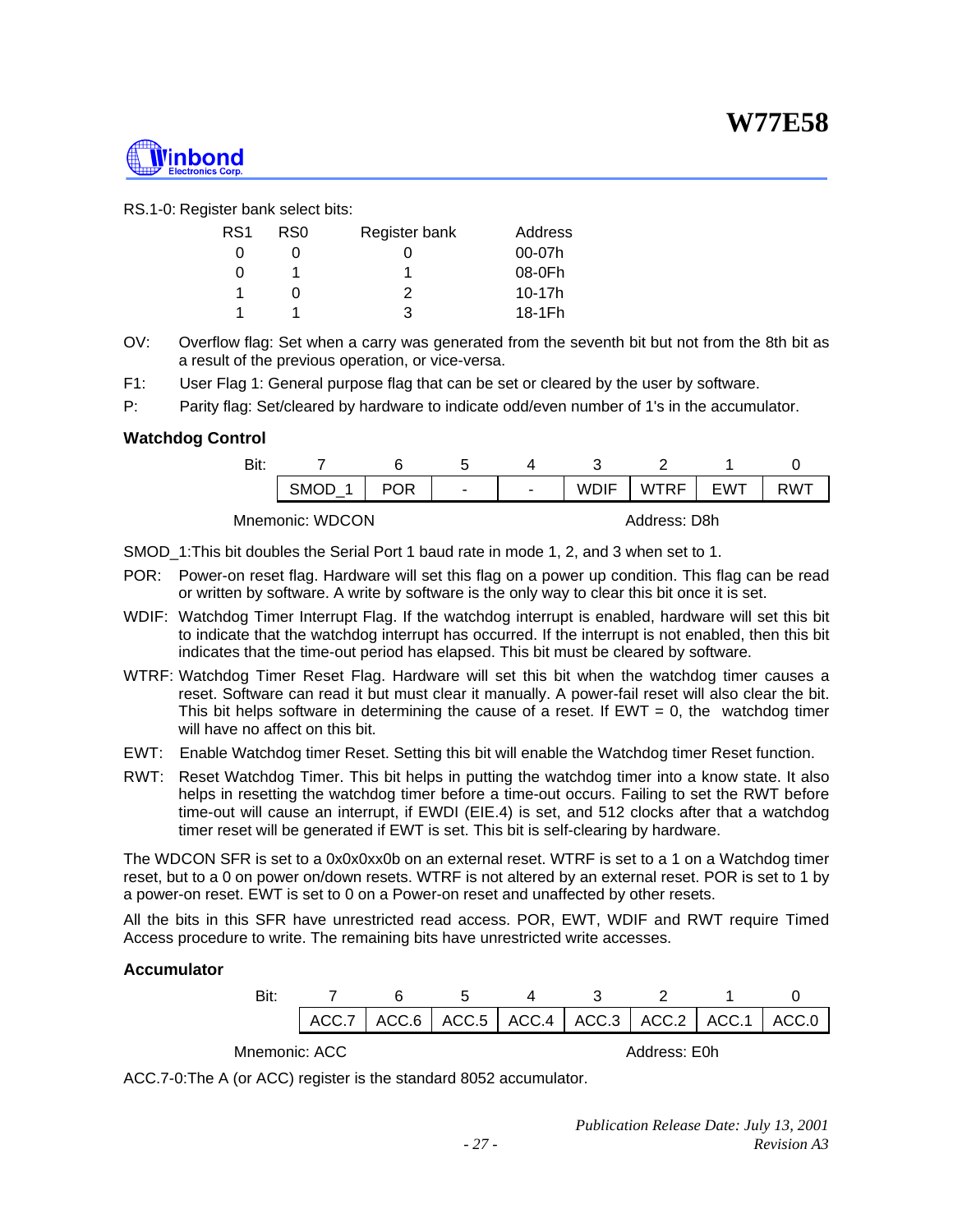## **W77E58**



#### **Extended Interrupt Enable**



#### EIE.7-5:Reserved bits, will read high

EWDI: Enable Watchdog timer interrupt

EX5: External Interrupt 5 Enable.

EX4: External Interrupt 4 Enable.

EX3: External Interrupt 3 Enable.

EX2: External Interrupt 2 Enable.

#### **B Register**

|             |     |     | ∽          |     |     |              |     |  |
|-------------|-----|-----|------------|-----|-----|--------------|-----|--|
|             | B.7 | B.6 | <b>B.5</b> | B.4 | B.3 | B.2          | B.1 |  |
| Mnemonic: B |     |     |            |     |     | Address: F0h |     |  |

B.7-0:The B register is the standard 8052 register that serves as a second accumulator.

#### **Extended Interrupt Priority**



EIP.7-5:Reserved bits.

PWDI: Watchdog timer interrupt priority.

PX5: External Interrupt 5 Priority. 0 = Low priority, 1 = High priority.

PX4: External Interrupt 4 Priority. 0 = Low priority, 1 = High priority.

PX3: External Interrupt 3 Priority. 0 = Low priority, 1 = High priority.

PX2: External Interrupt 2 Priority. 0 = Low priority, 1 = High priority.

#### **8. INSTRUCTION**

The W77E58 executes all the instructions of the standard 8032 family. The operation of these instructions, their effect on the flag bits and the status bits is exactly the same. However, timing of these instructions is different. The reason for this is two fold. Firstly, in the W77E58, each machine cycle consists of 4 clock periods, while in the standard 8032 it consists of 12 clock periods. Also, in the W77E58 there is only one fetch per machine cycle i.e. 4 clocks per fetch, while in the standard 8032 there can be two fetches per machine cycle, which works out to 6 clocks per fetch.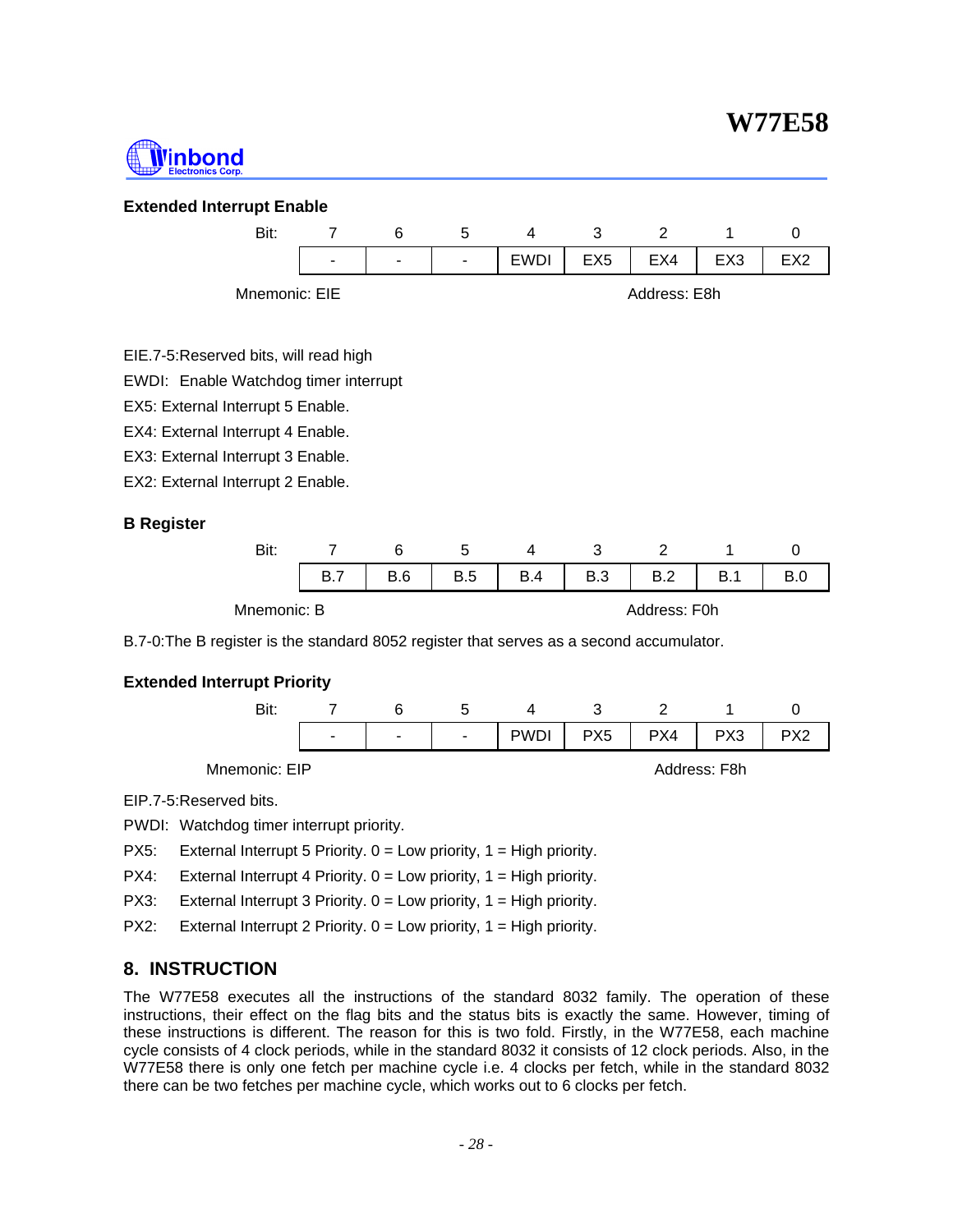

The advantage the W77E58 has is that since there is only one fetch per machine cycle, the number of machine cycles in most cases is equal to the number of operands that the instruction has. In case of jumps and calls there will be an additional cycle that will be needed to calculate the new address. But overall the W77E58 reduces the number of dummy fetches and wasted cycles, thereby improving efficiency as compared to the standard 8032.

| <b>Instruction</b> | Carry       | Overflow | <b>Auxiliary</b><br>Carry | <b>Instruction</b> | Carry    | Overflow | <b>Auxiliary</b><br>Carry |
|--------------------|-------------|----------|---------------------------|--------------------|----------|----------|---------------------------|
| ADD                | X           | X        | X                         | CLR C              | $\Omega$ |          |                           |
| <b>ADDC</b>        | X           | X        | X                         | CPL C              | X        |          |                           |
| <b>SUBB</b>        | X           | X        | X                         | ANL C, bit         | X        |          |                           |
| <b>MUL</b>         | $\Omega$    | X        |                           | ANL C, bit         | X        |          |                           |
| <b>DIV</b>         | $\mathbf 0$ | X        |                           | ORL C, bit         | X        |          |                           |
| DA A               | X           |          |                           | ORL C, bit         | X        |          |                           |
| RRC A              | X           |          |                           | MOV C, bit         | X        |          |                           |
| <b>RLC A</b>       | X           |          |                           | <b>CJNE</b>        | X        |          |                           |
| SETB <sub>C</sub>  |             |          |                           |                    |          |          |                           |

| Table 2. Instructions that affect Flag settings |  |
|-------------------------------------------------|--|
|-------------------------------------------------|--|

A "X" indicates that the modification is as per the result of instruction.

| <b>Instruction</b> | <b>HEX</b><br>Op-Code | <b>Bytes</b>   | <b>W77E58</b><br><b>Machine</b><br><b>Cycles</b> | <b>W77E58</b><br><b>Clock</b><br><b>Cycles</b> | 8032<br><b>Clock</b><br><b>Cycles</b> | <b>W77E58 vs.</b><br>8032 Speed<br>Ratio |
|--------------------|-----------------------|----------------|--------------------------------------------------|------------------------------------------------|---------------------------------------|------------------------------------------|
| <b>NOP</b>         | 00                    | $\mathbf{1}$   | 1                                                | 4                                              | 12                                    | 3                                        |
| ADD A, R0          | 28                    | 1              | 1                                                | $\overline{4}$                                 | 12                                    | 3                                        |
| ADD A, R1          | 29                    | $\mathbf{1}$   | $\mathbf{1}$                                     | $\overline{4}$                                 | 12                                    | 3                                        |
| ADD A, R2          | 2A                    | $\mathbf{1}$   | $\mathbf{1}$                                     | $\overline{4}$                                 | 12                                    | 3                                        |
| ADD A, R3          | 2B                    | $\mathbf{1}$   | $\mathbf{1}$                                     | $\overline{4}$                                 | 12                                    | 3                                        |
| ADD A, R4          | 2C                    | $\mathbf{1}$   | $\mathbf{1}$                                     | $\overline{4}$                                 | 12                                    | 3                                        |
| ADD A, R5          | 2D                    | $\mathbf{1}$   | $\mathbf{1}$                                     | 4                                              | 12                                    | 3                                        |
| ADD A, R6          | 2E                    | $\mathbf{1}$   | 1                                                | 4                                              | 12                                    | 3                                        |
| ADD A, R7          | 2F                    | $\mathbf{1}$   | $\mathbf{1}$                                     | 4                                              | 12                                    | 3                                        |
| ADD A, @R0         | 26                    | $\mathbf{1}$   | 1                                                | $\overline{4}$                                 | 12                                    | 3                                        |
| ADD A, @R1         | 27                    | $\mathbf{1}$   | $\mathbf{1}$                                     | $\overline{4}$                                 | 12                                    | 3                                        |
| ADD A, direct      | 25                    | 2              | $\overline{2}$                                   | 8                                              | 12                                    | 1.5                                      |
| ADD A, #data       | 24                    | $\overline{2}$ | $\overline{2}$                                   | 8                                              | 12                                    | 1.5                                      |
| ADDC A, R0         | 38                    | $\mathbf{1}$   | 1                                                | 4                                              | 12                                    | 3                                        |
| ADDC A, R1         | 39                    | $\mathbf{1}$   | 1                                                | $\overline{4}$                                 | 12                                    | 3                                        |
| ADDC A, R2         | 3A                    | $\mathbf{1}$   | 1                                                | 4                                              | 12                                    | 3                                        |
| ADDC A, R3         | 3B                    | $\mathbf{1}$   | 1                                                | $\overline{4}$                                 | 12                                    | 3                                        |
| ADDC A, R4         | 3C                    | $\mathbf{1}$   | 1                                                | $\overline{4}$                                 | 12                                    | 3                                        |
| ADDC A, R5         | 3D                    | $\mathbf{1}$   | 1                                                | 4                                              | 12                                    | 3                                        |
| ADDC A, R6         | 3E                    | $\mathbf{1}$   | 1                                                | $\overline{4}$                                 | 12                                    | 3                                        |
| ADDC A, R7         | 3F                    | $\mathbf{1}$   | 1                                                | 4                                              | 12                                    | 3                                        |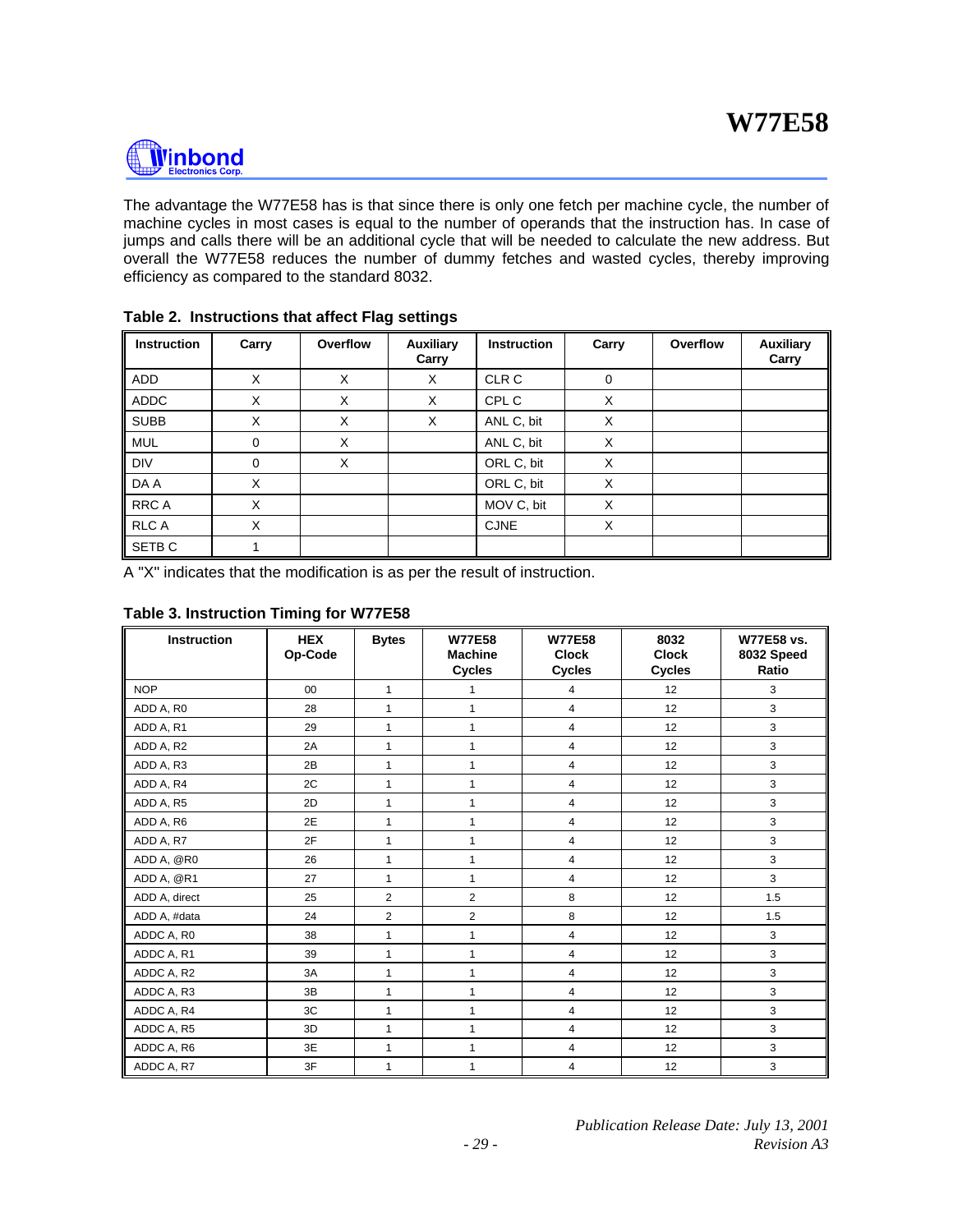



| Instruction          | <b>HEX</b><br>Op-Code             | <b>Bytes</b>            | <b>W77E58</b><br><b>Machine</b><br><b>Cycles</b> | <b>W77E58</b><br><b>Clock</b><br><b>Cycles</b> | 8032<br><b>Clock</b><br><b>Cycles</b> | W77E58 vs.<br>8032 Speed<br>Ratio |
|----------------------|-----------------------------------|-------------------------|--------------------------------------------------|------------------------------------------------|---------------------------------------|-----------------------------------|
| ADDC A, @R0          | 36                                | $\mathbf{1}$            | $\mathbf{1}$                                     | 4                                              | 12                                    | 3                                 |
| ADDC A, @R1          | 37                                | $\mathbf{1}$            | $\mathbf{1}$                                     | $\overline{4}$                                 | 12                                    | 3                                 |
| ADDC A, direct       | 35                                | $\overline{\mathbf{c}}$ | $\overline{2}$                                   | 8                                              | 12                                    | 1.5                               |
| ADDC A, #data        | 34                                | $\overline{\mathbf{c}}$ | $\overline{2}$                                   | 8                                              | 12                                    | 1.5                               |
| ACALL addr11         | 71, 91, B1, 11,<br>31, 51, D1, F1 | $\overline{\mathbf{c}}$ | 3                                                | 12                                             | 24                                    | $\overline{2}$                    |
| AJMP ADDR11          | 01, 21, 41, 61,<br>81, A1, C1, E1 | $\overline{2}$          | 3                                                | 12                                             | 24                                    | $\overline{2}$                    |
| ANL A, R0            | 58                                | $\mathbf{1}$            | $\mathbf{1}$                                     | $\overline{4}$                                 | 12                                    | 3                                 |
| ANL A, R1            | 59                                | $\mathbf{1}$            | $\mathbf{1}$                                     | $\overline{4}$                                 | 12                                    | 3                                 |
| ANL A, R2            | 5A                                | $\mathbf{1}$            | $\mathbf{1}$                                     | 4                                              | 12                                    | 3                                 |
| ANL A, R3            | 5B                                | $\mathbf{1}$            | $\mathbf{1}$                                     | 4                                              | 12                                    | 3                                 |
| ANL A, R4            | 5C                                | $\mathbf{1}$            | $\mathbf{1}$                                     | 4                                              | 12                                    | 3                                 |
| ANL A, R5            | 5D                                | $\mathbf{1}$            | $\mathbf{1}$                                     | 4                                              | 12                                    | 3                                 |
| ANL A, R6            | 5E                                | $\mathbf{1}$            | $\mathbf{1}$                                     | $\overline{\mathbf{4}}$                        | 12                                    | 3                                 |
| ANL A, R7            | 5F                                | $\mathbf{1}$            | $\mathbf{1}$                                     | 4                                              | 12                                    | 3                                 |
| ANL A, @R0           | 56                                | $\mathbf{1}$            | $\mathbf{1}$                                     | 4                                              | 12                                    | 3                                 |
| ANL A, @R1           | 57                                | $\mathbf{1}$            | $\mathbf{1}$                                     | $\overline{\mathbf{4}}$                        | 12                                    | 3                                 |
| ANL A, direct        | 55                                | $\overline{\mathbf{c}}$ | $\overline{2}$                                   | 8                                              | 12                                    | 1.5                               |
| ANL A, #data         | 54                                | $\overline{\mathbf{c}}$ | $\overline{\mathbf{c}}$                          | 8                                              | 12                                    | 1.5                               |
| ANL direct, A        | 52                                | $\overline{c}$          | $\overline{2}$                                   | 8                                              | 12                                    | 1.5                               |
| ANL direct, #data    | 53                                | 3                       | 3                                                | 12                                             | 24                                    | $\overline{2}$                    |
| ANL C, bit           | 82                                | $\overline{c}$          | $\overline{2}$                                   | 8                                              | 24                                    | 3                                 |
| ANL C, /bit          | B <sub>0</sub>                    | $\overline{c}$          | $\overline{2}$                                   | 8                                              | 24                                    | 3                                 |
| CJNE A, direct, rel  | <b>B5</b>                         | 3                       | $\overline{4}$                                   | 16                                             | 24                                    | 1.5                               |
| CJNE A, #data, rel   | <b>B4</b>                         | 3                       | 4                                                | 16                                             | 24                                    | 1.5                               |
| CJNE @R0, #data, rel | <b>B6</b>                         | 3                       | 4                                                | 16                                             | 24                                    | 1.5                               |
| CJNE @R1, #data, rel | B7                                | 3                       | $\overline{4}$                                   | 16                                             | 24                                    | 1.5                               |
| CJNE R0, #data, rel  | B <sub>8</sub>                    | 3                       | 4                                                | 16                                             | 24                                    | 1.5                               |
| CJNE R1, #data, rel  | B <sub>9</sub>                    | 3                       | 4                                                | 16                                             | 24                                    | 1.5                               |
| CJNE R2, #data, rel  | BA                                | 3                       | $\overline{4}$                                   | 16                                             | 24                                    | 1.5                               |
| CJNE R3, #data, rel  | BB                                | 3                       | $\overline{4}$                                   | 16                                             | 24                                    | 1.5                               |
| CJNE R4, #data, rel  | BC                                | 3                       | $\overline{4}$                                   | 16                                             | 24                                    | 1.5                               |
| CJNE R5, #data, rel  | <b>BD</b>                         | 3                       | 4                                                | 16                                             | 24                                    | 1.5                               |
| CJNE R6, #data, rel  | BE                                | 3                       | 4                                                | 16                                             | 24                                    | 1.5                               |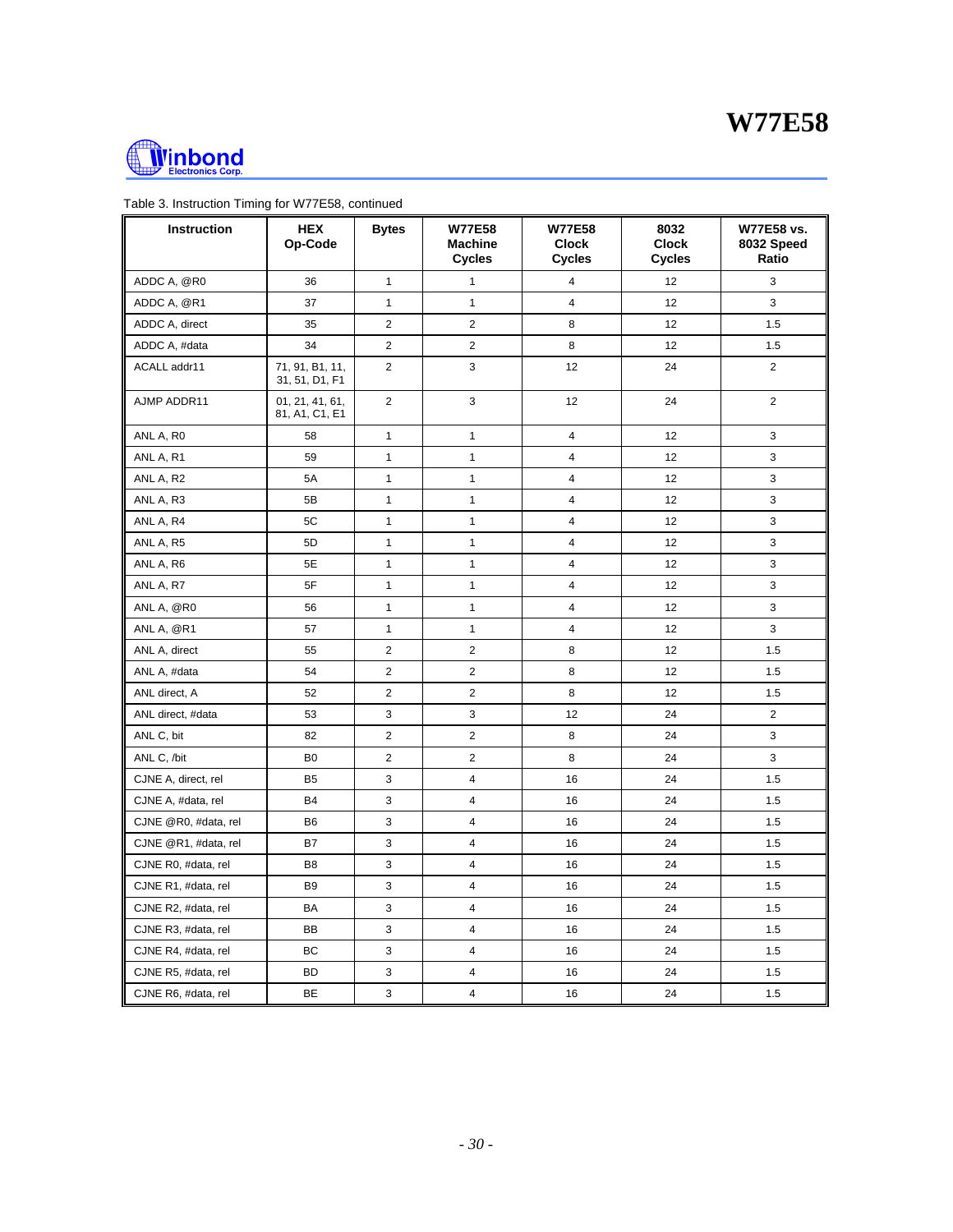



| Instruction        | <b>HEX</b><br>Op-Code | <b>Bytes</b>            | <b>W77E58</b><br><b>Machine</b><br><b>Cycles</b> | <b>W77E58</b><br><b>Clock</b><br><b>Cycles</b> | 8032<br><b>Clock</b><br><b>Cycles</b> | W77E58 vs.<br>8032 Speed<br>Ratio |
|--------------------|-----------------------|-------------------------|--------------------------------------------------|------------------------------------------------|---------------------------------------|-----------------------------------|
| <b>CLRA</b>        | E4                    | $\mathbf{1}$            | $\mathbf{1}$                                     | 4                                              | 12                                    | $\mathbf{3}$                      |
| CPL A              | F4                    | $\mathbf{1}$            | $\mathbf{1}$                                     | $\overline{4}$                                 | 12                                    | $\mathbf{3}$                      |
| CLR <sub>C</sub>   | C <sub>3</sub>        | $\mathbf{1}$            | $\mathbf{1}$                                     | $\overline{\mathbf{4}}$                        | 12                                    | $\mathbf{3}$                      |
| CLR bit            | C <sub>2</sub>        | $\overline{\mathbf{c}}$ | $\mathbf 2$                                      | 8                                              | 12                                    | 1.5                               |
| CPL C              | B <sub>3</sub>        | $\mathbf{1}$            | $\mathbf{1}$                                     | 4                                              | 12                                    | 3                                 |
| CPL bit            | B <sub>2</sub>        | $\overline{\mathbf{c}}$ | $\overline{2}$                                   | 8                                              | 12                                    | 1.5                               |
| DEC A              | 14                    | $\mathbf{1}$            | $\mathbf{1}$                                     | $\overline{4}$                                 | 12                                    | $\mathsf 3$                       |
| DEC R0             | 18                    | $\mathbf{1}$            | $\mathbf{1}$                                     | 4                                              | 12                                    | $\mathbf{3}$                      |
| DEC <sub>R1</sub>  | 19                    | $\mathbf{1}$            | $\mathbf{1}$                                     | $\overline{4}$                                 | 12                                    | 3                                 |
| DEC R <sub>2</sub> | 1A                    | $\mathbf{1}$            | $\mathbf{1}$                                     | $\overline{4}$                                 | 12                                    | 3                                 |
| DEC R3             | 1B                    | $\mathbf{1}$            | $\mathbf{1}$                                     | 4                                              | 12                                    | 3                                 |
| DEC R4             | 1 <sup>C</sup>        | $\mathbf{1}$            | $\mathbf{1}$                                     | $\overline{4}$                                 | 12                                    | 3                                 |
| DEC R5             | 1D                    | $\mathbf{1}$            | $\mathbf{1}$                                     | $\overline{4}$                                 | 12                                    | 3                                 |
| DEC R6             | 1E                    | $\mathbf{1}$            | $\mathbf{1}$                                     | $\overline{4}$                                 | 12                                    | 3                                 |
| DEC R7             | 1F                    | $\mathbf{1}$            | $\mathbf{1}$                                     | 4                                              | 12                                    | $\mathbf{3}$                      |
| DEC @R0            | 16                    | $\mathbf{1}$            | $\mathbf{1}$                                     | $\overline{4}$                                 | 12                                    | 3                                 |
| DEC @R1            | 17                    | $\mathbf{1}$            | $\mathbf{1}$                                     | $\overline{4}$                                 | 12                                    | 3                                 |
| DEC direct         | 15                    | $\overline{\mathbf{c}}$ | $\overline{2}$                                   | 8                                              | 12                                    | 1.5                               |
| DEC DPTR           | A <sub>5</sub>        | $\mathbf{1}$            | $\sqrt{2}$                                       | $\,8\,$                                        | $\overline{\phantom{a}}$              | $\overline{\phantom{a}}$          |
| DIV AB             | 84                    | $\mathbf{1}$            | $\sqrt{5}$                                       | 20                                             | 48                                    | 2.4                               |
| DA A               | D4                    | $\mathbf{1}$            | $\mathbf{1}$                                     | $\overline{4}$                                 | 12                                    | 3                                 |
| DJNZ R0, rel       | D <sub>8</sub>        | $\overline{\mathbf{c}}$ | 3                                                | 12                                             | 24                                    | $\overline{2}$                    |
| DJNZ R1, rel       | D <sub>9</sub>        | $\overline{c}$          | $\mathbf{3}$                                     | 12                                             | 24                                    | $\overline{2}$                    |
| DJNZ R5, rel       | DD                    | $\overline{\mathbf{c}}$ | $\ensuremath{\mathsf{3}}$                        | 12                                             | 24                                    | $\overline{\mathbf{c}}$           |
| DJNZ R2, rel       | DA                    | $\overline{c}$          | $\mathsf 3$                                      | 12                                             | 24                                    | $\overline{2}$                    |
| DJNZ R3, rel       | DB                    | $\overline{c}$          | $\mathsf 3$                                      | 12                                             | 24                                    | $\overline{\mathbf{c}}$           |
| DJNZ R4, rel       | DC                    | 2                       | $\mathbf{3}$                                     | 12                                             | 24                                    | $\overline{2}$                    |
| DJNZ R6, rel       | DE                    | $\overline{2}$          | 3                                                | 12                                             | 24                                    | $\overline{2}$                    |
| DJNZ R7, rel       | DF                    | $\overline{\mathbf{c}}$ | $\ensuremath{\mathsf{3}}$                        | 12                                             | 24                                    | $\overline{2}$                    |
| DJNZ direct, rel   | D <sub>5</sub>        | 3                       | $\overline{4}$                                   | 16                                             | 24                                    | 1.5                               |
| INC A              | 04                    | $\mathbf{1}$            | $\mathbf{1}$                                     | $\overline{4}$                                 | 12                                    | 3                                 |
| INC R <sub>0</sub> | 08                    | $\mathbf{1}$            | $\mathbf{1}$                                     | $\overline{4}$                                 | 12                                    | 3                                 |
| INC R1             | 09                    | $\mathbf{1}$            | $\mathbf{1}$                                     | $\overline{4}$                                 | 12                                    | 3                                 |
| INC <sub>R2</sub>  | 0A                    | $\mathbf{1}$            | $\mathbf{1}$                                     | $\overline{4}$                                 | 12                                    | $\mathbf{3}$                      |
| INC R3             | 0B                    | $\mathbf{1}$            | $\mathbf{1}$                                     | $\overline{4}$                                 | 12                                    | $\mathbf{3}$                      |
| INC R4             | $0\mathrm{C}$         | $\mathbf{1}$            | $\mathbf{1}$                                     | $\overline{4}$                                 | 12                                    | $\mathsf 3$                       |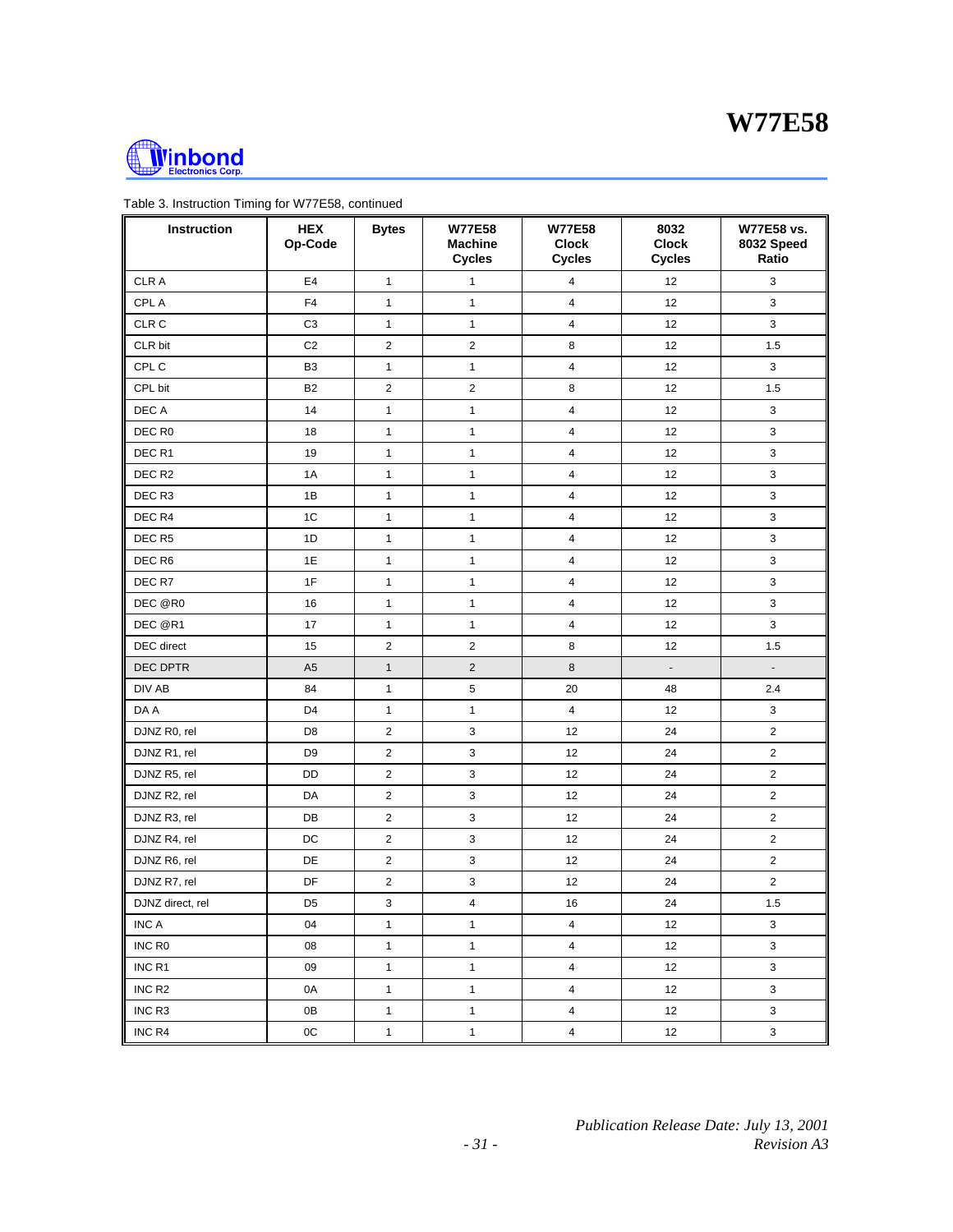



| Instruction       | <b>HEX</b><br>Op-Code | <b>Bytes</b>            | <b>W77E58</b><br><b>Machine</b><br><b>Cycles</b> | <b>W77E58</b><br><b>Clock</b><br><b>Cycles</b> | 8032<br><b>Clock</b><br><b>Cycles</b> | W77E58 vs.<br>8032 Speed<br>Ratio |
|-------------------|-----------------------|-------------------------|--------------------------------------------------|------------------------------------------------|---------------------------------------|-----------------------------------|
| INC R6            | 0E                    | $\mathbf{1}$            | $\mathbf{1}$                                     | 4                                              | 12                                    | 3                                 |
| INC R7            | 0F                    | $\mathbf{1}$            | $\mathbf{1}$                                     | 4                                              | 12                                    | 3                                 |
| INC @R0           | 06                    | $\mathbf{1}$            | $\mathbf{1}$                                     | $\overline{4}$                                 | 12                                    | 3                                 |
| INC @R1           | 07                    | $\mathbf{1}$            | $\mathbf{1}$                                     | $\overline{4}$                                 | 12                                    | 3                                 |
| <b>INC</b> direct | 05                    | $\overline{c}$          | $\overline{2}$                                   | 8                                              | 12                                    | 1.5                               |
| INC DPTR          | A <sub>3</sub>        | $\mathbf{1}$            | $\mathbf 2$                                      | 8                                              | 24                                    | 3                                 |
| JMP @A+DPTR       | 73                    | $\mathbf{1}$            | $\mathbf 2$                                      | 8                                              | 24                                    | 3                                 |
| JZ rel            | 60                    | $\overline{\mathbf{c}}$ | 3                                                | 12                                             | 24                                    | $\overline{2}$                    |
| JNZ rel           | 70                    | 2                       | 3                                                | 12                                             | 24                                    | $\overline{2}$                    |
| JC rel            | 40                    | $\overline{c}$          | $\ensuremath{\mathsf{3}}$                        | 12                                             | 24                                    | $\overline{2}$                    |
| JNC rel           | 50                    | $\overline{\mathbf{c}}$ | $\mathsf 3$                                      | 12                                             | 24                                    | $\overline{2}$                    |
| JB bit, rel       | 20                    | 3                       | 4                                                | 16                                             | 24                                    | 1.5                               |
| JNB bit, rel      | 30                    | 3                       | $\overline{4}$                                   | 16                                             | 24                                    | 1.5                               |
| JBC bit, rel      | 10                    | 3                       | 4                                                | 16                                             | 24                                    | 1.5                               |
| LCALL addr16      | 12                    | 3                       | 4                                                | 16                                             | 24                                    | 1.5                               |
| LJMP addr16       | 02                    | 3                       | $\overline{4}$                                   | 16                                             | 24                                    | 1.5                               |
| MUL AB            | A4                    | $\mathbf{1}$            | 5                                                | 20                                             | 48                                    | 2.4                               |
| MOV A, R0         | E8                    | $\mathbf{1}$            | $\mathbf{1}$                                     | $\overline{4}$                                 | 12                                    | 3                                 |
| MOV A, R1         | E9                    | $\mathbf{1}$            | $\mathbf{1}$                                     | 4                                              | 12                                    | 3                                 |
| MOV A, R2         | EA                    | $\mathbf{1}$            | $\mathbf{1}$                                     | $\overline{4}$                                 | 12                                    | 3                                 |
| MOV A, R3         | EB                    | $\mathbf{1}$            | $\mathbf{1}$                                     | $\overline{4}$                                 | 12                                    | 3                                 |
| MOV A, R4         | EC                    | $\mathbf{1}$            | $\mathbf{1}$                                     | $\overline{4}$                                 | 12                                    | 3                                 |
| MOV A, R5         | ED                    | $\mathbf{1}$            | $\mathbf{1}$                                     | $\overline{4}$                                 | 12                                    | 3                                 |
| MOV A, R6         | EE                    | $\mathbf{1}$            | $\mathbf{1}$                                     | $\overline{4}$                                 | 12                                    | 3                                 |
| MOV A, R7         | EF                    | $\mathbf{1}$            | $\mathbf{1}$                                     | $\overline{4}$                                 | 12                                    | $\mathbf{3}$                      |
| MOV A, @R0        | E <sub>6</sub>        | $\mathbf{1}$            | $\mathbf{1}$                                     | $\overline{4}$                                 | 12                                    | 3                                 |
| MOV A, @R1        | E7                    | $\mathbf{1}$            | $\mathbf{1}$                                     | $\overline{4}$                                 | 12                                    | 3                                 |
| MOV A, direct     | E <sub>5</sub>        | 2                       | $\overline{2}$                                   | 8                                              | 12                                    | 1.5                               |
| MOV A, #data      | 74                    | 2                       | $\boldsymbol{2}$                                 | $\bf 8$                                        | 12                                    | 1.5                               |
| MOV R0, A         | F <sub>8</sub>        | $\mathbf{1}$            | $\mathbf{1}$                                     | $\overline{4}$                                 | 12                                    | $\mathbf{3}$                      |
| MOV R1, A         | F9                    | $\mathbf{1}$            | $\mathbf{1}$                                     | $\overline{4}$                                 | 12                                    | 3                                 |
| MOV R2, A         | FA                    | $\mathbf{1}$            | $\mathbf{1}$                                     | $\overline{4}$                                 | 12                                    | 3                                 |
| MOV R3, A         | FB                    | $\mathbf{1}$            | $\mathbf{1}$                                     | $\overline{4}$                                 | 12                                    | 3                                 |
| MOV R4, A         | FC                    | $\mathbf{1}$            | $\mathbf{1}$                                     | $\overline{\mathbf{4}}$                        | 12                                    | $\mathbf{3}$                      |
| MOV R5, A         | FD                    | $\mathbf{1}$            | $\mathbf{1}$                                     | $\overline{4}$                                 | 12                                    | $\mathbf{3}$                      |
| MOV R6, A         | <b>FE</b>             | $\mathbf{1}$            | $\mathbf{1}$                                     | $\overline{\mathbf{4}}$                        | 12                                    | $\mathbf{3}$                      |
| MOV R7, A         | $\mathsf{FF}% _{F}$   | $\mathbf{1}$            | $\mathbf{1}$                                     | $\overline{4}$                                 | 12                                    | $\mathbf{3}$                      |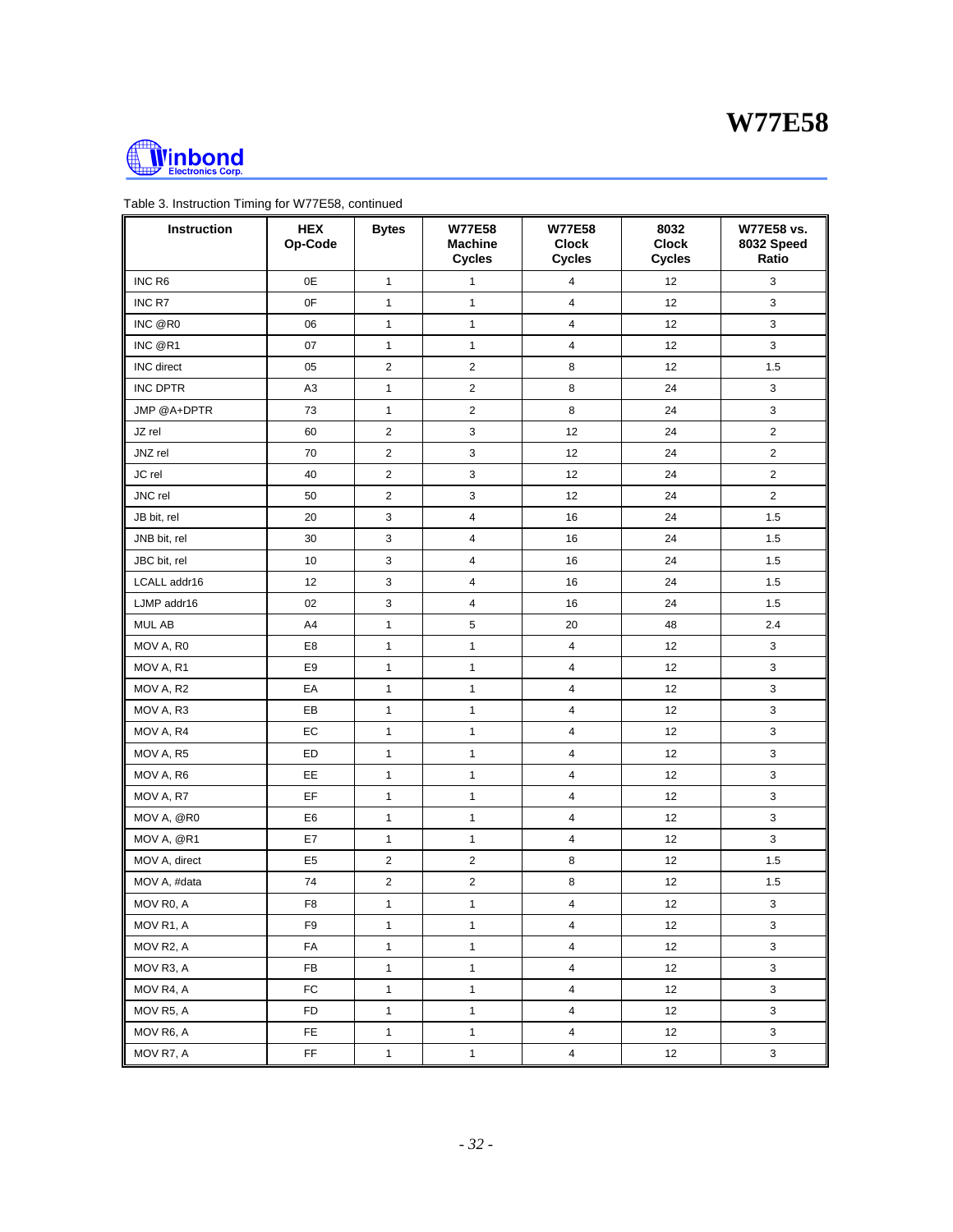



| Instruction        | <b>HEX</b><br>Op-Code | <b>Bytes</b>   | <b>W77E58</b><br><b>Machine</b><br><b>Cycles</b> | <b>W77E58</b><br><b>Clock</b><br><b>Cycles</b> | 8032<br><b>Clock</b><br><b>Cycles</b> | W77E58 vs.<br>8032 Speed<br>Ratio |
|--------------------|-----------------------|----------------|--------------------------------------------------|------------------------------------------------|---------------------------------------|-----------------------------------|
| MOV R1, direct     | A <sub>9</sub>        | $\overline{2}$ | $\overline{2}$                                   | 8                                              | 12                                    | 1.5                               |
| MOV R2, direct     | AA                    | 2              | $\overline{2}$                                   | 8                                              | 12                                    | 1.5                               |
| MOV R3, direct     | AB                    | 2              | $\overline{c}$                                   | 8                                              | 12                                    | 1.5                               |
| MOV R4, direct     | AC                    | 2              | $\overline{c}$                                   | 8                                              | 12                                    | 1.5                               |
| MOV R5, direct     | AD                    | 2              | $\overline{c}$                                   | 8                                              | 12                                    | 1.5                               |
| MOV R6, direct     | AE                    | 2              | $\overline{2}$                                   | 8                                              | 12                                    | 1.5                               |
| MOV R7, direct     | AF                    | 2              | $\overline{2}$                                   | 8                                              | 12                                    | 1.5                               |
| MOV R0, #data      | 78                    | 2              | $\overline{c}$                                   | 8                                              | 12                                    | 1.5                               |
| MOV R1, #data      | 79                    | 2              | $\overline{c}$                                   | 8                                              | 12                                    | 1.5                               |
| MOV R2, #data      | 7A                    | 2              | $\overline{\mathbf{c}}$                          | 8                                              | 12                                    | 1.5                               |
| MOV R3, #data      | 7B                    | 2              | $\overline{2}$                                   | 8                                              | 12                                    | 1.5                               |
| MOV R4, #data      | 7C                    | 2              | $\overline{2}$                                   | 8                                              | 12                                    | 1.5                               |
| MOV R5, #data      | 7D                    | 2              | $\overline{c}$                                   | 8                                              | 12                                    | 1.5                               |
| MOV R6, #data      | 7E                    | 2              | $\overline{2}$                                   | 8                                              | 12                                    | 1.5                               |
| MOV R7, #data      | 7F                    | 2              | $\overline{2}$                                   | 8                                              | 12                                    | 1.5                               |
| MOV @R0, A         | F <sub>6</sub>        | $\mathbf{1}$   | $\mathbf{1}$                                     | $\overline{4}$                                 | 12                                    | 3                                 |
| MOV @R1, A         | F7                    | 1              | $\mathbf{1}$                                     | $\overline{4}$                                 | 12                                    | 3                                 |
| MOV @R0, direct    | A <sub>6</sub>        | 2              | $\overline{2}$                                   | 8                                              | 12                                    | 1.5                               |
| MOV @R1, direct    | A7                    | 2              | $\overline{c}$                                   | 8                                              | 12                                    | 1.5                               |
| MOV @R0, #data     | 76                    | 2              | $\overline{2}$                                   | 8                                              | 12                                    | 1.5                               |
| MOV @R1, #data     | 77                    | 2              | $\overline{2}$                                   | 8                                              | 12                                    | 1.5                               |
| MOV direct, A      | F <sub>5</sub>        | 2              | $\overline{2}$                                   | 8                                              | 12                                    | 1.5                               |
| MOV direct, R0     | 88                    | 2              | $\overline{c}$                                   | 8                                              | 12                                    | 1.5                               |
| MOV direct, R1     | 89                    | 2              | $\overline{c}$                                   | 8                                              | 12                                    | 1.5                               |
| MOV direct, R2     | 8A                    | 2              | $\overline{2}$                                   | 8                                              | 12                                    | 1.5                               |
| MOV direct, R3     | 8B                    | 2              | $\overline{2}$                                   | 8                                              | 12                                    | 1.5                               |
| MOV direct, R4     | 8C                    | 2              | $\overline{2}$                                   | 8                                              | 12                                    | 1.5                               |
| MOV direct, R5     | 8D                    | 2              | $\overline{c}$                                   | 8                                              | 12                                    | 1.5                               |
| MOV direct, R6     | 8E                    | 2              | $\overline{c}$                                   | 8                                              | 12                                    | 1.5                               |
| MOV direct, R7     | 8F                    | 2              | $\mathbf 2$                                      | 8                                              | 12                                    | 1.5                               |
| MOV direct, @R0    | 86                    | 2              | $\overline{2}$                                   | 8                                              | 12                                    | 1.5                               |
| MOV direct, @R1    | 87                    | 2              | $\mathbf 2$                                      | 8                                              | 12                                    | 1.5                               |
| MOV direct, direct | 85                    | 3              | 3                                                | 12                                             | 24                                    | $\overline{2}$                    |
| MOV direct, #data  | 75                    | 3              | $\mathbf{3}$                                     | 12                                             | 24                                    | $\overline{2}$                    |
| MOV DPTR, #data 16 | 90                    | 3              | 3                                                | 12                                             | 24                                    | $\overline{2}$                    |
| MOVC A, @A+DPTR    | 93                    | $\mathbf{1}$   | $\overline{2}$                                   | 8                                              | 24                                    | 3                                 |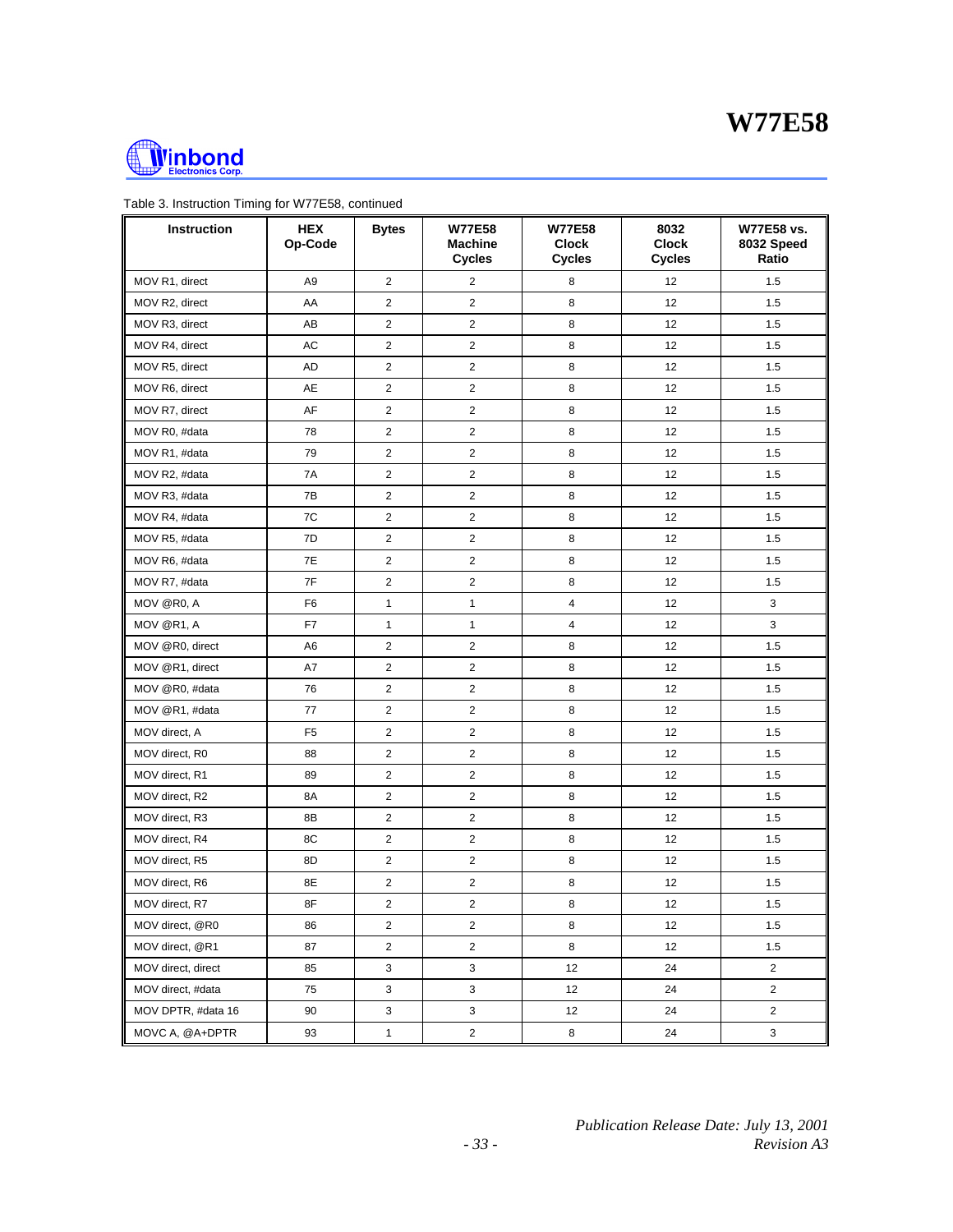



| Instruction       | <b>HEX</b><br>Op-Code | <b>Bytes</b>            | <b>W77E58</b><br><b>Machine</b><br><b>Cycles</b> | <b>W77E58</b><br><b>Clock</b><br><b>Cycles</b> | 8032<br><b>Clock</b><br><b>Cycles</b> | W77E58 vs.<br>8032 Speed<br>Ratio |
|-------------------|-----------------------|-------------------------|--------------------------------------------------|------------------------------------------------|---------------------------------------|-----------------------------------|
| MOVX A, @R0       | E <sub>2</sub>        | $\mathbf{1}$            | $2 - 9$                                          | $8 - 36$                                       | 24                                    | $3 - 0.66$                        |
| MOVX A, @R1       | E <sub>3</sub>        | $\mathbf{1}$            | $2 - 9$                                          | $8 - 36$                                       | 24                                    | $3 - 0.66$                        |
| MOVX A, @DPTR     | E <sub>0</sub>        | $\mathbf{1}$            | $2 - 9$                                          | $8 - 36$                                       | 24                                    | $3 - 0.66$                        |
| MOVX @R0, A       | F <sub>2</sub>        | $\mathbf{1}$            | $2 - 9$                                          | $8 - 36$                                       | 24                                    | $3 - 0.66$                        |
| MOVX @R1, A       | F <sub>3</sub>        | $\mathbf{1}$            | $2 - 9$                                          | $8 - 36$                                       | 24                                    | $3 - 0.66$                        |
| MOVX @DPTR, A     | F <sub>0</sub>        | $\mathbf{1}$            | $2 - 9$                                          | $8 - 36$                                       | 24                                    | $3 - 0.66$                        |
| MOV C, bit        | A <sub>2</sub>        | $\overline{c}$          | $\overline{2}$                                   | 8                                              | 12                                    | 1.5                               |
| MOV bit, C        | 92                    | 2                       | $\overline{c}$                                   | 8                                              | 24                                    | 3                                 |
| ORL A, R0         | 48                    | $\mathbf{1}$            | $\mathbf{1}$                                     | $\overline{4}$                                 | 12                                    | 3                                 |
| ORL A, R1         | 49                    | $\mathbf{1}$            | $\mathbf{1}$                                     | $\overline{4}$                                 | 12                                    | $\mathbf{3}$                      |
| ORL A, R2         | 4A                    | $\mathbf{1}$            | $\mathbf{1}$                                     | $\overline{4}$                                 | 12                                    | $\mathbf{3}$                      |
| ORL A, R3         | 4B                    | $\mathbf{1}$            | $\mathbf{1}$                                     | $\overline{4}$                                 | 12                                    | 3                                 |
| ORL A, R4         | 4C                    | $\mathbf{1}$            | $\mathbf{1}$                                     | 4                                              | 12                                    | 3                                 |
| ORL A, R5         | 4D                    | $\mathbf{1}$            | $\mathbf{1}$                                     | $\overline{4}$                                 | 12                                    | 3                                 |
| ORL A, R6         | 4E                    | $\mathbf{1}$            | $\mathbf{1}$                                     | $\overline{4}$                                 | 12                                    | 3                                 |
| ORL A, R7         | 4F                    | $\mathbf{1}$            | $\mathbf{1}$                                     | $\overline{\mathbf{4}}$                        | 12                                    | 3                                 |
| ORL A, @R0        | 46                    | $\mathbf{1}$            | $\mathbf{1}$                                     | $\overline{4}$                                 | 12                                    | 3                                 |
| ORL A, @R1        | 47                    | $\mathbf{1}$            | $\mathbf{1}$                                     | 4                                              | 12                                    | $\mathbf{3}$                      |
| ORL A, direct     | 45                    | $\overline{\mathbf{c}}$ | $\mathbf 2$                                      | 8                                              | 12                                    | 1.5                               |
| ORL A, #data      | 44                    | $\overline{\mathbf{c}}$ | $\overline{2}$                                   | 8                                              | 12                                    | 1.5                               |
| ORL direct, A     | 42                    | $\overline{\mathbf{c}}$ | $\overline{2}$                                   | 8                                              | 12                                    | 1.5                               |
| ORL direct, #data | 43                    | 3                       | $\mathsf 3$                                      | 12                                             | 24                                    | $\overline{\mathbf{c}}$           |
| ORL C, bit        | 72                    | 2                       | $\mathbf 2$                                      | 8                                              | 24                                    | 3                                 |
| ORL C, /bit       | A <sub>0</sub>        | $\overline{\mathbf{c}}$ | $\mathbf 2$                                      | $\,6\,$                                        | 24                                    | 3                                 |
| PUSH direct       | CO                    | $\overline{\mathbf{c}}$ | $\overline{2}$                                   | 8                                              | 24                                    | 3                                 |
| POP direct        | D <sub>0</sub>        | $\overline{\mathbf{c}}$ | $\mathbf 2$                                      | 8                                              | 24                                    | 3                                 |
| <b>RET</b>        | 22                    | $\mathbf{1}$            | $\mathbf 2$                                      | 8                                              | 24                                    | 3                                 |
| RETI              | 32                    | $\mathbf{1}$            | $\overline{c}$                                   | 8                                              | 24                                    | 3                                 |
| RL A              | 23                    | $\mathbf{1}$            | $\mathbf{1}$                                     | $\overline{4}$                                 | 12                                    | 3                                 |
| <b>RLC A</b>      | 33                    | $\mathbf{1}$            | $\mathbf{1}$                                     | 4                                              | 12                                    | 3                                 |
| RR A              | 03                    | $\mathbf{1}$            | $\mathbf{1}$                                     | $\overline{4}$                                 | 12                                    | 3                                 |
| <b>RRCA</b>       | 13                    | $\mathbf{1}$            | $\mathbf{1}$                                     | $\overline{4}$                                 | 12                                    | 3                                 |
| SETB <sub>C</sub> | D <sub>3</sub>        | $\mathbf{1}$            | $\mathbf{1}$                                     | $\overline{4}$                                 | 12                                    | 3                                 |
| SETB bit          | D <sub>2</sub>        | $\overline{\mathbf{c}}$ | $\overline{2}$                                   | 8                                              | 12                                    | 1.5                               |
| SWAP A            | C4                    | $\mathbf{1}$            | $\mathbf{1}$                                     | 4                                              | 12                                    | 3                                 |
| SJMP rel          | 80                    | $\overline{\mathbf{c}}$ | $\mathsf 3$                                      | 12                                             | 24                                    | $\overline{2}$                    |
| SUBB A, R0        | 98                    | $\mathbf{1}$            | $\mathbf{1}$                                     | $\overline{4}$                                 | 12                                    | $\mathbf{3}$                      |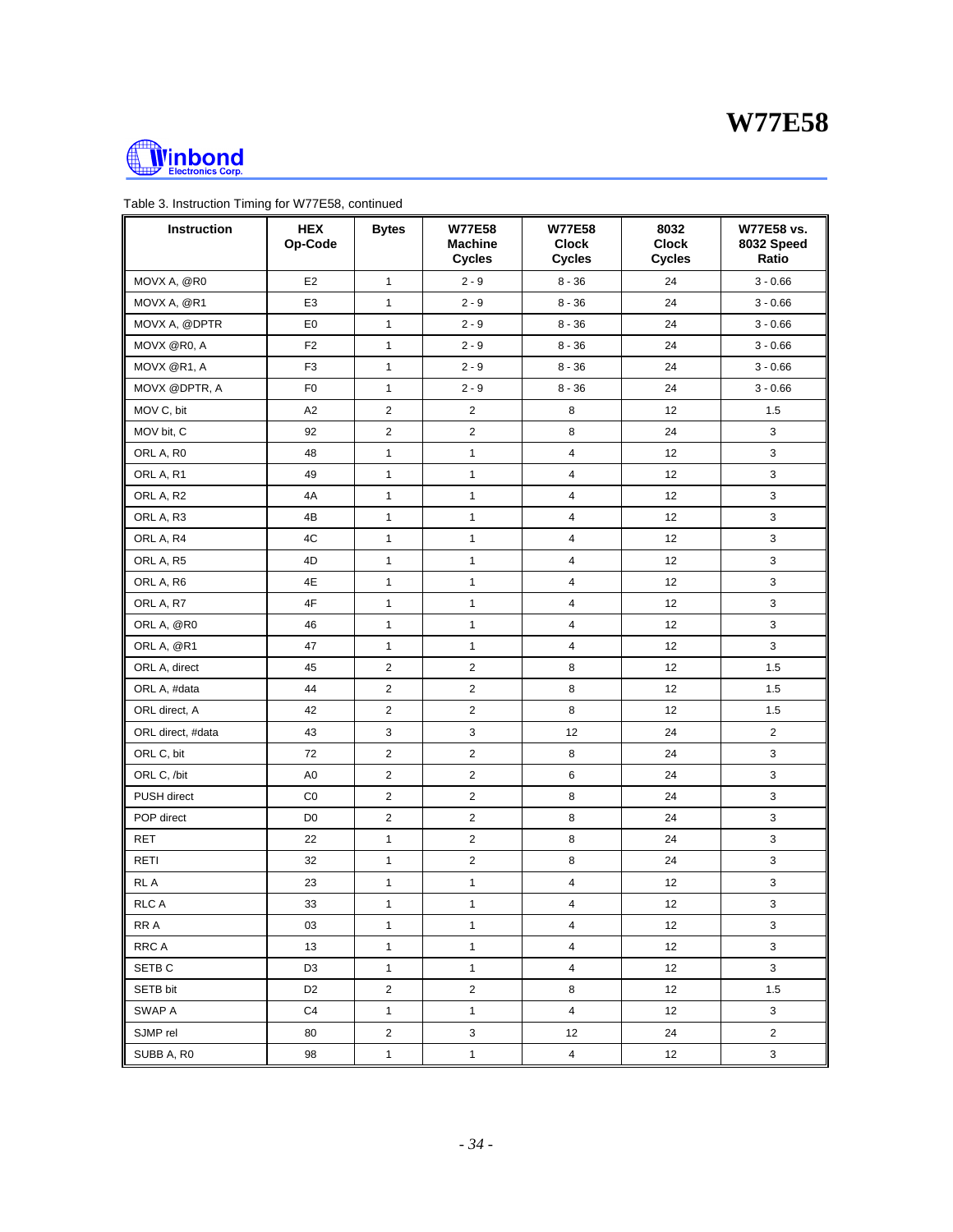



| Instruction       | <b>HEX</b><br>Op-Code | <b>Bytes</b>            | <b>W77E58</b><br><b>Machine</b><br><b>Cycles</b> | <b>W77E58</b><br><b>Clock</b><br><b>Cycles</b> | 8032<br><b>Clock</b><br><b>Cycles</b> | W77E58 vs.<br>8032 Speed<br>Ratio |
|-------------------|-----------------------|-------------------------|--------------------------------------------------|------------------------------------------------|---------------------------------------|-----------------------------------|
| SUBB A, R2        | <b>9A</b>             | $\mathbf{1}$            | $\mathbf{1}$                                     | 4                                              | 12                                    | 3                                 |
| SUBB A, R3        | 9B                    | $\mathbf{1}$            | $\mathbf{1}$                                     | $\overline{4}$                                 | 12                                    | 3                                 |
| SUBB A, R4        | 9C                    | $\mathbf{1}$            | $\mathbf{1}$                                     | $\overline{\mathbf{4}}$                        | 12                                    | 3                                 |
| SUBB A, R5        | 9D                    | $\mathbf{1}$            | $\mathbf{1}$                                     | $\overline{4}$                                 | 12                                    | 3                                 |
| SUBB A, R6        | 9E                    | $\mathbf{1}$            | $\mathbf{1}$                                     | $\overline{4}$                                 | 12                                    | 3                                 |
| SUBB A, R7        | 9F                    | $\mathbf{1}$            | $\mathbf{1}$                                     | $\overline{4}$                                 | 12                                    | 3                                 |
| SUBB A, @R0       | 96                    | $\mathbf{1}$            | $\mathbf{1}$                                     | $\overline{4}$                                 | 12                                    | 3                                 |
| SUBB A, @R1       | 97                    | $\mathbf{1}$            | $\mathbf{1}$                                     | 4                                              | 12                                    | 3                                 |
| SUBB A, direct    | 95                    | $\overline{\mathbf{c}}$ | $\mathbf 2$                                      | 8                                              | 12                                    | 1.5                               |
| SUBB A, #data     | 94                    | $\overline{\mathbf{c}}$ | $\overline{2}$                                   | 8                                              | 12                                    | 1.5                               |
| XCH A, R0         | C <sub>8</sub>        | $\mathbf{1}$            | $\mathbf{1}$                                     | $\overline{4}$                                 | 12                                    | $\mathbf{3}$                      |
| XCH A, R1         | C <sub>9</sub>        | $\mathbf{1}$            | $\mathbf{1}$                                     | $\overline{4}$                                 | 12                                    | 3                                 |
| XCH A, R2         | CA                    | $\mathbf{1}$            | $\mathbf{1}$                                     | 4                                              | 12                                    | 3                                 |
| XCH A, R3         | СB                    | $\mathbf{1}$            | $\mathbf{1}$                                     | $\overline{4}$                                 | 12                                    | 3                                 |
| XCH A, R4         | СC                    | $\mathbf{1}$            | $\mathbf{1}$                                     | $\overline{4}$                                 | 12                                    | 3                                 |
| XCH A, R5         | CD                    | $\mathbf{1}$            | $\mathbf{1}$                                     | $\overline{\mathbf{4}}$                        | 12                                    | 3                                 |
| XCH A, R6         | CE                    | $\mathbf{1}$            | $\mathbf{1}$                                     | $\overline{4}$                                 | 12                                    | 3                                 |
| XCH A, R7         | СF                    | $\mathbf{1}$            | $\mathbf{1}$                                     | 4                                              | 12                                    | 3                                 |
| XCH A, @R0        | C <sub>6</sub>        | $\mathbf{1}$            | $\mathbf{1}$                                     | $\overline{4}$                                 | 12                                    | 3                                 |
| XCH A, @R1        | C7                    | $\mathbf{1}$            | $\mathbf{1}$                                     | $\overline{4}$                                 | 12                                    | 3                                 |
| XCHD A, @R0       | D <sub>6</sub>        | $\mathbf{1}$            | $\mathbf{1}$                                     | 4                                              | 12                                    | 3                                 |
| XCHD A, @R1       | D7                    | $\mathbf{1}$            | $\mathbf{1}$                                     | $\overline{4}$                                 | 12                                    | 3                                 |
| XCH A, direct     | C5                    | 2                       | $\mathbf 2$                                      | 8                                              | 12                                    | 1.5                               |
| XRL A, R0         | 68                    | $\mathbf{1}$            | $\mathbf{1}$                                     | $\overline{4}$                                 | 12                                    | 3                                 |
| XRL A, R1         | 69                    | $\mathbf{1}$            | $\mathbf{1}$                                     | $\overline{4}$                                 | 12                                    | 3                                 |
| XRL A, R2         | 6A                    | $\mathbf{1}$            | $\mathbf{1}$                                     | $\overline{4}$                                 | 12                                    | 3                                 |
| XRL A, R3         | 6B                    | $\mathbf{1}$            | $\mathbf{1}$                                     | $\overline{4}$                                 | 12                                    | 3                                 |
| XRL A, R4         | 6C                    | $\mathbf{1}$            | $\mathbf{1}$                                     | 4                                              | 12                                    | 3                                 |
| XRL A, R5         | 6D                    | $\mathbf{1}$            | $\mathbf{1}$                                     | $\overline{4}$                                 | 12                                    | 3                                 |
| XRL A, R6         | 6E                    | $\mathbf{1}$            | $\mathbf{1}$                                     | 4                                              | 12                                    | 3                                 |
| XRL A, R7         | 6F                    | $\mathbf{1}$            | $\mathbf{1}$                                     | $\overline{4}$                                 | 12                                    | 3                                 |
| XRL A, @R0        | 66                    | $\mathbf{1}$            | $\mathbf{1}$                                     | $\overline{4}$                                 | 12                                    | 3                                 |
| XRL A, @R1        | 67                    | $\mathbf{1}$            | $\mathbf{1}$                                     | $\overline{4}$                                 | 12                                    | 3                                 |
| XRL A, direct     | 65                    | 2                       | $\mathbf 2$                                      | $\bf 8$                                        | 12                                    | 1.5                               |
| XRL A, #data      | 64                    | 2                       | $\overline{c}$                                   | 8                                              | 12                                    | 1.5                               |
| XRL direct, A     | 62                    | 2                       | $\mathbf 2$                                      | 8                                              | 12                                    | 1.5                               |
| XRL direct, #data | 63                    | 3                       | $\ensuremath{\mathsf{3}}$                        | 12                                             | 24                                    | $\overline{\mathbf{c}}$           |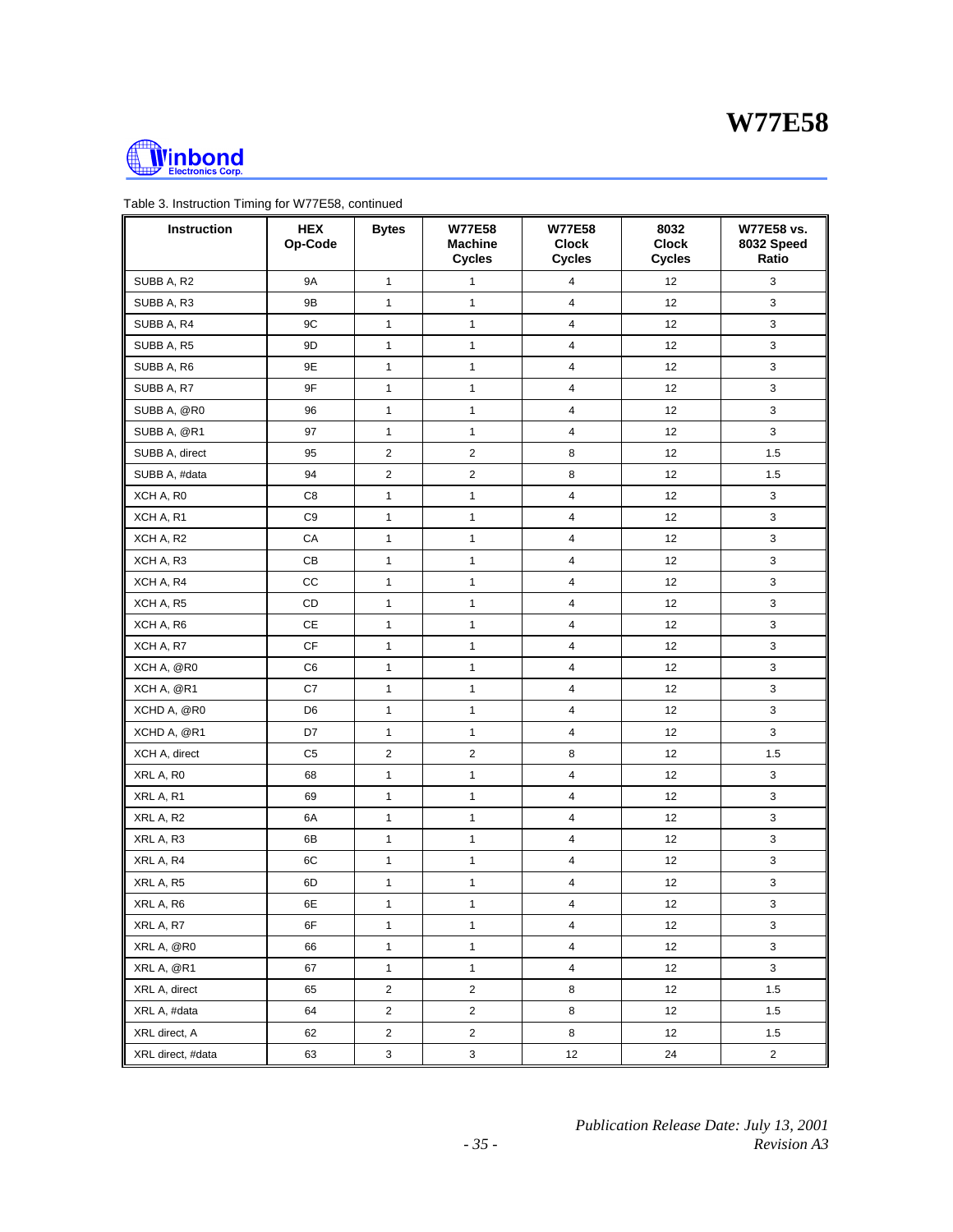

## **Instruction Timing**

The instruction timing for the W77E58 is an important aspect, especially for those users who wish to use software instructions to generate timing delays. Also, it provides the user with an insight into the timing differences between the W77E58 and the standard 8032. In the W77E58 each machine cycle is four clock periods long. Each clock period is designated a state. Thus each machine cycle is made up of four states, C1, C2 C3 and C4, in that order. Due to the reduced time for each instruction execution, both the clock edges are used for internal timing. Hence it is important that the duty cycle of the clock be as close to 50% as possible to avoid timing conflicts. As mentioned earlier, the W77E58 does one op-code fetch per machine cycle. Therefore, in most of the instructions, the number of machine cycles needed to execute the instruction is equal to the number of bytes in the instruction. Of the 256 available op-codes, 128 of them are single cycle instructions. Thus more than half of all op-codes in the W77E58 are executed in just four clock periods. Most of the two-cycle instructions are those that have two byte instruction codes. However there are some instructions that have only one byte instructions, yet they are two cycle instructions. One instruction which is of importance is the MOVX instruction. In the standard 8032, the MOVX instruction is always two machine cycles long. However in the W77E58, the user has a facility to stretch the duration of this instruction from 2 machine cycles to 9 machine cycles. The RD and WR strobe lines are also proportionately elongated. This gives the user flexibility in accessing both fast and slow peripherals without the use of external circuitry and with minimum software overhead. The rest of the instructions are either three, four or five machine cycle instructions. Note that in the W77E58, based on the number of machine cycles, there are five different types, while in the standard 8032 there are only three. However, in the W77E58 each machine cycle is made of only 4 clock periods compared to the 12 clock periods for the standard 8032. Therefore, even though the number of categories has increased, each instruction is at least 1.5 to 3 times faster than the standard 8032 in terms of clock periods.



Figure 3. Single Cycle Instruction Timing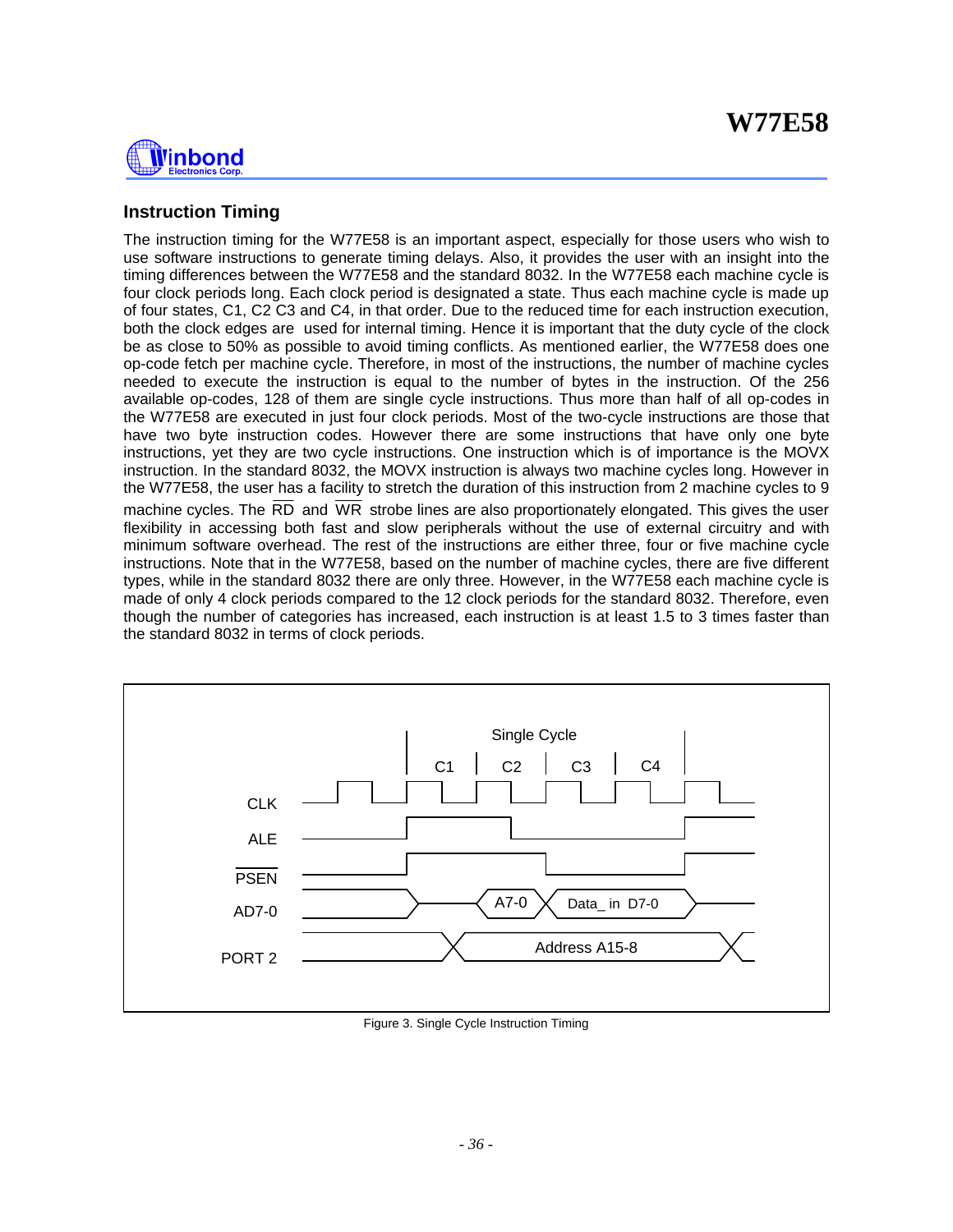



Figure 4. Two Cycle Instruction Timing



Figure 5. Three Cycle Instruction Timing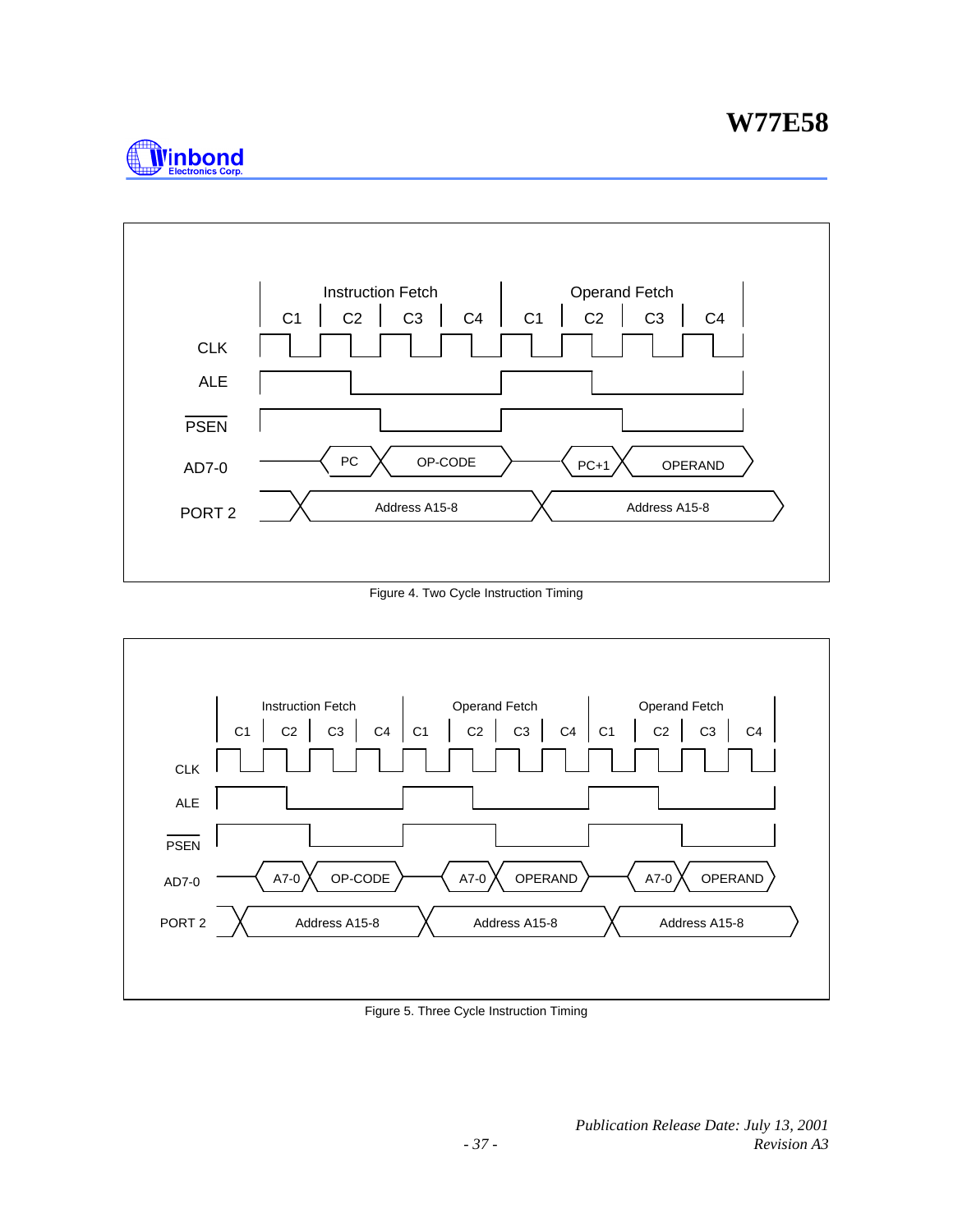



Figure 6. Four Cycle Instruction Timing



Figure 7. Five Cycle Instruction Timing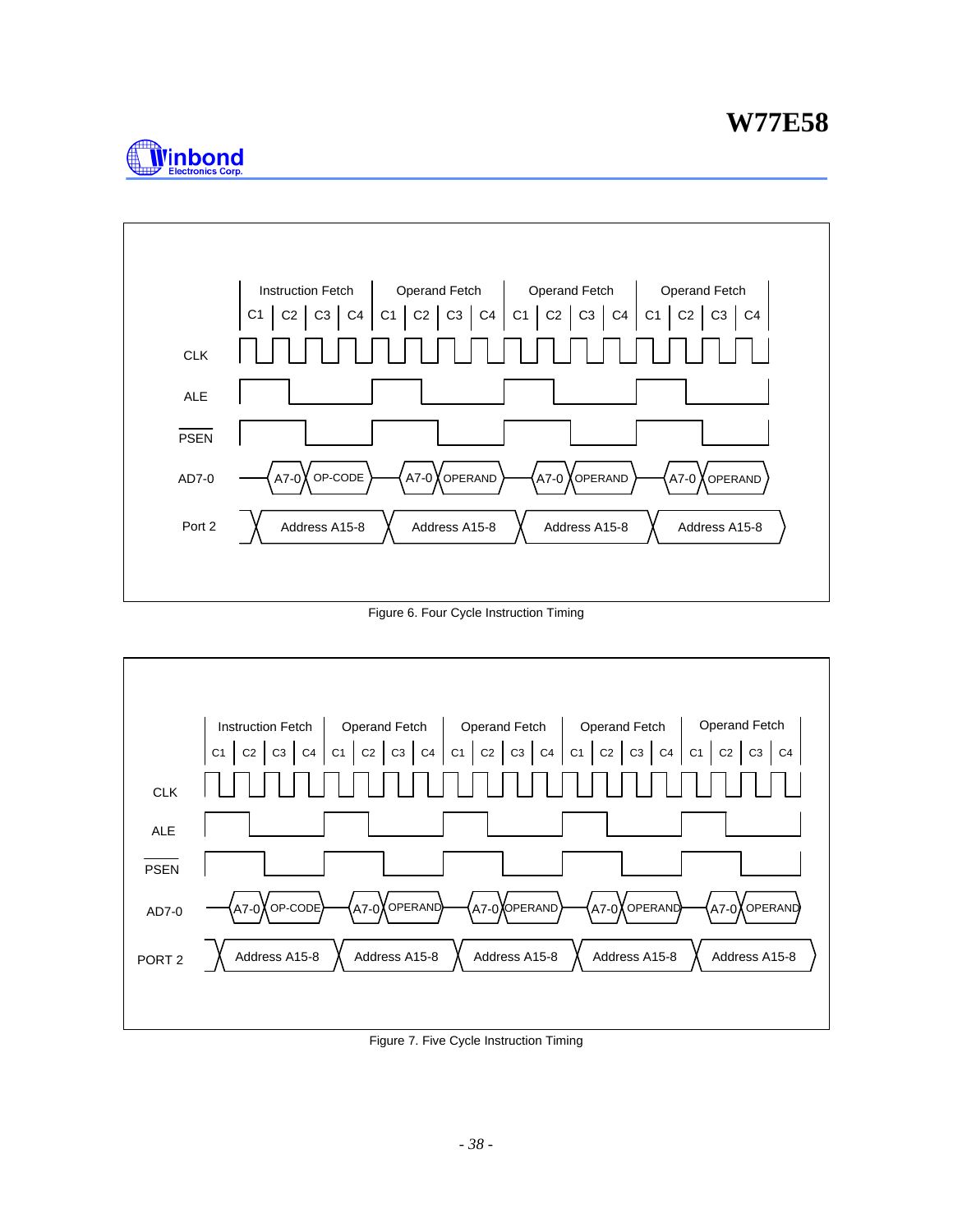

# **MOVX Instruction**

The W77E58, like the standard 8032, uses the MOVX instruction to access external Data Memory. This Data Memory includes both off-chip memory as well as memory mapped peripherals. While the results of the MOVX instruction are the same as in the standard 8032, the operation and the timing of the strobe signals have been modified in order to give the user much greater flexibility.

The MOVX instruction is of two types, the MOVX @Ri and MOVX @DPTR. In the MOVX @Ri, the address of the external data comes from two sources. The lower 8-bits of the address are stored in the Ri register of the selected working register bank. The upper 8-bits of the address come from the port 2 SFR. In the MOVX @DPTR type, the full 16-bit address is supplied by the Data Pointer.

Since the W77E58 has two Data Pointers, DPTR and DPTR1, the user has to select between the two by setting or clearing the DPS bit. The Data Pointer Select bit (DPS) is the LSB of the DPS SFR, which exists at location 86h. No other bits in this SFR have any effect, and they are set to 0. When DPS is 0, then DPTR is selected, and when set to 1, DPTR1 is selected. The user can switch between DPTR and DPTR1 by toggling the DPS bit. The quickest way to do this is by the INC instruction. The advantage of having two Data Pointers is most obvious while performing block move operations. The accompanying code shows how the use of two separate Data Pointers speeds up the execution time for code performing the same task.

### **Block Move with single Data Pointer:**

- ; SH and SL are the high and low bytes of Source Address
- ; DH and DL are the high and low bytes of Destination Address
- ; CNT is the number of bytes to be moved

### **Machine Cycles of W77E58**

|             |                       |                                                   | #              |
|-------------|-----------------------|---------------------------------------------------|----------------|
| <b>MOV</b>  | R <sub>2</sub> , #CNT | : Load R2 with the count value                    | 2              |
| MOV         | R3, #SL               | ; Save low byte of Source Address in R3           | $\overline{2}$ |
| MOV         | R4, #SH               | ; Save high byte of Source address in R4          | 2              |
| MOV         | R5, #DL               | ; Save low byte of Destination Address in R5      | 2              |
| <b>MOV</b>  | R6, #DH               | ; Save high byte of Destination address in R6     | $\overline{2}$ |
| LOOP:       |                       |                                                   |                |
| <b>MOV</b>  | DPL, R3               | ; Load DPL with low byte of Source address        | 2              |
| <b>MOV</b>  | DPH, R4               | ; Load DPH with high byte of Source address       | 2              |
|             | MOVX A, @DPTR         | ; Get byte from Source to Accumulator             | 2              |
| INC .       | <b>DPTR</b>           | ; Increment Source Address to next byte           | 2              |
| MOV         | R <sub>3</sub> , DPL  | ; Save low byte of Source address in R3           | $\overline{2}$ |
| <b>MOV</b>  | R4, DPH               | ; Save high byte of Source Address in R4          | $\overline{2}$ |
| MOV         | DPL, R <sub>5</sub>   | ; Load low byte of Destination Address in DPL     | 2              |
| MOV         | DPH, R6               | ; Load high byte of Destination Address in DPH    | 2              |
| MOVX        | @DPTR, A              | ; Write data to destination                       | $\overline{2}$ |
| INC.        | <b>DPTR</b>           | ; Increment Destination Address                   | 2              |
| MOV         | DPL, R <sub>5</sub>   | ; Save low byte of new destination address in R5  | 2              |
| MOV         | DPH, R6               | ; Save high byte of new destination address in R6 | 2              |
| <b>DJNZ</b> | R <sub>2</sub> , LOOP | ; Decrement count and do LOOP again if count <> 0 | 2              |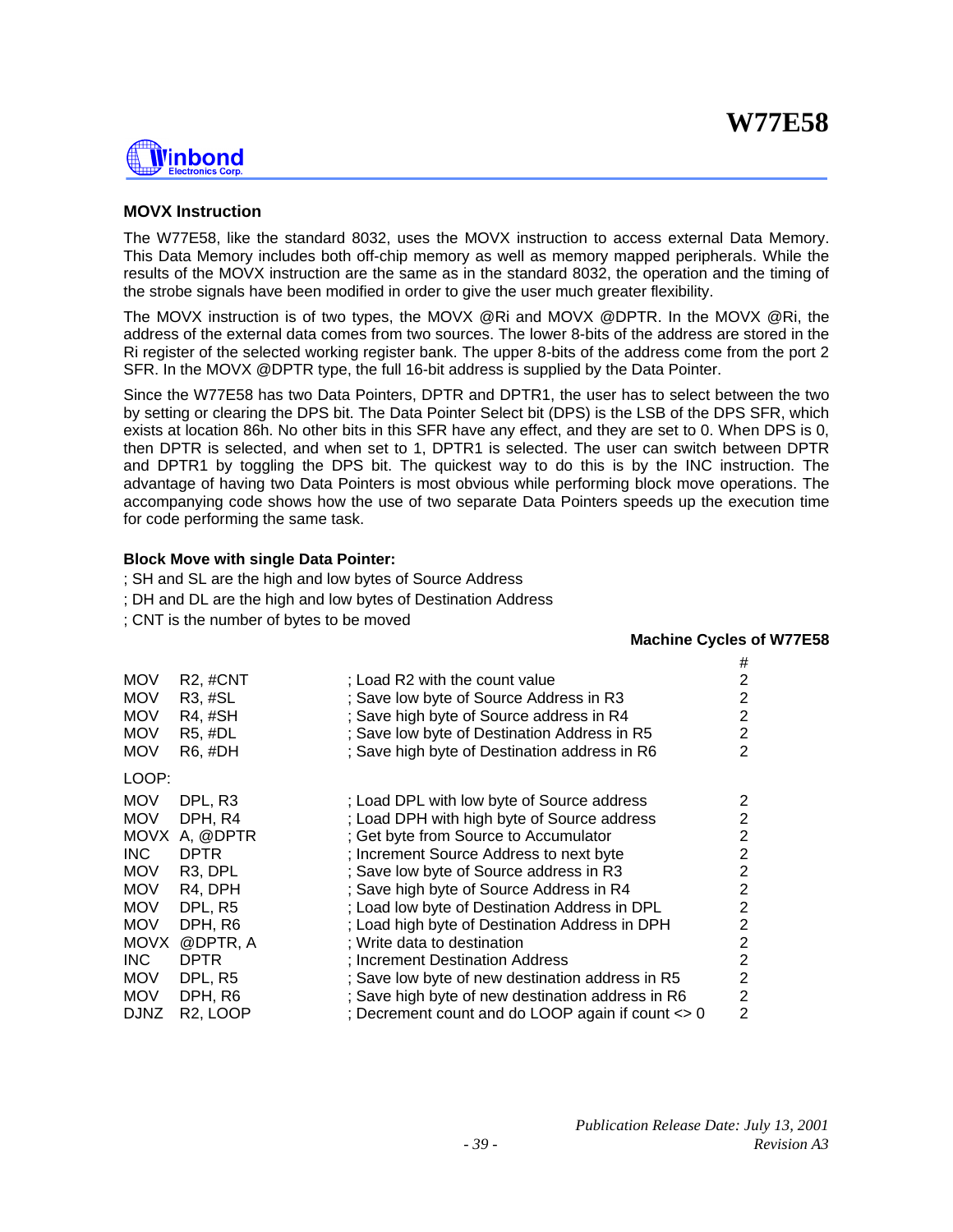# <u>Ñinbond</u>

Machine cycles in standard  $8032 = 10 + (26 * CNT)$ Machine cycles in W77E58 =  $10 + (26 * CNT)$ If  $CNT = 50$ Clock cycles in standard  $8032 = ((10 + (26 * 50)) * 12 = (10 + 1300) * 12 = 15720$ Clock cycles in W77E58 =  $((10 + (26 * 50)) * 4 = (10 + 1300) * 4 = 5240$ 

# **Block Move with Two Data Pointers in W77E58:**

; SH and SL are the high and low bytes of Source Address

; DH and DL are the high and low bytes of Destination Address

; CNT is the number of bytes to be moved

### **Machine Cycles of W77E58**

|             |                       |                                                  | #              |
|-------------|-----------------------|--------------------------------------------------|----------------|
| <b>MOV</b>  | R <sub>2</sub> , #CNT | : Load R2 with the count value                   | 2              |
| <b>MOV</b>  | DPS, #00h             | ; Clear DPS to point to DPTR                     | 2              |
| <b>MOV</b>  |                       | DPTR, #DHDL ; Load DPTR with Destination address | 3              |
| INC.        | <b>DPS</b>            | ; Set DPS to point to DPTR1                      | 2              |
| <b>MOV</b>  |                       | DPTR, #SHSL ; Load DPTR1 with Source address     | 3              |
| LOOP:       |                       |                                                  |                |
|             | MOVX A, @DPTR         | ; Get data from Source block                     | 2              |
| <b>INC</b>  | <b>DPTR</b>           | : Increment source address                       | $\overline{2}$ |
| <b>DEC</b>  | <b>DPS</b>            | ; Clear DPS to point to DPTR                     | $\overline{2}$ |
|             | MOVX @DPTR, A         | ; Write data to Destination                      | 2              |
| <b>INC</b>  | <b>DPTR</b>           | : Increment destination address                  | 2              |
| INC.        | <b>DPS</b>            | ; Set DPS to point to DPTR1                      | 2              |
| <b>DJNZ</b> | R <sub>2</sub> . LOOP | ; Check if all done                              | 3              |

Machine cycles in W77E58 =  $12 + (15 * CNT)$ 

If  $CNT = 50$ 

Clock cycles in W77E58 =  $(12 + (15 * 50)) * 4 = (12 + 750) * 4 = 3048$ 

We can see that in the first program the standard 8032 takes 15720 cycles, while the W77E58 takes only 5240 cycles for the same code. In the second program, written for the W77E58, program execution requires only 3048 clock cycles. If the size of the block is increased then the saving is even greater.

# **External Data Memory Access Timing**

The timing for the MOVX instruction is another feature of the W77E58. In the standard 8032, the MOVX instruction has a fixed execution time of 2 machine cycles. However in the W77E58, the duration of the access can be varied by the user.

The instruction starts off as a normal op-code fetch of 4 clocks. In the next machine cycle, the W77E58 puts out the address of the external Data Memory and the actual access occurs here. The user can change the duration of this access time by setting the STRETCH value. The Clock Control SFR (CKCON) has three bits that control the stretch value. These three bits are M2-0 (bits 2-0 of CKCON). These three bits give the user 8 different access time options. The stretch can be varied from 0 to 7, resulting in MOVX instructions that last from 2 to 9 machine cycles in length. Note that the stretching of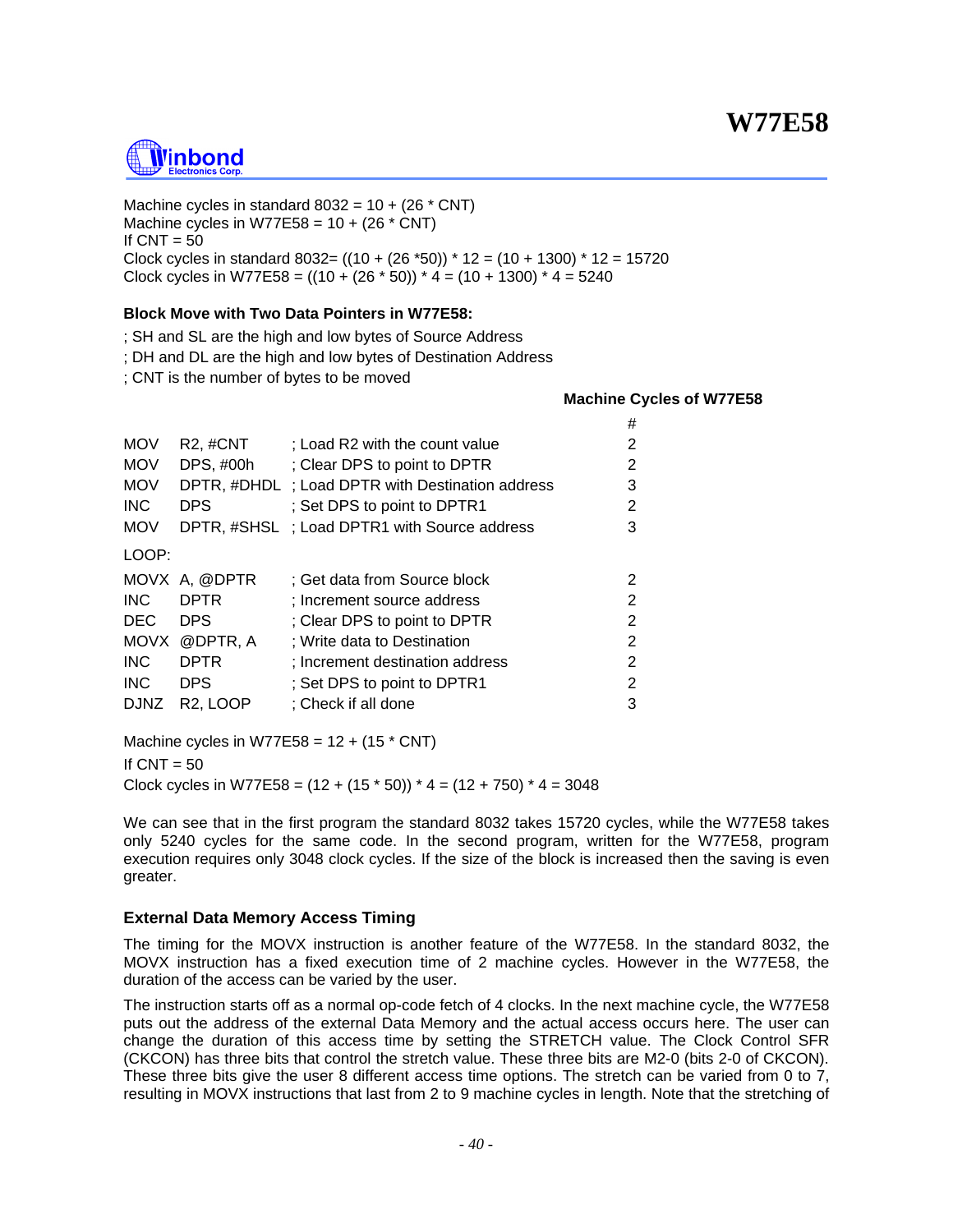

the instruction only results in the elongation of the MOVX instruction, as if the state of the CPU was held for the desired period. There is no effect on any other instruction or its timing. By default, the Stretch value is set at 1, giving a MOVX instruction of 3 machine cycles. If desired by the user the stretch value can be set to 0 to give the fastest MOVX instruction of only 2 machine cycles.

| M <sub>2</sub> | M1 | M <sub>0</sub> | <b>Machine</b><br><b>Cycles</b> | RD or WR<br>strobe width | <b>RD</b> or WR<br>strobe width | <b>RD</b> or WR<br>strobe width |
|----------------|----|----------------|---------------------------------|--------------------------|---------------------------------|---------------------------------|
|                |    |                |                                 | in Clocks                | @ 25 MHz                        | @ 40 MHz                        |
| 0              | 0  | 0              | 2                               | 2                        | 80 nS                           | 50 nS                           |
| $\Omega$       | 0  |                | 3 (default)                     | 4                        | 160 nS                          | 100 nS                          |
| 0              |    | 0              |                                 | 8                        | 320 nS                          | 200 nS                          |
| $\Omega$       |    |                | 5                               | 12                       | 480 nS                          | 300 nS                          |
|                | 0  | 0              | 6                               | 16                       | 640 nS                          | 400 nS                          |
|                |    |                |                                 | 20                       | 800 nS                          | 500 nS                          |
|                |    | 0              | 8                               | 24                       | 960 nS                          | 600 nS                          |
|                |    |                | 9                               | 28                       | 1120 nS                         | 700 nS                          |

**Table 4. Data Memory Cycle Stretch Values**



Figure 8. Data Memory Write with Stretch Value =  $0$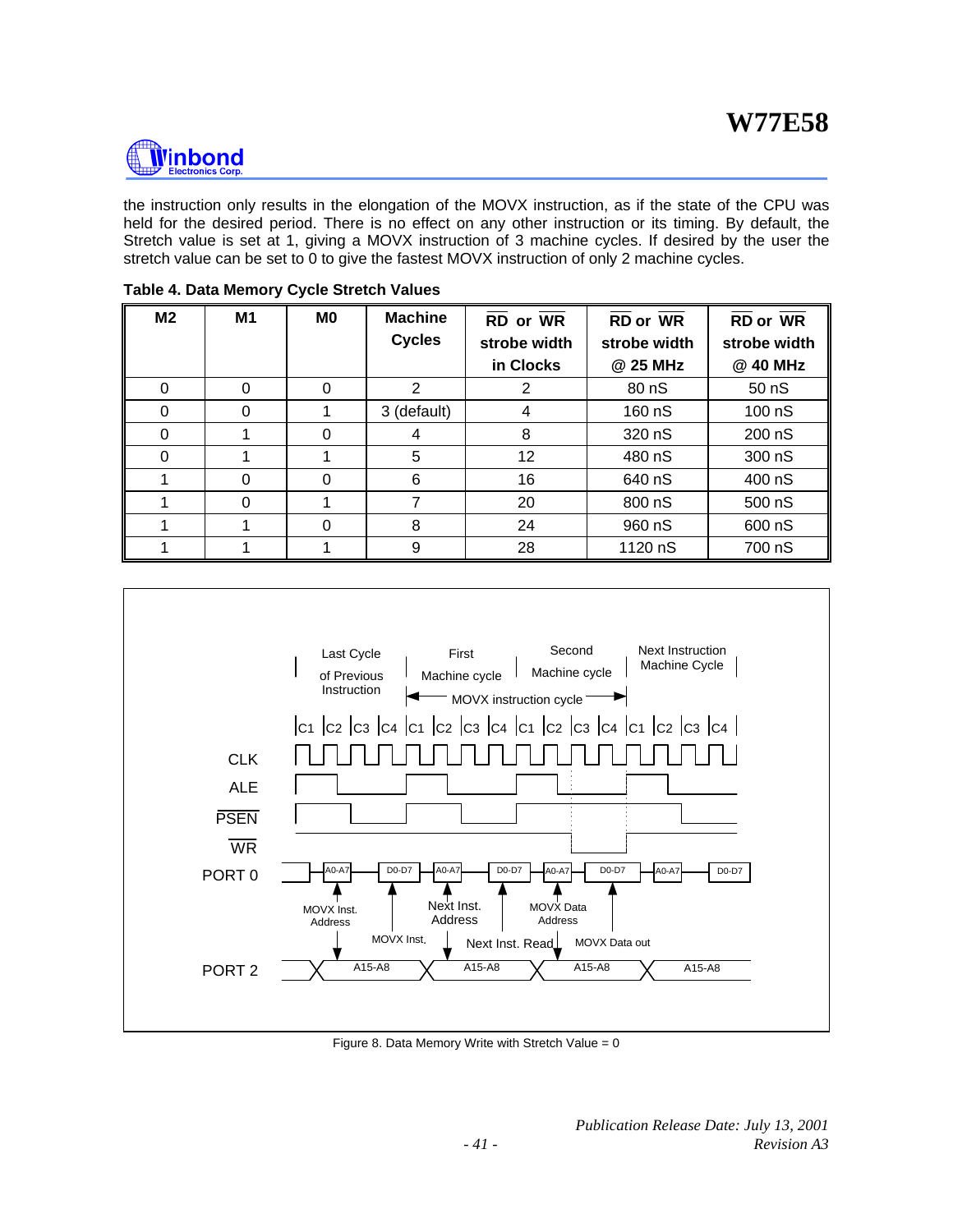# **W77E58**





Figure 9. Data Memory Write with Stretch Value = 1



Figure 10. Data Memory Write with Stretch Value = 2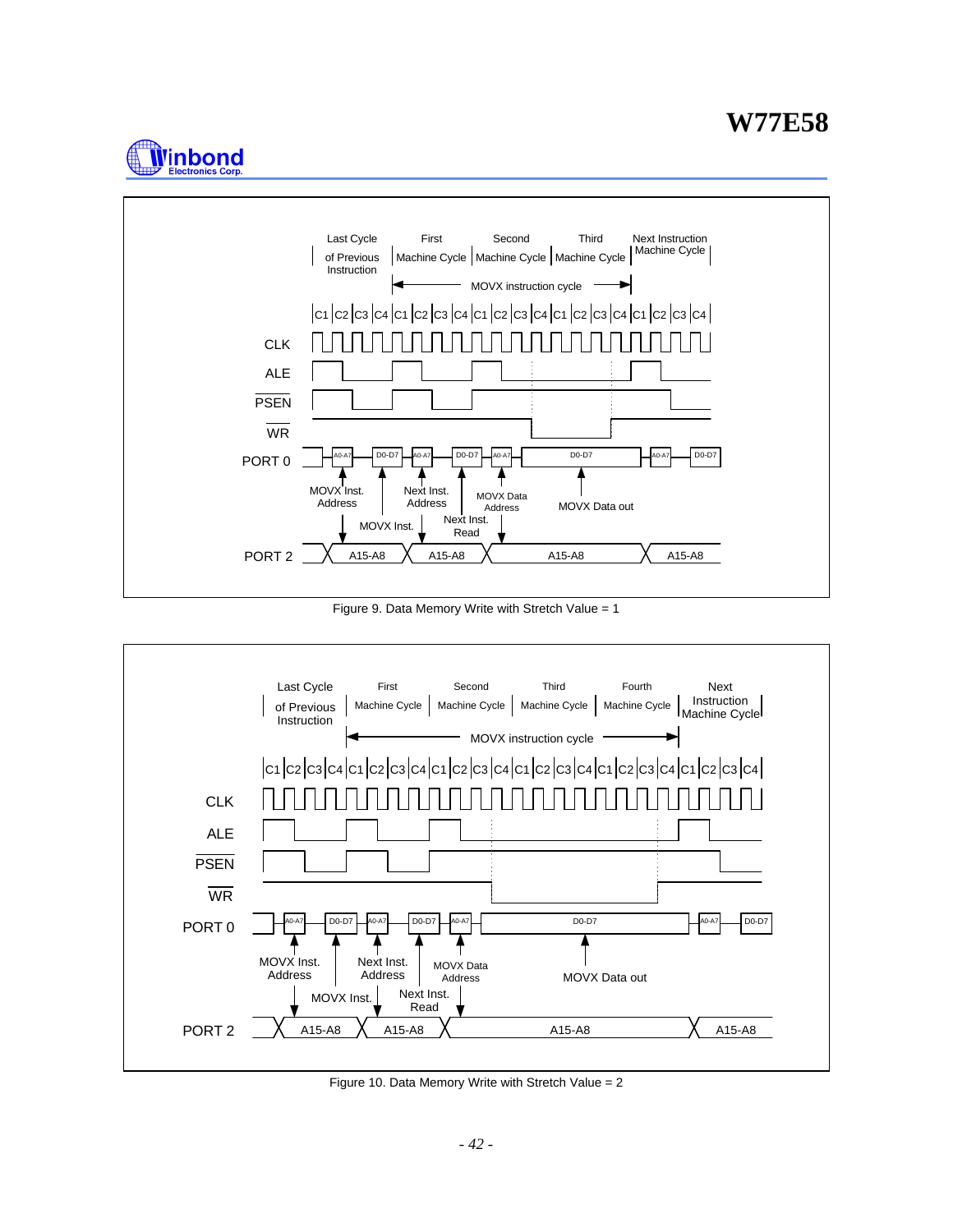

# **Wait State Control Signal**

Either with the software using stretch value to change the required machine cycle of MOVX instruction, the W77E58 provides another hardware signal WAIT to implement the wider duration of external data access timing. This wait state control signal is the alternate function of P4.0 such that it can only be invoked to 44-pin PLCC/QFP package type. The wait state control signal can be enabled by setting WS (ROMMAP.7) bit. When enabled, the setting of stretch value decides the minimum length of MOVX instruction cycle and the device will sample the WAIT pin at each C3 state before the rising edge of read/write strobe signal during MOVX instruction. Once this signal being recongnized, one more machine cycle (wait state cycle) will be inserted into next cycle. The inserted wait state cycles are unlimited, so the MOVX instruction cycle will end in which the wait state control signal is deactivated. Using wait state control signal allows a dynamically access timimg to a selected external peripheral. The WS bit is accessed by the Timed Access Protection procedure.

Set WS bit ahd stretch value  $= 0$  to enable wait signal.

# **Power Management**

The W77E58 has several features that help the user to control the power consumption of the device. The power saving features are basically the POWER DOWN mode, ECONOMY mode and the IDLE mode of operation.

### **Idle Mode**

The user can put the device into idle mode by writing 1 to the bit PCON.0. The instruction that sets the idle bit is the last instruction that will be executed before the device goes into Idle Mode. In the Idle mode, the clock to the CPU is halted, but not to the Interrupt, Timer, Watchdog timer and Serial port blocks. This forces the CPU state to be frozen; the Program counter, the Stack Pointer, the Program Status Word, the Accumulator and the other registers hold their contents. The ALE and PSEN pins are held high during the Idle state. The port pins hold the logical states they had at the time Idle was activated. The Idle mode can be terminated in two ways. Since the interrupt controller is still active, the activation of any enabled interrupt can wake up the processor. This will automatically clear the Idle bit, terminate the Idle mode, and the Interrupt Service Routine(ISR) will be executed. After the ISR, execution of the program will continue from the instruction which put the device into Idle mode.

The Idle mode can also be exited by activating the reset. The device can be put into reset either by applying a high on the external RST pin, a Power on reset condition or a Watchdog timer reset. The external reset pin has to be held high for at least two machine cycles i.e. 8 clock periods to be recognized as a valid reset. In the reset condition the program counter is reset to 0000h and all the SFRs are set to the reset condition. Since the clock is already running there is no delay and execution starts immediately. In the Idle mode, the Watchdog timer continues to run, and if enabled, a time-out will cause a watchdog timer interrupt which will wake up the device. The software must reset the Watchdog timer in order to preempt the reset which will occur after 512 clock periods of the time-out. When the W77E58 is exiting from an Idle mode with a reset, the instruction following the one which put the device into Idle mode is not executed. So there is no danger of unexpected writes.

# **Economy Mode**

The power consumption of microcontroller relates to operating frequency. The W77E58 offers a Economy mode to reduce the internal clock rate dynamically without external components. By default, one machine cycle needs 4 clocks. In Economy mode, software can select 4, 64 or 1024 clocks per machine cycle. It keeps the CPU operating at a acceptable speed but eliminates the power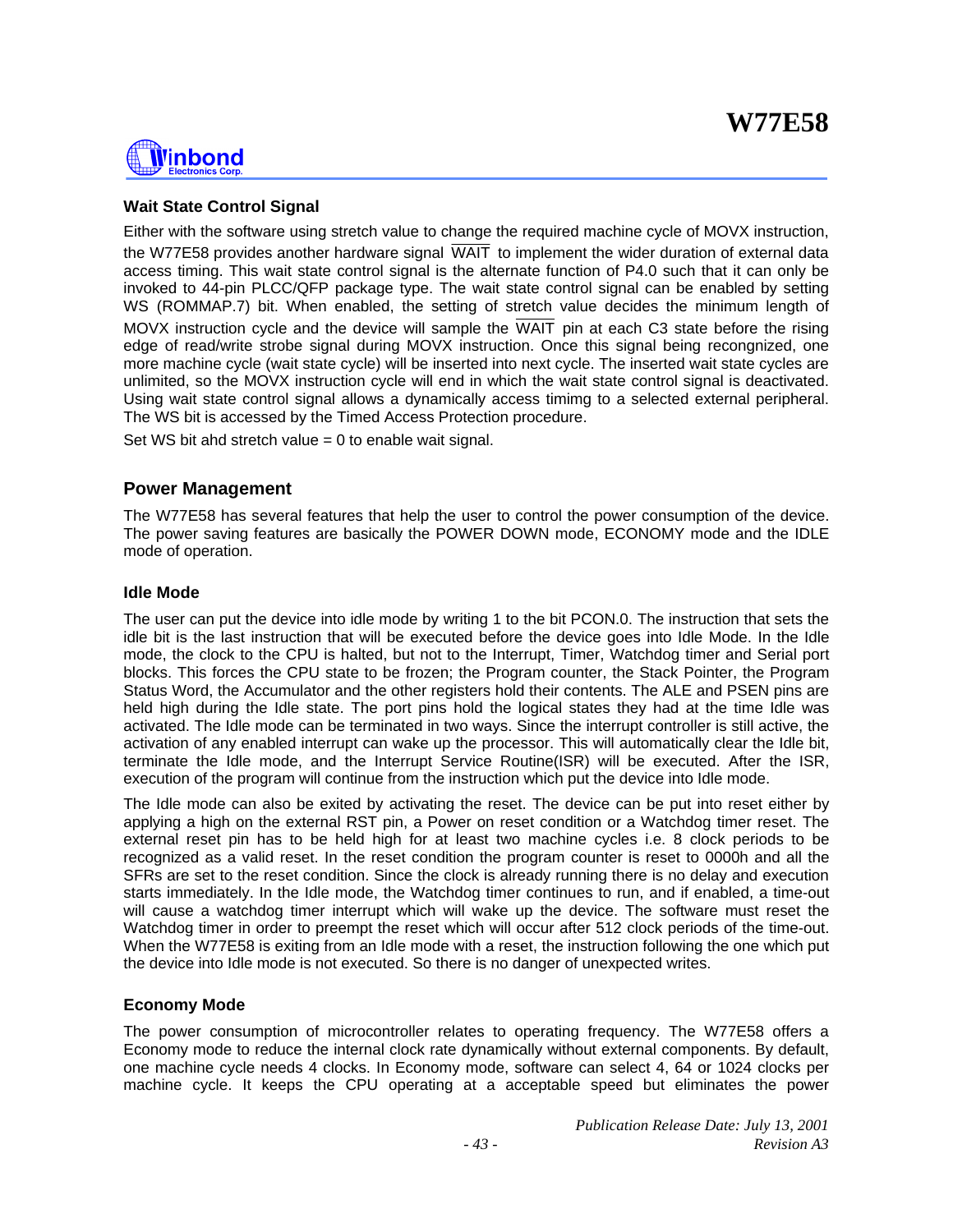

consumption. In the Idle mode, the clock of the core logic is stopped, but all clocked peripherals such as watchdog timer are still running at a rate of clock/4. In the Economy mode, all clocked peripherals run at the same reduced clocks rate as in core logic. So the Economy mode may provide a lower power consumption than idle mode.

Software invokes the Economy mode by setting the appropriate bits in the SFRs. Setting the bits CD0(PMR.6), CD1(PMR.7) decides the instruction cycle rate as below:

### **CD1 CD0 Clocks/Machine Cycle**

| 0 | O | Reserved    |
|---|---|-------------|
| O | 1 | 4 (default) |
| 1 | U | 64          |
| 1 |   | 1024        |

The selection of instruction rate is going to take effect after a delay of one instruction cycle. Switching to divide by 64 or 1024 mode must first go from divide by 4 mode. This means software can not switch directly between clock/64 and clock/1024 mode. The CPU has to return clock/4 mode first, then go to clock/64 or clock/1024 mode.

The W77E58 allows the user to use internal RC oscillator instead of external crystal. Setting the XT/ RG bit (EXIF.3) selects the crystal or RC oscillator as the clock source. When invoking RC oscillator in Economy mode, software may set the XTOFF bit to turn off the crystal amplifier for saving power. The CPU would run at the clock rate of approximately 2−4 MHz divided by 4, 64 or 1024. The RC oscillator is not precise so that can not be invoked to the operation which needs the accurate timebase such as serial communication. The RGMD(EXIF.2) indicates current clock source. When switching the clock source, CPU needs one instruction cycle delay to take effect new setting. If crystal amplifier is disabled and RC oscillator is present clock source, software must first clear the XTOFF bit to turn on crystal amplifier before switch to crystal operation. Hardware will set the XTUP bit (STATUS.4) once the crystal is warm-up and ready for use. It is unable to set XT/RG bit to 1 if XTUP  $= 0.$ 

In Economy mode, the serial port can not receive/transmit data correctly because the baud rate is changed. In some systems, the external interrupts may require the fastest process such that the reducing of operating speed is restricted. In order to solve these dilemmas, the W77E58 offers a switchback feature which allows the CPU back to clock/4 mode immediately when triggered by serial operation or external interrupts. The switchback feature is enabled by setting the SWB bit (PMR.5). A serial port reception/transmission or qualified external interrupt which is enabled and acknowledged without block conditions will cause CPU to return to divide by 4 mode. For the serial port reception, a switchback is generated by a falling edge associated with start bit if the serial port reception is enabled. When a serial port transmission, an instruction which writes a byte of data to serial port buffer will cause a switchback to ensure the correct transmission. The switchback feature is unaffected by serial port interrupt flags. After a switchback is generated, the software can manually return the CPU to Economy mode. Note that the modification of clock control bits CD0 and CD1 will be ignored during serial port transmit/receive when switchback is enabled. The Watchdog timer reset, power-on/fail reset or external reset will force the CPU to return to divide by 4 mode.

# **Power Down Mode**

The device can be put into Power Down mode by writing 1 to bit PCON.1. The instruction that does this will be the last instruction to be executed before the device goes into Power Down mode. In the Power Down mode, all the clocks are stopped and the device comes to a halt. All activity is completely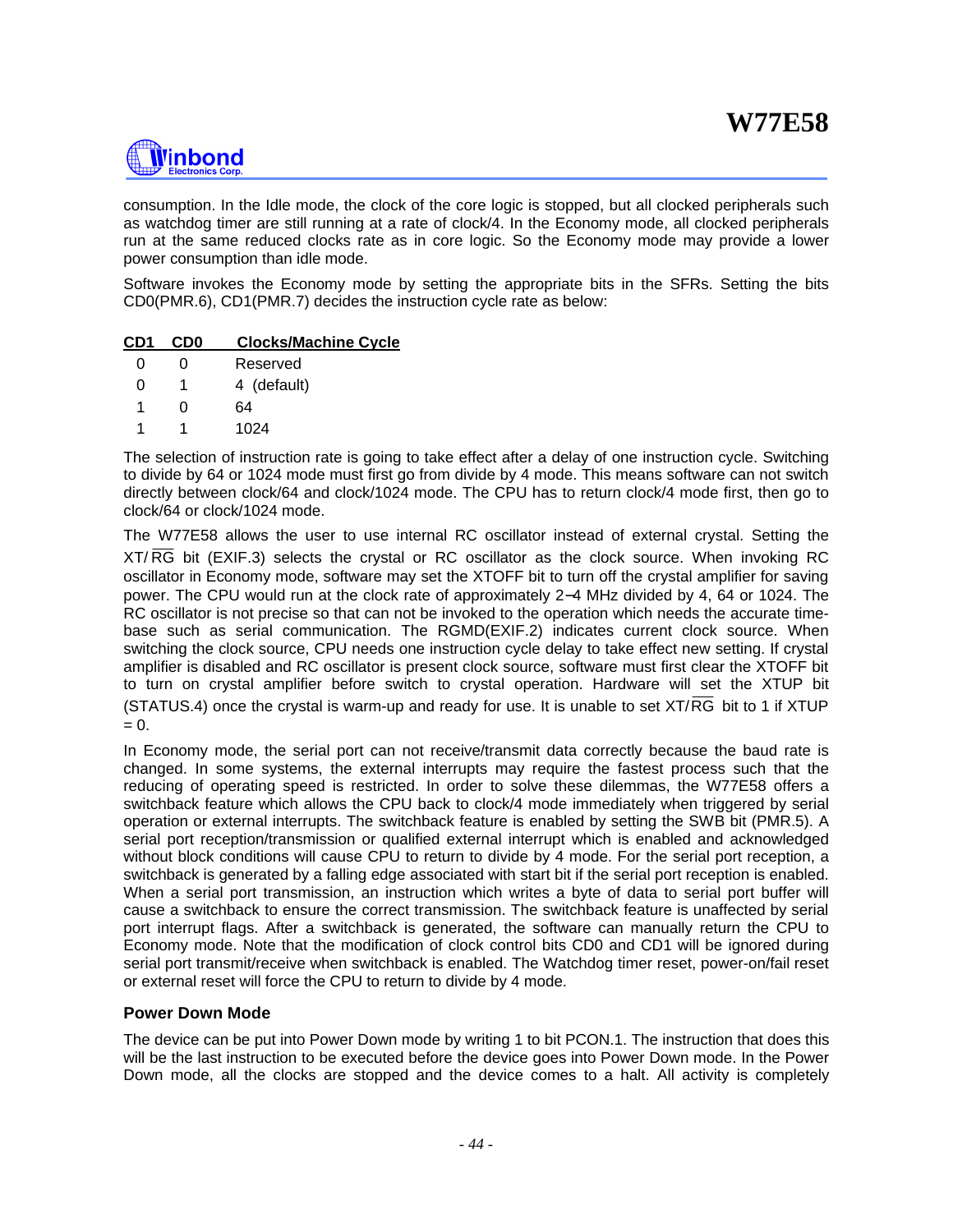# Winbond

stopped and the power consumption is reduced to the lowest possible value. In this state the ALE and PSEN pins are pulled low. The port pins output the values held by their respective SFRs.

The W77E58 will exit the Power Down mode with a reset or by an external interrupt pin enabled as level detect. An external reset can be used to exit the Power down state. The high on RST pin terminates the Power Down mode, and restarts the clock. The program execution will restart from 0000h. In the Power down mode, the clock is stopped, so the Watchdog timer cannot be used to provide the reset to exit Power down mode.

The W77E58 can be woken from the Power Down mode by forcing an external interrupt pin activated, provided the corresponding interrupt is enabled, while the global enable(EA) bit is set and the external input has been set to a level detect mode. If these conditions are met, then the low level on the external pin re-starts the oscillator. Then device executes the interrupt service routine for the corresponding external interrupt. After the interrupt service routine is completed, the program execution returns to the instruction after the one which put the device into Power Down mode and continues from there. When RGSL(EXIF.1) bit is set to 1, the CPU will use the internal RC oscillator instead of crystal to exit Power Down mode. The microcontroller will automatically switch from RC oscillator to crystal after clock is stable. The RC oscillator runs at approximately 2−4 MHz. Using RC oscillator to exit from Power Down mode saves the time for waiting crystal start-up. It is useful in the low power system which usually be awakened from a short operation then returns to Power Down mode.

| <b>Mode</b> | Program<br><b>Memory</b> | <b>ALE</b> | <b>PSEN</b> | <b>PORTO</b> | PORT <sub>1</sub> | PORT <sub>2</sub> | PORT <sub>3</sub> |
|-------------|--------------------------|------------|-------------|--------------|-------------------|-------------------|-------------------|
| Idle        | Internal                 |            |             | Data         | Data              | Data              | Data              |
| Idle        | External                 |            |             | Float        | Data              | Address           | Data              |
| Power Down  | Internal                 |            |             | Data         | Data              | Data              | Data              |
| Power Down  | External                 |            |             | Float        | Data              | Data              | Data              |

|  | Table 5. Status of external pins during Idle and Power Down |  |  |  |
|--|-------------------------------------------------------------|--|--|--|
|  |                                                             |  |  |  |

# **Reset Conditions**

The user has several hardware related options for placing the W77E58 into reset condition. In general, most register bits go to their reset value irrespective of the reset condition, but there are a few flags whose state depends on the source of reset. The user can use these flags to determine the cause of reset using software. There are two ways of putting the device into reset state. They are External reset and Watchdog reset.

# **External Reset**

The device continuously samples the RST pin at state C4 of every machine cycle. Therefore the RST pin must be held for at least 2 machine cycles to ensure detection of a valid RST high. The reset circuitry then synchronously applies the internal reset signal. Thus the reset is a synchronous operation and requires the clock to be running to cause an external reset.

Once the device is in reset condition, it will remain so as long as RST is 1. Even after RST is deactivated, the device will continue to be in reset state for up to two machine cycles, and then begin program execution from 0000h. There is no flag associated with the external reset condition. However since the other two reset sources have flags, the external reset can be considered as the default reset if those two flags are cleared.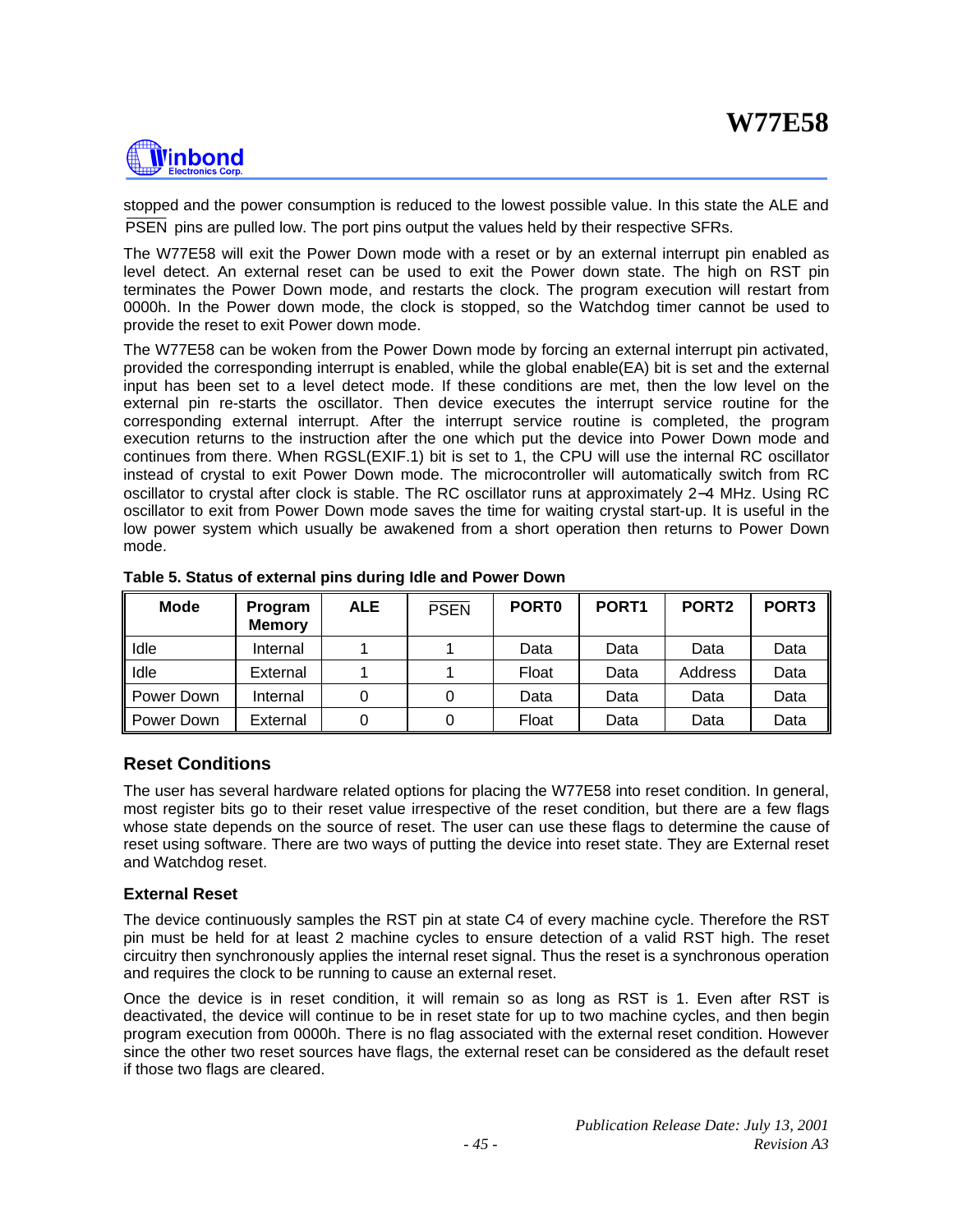

The software must clear the POR flag after reading it, otherwise it will not be possible to correctly determine future reset sources. If the power fails, i.e. falls below Vrst, then the device will once again go into reset state. When the power returns to the proper operating levels, the device will again perform a power on reset delay and set the POR flag.

### **Watchdog Timer Reset**

The Watchdog timer is a free running timer with programmable time-out intervals. The user can clear the watchdog timer at any time, causing it to restart the count. When the time-out interval is reached an interrupt flag is set. If the Watchdog reset is enabled and the watchdog timer is not cleared, then 512 clocks from the flag being set, the watchdog timer will generate a reset . This places the device into the reset condition. The reset condition is maintained by hardware for two machine cycles. Once the reset is removed the device will begin execution from 0000h.

### **Reset State**

Most of the SFRs and registers on the device will go to the same condition in the reset state. The Program Counter is forced to 0000h and is held there as long as the reset condition is applied. However, the reset state does not affect the on-chip RAM. The data in the RAM will be preserved during the reset. However, the stack pointer is reset to 07h, and therefore the stack contents will be lost. The RAM contents will be lost if the VDD falls below approximately 2V, as this is the minimum voltage level required for the RAM to operate normally. Therefore after a first time power on reset the RAM contents will be indeterminate. During a power fail condition, if the power falls below 2V, the RAM contents are lost.

After a reset most SFRs are cleared. Interrupts and Timers are disabled. The Watchdog timer is disabled if the reset source was a POR. The port SFRs have FFh written into them which puts the port pins in a high state. Port 0 floats as it does not have on-chip pull-ups.

| <b>SFR Name</b>  | <b>Reset Value</b> | <b>SFR Name</b> | <b>Reset Value</b> |
|------------------|--------------------|-----------------|--------------------|
| P <sub>0</sub>   | 11111111b          | ΙE              | 00000000b          |
| <b>SP</b>        | 00000111b          | <b>SADDR</b>    | 00000000b          |
| <b>DPL</b>       | 00000000b          | P <sub>3</sub>  | 11111111b          |
| <b>DPH</b>       | 00000000b          | IP              | x0000000b          |
| DPL <sub>1</sub> | 00000000b          | <b>SADEN</b>    | 00000000b          |
| DPH <sub>1</sub> | 00000000b          | T2CON           | 00000000b          |
| <b>DPS</b>       | 00000000b          | T2MOD           | 00000x00b          |
| <b>PCON</b>      | 00xx0000b          | RCAP2L          | 00000000b          |
| <b>TCON</b>      | 00000000b          | RCAP2H          | 00000000b          |
| TMOD             | 00000000b          | TL <sub>2</sub> | 00000000b          |
| TL <sub>0</sub>  | 00000000b          | TH <sub>2</sub> | 00000000b          |
| TL1              | 00000000b          | TA              | 11111111b          |
| TH <sub>0</sub>  | 00000000b          | <b>PSW</b>      | 00000000b          |
| TH <sub>1</sub>  | 00000000b          | <b>WDCON</b>    | 0x0x0xx0b          |
| <b>CKCON</b>     | 00000001b          | <b>ACC</b>      | 00000000b          |
| P <sub>1</sub>   | 11111111b          | EIE             | xxx000000b         |

#### **Table 6. SFR Reset Value**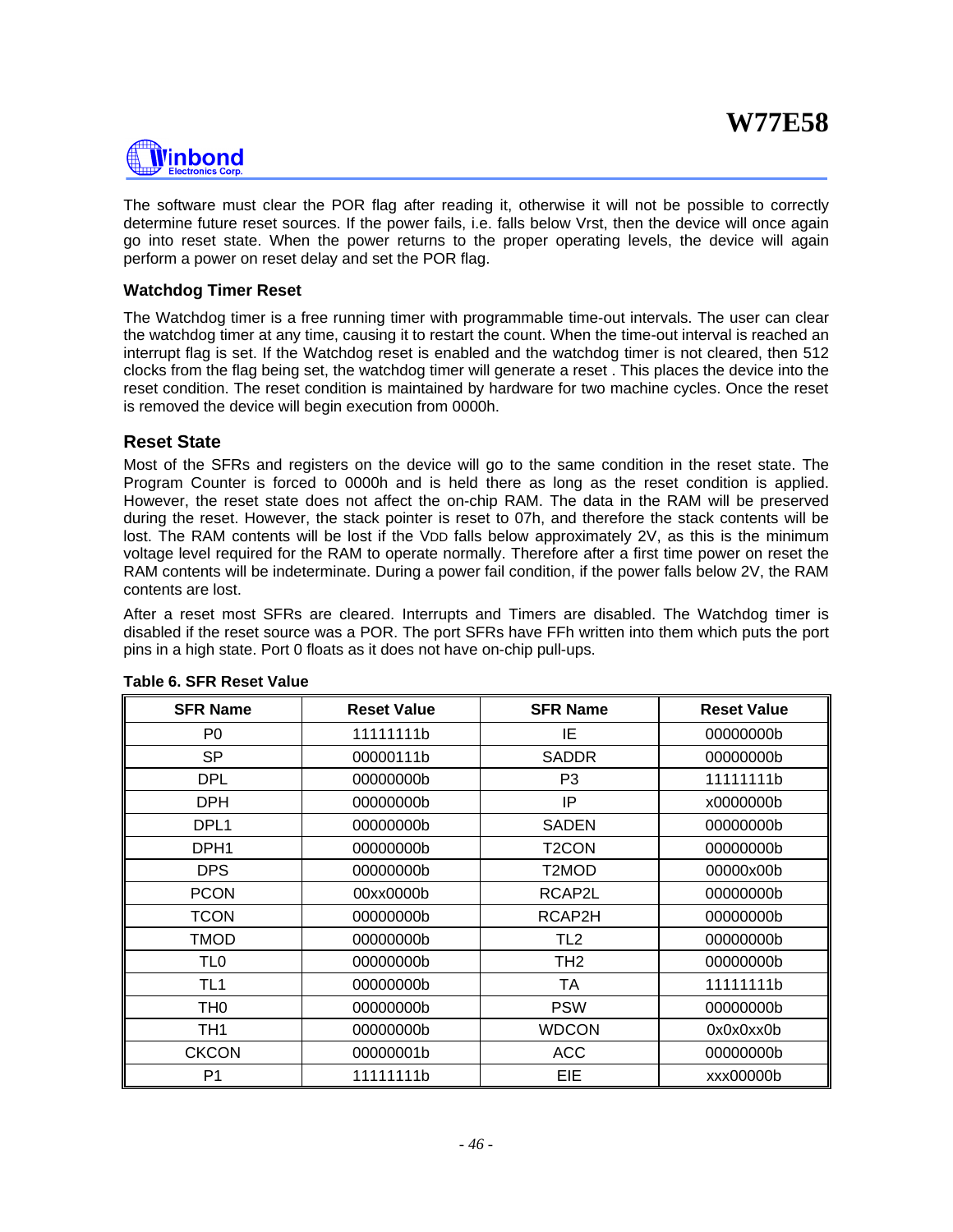

| <b>SFR Name</b>    | <b>Reset Value</b> | <b>SFR Name</b>    | <b>Reset Value</b> |
|--------------------|--------------------|--------------------|--------------------|
| <b>SCON</b>        | 00000000b          | B                  | 00000000b          |
| <b>SBUF</b>        | xxxxxxxxb          | EIP                | xxx000000b         |
| P <sub>2</sub>     | 11111111b          | <b>PC</b>          | 00000000b          |
| SADDR <sub>1</sub> | 00000000b          | SADEN <sub>1</sub> | 00000000b          |
| SCON <sub>1</sub>  | 00000000b          | SBUF1              | xxxxxxxxb          |
| <b>ROMMAP</b>      | 01xxx110b          | <b>PMR</b>         | 010xx0x0b          |
| <b>EXIF</b>        | $0000$ $xx0$ b     | <b>STATUS</b>      | 000x0000b          |
| P4                 | xxxx1111b          |                    |                    |

Table 6. SFR Reset Value, continued

The WDCON SFR bits are set/cleared in reset condition depending on the source of the reset.

|              | External reset | Watchdog reset | Power on reset |
|--------------|----------------|----------------|----------------|
| <b>WDCON</b> | 0x0x0xx0b      | 0x0x01x0b      | 01000000b      |

The POR bit WDCON.6 is set only by the power on reset. However, a power-on reset will clear this bit. The WTRF bit WDCON.2 is set when the Watchdog timer causes a reset. A power on reset will also clear this bit. The EWT bit WDCON.1 is cleared by power on resets. This disables the Watchdog timer resets. A watchdog or external reset does not affect the EWT bit.

# **Interrupts**

The W77E58 has a two priority level interrupt structure with 12 interrupt sources. Each of the interrupt sources has an individual priority bit, flag, interrupt vector and enable bit. In addition, the interrupts can be globally enabled or disabled.

### **Interrupt Sources**

The External Interrupts INT0 and INT1 can be either edge triggered or level triggered, depending on bits IT0 and IT1. The bits IE0 and IE1 in the TCON register are the flags which are checked to generate the interrupt. In the edge triggered mode, the INTx inputs are sampled in every machine cycle. If the sample is high in one cycle and low in the next, then a high to low transition is detected and the interrupts request flag IEx in TCON or EXIF is set. The flag bit requests the interrupt. Since the external interrupts are sampled every machine cycle, they have to be held high or low for at least one complete machine cycle. The IEx flag is automatically cleared when the service routine is called. If the level triggered mode is selected, then the requesting source has to hold the pin low till the interrupt is serviced. The IEx flag will not be cleared by the hardware on entering the service routine. If the interrupt continues to be held low even after the service routine is completed, then the processor may acknowledge another interrupt request from the same source. Note that the external interrupts INT2 to INT5 are edge triggered only. By default, the individual interrupt flag corresponding to external interrupt 2 to 5 must be cleared manually by software. It can be configured with hardware cleared by setting the corresponding bit HCx in the T2MOD register. For instance, if HC2 is set hardware will clear IE2 flag after program enters the interrupt 2 service routine.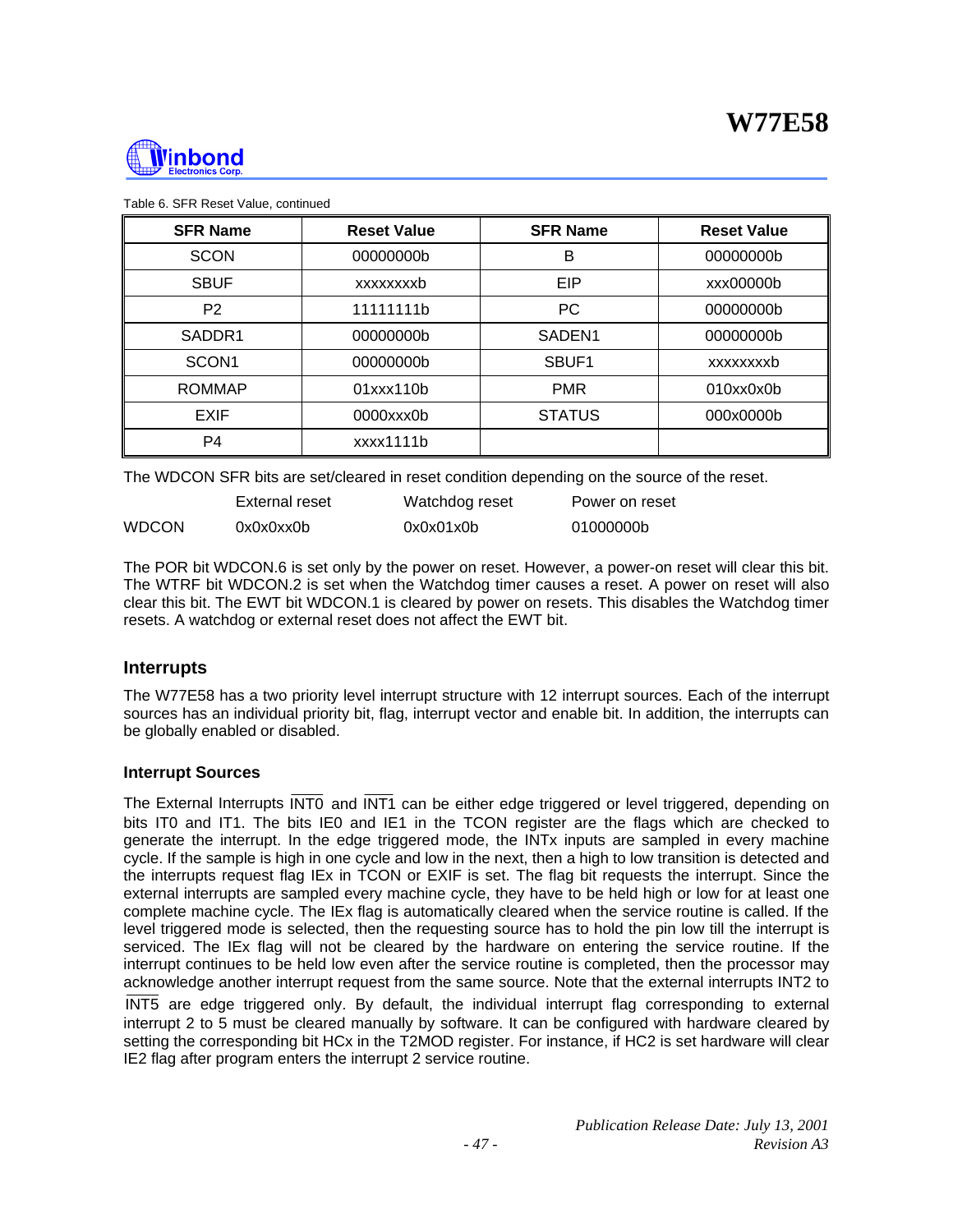

The Timer 0 and 1 Interrupts are generated by the TF0 and TF1 flags. These flags are set by the overflow in the Timer 0 and Timer 1. The TF0 and TF1 flags are automatically cleared by the hardware when the timer interrupt is serviced. The Timer 2 interrupt is generated by a logical OR of the TF2 and the EXF2 flags. These flags are set by overflow or capture/reload events in the timer 2 operation. The hardware does not clear these flags when a timer 2 interrupt is executed. Software has to resolve the cause of the interrupt between TF2 and EXF2 and clear the appropriate flag.

The Watchdog timer can be used as a system monitor or a simple timer. In either case, when the timeout count is reached, the Watchdog timer interrupt flag WDIF (WDCON.3) is set. If the interrupt is enabled by the enable bit EIE.4, then an interrupt will occur.

The Serial block can generate interrupts on reception or transmission. There are two interrupt sources from the Serial block, which are obtained by the RI and TI bits in the SCON SFR and RI\_1 and TI\_1 in the SCON1 SFR. These bits are not automatically cleared by the hardware, and the user will have to clear these bits using software.

All the bits that generate interrupts can be set or reset by hardware, and thereby software initiated interrupts can be generated. Each of the individual interrupts can be enabled or disabled by setting or clearing a bit in the IE SFR. IE also has a global enable/disable bit EA, which can be cleared to disable all the interrupts, at once.

# **Priority Level Structure**

There are three priority levels for the interrupts, highest, high and low. The interrupt sources can be individually set to either high or low levels. Naturally, a higher priority interrupt cannot be interrupted by a lower priority interrupt. However there exists a pre-defined hierarchy amongst the interrupts themselves. This hierarchy comes into play when the interrupt controller has to resolve simultaneous requests having the same priority level. This hierarchy is defined as shown below; the interrupts are numbered starting from the highest priority to the lowest.

| <b>Source</b>               | <b>Flag</b>     | <b>Priority level</b> |
|-----------------------------|-----------------|-----------------------|
| External Interrupt 0        | IEO             | 1(highest)            |
| <b>Timer 0 Overflow</b>     | TF <sub>0</sub> | 2                     |
| <b>External Interrupt 1</b> | IE1             | 3                     |
| <b>Timer 1 Overflow</b>     | TF1             | 4                     |
| <b>Serial Port</b>          | $RI + TI$       | 5                     |
| <b>Timer 2 Overflow</b>     | $TF2 + EXF2$    | 6                     |
| Serial Port 1               | $RI$ 1 + Tl 1   | 7                     |
| <b>External Interrupt 2</b> | IE2             | 8                     |
| External Interrupt 3        | IE <sub>3</sub> | 9                     |
| External Interrupt 4        | IE4             | 10                    |
| <b>External Interrupt 5</b> | IE5             | 11                    |
| <b>Watchdog Timer</b>       | WDIF            | 12 (lowest)           |

### **Table 7. Priority structure of interrupts**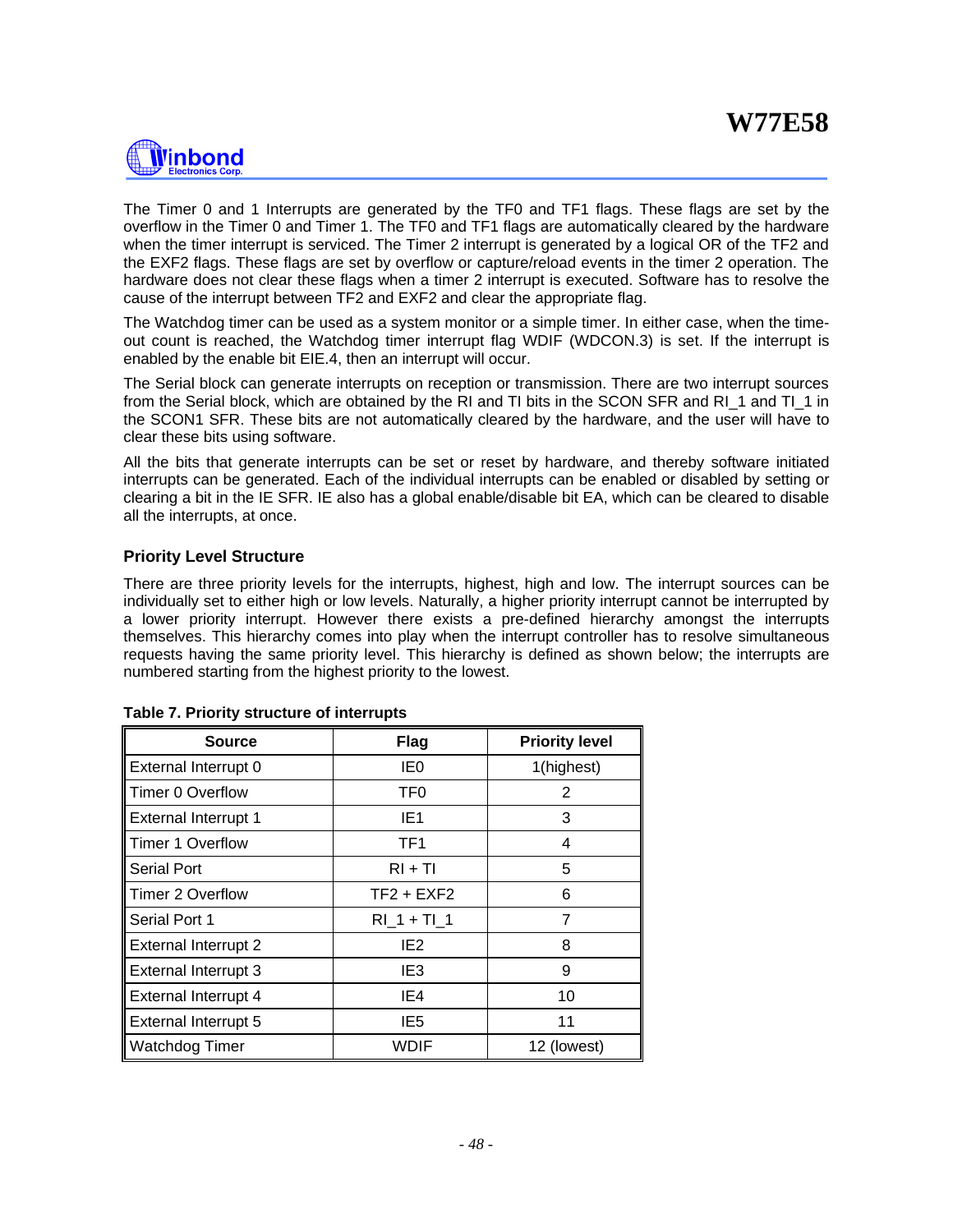

The interrupt flags are sampled every machine cycle. In the same machine cycle, the sampled interrupts are polled and their priority is resolved. If certain conditions are met then the hardware will execute an internally generated LCALL instruction which will vector the process to the appropriate interrupt vector address. The conditions for generating the LCALL are

- 1. An interrupt of equal or higher priority is not currently being serviced.
- 2. The current polling cycle is the last machine cycle of the instruction currently being executed.
- 3. The current instruction does not involve a write to IP, IE, EIP or EIE registers and is not a RETI.

If any of these conditions are not met, then the LCALL will not be generated. The polling cycle is repeated every machine cycle, with the interrupts sampled in the same machine cycle. If an interrupt flag is active in one cycle but not responded to, and is not active when the above conditions are met, the denied interrupt will not be serviced. This means that active interrupts are not remembered; every polling cycle is new.

The processor responds to a valid interrupt by executing an LCALL instruction to the appropriate service routine. This may or may not clear the flag which caused the interrupt. In case of Timer interrupts, the TF0 or TF1 flags are cleared by hardware whenever the processor vectors to the appropriate timer service routine. In case of external interrupt, INT0 and INT1, the flags are cleared only if they are edge triggered. In case of Serial interrupts, the flags are not cleared by hardware. In the case of Timer 2 interrupt, the flags are not cleared by hardware. The Watchdog timer interrupt flag WDIF has to be cleared by software. The hardware LCALL behaves exactly like the software LCALL instruction. This instruction saves the Program Counter contents onto the Stack, but does not save the Program Status Word PSW. The PC is reloaded with the vector address of that interrupt which caused the LCALL. These vector address for the different sources are as follows

| <b>Source</b>               | <b>Vector Address</b> | <b>Source</b>               | <b>Vector Address</b> |
|-----------------------------|-----------------------|-----------------------------|-----------------------|
| Timer 0 Overflow            | 000Bh                 | External Interrupt 0        | 0003h                 |
| Timer 1 Overflow            | 001Bh                 | <b>External Interrupt 1</b> | 0013h                 |
| Timer 2 Interrupt           | 002Bh                 | <b>Serial Port</b>          | 0023h                 |
| <b>External Interrupt 2</b> | 0043h                 | Serial Port 1               | 003Bh                 |
| <b>External Interrupt 4</b> | 0053h                 | <b>External Interrupt 3</b> | 004Bh                 |
| <b>Watchdog Timer</b>       | 0063h                 | <b>External Interrupt 5</b> | 005Bh                 |

### **Table 8. Vector locations for interrupt sources**

The vector table is not evenly spaced; this is to accommodate future expansions to the device family.

Execution continues from the vectored address till an RETI instruction is executed. On execution of the RETI instruction the processor pops the Stack and loads the PC with the contents at the top of the stack. The user must take care that the status of the stack is restored to what is was after the hardware LCALL, if the execution is to return to the interrupted program. The processor does not notice anything if the stack contents are modified and will proceed with execution from the address put back into PC. Note that a RET instruction would perform exactly the same process as a RETI instruction, but it would not inform the Interrupt Controller that the interrupt service routine is completed, and would leave the controller still thinking that the service routine is underway.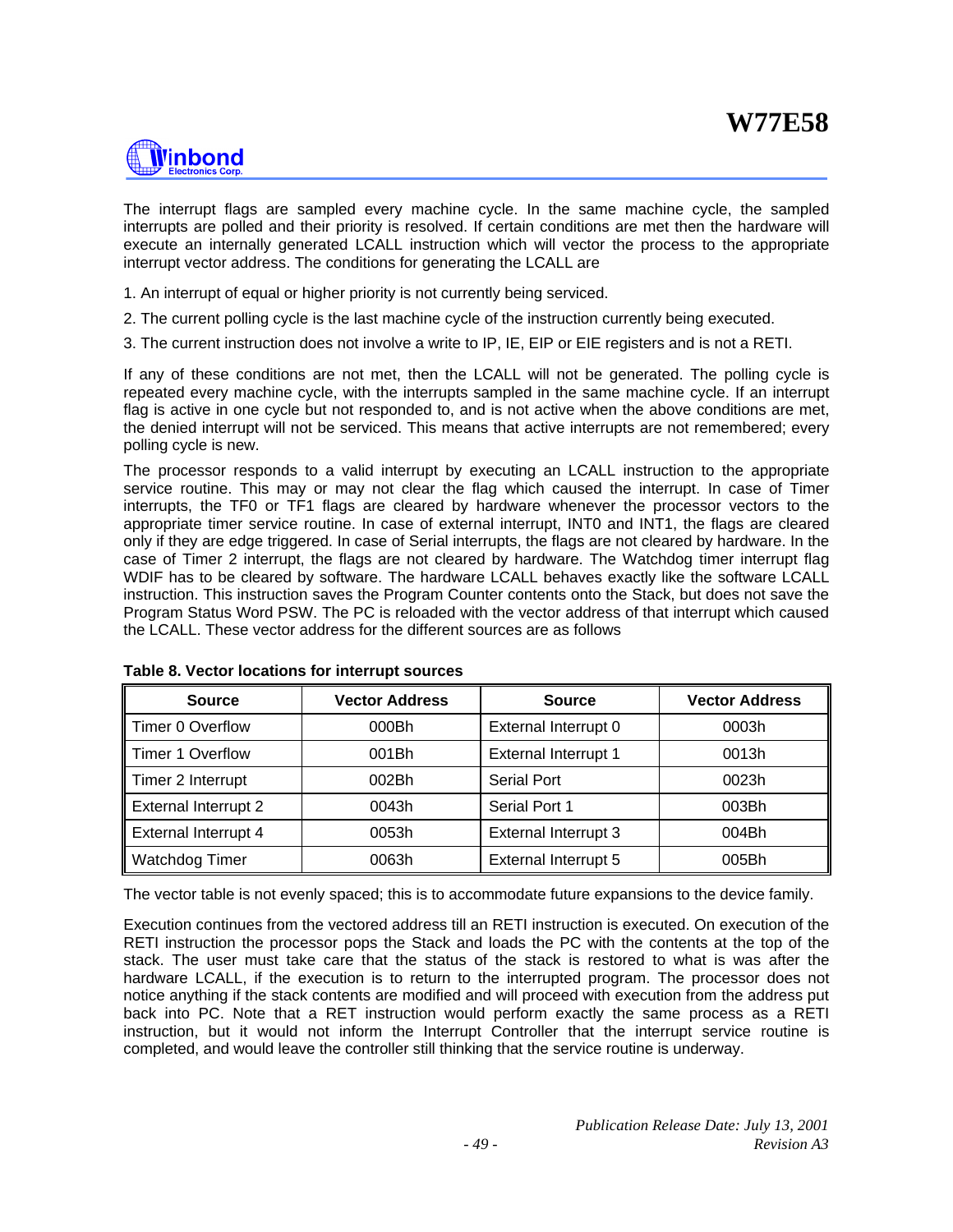

# **Interrupt Response Time**

The response time for each interrupt source depends on several factors, such as the nature of the interrupt and the instruction underway. In the case of external interrupts INT0 to INT5 , they are sampled at C3 of every machine cycle and then their corresponding interrupt flags IEx will be set or reset. The Timer 0 and 1 overflow flags are set at C3 of the machine cycle in which overflow has occurred. These flag values are polled only in the next machine cycle. If a request is active and all three conditions are met, then the hardware generated LCALL is executed. This LCALL itself takes four machine cycles to be completed. Thus there is a minimum time of five machine cycles between the interrupt flag being set and the interrupt service routine being executed.

A longer response time should be anticipated if any of the three conditions are not met. If a higher or equal priority is being serviced, then the interrupt latency time obviously depends on the nature of the service routine currently being executed. If the polling cycle is not the last machine cycle of the instruction being executed, then an additional delay is introduced. The maximum response time (if no other interrupt is in service) occurs if the W77E58 is performing a write to IE, IP, EIE or EIP and then executes a MUL or DIV instruction. From the time an interrupt source is activated, the longest reaction time is 12 machine cycles. This includes 1 machine cycle to detect the interrupt, 2 machine cycles to complete the IE, IP, EIE or EIP access, 5 machine cycles to complete the MUL or DIV instruction and 4 machine cycles to complete the hardware LCALL to the interrupt vector location.

Thus in a single-interrupt system the interrupt response time will always be more than 5 machine cycles and not more than 12 machine cycles. The maximum latency of 12 machine cycle is 48 clock cycles. Note that in the standard 8051 the maximum latency is 8 machine cycles which equals 96 machine cycles. This is a 50% reduction in terms of clock periods.

# **Programmable Timers/Counters**

The W77E58 has three 16-bit programmable timer/counters and one programmable Watchdog timer. The Watchdog timer is operationally quite different from the other two timers.

# **Timer/Counters 0 & 1**

The W77E58 has two 16-bit Timer/Counters. Each of these Timer/Counters has two 8 bit registers which form the 16 bit counting register. For Timer/Counter 0 they are TH0, the upper 8 bits register, and TL0, the lower 8 bit register. Similarly Timer/Counter 1 has two 8 bit registers, TH1 and TL1. The two can be configured to operate either as timers, counting machine cycles or as counters counting external inputs.

When configured as a "Timer", the timer counts clock cycles. The timer clock can be programmed to be thought of as 1/12 of the system clock or 1/4 of the system clock. In the "Counter" mode, the register is incremented on the falling edge of the external input pin, T0 in case of Timer 0, and T1 for Timer 1. The T0 and T1 inputs are sampled in every machine cycle at C4. If the sampled value is high in one machine cycle and low in the next, then a valid high to low transition on the pin is recognized and the count register is incremented. Since it takes two machine cycles to recognize a negative transition on the pin, the maximum rate at which counting will take place is 1/24 of the master clock frequency. In either the "Timer" or "Counter" mode, the count register will be updated at C3. Therefore, in the "Timer" mode, the recognized negative transition on pin T0 and T1 can cause the count register value to be updated only in the machine cycle following the one in which the negative edge was detected.

The "Timer" or "Counter" function is selected by the "C / $\overline{T}$ " bit in the TMOD Special Function Register. Each Timer/Counter has one selection bit for its own; bit 2 of TMOD selects the function for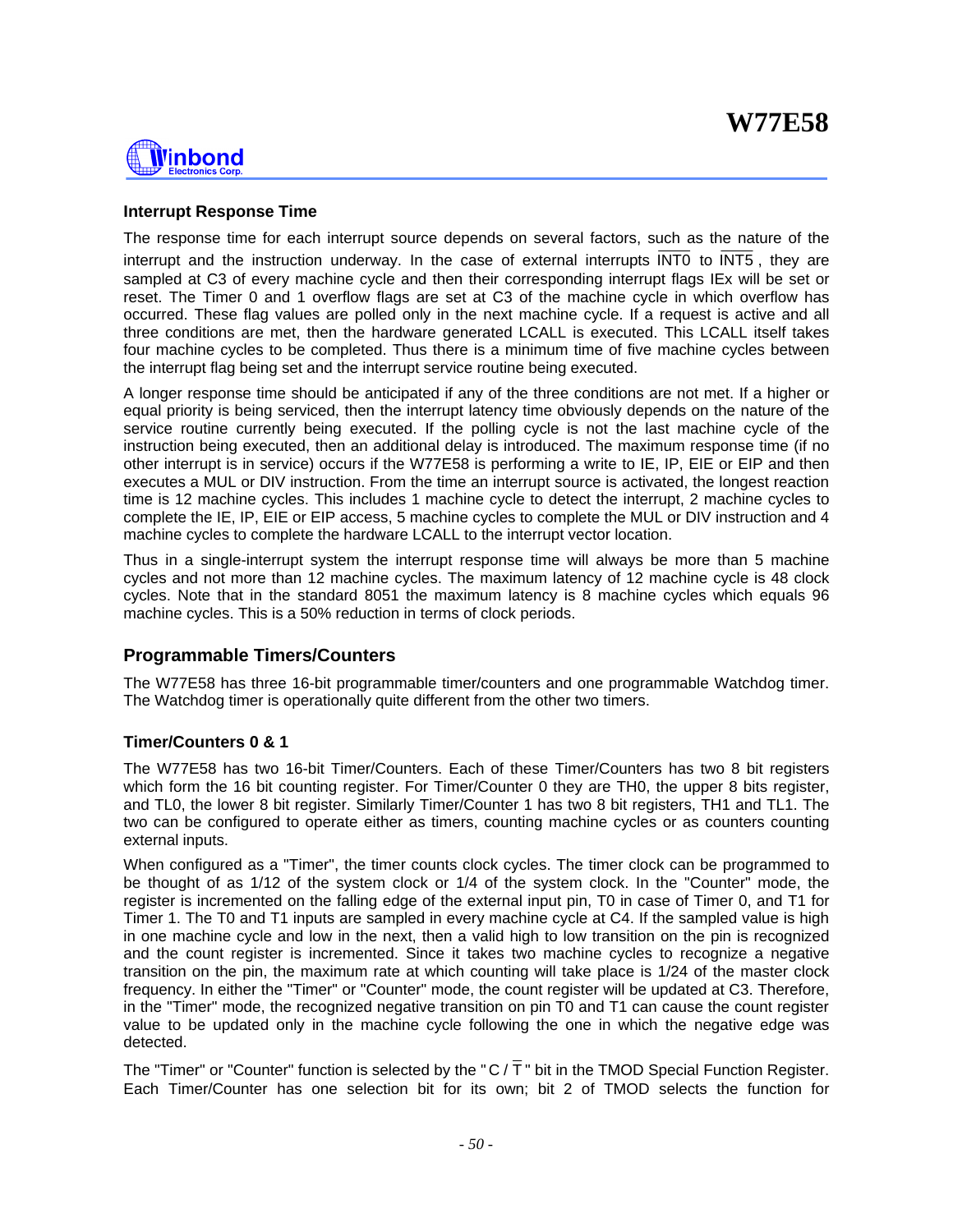

Timer/Counter 0 and bit 6 of TMOD selects the function for Timer/Counter 1. In addition each Timer/Counter can be set to operate in any one of four possible modes. The mode selection is done by bits M0 and M1 in the TMOD SFR.

# **Time-base Selection**

The W77E58 gives the user two modes of operation for the timer. The timers can be programmed to operate like the standard 8051 family, counting at the rate of 1/12 of the clock speed. This will ensure that timing loops on the W77E58 and the standard 8051 can be matched. This is the default mode of operation of the W77E58 timers. The user also has the option to count in the turbo mode, where the timers will increment at the rate of 1/4 clock speed. This will straight-away increase the counting speed three times. This selection is done by the T0M and T1M bits in CKCON SFR. A reset sets these bits to 0, and the timers then operate in the standard 8051 mode. The user should set these bits to 1 if the timers are to operate in turbo mode.

# **Mode 0**

In Mode 0, the timer/counters act as a 8 bit counter with a 5 bit, divide by 32 pre-scale. In this mode we have a 13 bit timer/counter. The 13 bit counter consists of 8 bits of THx and 5 lower bits of TLx. The upper 3 bits of TLx are ignored.

The negative edge of the clock increments the count in the TLx register. When the fifth bit in TLx moves from 1 to 0, then the count in the THx register is incremented. When the count in THx moves from FFh to 00h, then the overflow flag TFx in TCON SFR is set. The counted input is enabled only if

TRx is set and either GATE = 0 or  $\overline{INTx}$  = 1. When C /  $\overline{T}$  is set to 0, then it will count clock cycles, and

if  $C/T$  is set to 1, then it will count 1 to 0 transitions on T0 (P3.4) for timer 0 and T1 (P3.5) for timer 1. When the 13 bit count reaches 1FFFh the next count will cause it to roll-over to 0000h. The timer overflow flag TFx of the relevant timer is set and if enabled an interrupts will occur. Note that when used as a timer, the time-base may be either clock cycles/12 or clock cycles/4 as selected by the bits TxM of the CKCON SFR.



Figure 11. Timer/Counter Mode 0 & Mode 1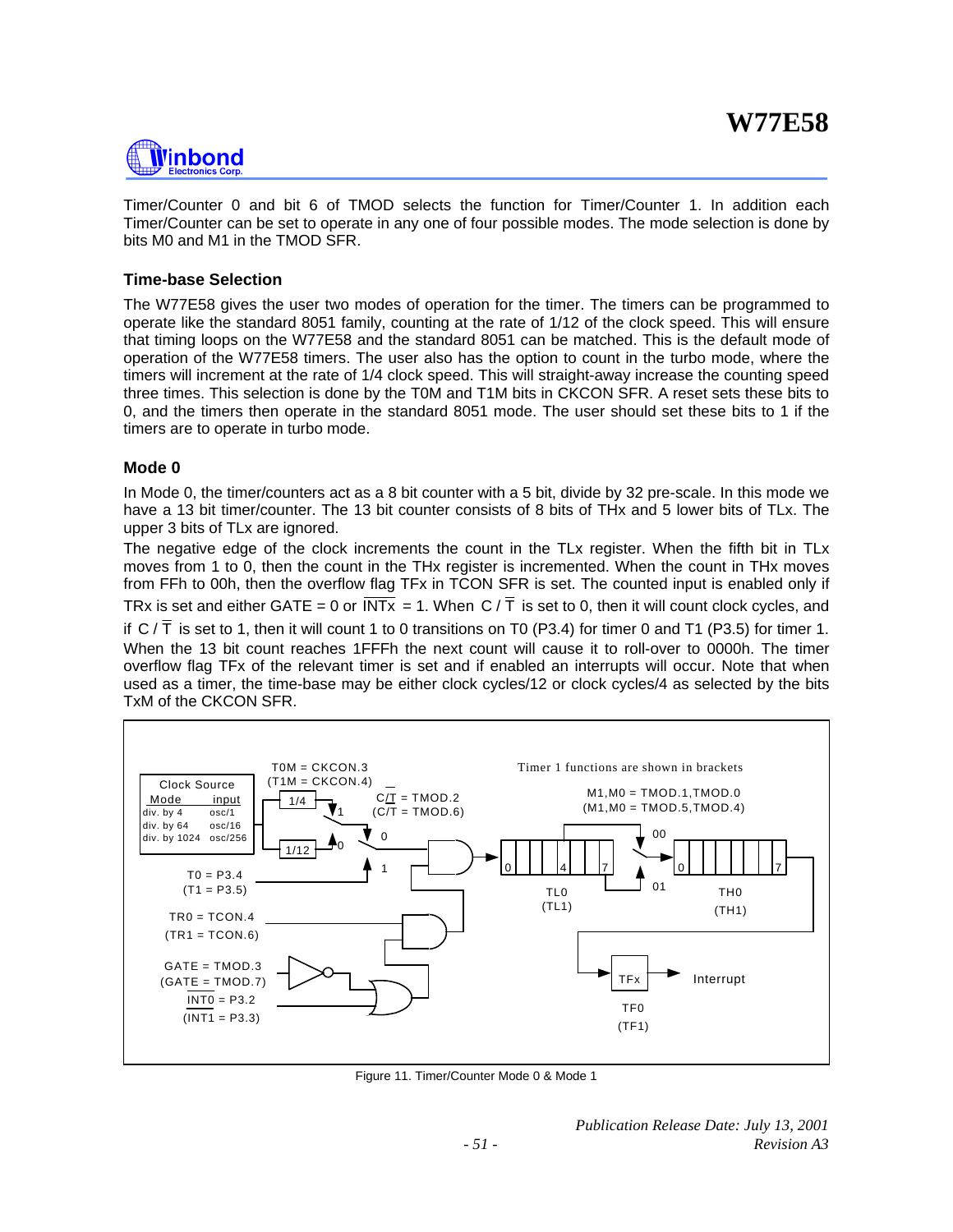

# **Mode 1**

Mode 1 is similar to Mode 0 except that the counting register forms a 16 bit counter, rather than a 13 bit counter. This means that all the bits of THx and TLx are used. Roll-over occurs when the timer moves from a count of FFFFh to 0000h. The timer overflow flag TFx of the relevant timer is set and if enabled an interrupt will occur. The selection of the time-base in the timer mode is similar to that in Mode 0. The gate function operates similarly to that in Mode 0.

# **Mode 2**

In Mode 2, the timer/counter is in the Auto Reload Mode. In this mode, TLx acts as a 8 bit count register, while THx holds the reload value. When the TLx register overflows from FFh to 00h, the TFx bit in TCON is set and TLx is reloaded with the contents of THx, and the counting process continues from here. The reload operation leaves the contents of the THx register unchanged. Counting is enabled by the TRx bit and proper setting of GATE and INTx pins. As in the other two modes 0 and 1 mode 2 allows counting of either clock cycles (clock/12 or clock/4) or pulses on pin Tn.



Figure 12. Timer/Counter Mode 2.

# **Mode 3**

Mode 3 has different operating methods for the two timer/counters. For timer/counter 1, mode 3 simply freezes the counter. Timer/Counter 0, however, configures TL0 and TH0 as two separate 8 bit count registers in this mode. The logic for this mode is shown in the figure. TL0 uses the Timer/Counter 0 control bits C / T , GATE, TR0, INT0 and TF0. The TL0 can be used to count clock cycles (clock/12 or clock/4) or 1-to-0 transitions on pin T0 as determined by C/T (TMOD.2). TH0 is forced as a clock cycle counter (clock/12 or clock/4) and takes over the use of TR1 and TF1 from Timer/Counter 1. Mode 3 is used in cases where an extra 8 bit timer is needed. With Timer 0 in Mode 3, Timer 1 can still be used in Modes 0, 1 and 2., but its flexibility is somewhat limited. While its basic functionality is maintained, it no longer has control over its overflow flag TF1 and the enable bit TR1. Timer 1 can still be used as a timer/counter and retains the use of GATE and INT1 pin. In this condition it can be turned on and off by switching it out of and into its own Mode 3. It can also be used as a baud rate generator for the serial port.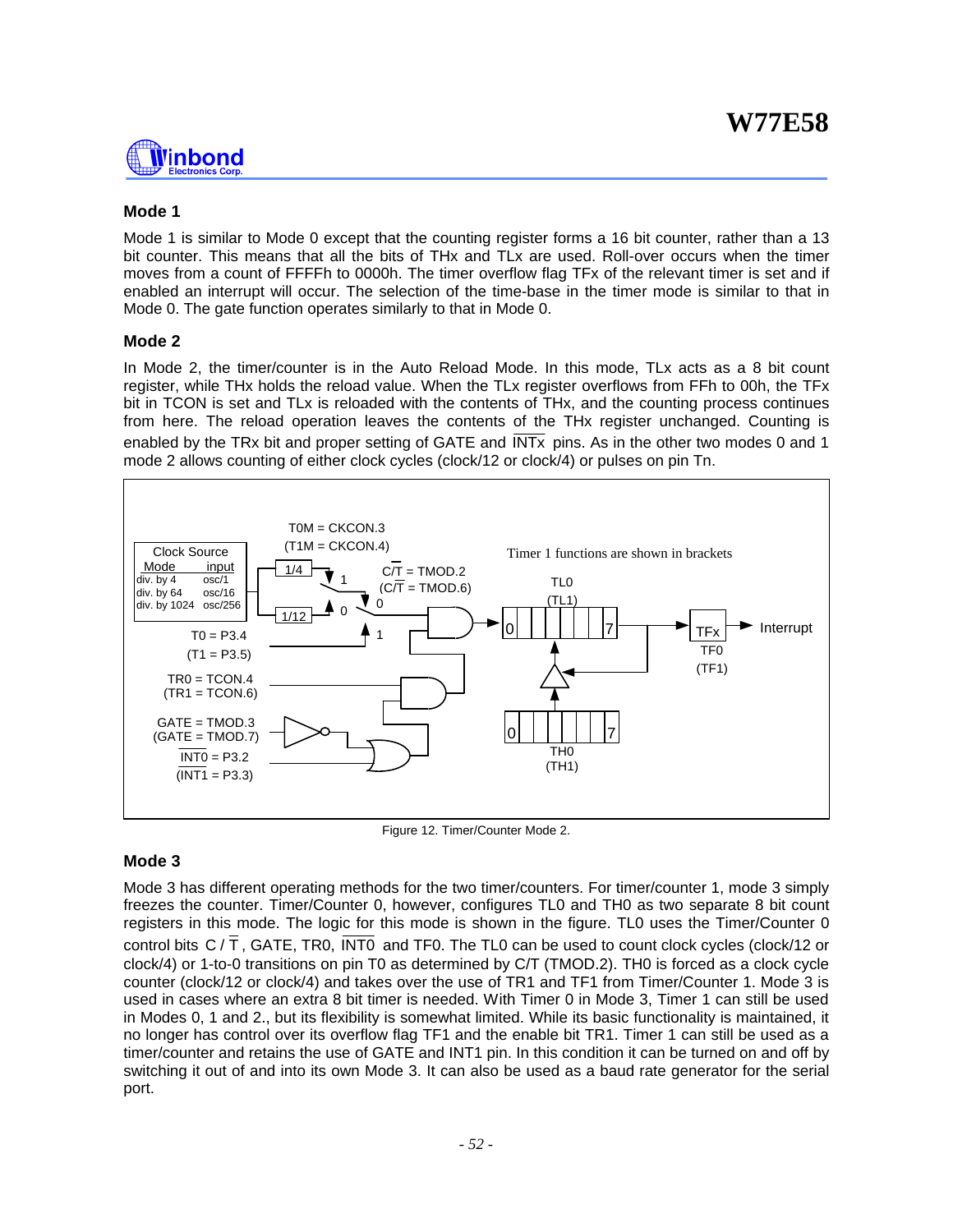

# **Timer/Counter 2**

Timer/Counter 2 is a 16 bit up/down counter which is configured by the T2MOD register and controlled by the T2CON register. Timer/Counter 2 is equipped with a capture/reload capability. As with the Timer 0 and Timer 1 counters, there exists considerable flexibility in selecting and controlling the clock, and in defining the operating mode. The clock source for Timer/Counter 2 may be selected for either the external T2 pin (C/T2 = 1) or the crystal oscillator, which is divided by 12 or 4 (C/T2 = 0). The clock is then enabled when TR2 is a 1, and disabled when TR2 is a 0.



Figure 13. Timer/Counter 0 Mode 3

# **Capture Mode**

The capture mode is enabled by setting the  $\mathsf{CP}/\mathsf{RL2}$  bit in the T2CON register to a 1. In the capture mode, Timer/Counter 2 serves as a 16 bit up counter. When the counter rolls over from FFFFh to 0000h, the TF2 bit is set, which will generate an interrupt request. If the EXEN2 bit is set, then a negative transition of T2EX pin will cause the value in the TL2 and TH2 register to be captured by the RCAP2L and RCAP2H registers. This action also causes the EXF2 bit in T2CON to be set, which will also generate an interrupt. Setting the T2CR bit (T2MOD.3), the W77E58 allows hardware to reset timer 2 automatically after the value of TL2 and TH2 have been captured.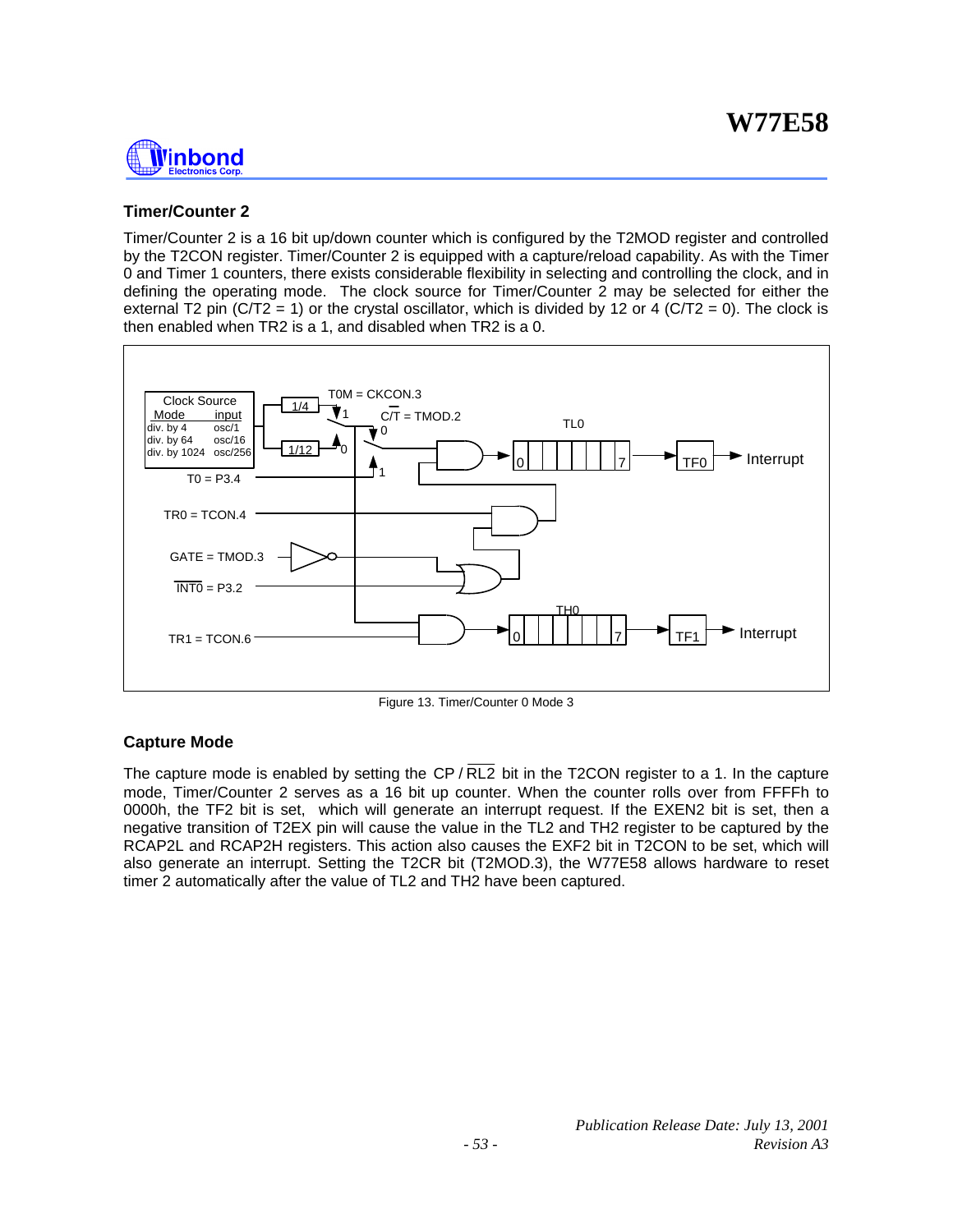



Figure 14. 16-Bit Capture Mode

# **Auto-Reload Mode, Counting up**

The auto-reload mode as an up counter is enabled by clearing the  $\text{CP}/\text{RL2}$  bit in the T2CON register and clearing the DCEN bit in T2MOD register. In this mode, Timer/Counter 2 is a 16 bit up counter. When the counter rolls over from FFFFh, a reload is generated that causes the contents of the RCAP2L and RCAP2H registers to be reloaded into the TL2 and TH2 registers. The reload action also sets the TF2 bit. If the EXEN2 bit is set, then a negative transition of T2EX pin will also cause a reload. This action also sets the EXF2 bit in T2CON.



Figure 15. 16-Bit Auto-reload Mode, Counting Up

# **Auto-Reload Mode, Counting Up/Down**

Timer/Counter 2 will be in auto-reload mode as an up/down counter if CP / RL2 bit in T2CON is cleared and the DCEN bit in T2MOD is set. In this mode, Timer/Counter 2 is an up/down counter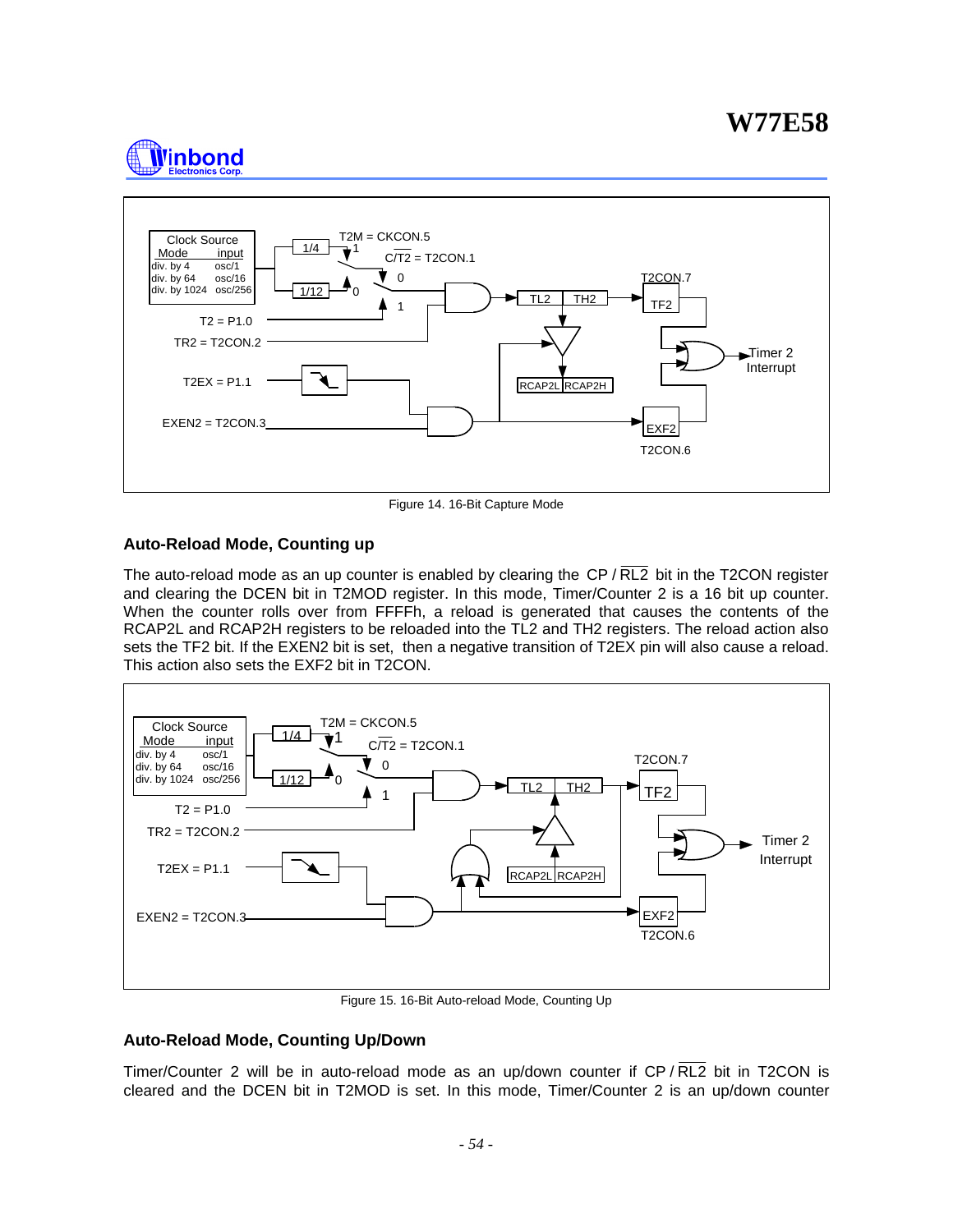

whose direction is controlled by the T2EX pin. A 1 on this pin cause the counter to count up. An overflow while counting up will cause the counter to be reloaded with the contents of the capture registers. The next down count following the case where the contents of Timer/Counter equal the capture registers will load an FFFFh into Timer/Counter 2. In either event a reload will set the TF2 bit. A reload will also toggle the EXF2 bit. However, the EXF2 bit can not generate an interrupt while in this mode.



Figure 16. 16-Bit Auto-reload Up/Down Counter

# **Baud Rate Generator Mode**

The baud rate generator mode is enabled by setting either the RCLK or TCLK bits in T2CON register. While in the baud rate generator mode, Timer/Counter 2 is a 16 bit counter with auto reload when the count rolls over from FFFFh. However, rolling over does not set the TF2 bit. If EXEN2 bit is set, then a negative transition of the T2EX pin will set EXF2 bit in the T2CON register and cause an interrupt request.



Figure 17. Baud Rate Generator Mode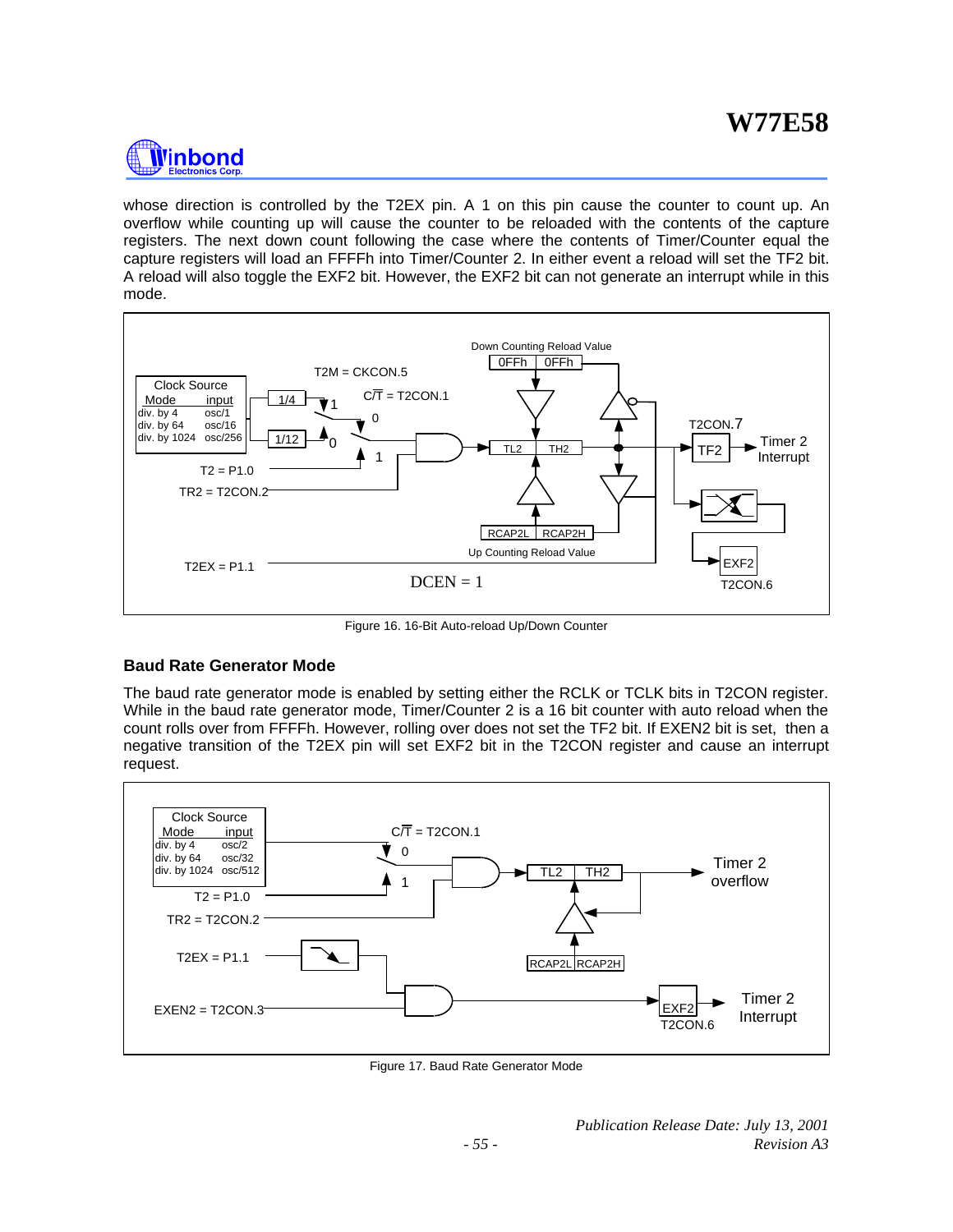

# **Programmable Clock-out**

Timer 2 is equipped with a new clock-out feature which outputs a 50% duty cycle clock on P1.0. It can be invoked as a programmable clock generator. To configure Timer 2 with clock-out mode, software must initiate it by setting bit T2OE = 1,  $C/T2 = 0$  and  $CP/RL = 0$ . Setting bit TR2 will start the timer. This mode is similar to the baud rate generator mode, it will not generate an interrupt while Timer 2 overflow. So it is possible to use Timer 2 as a baud rate generator and a clock generator at the same time. The clock-out frequency is determined by the following equation:

**The Clock-Out Frequency = Oscillator Frequency / [4 X (RCAP2H, RCAP2L) ]**



Figure 18. Programmable Clock-Out Mode

# **Wachdog Timer**

The Watchdog timer is a free-running timer which can be programmed by the user to serve as a system monitor, a time-base generator or an event timer. It is basically a set of dividers that divide the system clock. The divider output is selectable and determines the time-out interval. When the time-out occurs a flag is set, which can cause an interrupt if enabled, and a system reset can also be caused if it is enabled. The interrupt will occur if the individual interrupt enable and the global enable are set. The interrupt and reset functions are independent of each other and may be used separately or together depending on the users software.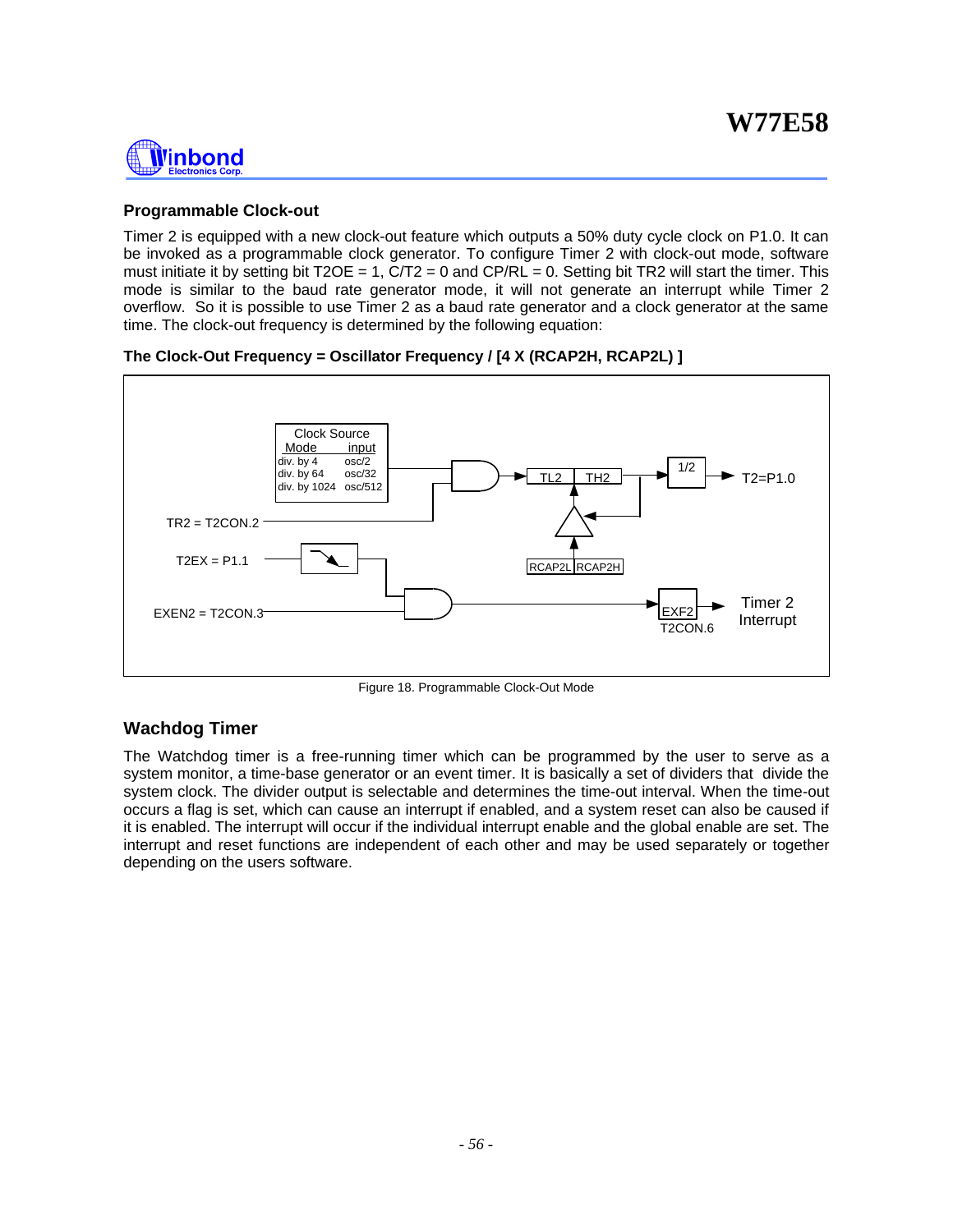# **W77E58**





Figure 19. Watchdog Timer

The Watchdog timer should first be restarted by using RWT. This ensures that the timer starts from a known state. The RWT bit is used to restart the watchdog timer. This bit is self clearing, i.e. after writing a 1 to this bit the software will automatically clear it. The watchdog timer will now count clock cycles. The time-out interval is selected by the two bits WD1 and WD0 (CKCON.7 and CKCON.6). When the selected time-out occurs, the Watchdog interrupt flag WDIF (WDCON.3) is set. After the time-out has occurred, the watchdog timer waits for an additional 512 clock cycles. If the Watchdog Reset EWT (WDCON.1) is enabled, then 512 clocks after the time-out, if there is no RWT, a system reset due to Watchdog timer will occur. This will last for two machine cycles, and the Watchdog timer reset flag WTRF (WDCON.2) will be set. This indicates to the software that the watchdog was the cause of the reset.

When used as a simple timer, the reset and interrupt functions are disabled. The timer will set the WDIF flag each time the timer completes the selected time interval. The WDIF flag is polled to detect a time-out and the RWT allows software to restart the timer. The Watchdog timer can also be used as a very long timer. The interrupt feature is enabled in this case. Every time the time-out occurs an interrupt will occur if the global interrupt enable EA is set.

The main use of the Watchdog timer is as a system monitor. This is important in real-time control applications. In case of some power glitches or electro-magnetic interference, the processor may begin to execute errant code. If this is left unchecked the entire system may crash. Using the watchdog timer interrupt during software development will allow the user to select ideal watchdog reset locations. The code is first written without the watchdog interrupt or reset. Then the watchdog interrupt is enabled to identify code locations where interrupt occurs. The user can now insert instructions to reset the watchdog timer which will allow the code to run without any watchdog timer interrupts. Now the watchdog timer reset is enabled and the watchdog interrupt may be disabled. If any errant code is executed now, then the reset watchdog timer instructions will not be executed at the required instants and watchdog reset will occur.

The watchdog time-out selection will result in different time-out values depending on the clock speed. The reset, when enabled, will occur 512 clocks after the time-out has occurred.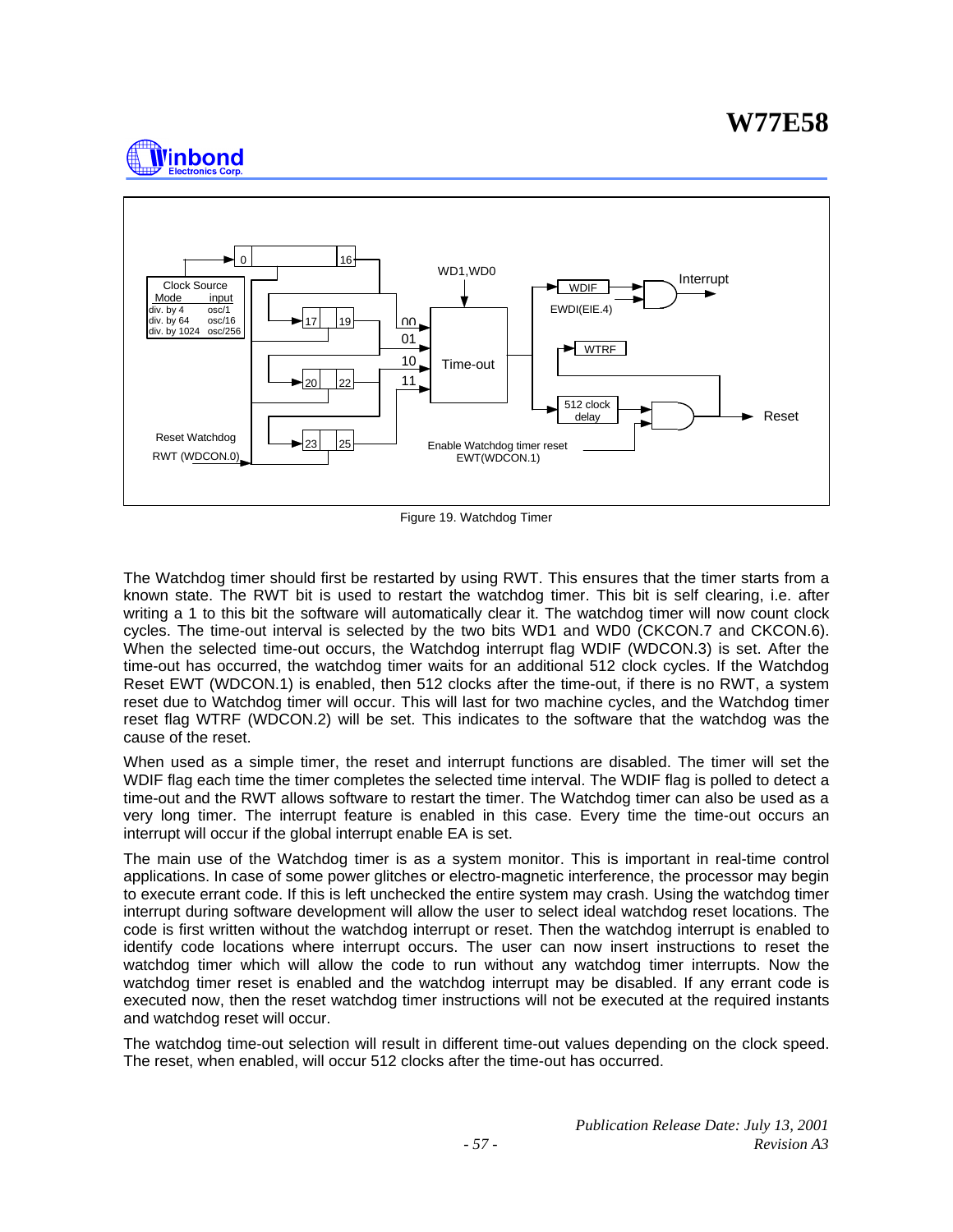

| WD1 | <b>WD0</b> | Watchdog<br><b>Interval</b> | <b>Number of</b><br><b>Clocks</b> | Time<br>@ 1.8432 MHz | Time<br>@ 10 MHz | Time<br>@ 25 MHz |
|-----|------------|-----------------------------|-----------------------------------|----------------------|------------------|------------------|
|     |            | $2^{17}$                    | 131072                            | 71.11 mS             | 13.11 mS         | 5.24 mS          |
|     |            | 20                          | 1048576                           | 568.89 mS            | 104.86 mS        | 41.94 mS         |
|     | 0          | $2^3$                       | 8388608                           | 4551.11 mS           | 838.86 mS        | 335.54 mS        |
|     |            | 2 <sup>26</sup>             | 67108864                          | 36408.88 mS          | 6710.89 mS       | 2684.35 mS       |

# **Table 9. Time-out values for the watchdog timer**

The Watchdog timer will de disabled by a power-on/fail reset. The Watchdog timer reset does not disable the watchdog timer, but will restart it. In general, software should restart the timer to put it into a known state.

The control bits that support the Watchdog timer are discussed below.

# **Watchdog Control**

- WDIF: WDCON.3 Watchdog Timer Interrupt flag. This bit is set whenever the time-out occurs in the watchdog timer. If the Watchdog interrupt is enabled (EIE.4), then an interrupt will occur (if the global interrupt enable is set and other interrupt requirements are met). Software or any reset can clear this bit.
- WTRF: WDCON.2 Watchdog Timer Reset flag. This bit is set whenever a watchdog reset occurs. This bit is useful for determined the cause of a reset. Software must read it, and clear it manually. A Power-fail reset will clear this bit. If  $EWT = 0$ , then this bit will not be affected by the watchdog timer.
- EWT: WDCON.1 Enable Watchdog timer Reset. This bit when set to 1 will enable the Watchdog timer reset function. Setting this bit to 0 will disable the Watchdog timer reset function, but will leave the timer running.
- RWT: WDCON.0 Reset Watchdog Timer. This bit is used to clear the Watchdog timer and to restart it. This bit is self-clearing, so after the software writes 1 to it the hardware will automatically clear it. If the Watchdog timer reset is enabled, then the RWT has to be set by the user within 512 clocks of the time-out. If this is not done then a Watchdog timer reset will occur.

# **Clock Control**

WD1, WD0: CKCON.7, CKCON.6 - Watchdog Timer Mode select bits. These two bits select the timeout interval for the watchdog timer. The reset time is 512 clock longer than the interrupt time-out value.

The default Watchdog time-out is  $2^{17}$  clocks, which is the shortest time-out period. The EWT, WDIF and RWT bits are protected by the Timed Access procedure. This prevents software from accidentally enabling or disabling the watchdog timer. More importantly, it makes it highly improbable that errant code can enable or disable the watchdog timer.

# **Serial Port**

Serial port in the W77E58 is a full duplex port. The W77E58 provides the user with additional features such as the Frame Error Detection and the Automatic Address Recognition. The serial ports are capable of synchronous as well as asynchronous communication. In Synchronous mode the W77E58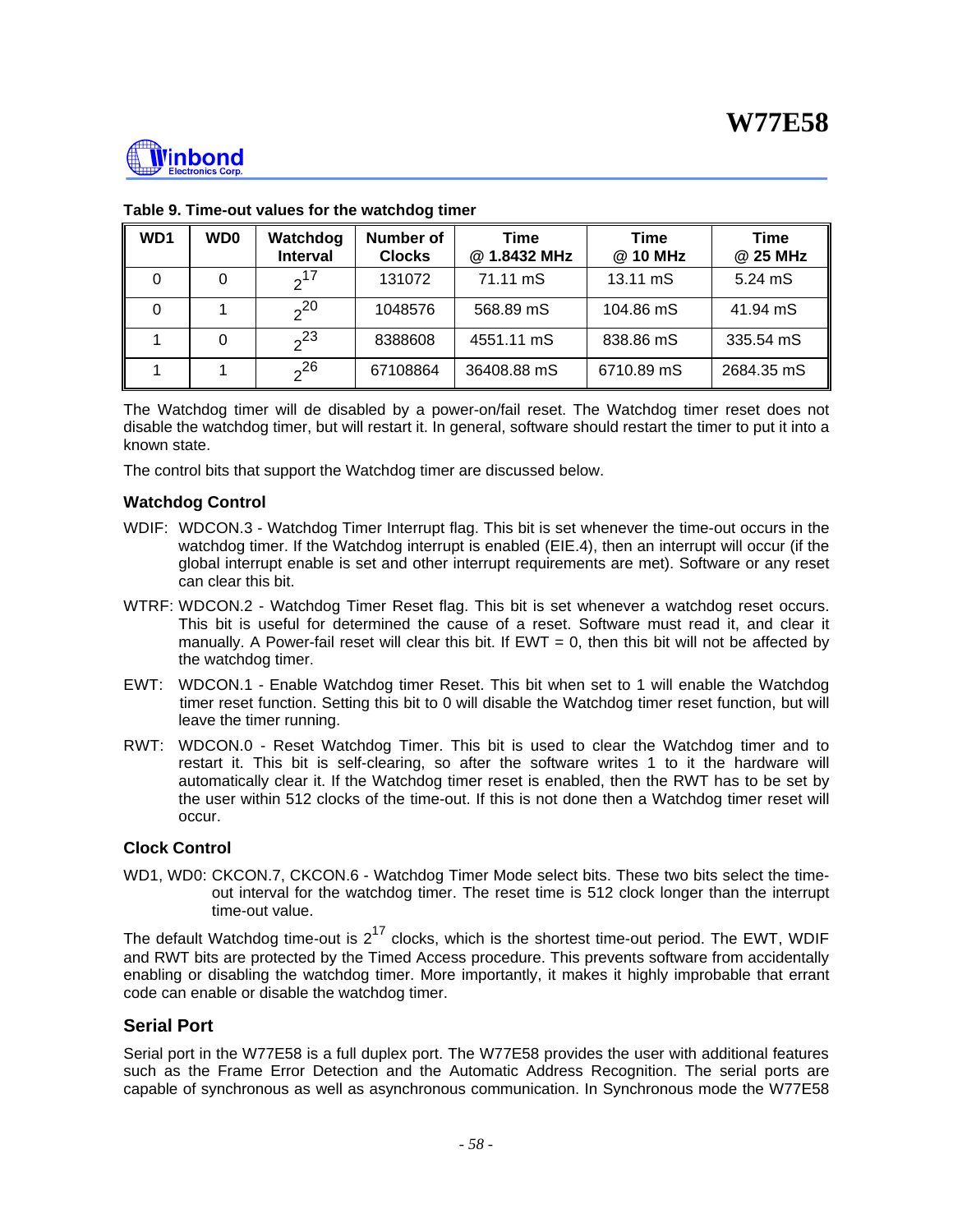

generates the clock and operates in a half duplex mode. In the asynchronous mode, full duplex operation is available. This means that it can simultaneously transmit and receive data. The transmit register and the receive buffer are both addressed as SBUF Special Function Register. However any write to SBUF will be to the transmit register, while a read from SBUF will be from the receive buffer register. The serial port can operate in four different modes as described below.

# **Mode 0**

This mode provides synchronous communication with external devices. In this mode serial data is transmitted and received on the RXD line. TXD is used to transmit the shift clock. The TxD clock is provided by the W77E58 whether the device is transmitting or receiving. This mode is therefore a half duplex mode of serial communication. In this mode, 8 bits are transmitted or received per frame. The LSB is transmitted/received first. The baud rate is fixed at 1/12 or 1/4 of the oscillator frequency. This baud rate is determined by the SM2 bit (SCON.5). When this bit is set to 0, then the serial port runs at 1/12 of the clock. When set to 1, the serial port runs at 1/4 of the clock. This additional facility of programmable baud rate in mode 0 is the only difference between the standard 8051 and the W77E58.

The functional block diagram is shown below. Data enters and leaves the Serial port on the RxD line. The TxD line is used to output the shift clock. The shift clock is used to shift data into and out of the W77E58 and the device at the other end of the line. Any instruction that causes a write to SBUF will start the transmission. The shift clock will be activated and data will be shifted out on the RxD pin till all 8 bits are transmitted. If SM2 = 1, then the data on RxD will appear 1 clock period before the falling edge of shift clock on TxD. The clock on TxD then remains low for 2 clock periods, and then goes high again. If SM2 = 0, the data on RxD will appear 3 clock periods before the falling edge of shift clock on TxD. The clock on TxD then remains low for 6 clock periods, and then goes high again. This ensures that at the receiving end the data on RxD line can either be clocked on the rising edge of the shift clock on TxD or latched when the TxD clock is low.



Figure 20. Serial Port Mode 0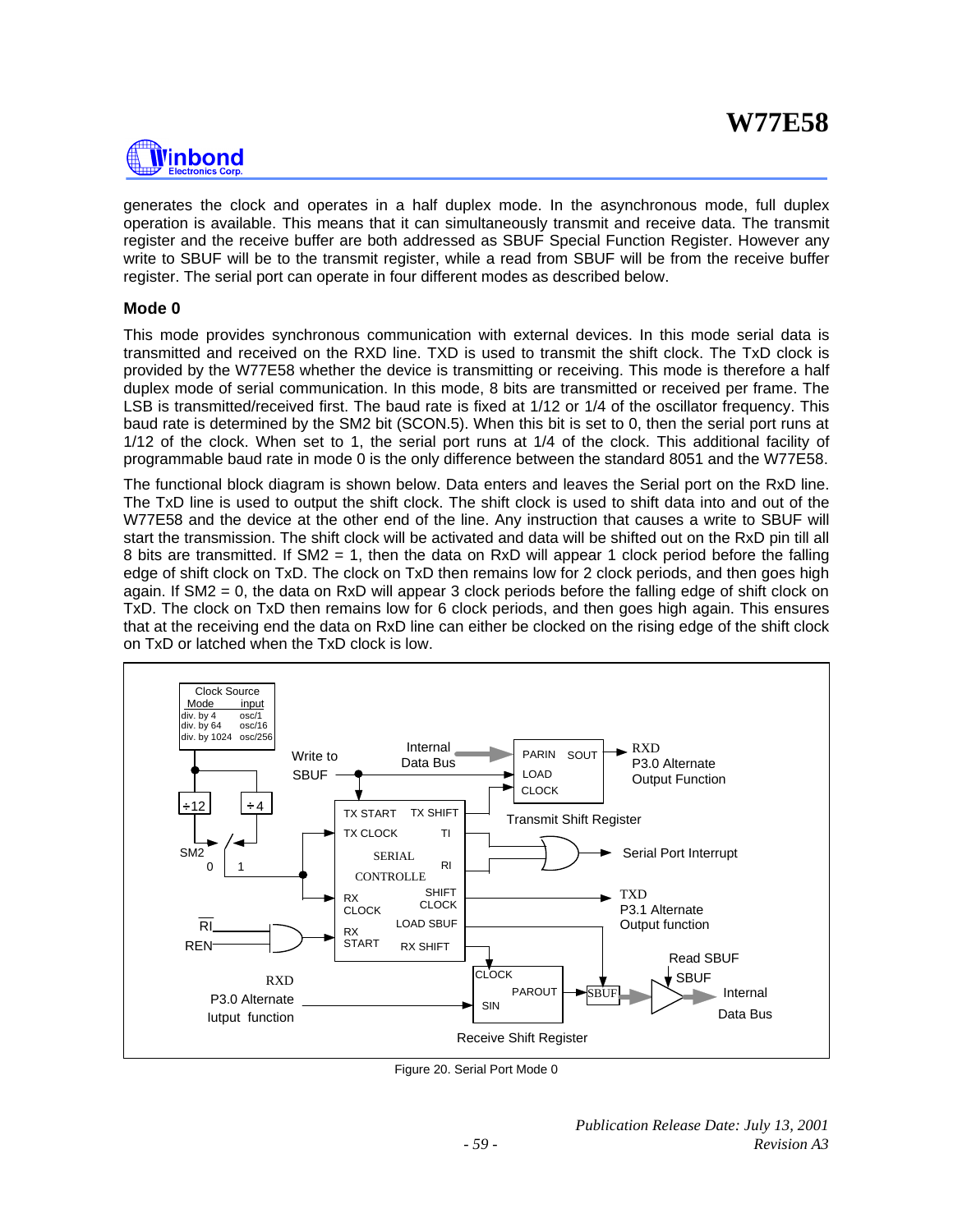

The TI flag is set high in C1 following the end of transmission of the last bit. The serial port will receive data when REN is 1 and RI is zero. The shift clock (TxD) will be activated and the serial port will latch data on the rising edge of shift clock. The external device should therefore present data on the falling edge on the shift clock. This process continues till all the 8 bits have been received. The RI flag is set in C1 following the last rising edge of the shift clock on TxD. This will stop reception, till the RI is cleared by software.

# **Mode 1**

In Mode 1, the full duplex asynchronous mode is used. Serial communication frames are made up of 10 bits transmitted on TXD and received on RXD. The 10 bits consist of a start bit (0), 8 data bits (LSB first), and a stop bit (1). On receive, the stop bit goes into RB8 in the SFR SCON. The baud rate in this mode is variable. The serial baud can be programmed to be 1/16 or 1/32 of the Timer 1 overflow. Since the Timer 1 can be set to different reload values, a wide variation in baud rates is possible.

Transmission begins with a write to SBUF. The serial data is brought out on to TxD pin at C1 following the first roll-over of divide by 16 counter. The next bit is placed on TxD pin at C1 following the next rollover of the divide by 16 counter. Thus the transmission is synchronized to the divide by 16 counter and not directly to the write to SBUF signal. After all 8 bits of data are transmitted, the stop bit is transmitted. The TI flag is set in the C1 state after the stop bit has been put out on TxD pin. This will be at the 10th rollover of the divide by 16 counter after a write to SBUF.

Reception is enabled only if REN is high. The serial port actually starts the receiving of serial data, with the detection of a falling edge on the RxD pin. The 1-to-0 detector continuously monitors the RxD line, sampling it at the rate of 16 times the selected baud rate. When a falling edge is detected, the divide by 16 counter is immediately reset. This helps to align the bit boundaries with the rollovers of the divide by 16 counter.

The 16 states of the counter effectively divide the bit time into 16 slices. The bit detection is done on a best of three basis. The bit detector samples the RxD pin, at the 8th, 9th and 10th counter states. By using a majority 2 of 3 voting system, the bit value is selected. This is done to improve the noise rejection feature of the serial port. If the first bit detected after the falling edge of RxD pin is not 0, then this indicates an invalid start bit, and the reception is immediately aborted. The serial port again looks for a falling edge in the RxD line. If a valid start bit is detected, then the rest of the bits are also detected and shifted into the SBUF.

After shifting in 8 data bits, there is one more shift to do, after which the SBUF and RB8 are loaded and RI is set. However certain conditions must be met before the loading and setting of RI can be done.

- 1. RI must be 0 and
- 2. Either  $SM2 = 0$ , or the received stop bit = 1.

If these conditions are met, then the stop bit goes to RB8, the 8 data bits go into SBUF and RI is set. Otherwise the received frame may be lost. After the middle of the stop bit, the receiver goes back to looking for a 1-to-0 transition on the RxD pin.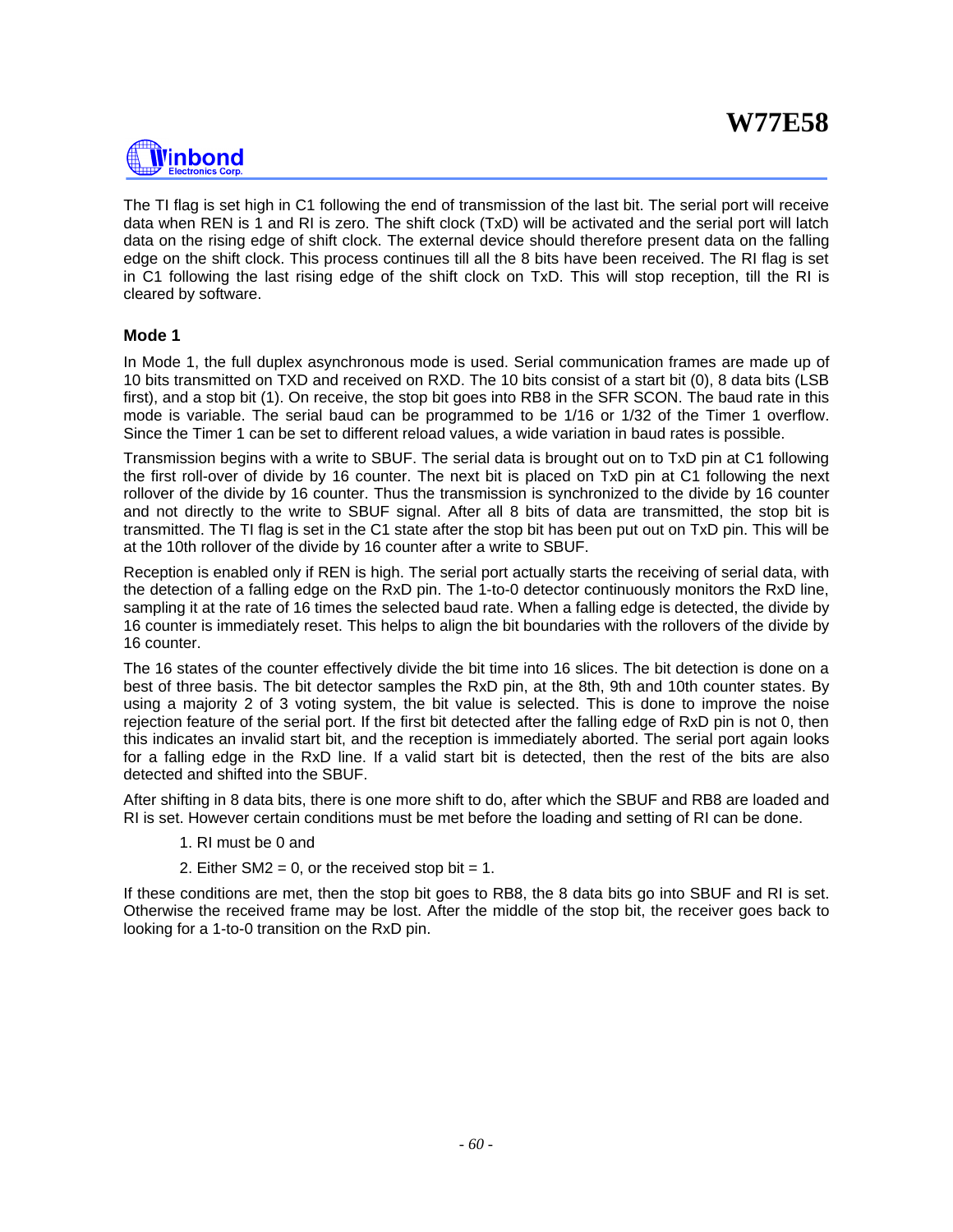# **W77E58**





Figure 21. Serial Port Mode 1

# **Mode 2**

This mode uses a total of 11 bits in asynchronous full-duplex communication. The functional description is shown in the figure below. The frame consists of one start bit (0), 8 data bits (LSB first), a programmable 9th bit (TB8) and a stop bit (0). The 9th bit received is put into RB8. The baud rate is programmable to 1/32 or 1/64 of the oscillator frequency, which is determined by the SMOD bit in PCON SFR. Transmission begins with a write to SBUF. The serial data is brought out on to TxD pin at C1 following the first roll-over of the divide by 16 counter. The next bit is placed on TxD pin at C1 following the next rollover of the divide by 16 counter. Thus the transmission is synchronized to the divide by 16 counter, and not directly to the write to SBUF signal. After all 9 bits of data are transmitted, the stop bit is transmitted. The TI flag is set in the C1 state after the stop bit has been put out on TxD pin. This will be at the 11th rollover of the divide by 16 counter after a write to SBUF. Reception is enabled only if REN is high. The serial port actually starts the receiving of serial data, with the detection of a falling edge on the RxD pin. The 1-to-0 detector continuously monitors the RxD line, sampling it at the rate of 16 times the selected baud rate. When a falling edge is detected, the divide by 16 counter is immediately reset. This helps to align the bit boundaries with the rollovers of the divide by 16 counter. The 16 states of the counter effectively divide the bit time into 16 slices. The bit detection is done on a best of three basis. The bit detector samples the RxD pin, at the 8th, 9th and 10th counter states. By using a majority 2 of 3 voting system, the bit value is selected. This is done to improve the noise rejection feature of the serial port.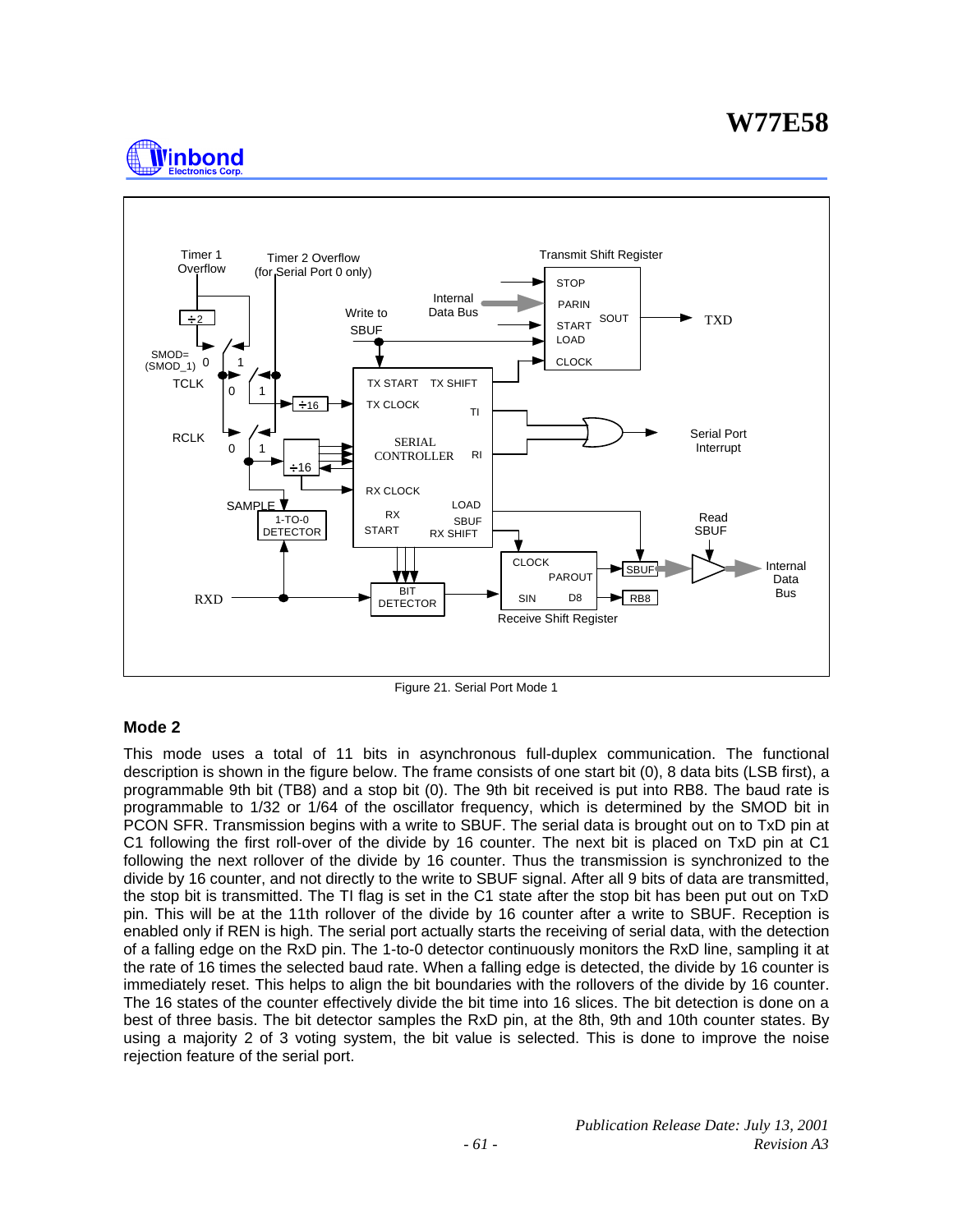# **W77E58**





Figure 22. Serial Port Mode 2

If the first bit detected after the falling edge of RxD pin, is not 0, then this indicates an invalid start bit, and the reception is immediately aborted. The serial port again looks for a falling edge in the RxD line. If a valid start bit is detected, then the rest of the bits are also detected and shifted into the SBUF. After shifting in 9 data bits, there is one more shift to do, after which the SBUF and RB8 are loaded and RI is set. However certain conditions must be met before the loading and setting of RI can be done.

### 1. RI must be 0 and

2. Either  $SM2 = 0$ , or the received stop bit = 1.

If these conditions are met, then the stop bit goes to RB8, the 8 data bits go into SBUF and RI is set. Otherwise the received frame may be lost. After the middle of the stop bit, the receiver goes back to looking for a 1-to-0 transition on the RxD pin.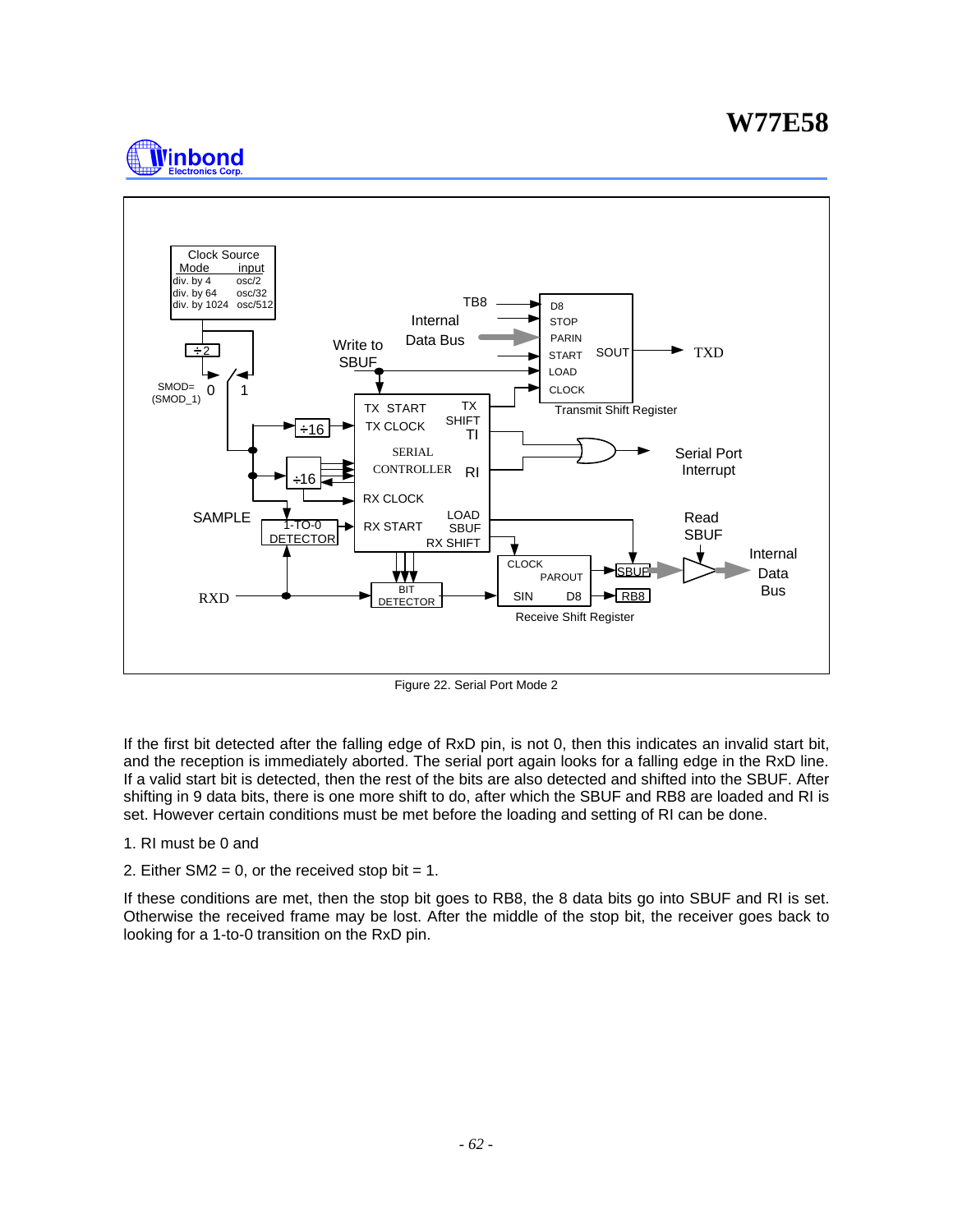

# **Mode 3**

This mode is similar to Mode 2 in all respects, except that the baud rate is programmable. The user must first initialize the Serial related SFR SCON before any communication can take place. This involves selection of the Mode and baud rate. The Timer 1 should also be initialized if modes 1 and 3 are used. In all four modes, transmission is started by any instruction that uses SBUF as a destination register. Reception is initiated in Mode 0 by the condition  $RI = 0$  and  $REN = 1$ . This will generate a clock on the TxD pin and shift in 8 bits on the RxD pin. Reception is initiated in the other modes by the incoming start bit if REN = 1. The external device will start the communication by transmitting the start bit.



Figure 23. Serial Port Mode 3

| Table 10. Serial Ports Modes |  |  |  |  |  |
|------------------------------|--|--|--|--|--|
|------------------------------|--|--|--|--|--|

| SM <sub>1</sub> | SM <sub>0</sub> | Mode | Type    | <b>Baud Clock</b> | Frame<br>Size | Start<br>Bit | Stop<br>Bit | 9th bit<br>Function |
|-----------------|-----------------|------|---------|-------------------|---------------|--------------|-------------|---------------------|
|                 |                 |      | Synch.  | 4 or 12 TCLKS     | 8 bits        | No           | No          | None                |
|                 |                 |      | Asvnch. | Timer 1 or 2      | 10 bits       |              |             | None                |
|                 |                 |      | Asynch. | 32 or 64 TCLKS    | 11 bits       |              |             | 0, 1                |
|                 |                 | 3    | Asvnch. | Timer 1 or 2      | 11 bits       |              |             | 0, 1                |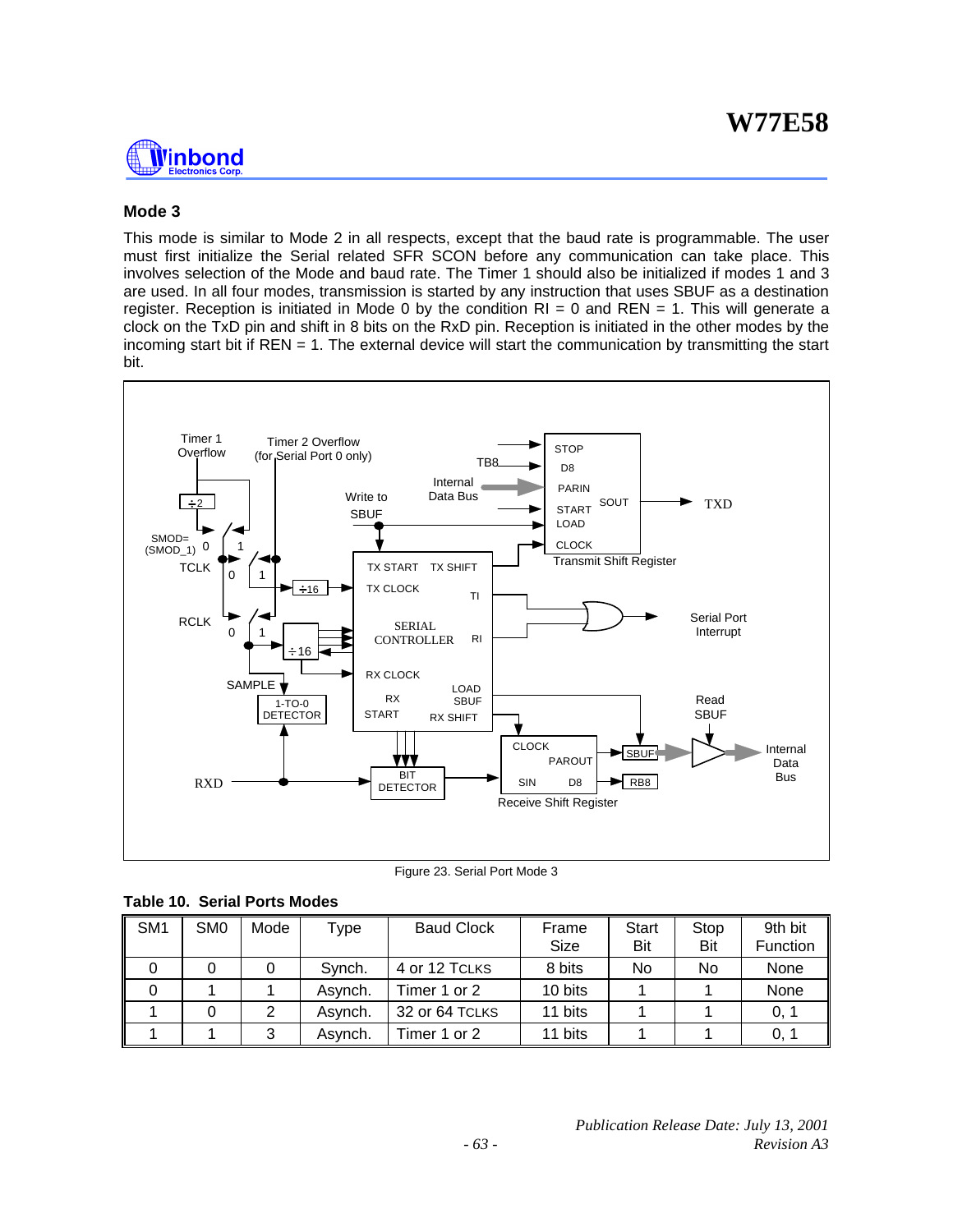# <u> Winbond</u>

# **Framing Error Detection**

A Frame Error occurs when a valid stop bit is not detected. This could indicate incorrect serial data communication. Typically the frame error is due to noise and contention on the serial communication line. The W77E58 has the facility to detect such framing errors and set a flag which can be checked by software.

The Frame Error FE(FE 1) bit is located in SCON.7(SCON1.7). This bit is normally used as SM0 in the standard 8051 family. However, in the W77E58 it serves a dual function and is called SM0/FE (SM0\_1/FE\_1). There are actually two separate flags, one for SM0 and the other for FE. The flag that is actually accessed as SCON.7(SCON1.7) is determined by SMOD0 (PCON.6) bit. When SMOD0 is set to 1, then the FE flag is indicated in SM0/FE. When SMOD0 is set to 0, then the SM0 flag is indicated in SM0/FE.

The FE bit is set to 1 by hardware but must be cleared by software. Note that SMOD0 must be 1 while reading or writing to FE or FE 1. If FE is set, then any following frames received without any error will not clear the FE flag. The clearing has to be done by software.

# **Multiprocessor Communications**

Multiprocessor communications makes use of the 9th data bit in modes 2 and 3. In the W77E58, the RI flag is set only if the received byte corresponds to the Given or Broadcast address. This hardware feature eliminates the software overhead required in checking every received address, and greatly simplifies the software programmer task.

In the multiprocessor communication mode, the address bytes are distinguished from the data bytes by transmitting the address with the 9th bit set high. When the master processor wants to transmit a block of data to one of the slaves, it first sends out the address of the targeted slave (or slaves). All the slave processors should have their SM2 bit set high when waiting for an address byte. This ensures that they will be interrupted only by the reception of a address byte. The Automatic address recognition feature ensures that only the addressed slave will be interrupted. The address comparison is done in hardware not software.

The addressed slave clears the SM2 bit, thereby clearing the way to receive data bytes. With SM2 = 0, the slave will be interrupted on the reception of every single complete frame of data. The unaddressed slaves will be unaffected, as they will be still waiting for their address. In Mode 1, the 9th bit is the stop bit, which is 1 in case of a valid frame. If SM2 is 1, then RI is set only if a valid frame is received and the received byte matches the Given or Broadcast address.

The Master processor can selectively communicate with groups of slaves by using the Given Address. All the slaves can be addressed together using the Broadcast Address. The addresses for each slave are defined by the SADDR and SADEN SFRs. The slave address is an 8-bit value specified in the SADDR SFR. The SADEN SFR is actually a mask for the byte value in SADDR. If a bit position in SADEN is 0, then the corresponding bit position in SADDR is don't care. Only those bit positions in SADDR whose corresponding bits in SADEN are 1 are used to obtain the Given Address. This gives the user flexibility to address multiple slaves without changing the slave address in SADDR.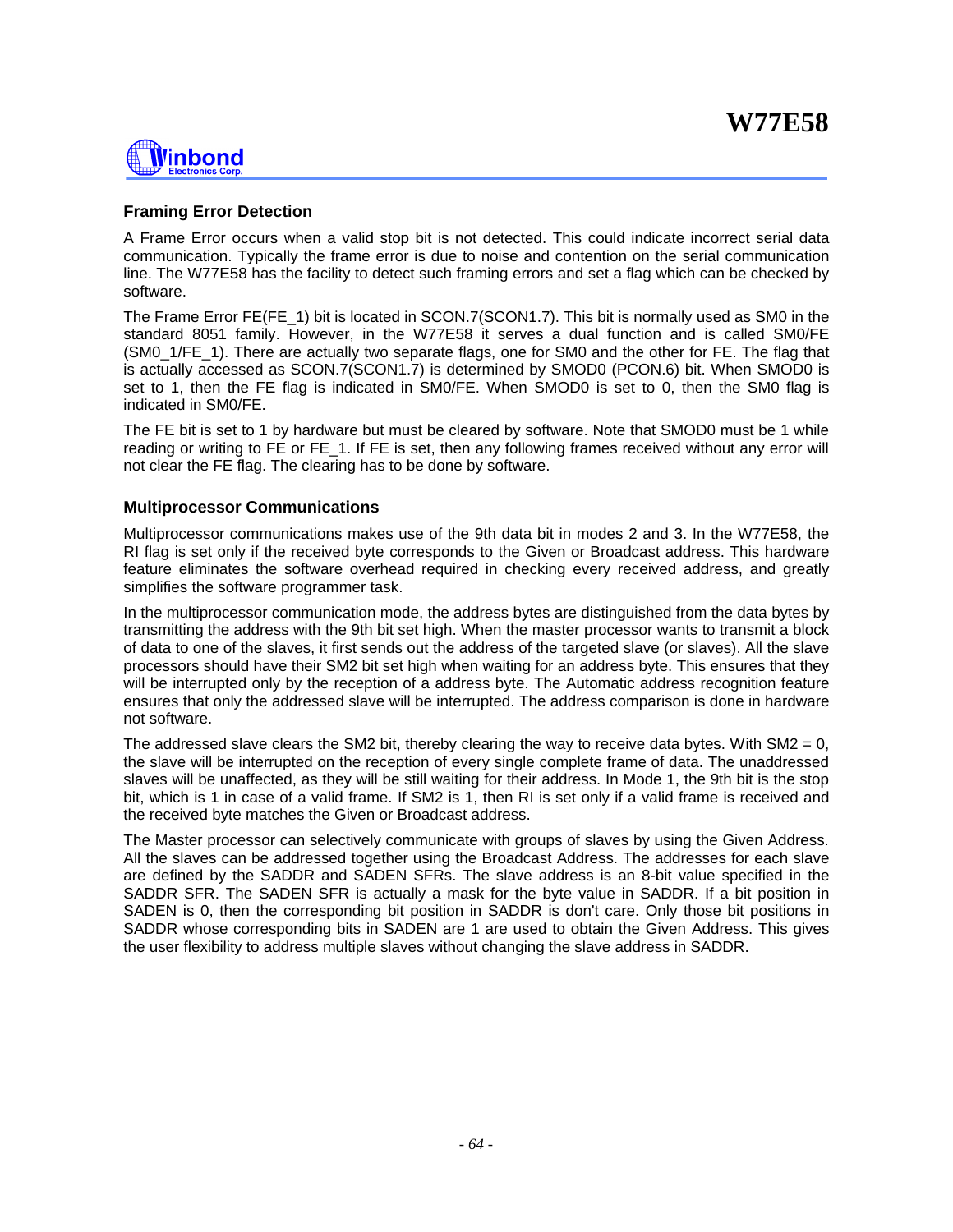

The following example shows how the user can define the Given Address to address different slaves.

Slave 1:

SADDR1010 0100 SADEN 1111 1010 Given 1010 0x0x

Slave 2:

SADDR1010 0111 SADEN 1111 1001 Given 1010 0xx1

The Given address for slave 1 and 2 differ in the LSB. For slave 1, it is a don't care, while for slave 2 it is 1. Thus to communicate only with slave 1, the master must send an address with  $LSB = 0$  (1010 0000). Similarly the bit 1 position is 0 for slave 1 and don't care for slave 2. Hence to communicate only with slave 2 the master has to transmit an address with bit  $1 = 1$  (1010 0011). If the master wishes to communicate with both slaves simultaneously, then the address must have bit  $0 = 1$  and bit  $1 = 0$ . The bit 3 position is don't care for both the slaves. This allows two different addresses to select both slaves (1010 0001 and 1010 0101).

The master can communicate with all the slaves simultaneously with the Broadcast Address. This address is formed from the logical ORing of the SADDR and SADEN SFRs. The zeros in the result are defined as don't cares In most cases the Broadcast Address is FFh. In the previous case, the Broadcast Address is (1111111X) for slave 1 and (11111111) for slave 2.

The SADDR and SADEN SFRs are located at address A9h and B9h respectively. On reset, these two SFRs are initialized to 00h. This results in Given Address and Broadcast Address being set as XXXX XXXX(i.e. all bits don't care). This effectively removes the multiprocessor communications feature, since any selectivity is disabled.

# **9. TIMED ACCESS PROTECTION**

The W77E58 has several new features, like the Watchdog timer, on-chip ROM size adjustment, wait state control signal and Power on/fail reset flag, which are crucial to proper operation of the system. If left unprotected, errant code may write to the Watchdog control bits resulting in incorrect operation and loss of control. In order to prevent this, the W77E58 has a protection scheme which controls the write access to critical bits. This protection scheme is done using a timed access.

In this method, the bits which are to be protected have a timed write enable window. A write is successful only if this window is active, otherwise the write will be discarded. This write enable window is open for 3 machine cycles if certain conditions are met. After 3 machine cycles, this window automatically closes. The window is opened by writing AAh and immediately 55h to the Timed Access(TA) SFR. This SFR is located at address C7h. The suggested code for opening the timed access window is

TA REG 0C7h ;define new register TA, located at 0C7h

MOV TA, #0AAh

MOV TA, #055h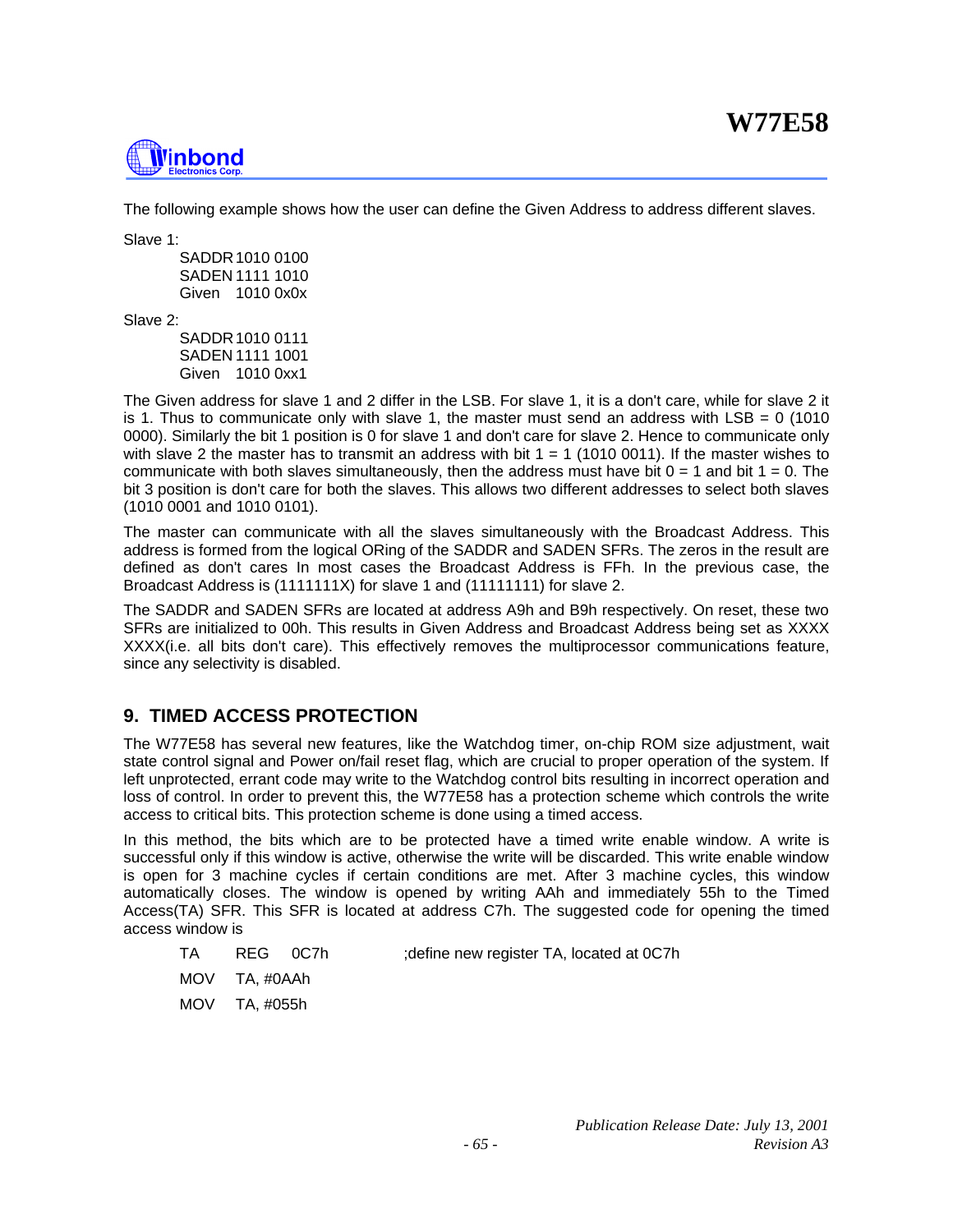

When the software writes AAh to the TA SFR, a counter is started. This counter waits for 3 machine cycles looking for a write of 55h to TA. If the second write (55h) occurs within 3 machine cycles of the first write (AAh), then the timed access window is opened. It remains open for 3 machine cycles, during which the user may write to the protected bits. Once the window closes the procedure must be repeated to access the other protected bits.

Examples of Timed Assessing are shown below

|             | Example 1: Valid access   |       |                              |
|-------------|---------------------------|-------|------------------------------|
| <b>MOV</b>  | TA, #0AAh                 | 3 M/C | Note: $M/C = Machine Cycles$ |
| <b>MOV</b>  | TA, #055h                 | 3 M/C |                              |
| <b>MOV</b>  | WDCON, #00h 3 M/C         |       |                              |
|             | Example 2: Valid access   |       |                              |
| <b>MOV</b>  | TA, #0AAh                 | 3 M/C |                              |
| <b>MOV</b>  | TA, #055h                 | 3 M/C |                              |
| <b>NOP</b>  |                           | 1 M/C |                              |
| <b>SETB</b> | <b>EWT</b>                | 2 M/C |                              |
|             | Example 3: Valid access   |       |                              |
| <b>MOV</b>  | TA, #0Aah                 | 3 M/C |                              |
| MOV         | TA, #055h                 | 3 M/C |                              |
| <b>ORL</b>  | WDCON, #00000010B 3M/C    |       |                              |
|             | Example 4: Invalid access |       |                              |
| <b>MOV</b>  | TA, #0AAh                 | 3 M/C |                              |
| <b>MOV</b>  | TA, #055h                 | 3 M/C |                              |
| <b>NOP</b>  |                           | 1 M/C |                              |
| <b>NOP</b>  |                           | 1 M/C |                              |
| <b>CLR</b>  | <b>POR</b>                | 2 M/C |                              |
|             | Example 5: Invalid Access |       |                              |
| <b>MOV</b>  | TA, #0AAh                 | 3 M/C |                              |
| <b>NOP</b>  |                           | 1 M/C |                              |
| <b>MOV</b>  | TA, #055h                 | 3 M/C |                              |
| SETB        | EWT                       | 2 M/C |                              |

In the first two examples, the writing to the protected bits is done before the 3 machine cycle window closes. In Example 3, however, the writing to the protected bit occurs after the window has closed, and so there is effectively no change in the status of the protected bit. In Example 4, the second write to TA occurs 4 machine cycles after the first write, therefore the timed access window in not opened at all, and the write to the protected bit fails.

# **10. ON-CHIP FLASH EPROM CHARACTERISTICS**

The W77E58 has several modes to program the on-chip Flash EPROM. All these operations are configured by the pins RST, ALE, PSEN , A9CTRL(P3.0), A13CTRL(P3.1), A14CTRL(P3.2), OECTRL(P3.3), CE (P3.6), OE (P3.7), A0(P1.0) and VPP( EA ). Moreover, the A15−A0(P2.7−P2.0, P1.7−P1.0) and the D7−D0(P0.7−P0.0) serve as the address and data bus respectively for these operations.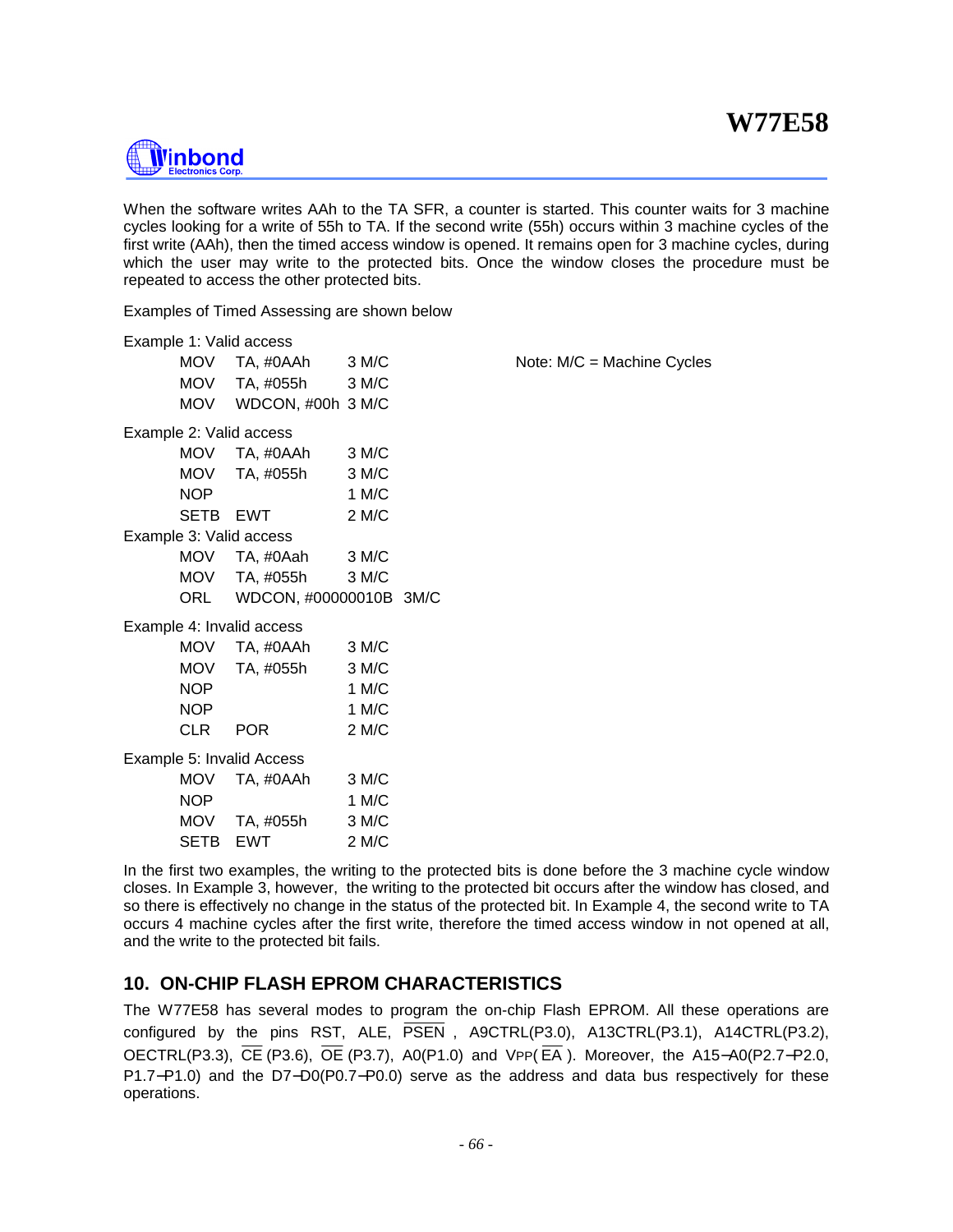

# **Read Operation**

This operation is supported for customer to read their code and the Security bits. The data will not be valid if the Lock bit is programmed to low.

# **Output Disable Condition**

When the  $\overline{OE}$  is set to high, no data output appears on the D7..D0.

# **Program Operation**

This operation is used to program the data to Flash EPROM and the security bits. Program operation is done when the VPP is reach to VCP (12.5V) level, CE set to low, and OE set to high.

# **Program Verify Operation**

All the programming data must be checked after program operations. This operation should be performed after each byte is programmed; it will ensure a substantial program margin.

# **Erase Operation**

An erase operation is the only way to change data from 0 to 1. This operation will erase all the Flash EPROM cells and the security bits from 0 to 1. This erase operation is done when the VPP is reach to VEP level,  $\overline{CE}$  set to low, and  $\overline{OE}$  set to high.

# **Erase Verify Operation**

After an erase operation, all of the bytes in the chip must be verified to check whether they have been successfully erased to 1 or not. The erase verify operation automatically ensures a substantial erase margin. This operation will be done after the erase operation if VPP = VEP(14.5V),  $\overline{CE}$  is high and  $\overline{OE}$ is low.

# **Program/Erase Inhibit Operation**

This operation allows parallel erasing or programming of multiple chips with different data. When P3.6( $\overline{CE}$ ) = VIH, P3.7( $\overline{OE}$ ) = VIH, erasing or programming of non-targeted chips is inhibited. So, except for the P3.6 and P3.7 pins, the individual chips may have common inputs.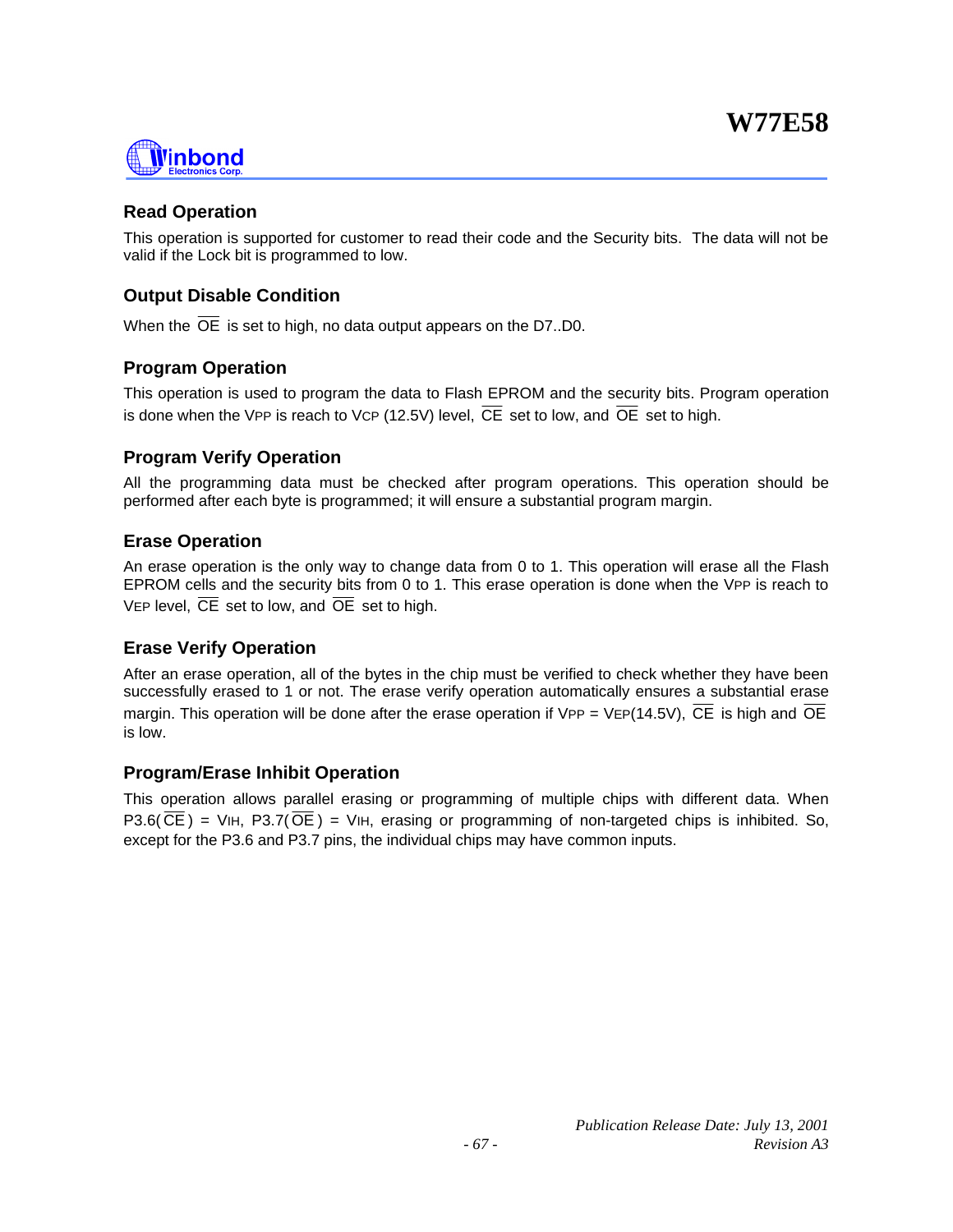

| Operations            | P <sub>3.0</sub> | P <sub>3.1</sub> | P <sub>3.2</sub> | P3.3  | P3.6              | P <sub>3.7</sub>  | $E\overline{A}$ | P <sub>2</sub> ,P <sub>1</sub> | P <sub>0</sub> | <b>Note</b> |
|-----------------------|------------------|------------------|------------------|-------|-------------------|-------------------|-----------------|--------------------------------|----------------|-------------|
|                       | (A9              | (A13)            | (A14)            | (OE   | $(\overline{CE})$ | $\overline{OE}$ ) | (VPP)           | (A15A0)                        | (D7.00)        |             |
|                       | CTRL)            | CTRL)            | CTRL)            | CTRL) |                   |                   |                 |                                |                |             |
| Read                  | $\Omega$         | 0                | 0                | 0     | 0                 | $\Omega$          | 1               | Address                        | Data Out       |             |
| <b>Output Disable</b> | $\Omega$         | 0                | 0                | 0     | 0                 |                   | 1               | X                              | Hi-Z           |             |
| Program               | $\Omega$         | 0                | 0                | 0     | 0                 |                   | <b>VCP</b>      | Address                        | Data In        |             |
| Program Verify        | 0                | 0                | 0                | 0     | 1                 | $\Omega$          | <b>VCP</b>      | Address                        | Data Out       | @3          |
| Erase                 | 1                | 0                | $\Omega$         | 0     | 0                 | 1                 | <b>VEP</b>      | A0:0,                          | Data In        | @4          |
|                       |                  |                  |                  |       |                   |                   |                 | others: X                      | 0FFH           |             |
| Erase Verify          | 1                | 0                | 0                | 0     | 1                 | $\Omega$          | <b>VEP</b>      | Address                        | Data Out       | @5          |
| Program/Erase         | X                | 0                | $\Omega$         | 0     | 1                 | 1                 | VCP/            | X                              | X              |             |
| Inhibit               |                  |                  |                  |       |                   |                   | <b>VEP</b>      |                                |                |             |

Notes:

1. All these operations happen in RST = VIH, ALE = VIL and  $\overline{PSEN}$  = VIH.

2. VCP = 12V, VEP = 14V, VIH = VDD, VIL = VSS.

3. The program verify operation follows behind the program operation.

4. This erase operation will erase all the on-chip ROM cells and the Security bits.

5. The erase verify operation follows behind the erase operation.

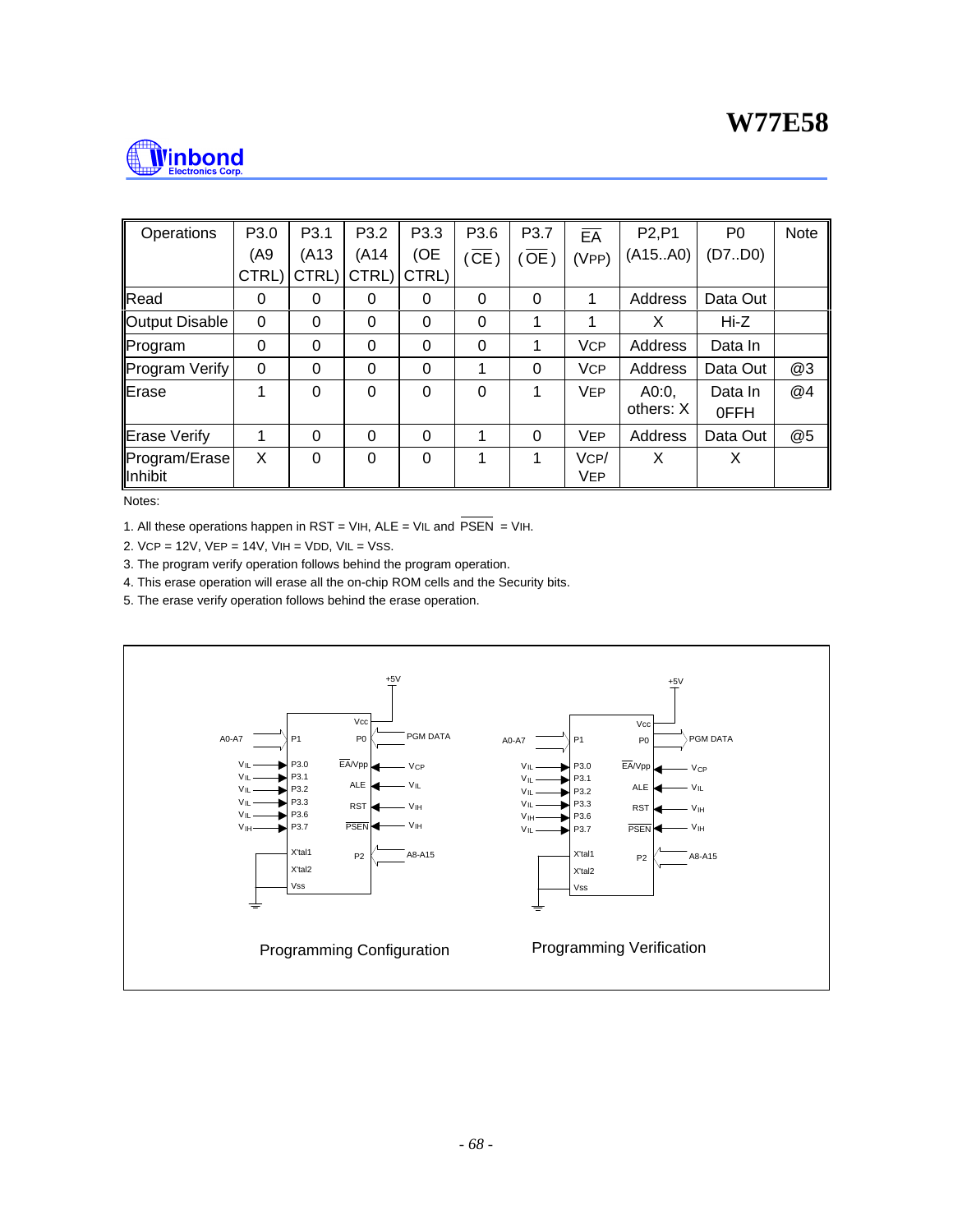# **Nünbond**

# **11. SECURITY BITS**

During the on-chip Flash EPROM operation mode, the Flash EPROM can be programmed and verified repeatedly. Until the code inside the Flash EPROM is confirmed OK, the code can be protected. The protection of Flash EPROM and those operations on it are described below.

The W77E58 has a Special Setting Register, the Security Register, which can not be accessed in normal mode. The register can only be accessed from the Flash EPROM operation mode. Those bits of the Security Registers can not be changed once they have been programmed from high to low. They can only be reset through erase-all operation.

The Security Register is addressed in the Flash EPROM operation mode by address #0FFFFh.

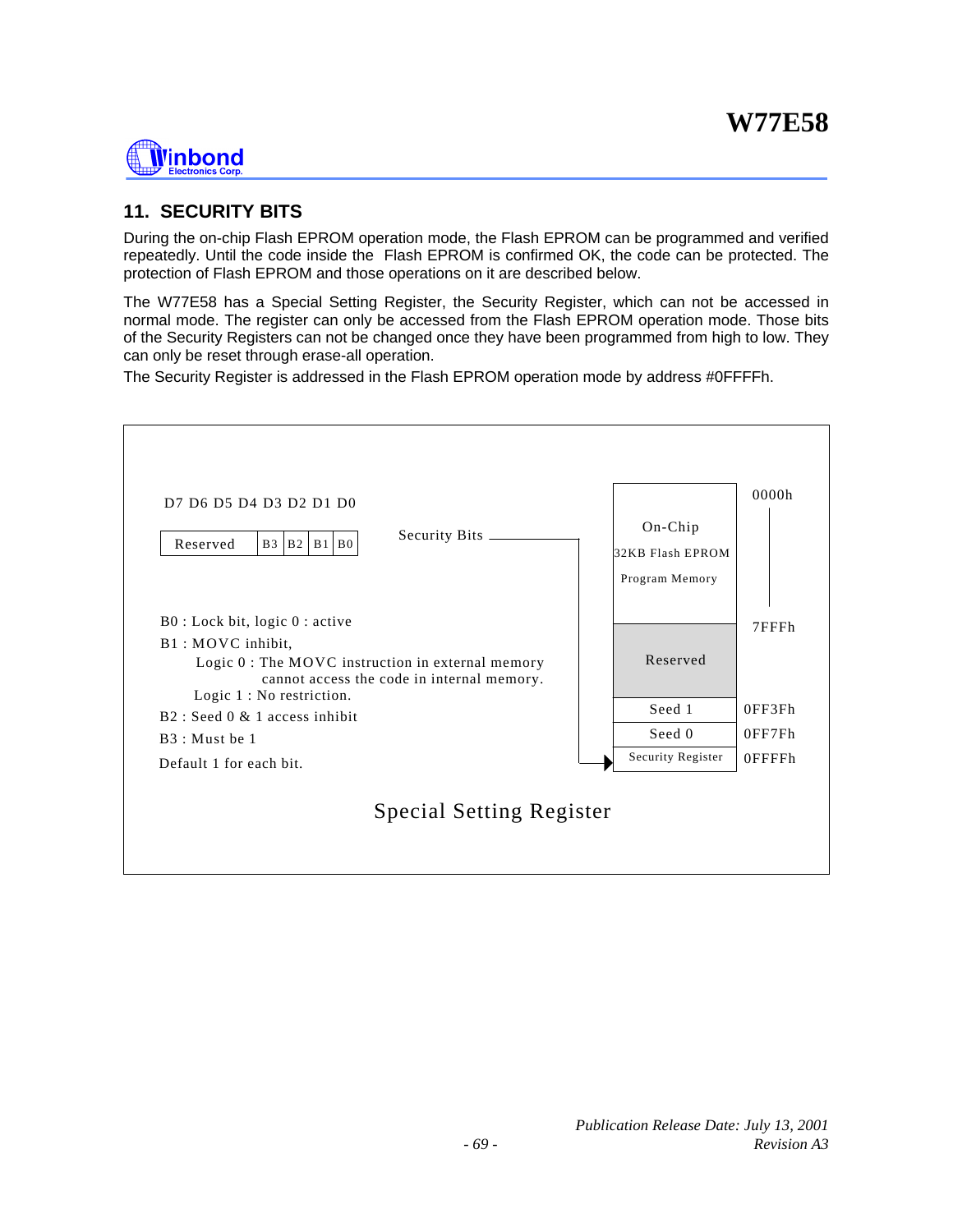

### **B0: Lock bit**

This bit is used to protect the customer's program code in the W77E58. It may be set after the programmer finishes the programming and verifies sequence. Once this bit is set to logic 0, both the Flash EPROM data and Special Setting Registers can not be accessed again.

### **B1: MOVC Inhibit**

This bit is used to restrict the accessible region of the MOVC instruction. It can prevent the MOVC instruction in external program memory from reading the internal program code. When this bit is set to logic 0, a MOVC instruction in external program memory space will be able to access code only in the external memory, not in the internal memory. A MOVC instruction in internal program memory space will always be able to access the ROM data in both internal and external memory. If this bit is logic 1, there are no restrictions on the MOVC instruction.

### **B2: Encryption Feature**

Both the Seed 0 and Seed 1 are a one-byte flash memory cell that provide the user with encryption code protection. When program code is programmed to the W77E58 internal Flash EPROM and verify it is correct, then users can program a non-FFh value into either Seed 0 or Seed 1 to start the encryption logic. When Seed 0 or Seed 1 is presented in non-FFh state, the internal encryption circuit will generate a sequence of random values, then add to each the program code bytes before they appear in the data bus. Now the code is scrambled during the read or verify operation. The Seed 0 and Seed 1 have the initial value FFh after chip erased. When the encryption logic is effective, the user can not disable it except by erasing the chip to recover the Seed 0 and 1 to initial value FFh. The method for programming Seed 0 and Seed 1 is the same as that used to program internal Flash EPROM, except that the address of Seed 0 is 0FF7Fh, and Seed 1 is 0FF3Fh. When B2 bit is cleared, Seed 0 and Seed 1 can not be accessed.

| <b>SYMBOL</b>         | <b>PARAMETER</b>                 | <b>CONDITION</b> | <b>RATING</b> | UNIT |
|-----------------------|----------------------------------|------------------|---------------|------|
| DC Power Supply       | V <sub>DD</sub> -V <sub>SS</sub> | $-0.3$           | $+7.0$        |      |
| Input Voltage         | Vin                              | $VSS-0.3$        | $VDD+0.3$     |      |
| Operating Temperature | ΙA                               |                  | $+70$         | °C   |
| Storage Temperatute   | Tst                              | -55              | $+150$        | °C   |

# **12. ABSOLUTE MAXIMUM RATINGS**

Note: Exposure to conditions beyond those listed under Absolute Maximum Ratings may adversely affect the life and reliability of the device.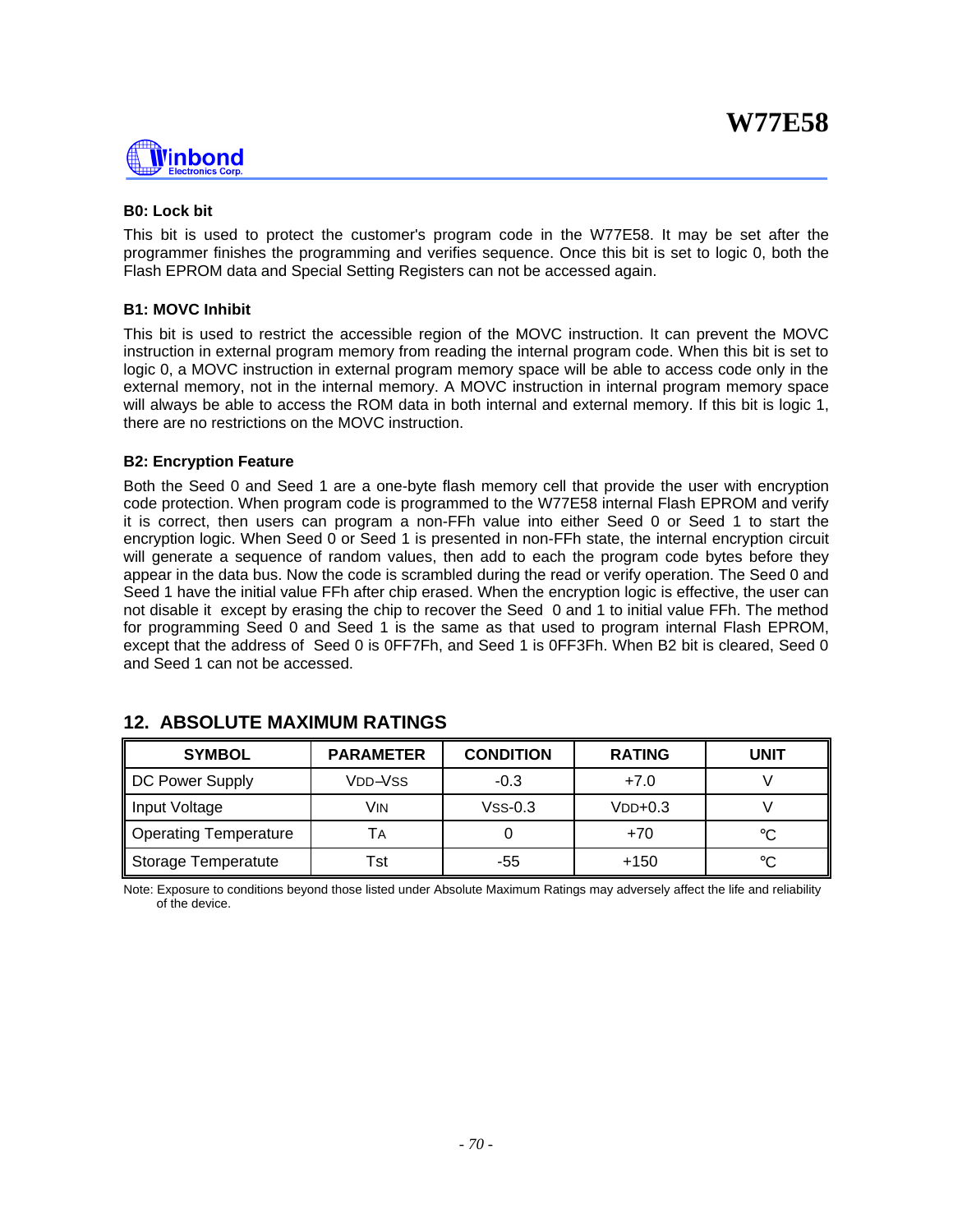

# **13. DC ELECTRICAL CHARACTERISTICS**

(VDD−VSS = 5V±10%, TA = 25°C, Fosc = 20 MHz, unless otherwise specified.)

| <b>PARAMETER</b>                                     | <b>SYMBOL</b>    |                | <b>SPECIFICATION</b> |             | <b>TEST CONDITIONS</b>                         |
|------------------------------------------------------|------------------|----------------|----------------------|-------------|------------------------------------------------|
|                                                      |                  | MIN.           | MAX.                 | <b>UNIT</b> |                                                |
| <b>Operating Voltage</b>                             | <b>VDD</b>       | 4.5            | 5.5                  | V           |                                                |
| <b>Operating Current</b>                             | <b>IDD</b>       |                | 50                   | mA          | No load<br>$VDD = RST = 5.5V$                  |
| <b>Idle Current</b>                                  | <b>IIDLE</b>     |                | 20                   | mA          | Idle mode<br>$VDD = 5.5V$                      |
| <b>Power Down Current</b>                            | <b>IPWDN</b>     |                | 50                   | $\mu$ A     | Power-down mode<br>$VDD = 5.5V$                |
| <b>Input Current</b><br>P1, P2, P3                   | IIN <sub>1</sub> | $-50$          | $+10$                | $\mu$ A     | $VDD = 5.5V$<br>$VIN = OV$ or $VDD$            |
| Input Current RST <sup>[*1]</sup>                    | IIN <sub>2</sub> | $-10$          | $+300$               | $\mu$ A     | $VDD = 5.5V$<br>0 <vin<vdd< td=""></vin<vdd<>  |
| Input Leakage Current<br>PO, EA                      | <b>ILK</b>       | $-10$          | $+10$                | μA          | $VDD = 5.5V$<br>0V <vin<vdd< td=""></vin<vdd<> |
| Logic 1 to 0 Transition<br>Current P1, P2, P3        | $ITL^{[*4]}$     | $-500$         | $-200$               | μA          | $VDD = 5.5V$<br>$VIN = 2.0V$                   |
| Input Low Voltage<br>P0, P1, P2, P3, EA              | VIL <sub>1</sub> | $\overline{0}$ | 0.8                  | $\vee$      | $VDD = 4.5V$                                   |
| Input Low Voltage<br>$RST^{[^*1]}$                   | VIL <sub>2</sub> | $\mathbf 0$    | 0.8                  | $\vee$      | $VDD = 4.5V$                                   |
| Input Low Voltage<br>XTAL1 <sup>[*3]</sup>           | VIL <sub>3</sub> | $\mathbf 0$    | 0.8                  | $\vee$      | $VDD = 4.5V$                                   |
| Input High Voltage<br>P0, P1, P2, P3, EA             | VIH <sub>1</sub> | 2.4            | $VDD + 0.2$          | $\vee$      | $VDD = 5.5V$                                   |
| Input High Voltage RST                               | V <sub>1H2</sub> | 3.5            | $VDD +0.2$           | $\vee$      | $VDD = 5.5V$                                   |
| Input High Voltage<br>$XTAL1^{[^*3]}$                | V <sub>IH3</sub> | 3.5            | $VDD +0.2$           | $\vee$      | $VDD = 5.5V$                                   |
| <b>Output Low Voltage</b><br>P1, P2, P3              | VOL <sub>1</sub> |                | 0.45                 | $\vee$      | $VDD = 4.5V$<br>$IoL = +2 mA$                  |
| Output Low Voltage<br>PO, ALE, PSEN <sup>[*2]</sup>  | VOL <sub>2</sub> |                | 0.45                 | $\vee$      | $VDD = 4.5V$<br>$IOL = +4 mA$                  |
| Output High Voltage<br>P1, P2, P3                    | VOH <sub>1</sub> | 2.4            | ٠                    | $\vee$      | $VDD = 4.5V$<br>$IOH = -100 \mu A$             |
| Output High Voltage<br>PO, ALE, PSEN <sup>[*2]</sup> | VOH <sub>2</sub> | 2.4            | $\frac{1}{2}$        | $\vee$      | $VDD = 4.5V$<br>$IOH = -400 \mu A$             |

Notes:

\*1. RST pin is a Schmitt trigger input.

\*2. P0, ALE and PSEN are tested in the external access mode.

\*3. XTAL1 is a CMOS input.

\*4. Pins of P1, P2, P3 can source a transition current when they are being externally driven from 1 to 0. The transition current reaches its maximum value when VIN approximates to 2V.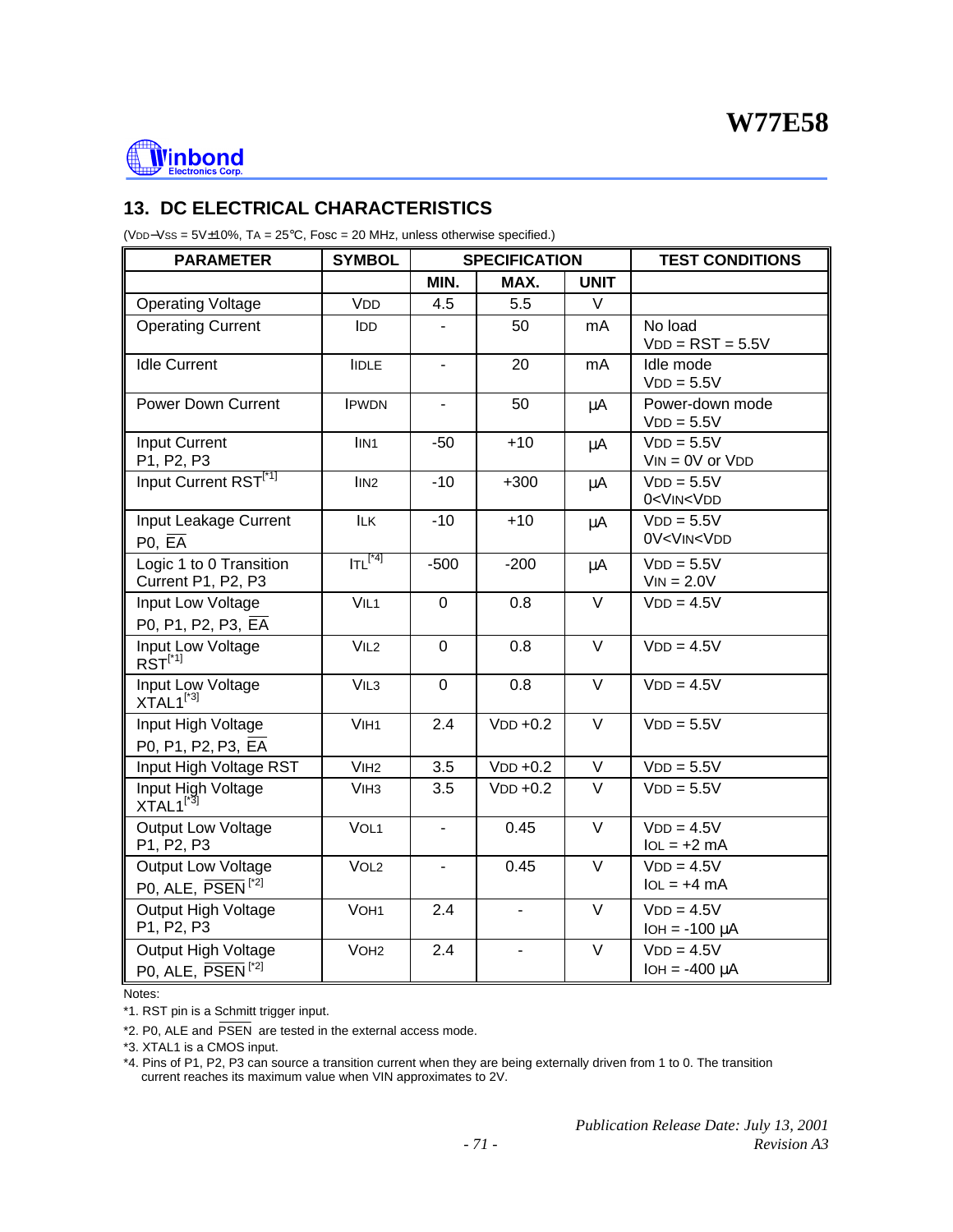

# **14. AC ELECTRICAL CHARACTERISTICS**



Note: Duty cycle is 50%.

# **External Clock Characteristics**

| <b>PARAMETER</b>       | <b>SYMBOL</b>                | MIN. | TYP.                     | MAX. | <b>UNITS</b> | <b>NOTES</b> |
|------------------------|------------------------------|------|--------------------------|------|--------------|--------------|
| Clock High Time        | $\mathfrak{r}_{\text{CHCX}}$ | 12.5 | $\overline{\phantom{a}}$ |      | nS           |              |
| <b>Clock Low Time</b>  | $\mathfrak{r}_{\text{CLCX}}$ | 12.5 | $\overline{\phantom{a}}$ |      | nS           |              |
| <b>Clock Rise Time</b> | $\mathsf{t}_{\mathsf{CLCH}}$ |      | ٠                        | 10   | nS           |              |
| <b>Clock Fall Time</b> | $\mathsf{t}_{\mathsf{CHCL}}$ |      | $\overline{\phantom{a}}$ | 10   | nS           |              |

# **AC Specification**

| <b>PARAMETER</b>                             | <b>SYMBOL</b>  | <b><i>VARIABLE</i></b><br><b>CLOCK</b><br>MIN. | <b><i>VARIABLE</i></b><br><b>CLOCK</b><br>MAX. | <b>UNITS</b> |
|----------------------------------------------|----------------|------------------------------------------------|------------------------------------------------|--------------|
| <b>Oscillator Frequency</b>                  | $1/t_{CLCL}$   | 0                                              | 40                                             | <b>MHz</b>   |
| <b>ALE Pulse Width</b>                       | $t_{LHLL}$     | 1.5 $t_{CLCL}$ - 5                             |                                                | nS           |
| Address Valid to ALE Low                     | $t_{AVLL}$     | $0.5t_{CLCL}$ - 5                              |                                                | nS           |
| Address Hold After ALE Low                   | $t_{LLAX1}$    | $0.5t_{CLCL}$ - 5                              |                                                | nS           |
| Address Hold After ALE Low for<br>MOVX Write | $t_{LLAX2}$    | $0.5t_{CLCL}$ - 5                              |                                                | nS           |
| ALE Low to Valid Instruction In              | $t_{LLIV}$     |                                                | $2.5t_{CLCL}$ - 20                             | nS           |
| ALE Low to PSEN Low                          | $t_{LLPL}$     | $0.5t_{CLCL}$ - 5                              |                                                | nS           |
| <b>PSEN Pulse Width</b>                      | $t_{\sf PLPH}$ | $2.0t_{CLCL} - 5$                              |                                                | nS           |
| <b>PSEN Low to Valid Instruction In</b>      | $t_{\sf PLIV}$ |                                                | $2.0t_{CLCL}$ - 20                             | nS           |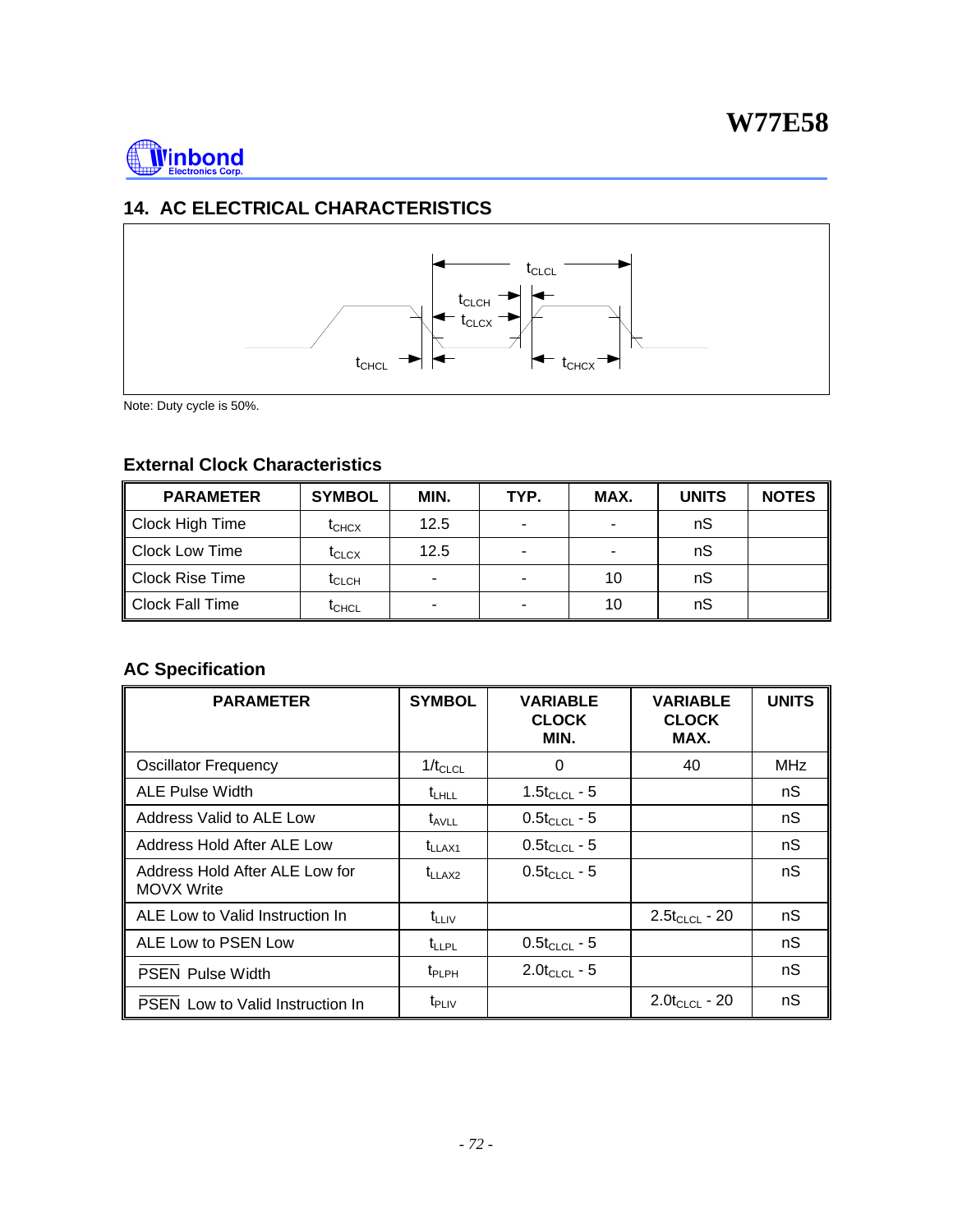

|  | AC Specification, continued |  |
|--|-----------------------------|--|
|  |                             |  |

| <b>PARAMETER</b>                   | <b>SYMBOL</b>            | <b>VARIABLE</b><br><b>CLOCK</b><br>MIN. | <b>VARIABLE</b><br><b>CLOCK</b><br>MAX. | <b>UNITS</b> |
|------------------------------------|--------------------------|-----------------------------------------|-----------------------------------------|--------------|
| Input Instruction Hold After PSEN  | $t_{\sf P XIX}$          | 0                                       |                                         | nS           |
| Input Instruction Float After PSEN | $t_{PXIZ}$               |                                         | $t_{CLCL}$ - 5                          | nS           |
| Port 0 Address to Valid Instr. In  | $t_{AVIV1}$              |                                         | $3.0t_{CLCL}$ - 20                      | nS           |
| Port 2 Address to Valid Instr. In  | $t_{AVIV2}$              |                                         | $3.5t_{CLCL}$ - 20                      | nS           |
| PSEN Low to Address Float          | $t_{PI\,A2}$             | 0                                       |                                         | nS           |
| Data Hold After Read               | $t_{RHDX}$               | 0                                       |                                         | nS           |
| Data Float After Read              | t <sub>RHDZ</sub>        |                                         | $t_{CLCL}$ - 5                          | nS           |
| RD Low to Address Float            | <b>t</b> <sub>RLAZ</sub> |                                         | $0.5t_{CLCL} - 5$                       | nS           |

# **MOVX Characteristics Using Strech Memory Cycles**

| <b>PARAMETER</b>                             | <b>SYMBOL</b>      | <b>VARIABLE</b><br><b>CLOCK</b><br>MIN. | <b>VARIABLE</b><br><b>CLOCK</b><br>MAX. | <b>UNITS</b> | <b>STRECH</b>       |
|----------------------------------------------|--------------------|-----------------------------------------|-----------------------------------------|--------------|---------------------|
| Data Access ALE Pulse Width                  | t <sub>LLHL2</sub> | $1.5t_{CLCL} - 5$                       |                                         | nS           | $t_{MCS} = 0$       |
|                                              |                    | $2.0$ t <sub>CLCL</sub> - 5             |                                         |              | $t_{MCS}$ $>0$      |
| Address Hold After ALE Low for<br>MOVX write | $t_{LLAX2}$        | $0.5t_{CLCL}$ - 5                       |                                         | nS           |                     |
| <b>RD</b> Pulse Width                        | t <sub>RLRH</sub>  | $2.0$ t <sub>CLCL</sub> - 5             |                                         | nS           | $t_{MCS} = 0$       |
|                                              |                    | $t_{MCS}$ - 10                          |                                         |              | $t_{\text{MCS}}$ >0 |
| <b>WR Pulse Width</b>                        | t <sub>WLWH</sub>  | $2.0t_{CLCL} - 5$                       |                                         | nS           | $t_{MCS} = 0$       |
|                                              |                    | $t_{MCS}$ - 10                          |                                         |              | $t_{MCS}$ >0        |
| RD Low to Valid Data In                      | $t_{\rm RLDV}$     |                                         | $2.0t_{CLCL}$ - 20                      | nS           | $t_{MCS} = 0$       |
|                                              |                    |                                         | $t_{MCS}$ - 20                          |              | $t_{MCS}$ $>0$      |
| Data Hold after Read                         | t <sub>RHDX</sub>  | 0                                       |                                         | nS           |                     |
| Data Float after Read                        | t <sub>RHDZ</sub>  |                                         | $t_{CLCL}$ - 5                          | nS           | $t_{MCS} = 0$       |
|                                              |                    |                                         | $2.0t_{CLCL} - 5$                       |              | $t_{MCS}$ >0        |
| ALE Low to Valid Data In                     | <b>t</b> LLDV      |                                         | $2.5t_{CLCL} - 5$                       | nS           | $t_{MCS} = 0$       |
|                                              |                    |                                         | $t_{MCS}$ + $2t_{CLCL}$ - 40            |              | $t_{MCS}$ $>0$      |
| Port 0 Address to Valid Data In              | $t_{AVDV1}$        |                                         | $3.0t_{CLCL}$ - 20                      | nS           | $t_{MCS} = 0$       |
|                                              |                    |                                         | $2.0t_{CLCL} - 5$                       |              | $t_{MCS}$ >0        |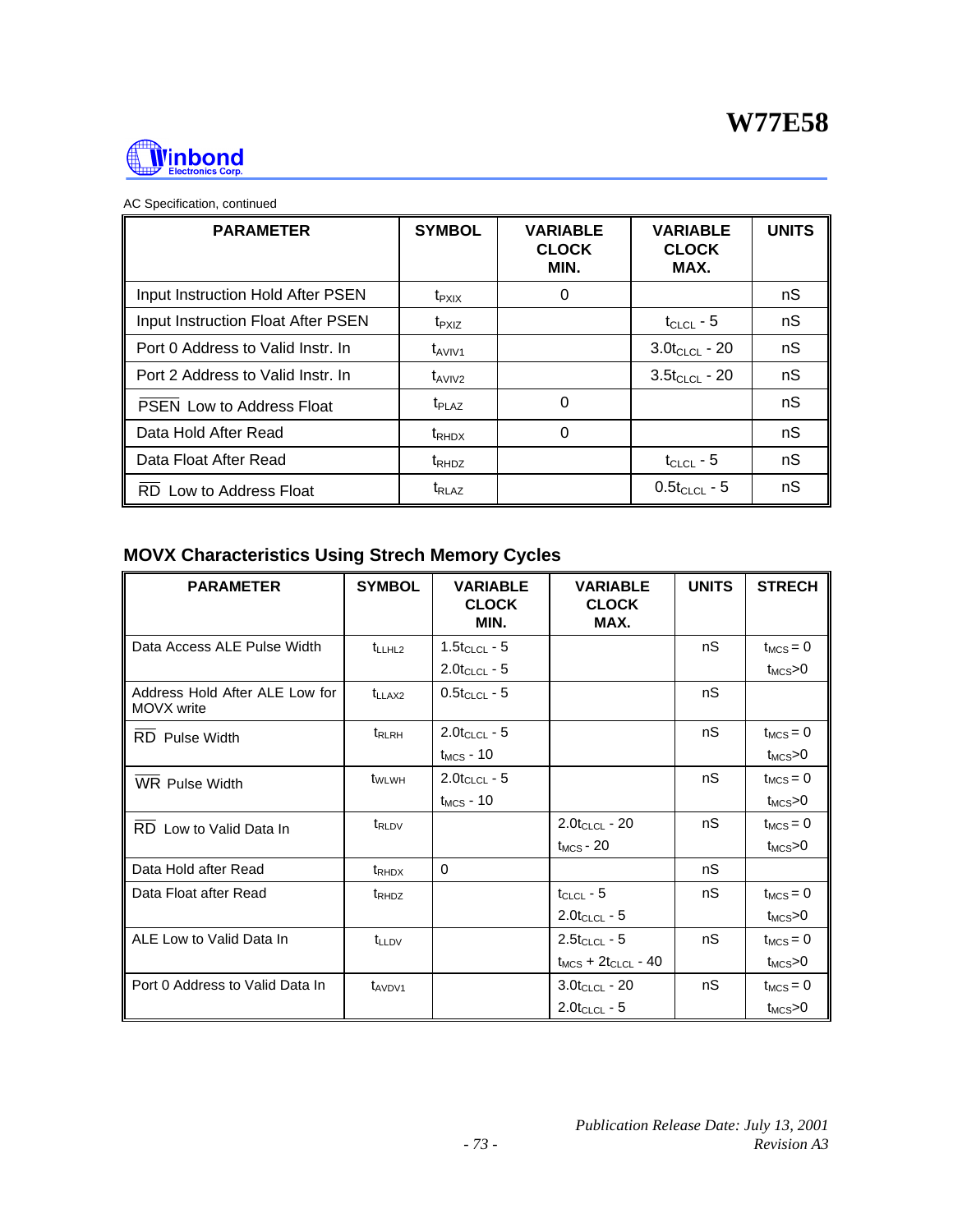

| <b>PARAMETER</b>               | <b>SYMBOL</b>     | <b>VARIABLE</b><br><b>CLOCK</b><br>MIN. | <b>VARIABLE</b><br><b>CLOCK</b><br>MAX. | <b>UNITS</b> | <b>STRECH</b>         |
|--------------------------------|-------------------|-----------------------------------------|-----------------------------------------|--------------|-----------------------|
| ALE Low to RD or WR Low        | <b>t</b> LLWL     | $0.5t_{CLCL}$ - 5                       | $0.5t_{CLCL} + 5$                       | nS           | $t_{MCS} = 0$         |
|                                |                   | $1.5$ tclcl - 5                         | $1.5$ t <sub>CLCL</sub> + 5             |              | $t_{MCS}$ $>0$        |
| Port 0 Address to RD or WR     | t <sub>AVWL</sub> | $t_{CLCL}$ - 5                          |                                         | nS           | $t_{MCS} = 0$         |
| Low                            |                   | $2.0t_{CLCL} - 5$                       |                                         |              | $t_{MCS}$ >0          |
| Port 2 Address to RD or WR     | $t_{AVWL2}$       | 1.5 $t_{CLCL}$ - 5                      |                                         | nS           | $t_{MCS} = 0$         |
| Low                            |                   | $2.5t_{CLCL} - 5$                       |                                         |              | $t_{MCS}$ >0          |
| Data Valid to WR Transition    | tovwx             | $-5$                                    |                                         | nS           | $t_{MCS} = 0$         |
|                                |                   | $1.0$ t <sub>CLCL</sub> - 5             |                                         |              | $t_{MCS}$ $\!\approx$ |
| Data Hold after Write          | t <sub>WHQX</sub> | $t_{CLCL}$ - 5                          |                                         | nS           | $t_{MCS} = 0$         |
|                                |                   | $2.0t_{CLCL} - 5$                       |                                         |              | $t_{MCS}$ >0          |
| <b>RD</b> Low to Address Float | t <sub>RLAZ</sub> |                                         | $0.5t_{CLCL}$ - 5                       | nS           |                       |
| RD or WR high to ALE high      | t <sub>WHLH</sub> | $\Omega$                                | 10                                      | nS           | $t_{MCS} = 0$         |
|                                |                   | $1.0$ t <sub>CLCL</sub> - 5             | $1.0t_{CLCL} + 5$                       |              | $t_{MCS}$ $>0$        |

Movx Characteristics Using Strech Memory Cycles, continued

Note: t<sub>MCS</sub> is a time period related to the Stretch memory cycle selection. The following table shows the time period of t<sub>MCS</sub> for each selection of the Stretch value.

| M <sub>2</sub> | M1 | M <sub>0</sub> | <b>MOVX Cycles</b> | $t_{MCS}$     |
|----------------|----|----------------|--------------------|---------------|
| 0              | 0  |                | 2 machine cycles   |               |
| 0              |    |                | 3 machine cycles   | $4t_{CLCL}$   |
| 0              |    |                | 4 machine cycles   | $8t_{CLCL}$   |
| 0              |    |                | 5 machine cycles   | 12 $t_{CLCL}$ |
|                |    |                | 6 machine cycles   | 16 $t_{CLCL}$ |
|                |    |                | 7 machine cycles   | $20 t_{CLCL}$ |
|                |    |                | 8 machine cycles   | $24 t_{CLCL}$ |
|                |    |                | 9 machine cycles   | $28 t_{CLCL}$ |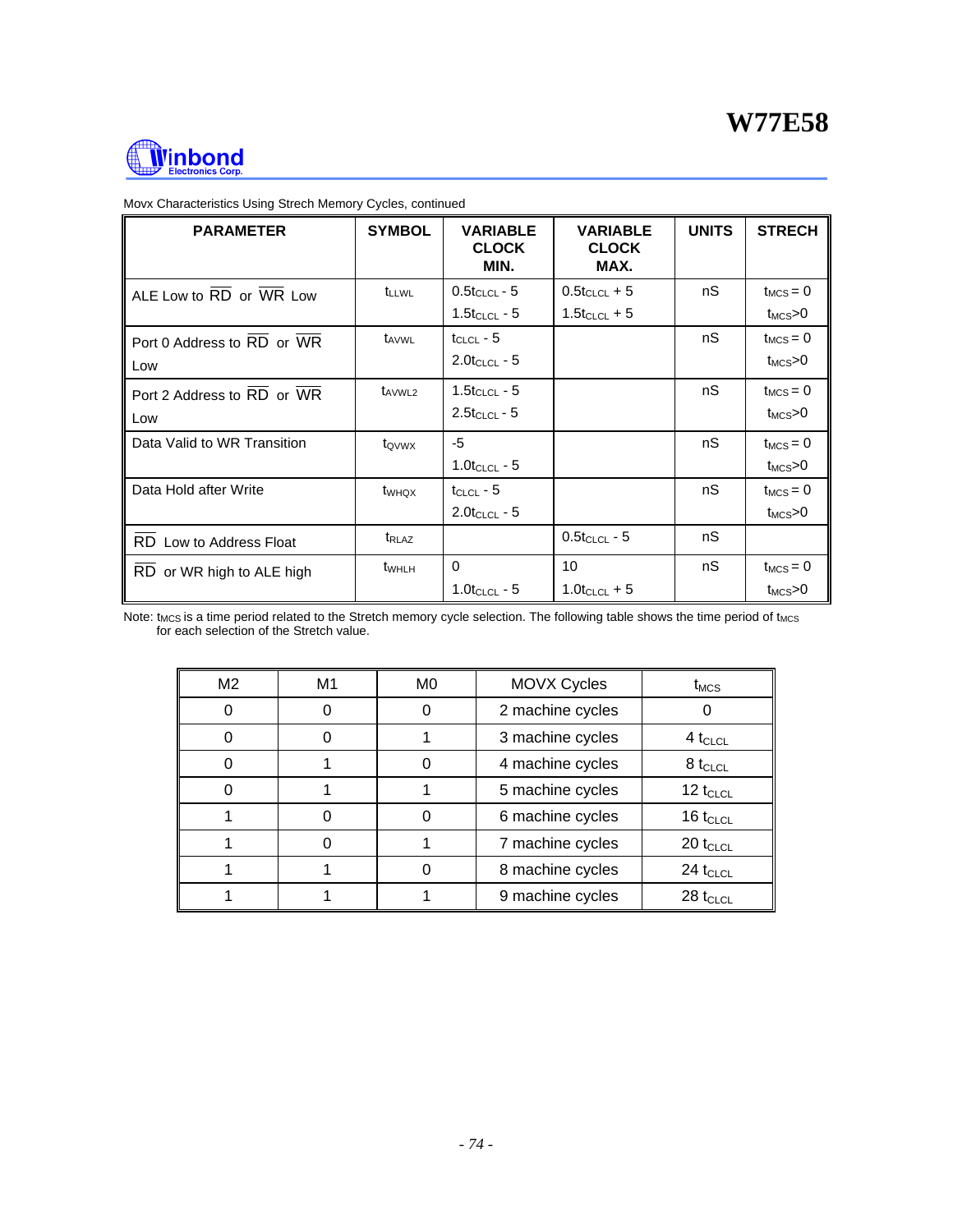

#### **Explanation of Logic Symbols**

In order to maintain compatibility with the original 8051 family, this device specifies the same parameter for each device, using the same symbols. The explanation of the symbols is as follows.

| t | Time                    | Α | Address         |
|---|-------------------------|---|-----------------|
| C | Clock                   |   | Input Data      |
| Н | Logic level high        | L | Logic level low |
|   | Instruction             | P | <b>PSEN</b>     |
| Q | Output Data             | R | RD signal       |
| V | Valid                   | W | WR signal       |
| X | No longer a valid state |   | Tri-state       |

#### **Program Memory Read Cycle**

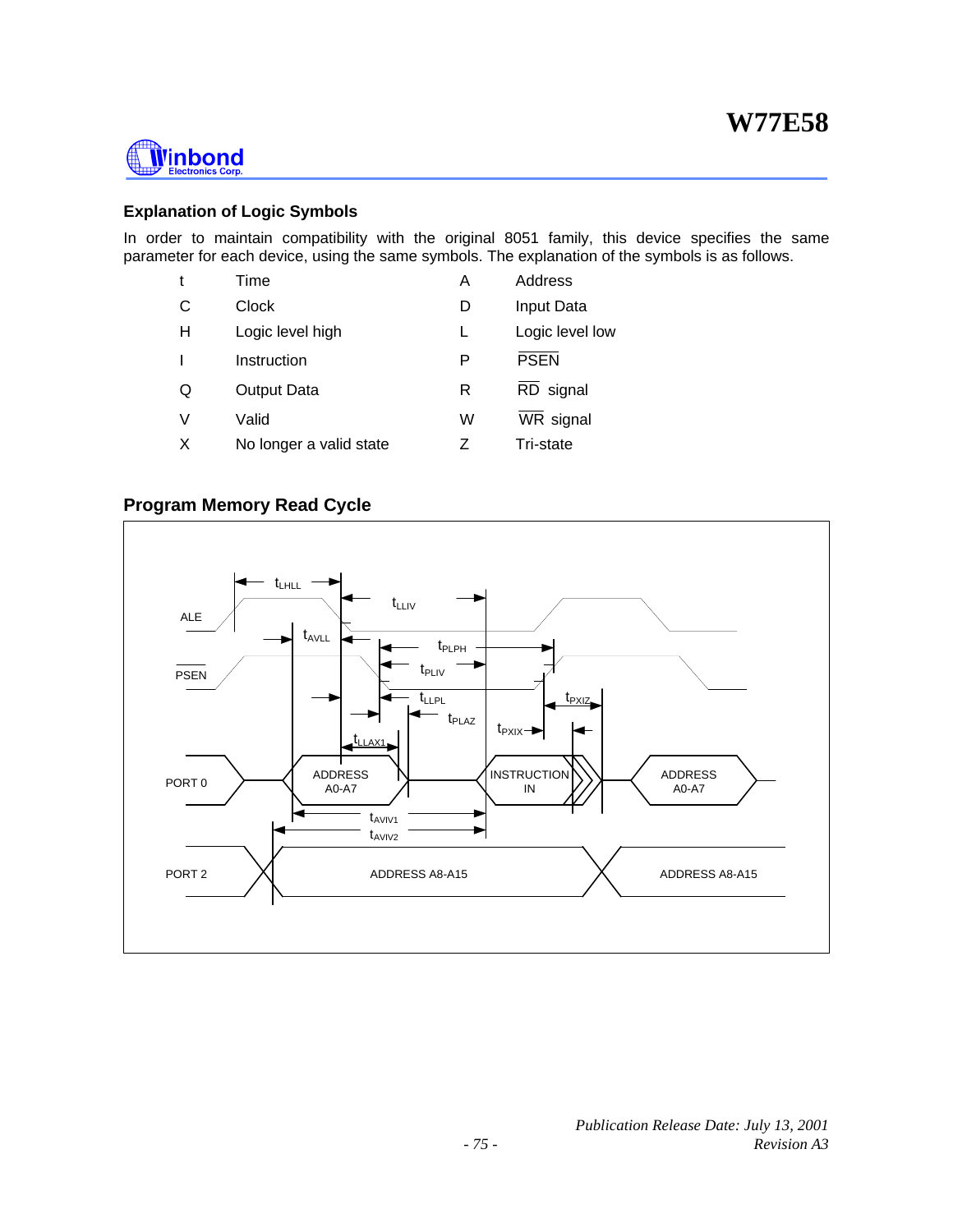

# **Data Memory Read Cycle**



# **Data Memory Write Cycle**

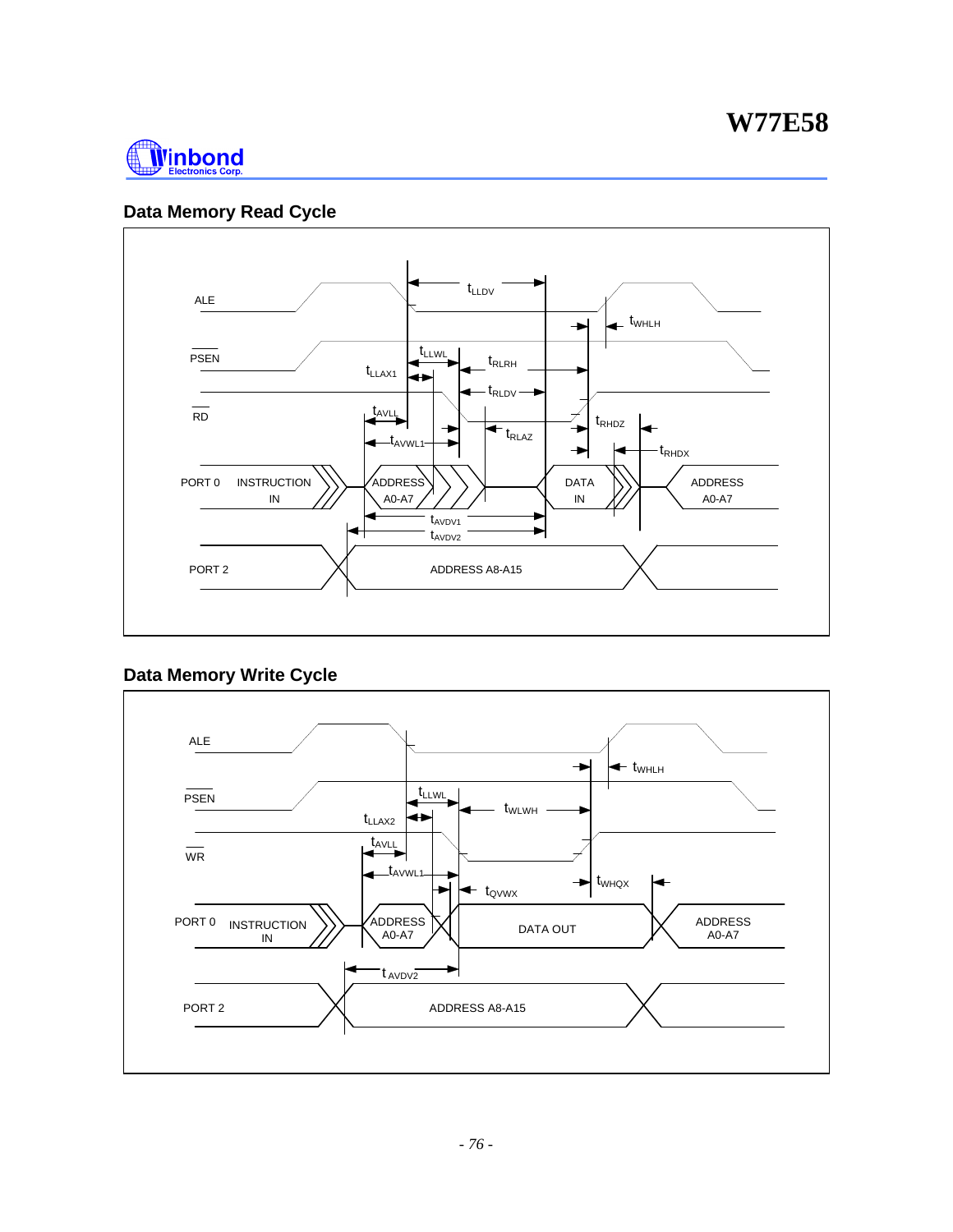

# **15. TYPICAL APPLICATION CIRCUITS**

# **Expanded External Program Memory and Crystal**



Figure A

| <b>CRYSTAL</b> | C1  | C <sub>2</sub> | R    |
|----------------|-----|----------------|------|
| 16 MHz         | 30P | 30P            |      |
| 24 MHz         | 15P | 15P            |      |
| 33 MHz         | 10P | 10P            | 1.8K |
| 40 MHz         | 1P  | 1P             | 2.4K |

The above table shows the reference values for crystal applications.

Note:C1, C2, R components refer to Figure A.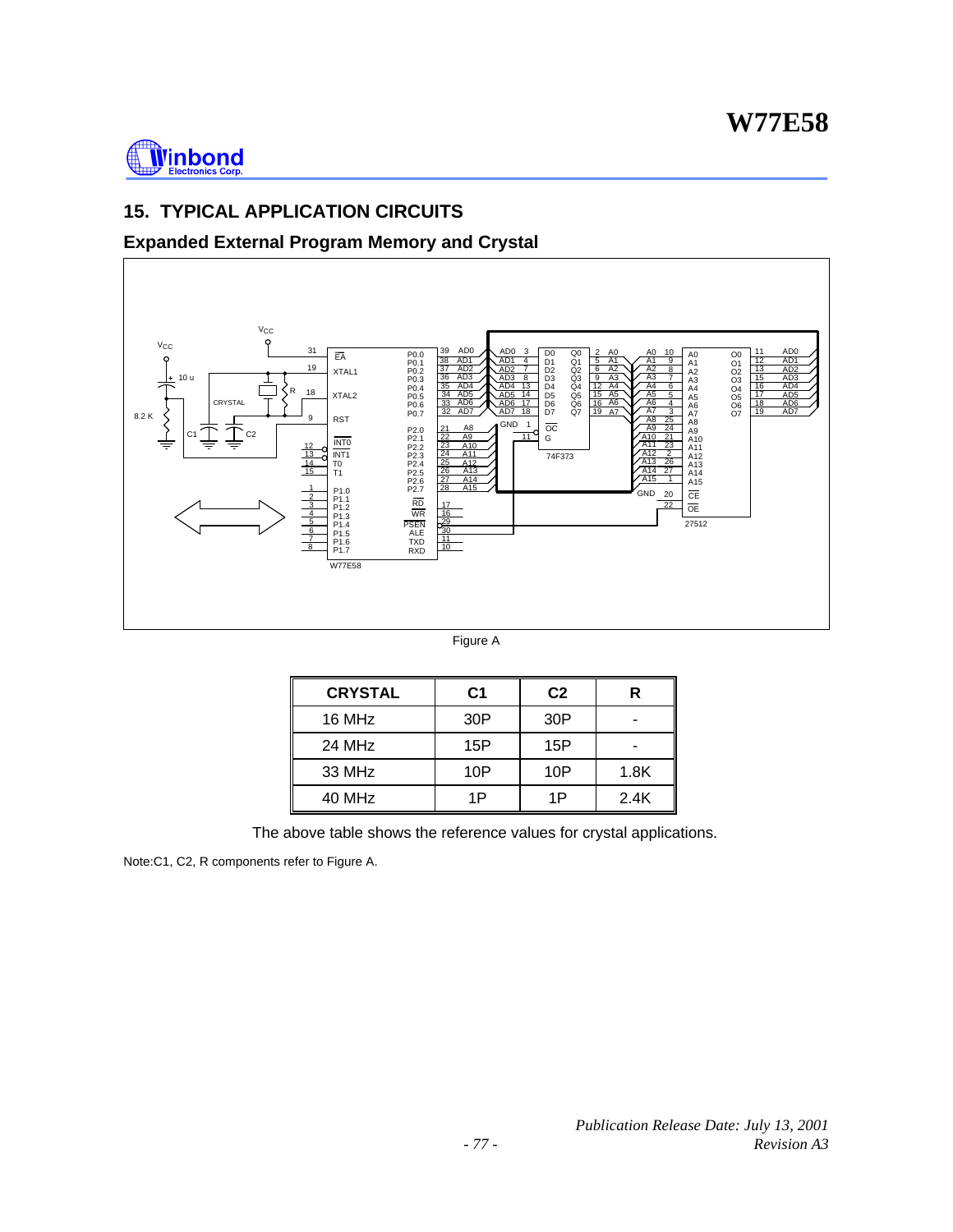

Typical Application Circuits, continued

## **Expanded External Data Memory and Oscillator**



Figure B

# **16. PACKAGE DIMENSIONS**

#### **40-pin DIP**

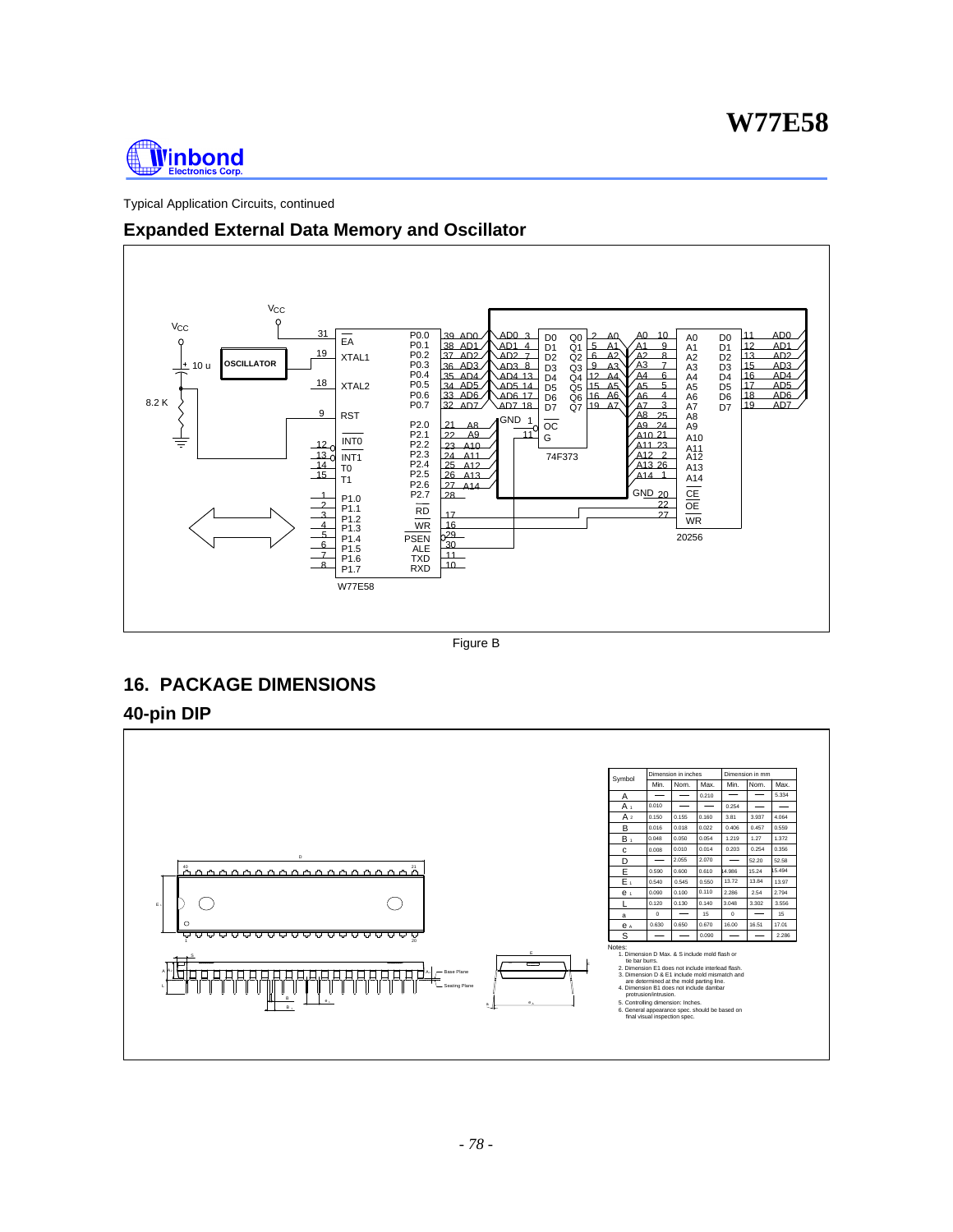

Package Dimensions, continued

#### **44-pin PLCC**



## **44-pin QFP**